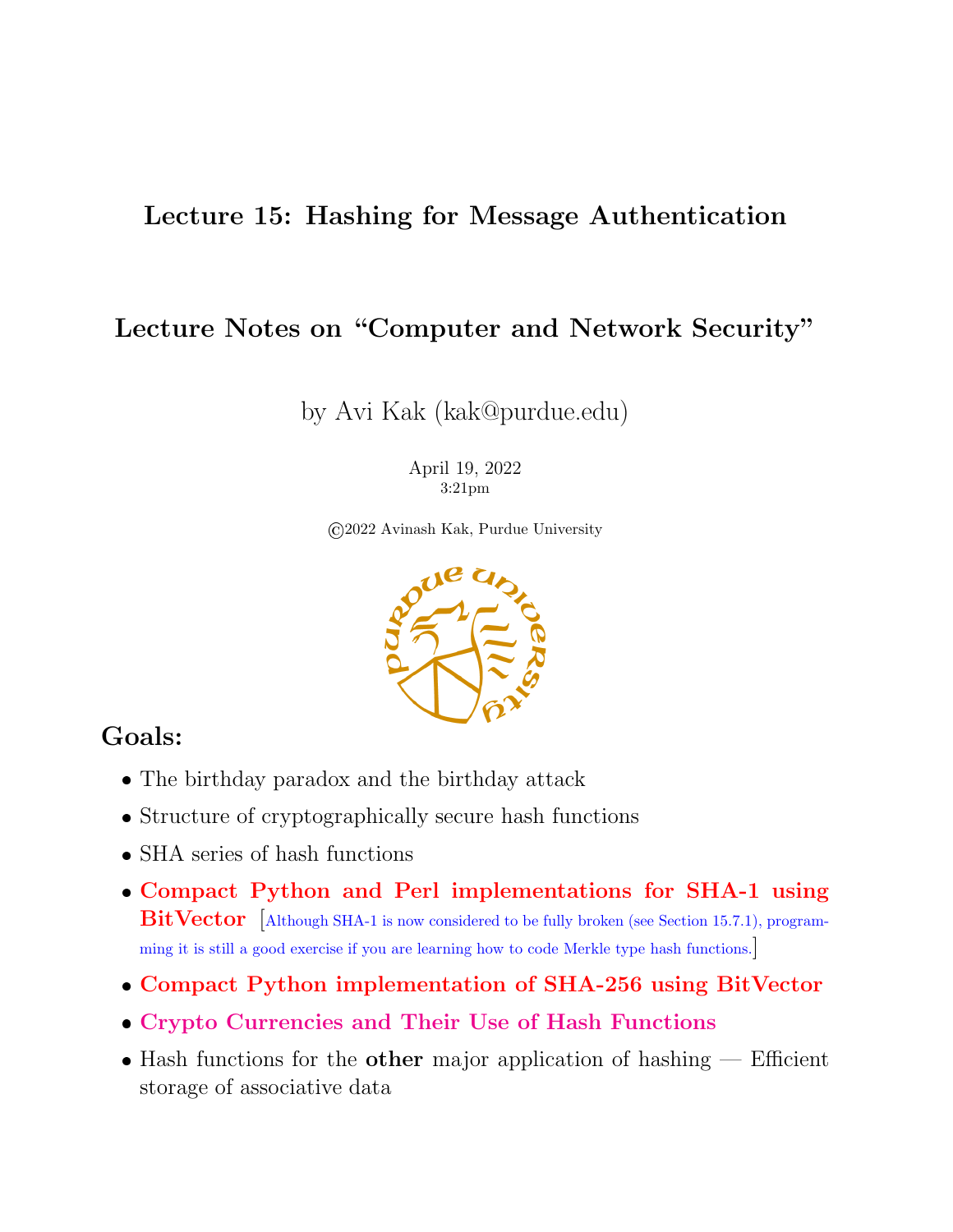## **CONTENTS**

<span id="page-1-0"></span>

|        | Section Title                                                                                                          | Page |  |
|--------|------------------------------------------------------------------------------------------------------------------------|------|--|
| 15.1   | What is a Hash Function?                                                                                               |      |  |
| 15.2   | Different Ways to Use Hashing for Message<br><b>Authentication</b>                                                     |      |  |
| 15.3   | When is a Hash Function Secure?                                                                                        |      |  |
| 15.4   | <b>Simple Hash Functions</b>                                                                                           |      |  |
| 15.5   | What Does Probability Theory Have to Say<br><b>About a Randomly Produced Message Having</b><br>a Particular Hash Value | 17   |  |
| 15.5.1 | What is the Probability That There Exist At<br>Least Two Messages With the Same Hashcode?                              | 21   |  |
| 15.6   | <b>The Birthday Attack</b>                                                                                             | 29   |  |
| 15.7   | <b>Structure of Cryptographically Secure Hash</b><br><b>Functions</b>                                                  | 33   |  |
| 15.7.1 | The SHA Family of Hash Functions                                                                                       | 36   |  |
| 15.7.2 | The SHA-512 Secure Hash Algorithm                                                                                      |      |  |
| 15.7.3 | <b>Compact Python and Perl Implementations</b><br>for SHA-1 Using BitVector                                            |      |  |
| 15.7.4 | Compact Python Implementation for<br><b>SHA-256 Using BitVector</b>                                                    | 59   |  |
| 15.8   | <b>Hash Functions for Computing Message</b><br><b>Authentication Codes</b>                                             | 64   |  |
| 15.9   | Crypto Currencies and Their Use of Hash Functions                                                                      | 70   |  |
| 15.10  | Hash Functions for Efficient Storage of Associative<br><b>Arrays</b>                                                   | 86   |  |
| 15.11  | <b>Homework Problems</b>                                                                                               | 93   |  |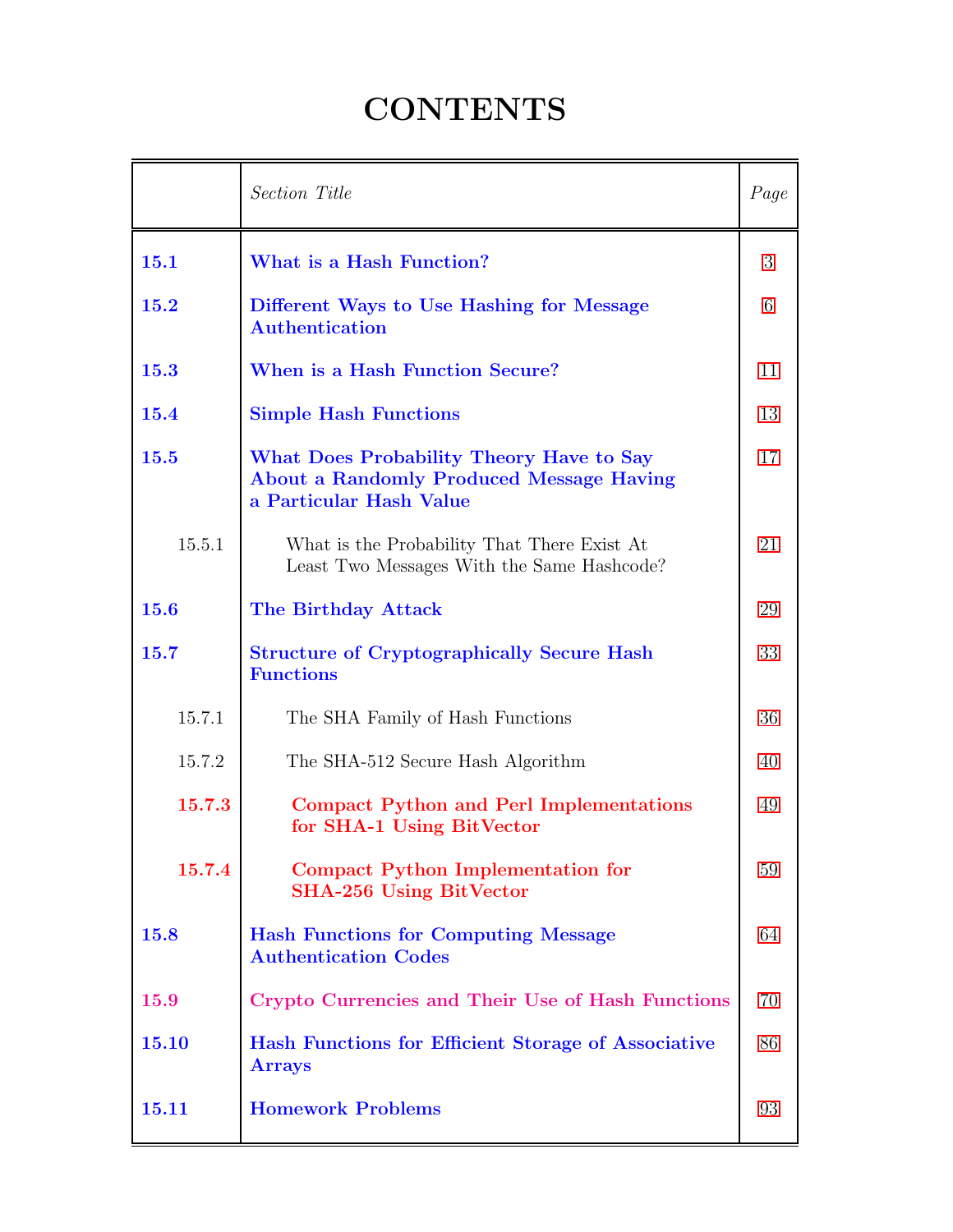#### <span id="page-2-0"></span>15.1 WHAT IS A HASH FUNCTION?

- In the context of message authentication, a hash function takes a variable sized input message and produces a fixed-sized output. The output is usually referred to as the hashcode or the **hash value** or the **message digest**.  $\left[\text{Hash functions are also extremely}\right]$ important for creating efficient storage structures for associative arrays in the memory of a computer. (As to what is meant by an "associative array", think of a telephone directory that consists of  $\langle$  name,number  $\rangle$  pairs.) Those types of hash functions also play a central role in many modern big-data processing algorithms. For example, in the MapReduce framework used in Hadoop, a hash function is applied to the "keys' related to the Map tasks in order to determine their bucket addresses, with each bucket constituting a Reduce task. In this lecture, the notion of a hash function for efficient storage is briefly reviewed in Section 15.10.]
- For example, the SHA-512 hash function takes for input messages of length up to  $2^{128}$  bits and produces as output a 512-bit message digest (MD). SHA stands for Secure Hash **Algorithm.**  $\begin{bmatrix} A \text{ series of SHA algorithms has been developed by the National$ Institute of Standards and Technology and published as Federal Information Processing Standards (FIPS).]
- We can think of the hashcode (or the message digest) as a fixed-sized fingerprint of a variable-sized message.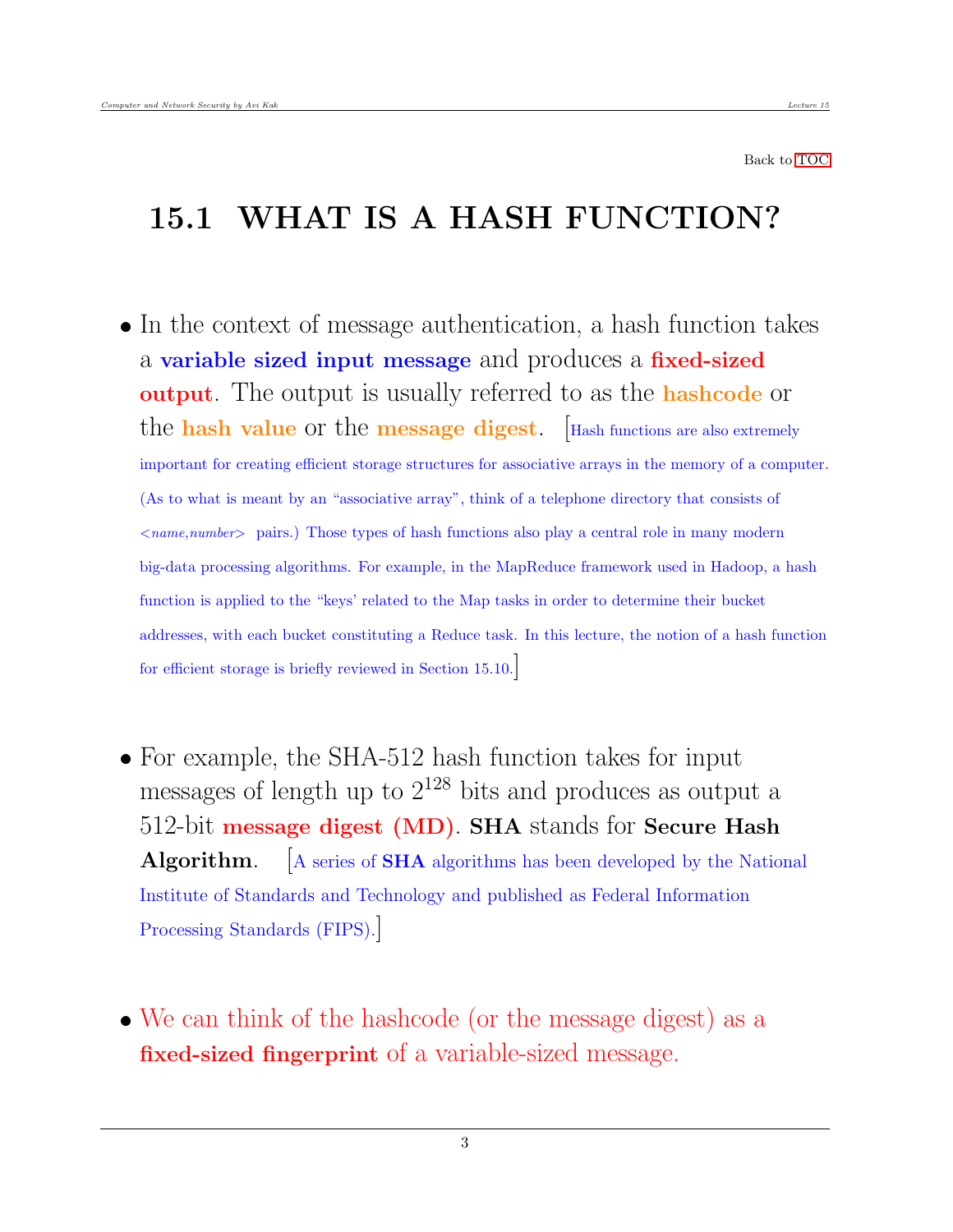- Message digests produced by the most commonly used hash functions range in length from 160 to 512 bits depending on the algorithm used.
- Since a message digest depends on all the bits in the input message, any alteration of the input message during transmission would cause its message digest to not match with its original message digest. This can be used to check for forgeries, unauthorized alterations, etc. To see the change in the hashcode produced by an innocuous (practically invisible) change in a message, here is an example:

| Message:       | "The quick brown fox jumps over the lazy dog" |
|----------------|-----------------------------------------------|
| SHA1 hashcode: | 2fd4e1c67a2d28fced849ee1bb76e7391b93eb12      |
| Message:       | "The quick brown fox jumps over the lazy dog" |
| SHA1 hashcode: | 8de49570b9d941fb26045fa1f5595005eb5f3cf2      |

The only difference between the two messages shown above is the extra space between the words "brown" and "fox" in the second message. Notice how completely different the hashcodes look. SHA-1 produces a 160 bit hashcode. It takes 40 hex characters to show the code in hex.

• The two hashcodes (or, message digests, if you would rather call them that) shown above were produced by the following interactive session with Python: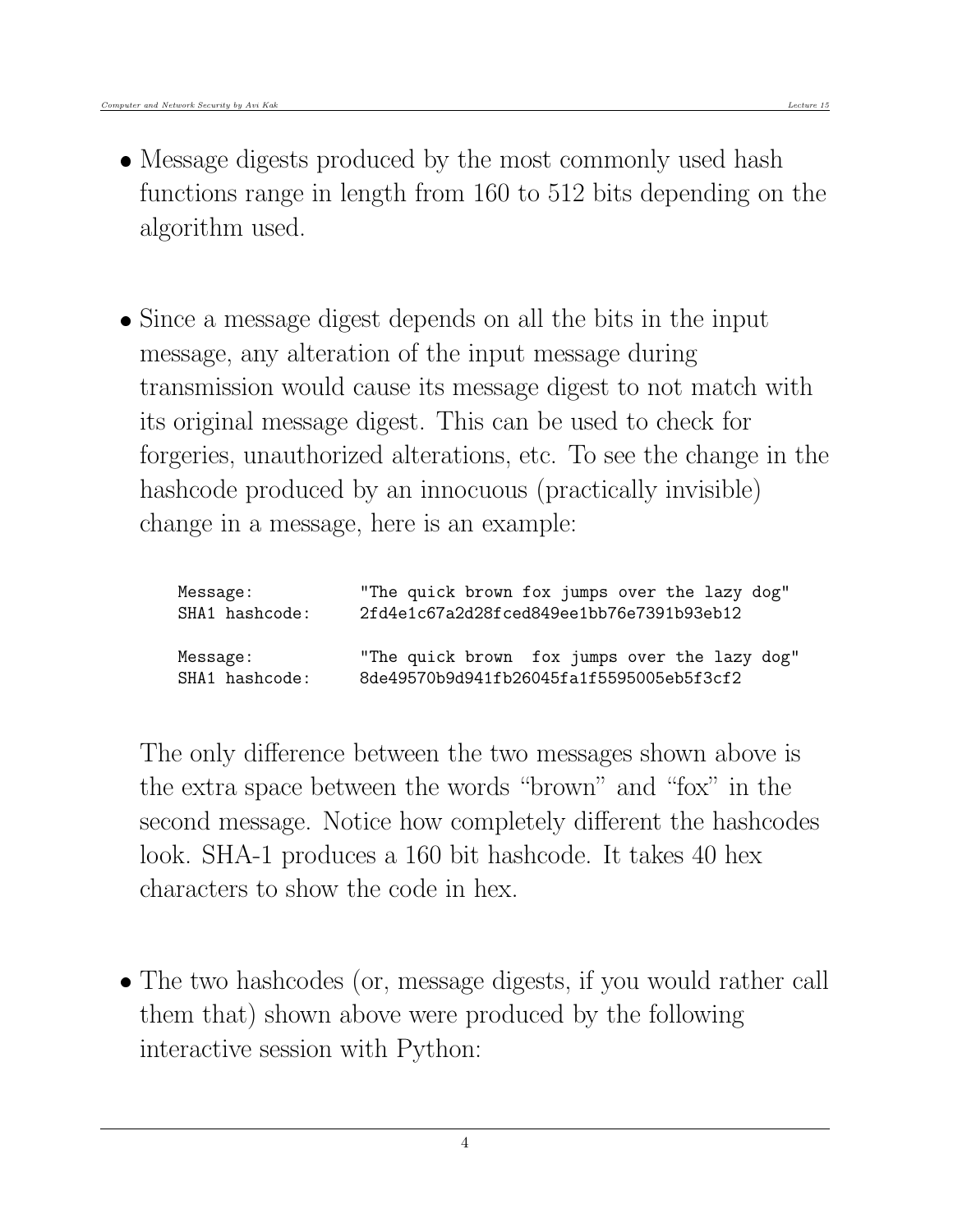```
>>> import hashlib
>>> hasher = hashlib.sha1()
>>> hasher.update("The quick brown fox jumps over the lazy dog")
>>> hasher.hexdigest()
'2fd4e1c67a2d28fced849ee1bb76e7391b93eb12'
>>> hasher = hashlib.sha1()
>>> hasher.update("The quick brown fox jumps over the lazy dog")
>>> hasher.hexdigest()
'8de49570b9d941fb26045fa1f5595005eb5f3cf2'
```
As the session shows, I used Python's very popular hashlib module for its **sha1** hashing function. Note that I had to call hashlib.sha1() again for the second try at hashing. That is because repeated calls to hasher.update() concatenate the string arguments supplied to the update() function.

• What I have show above with interactive Python can be done in Perl with the following simple script:

```
#!/usr/bin/perl -w
use Digest::SHA1;
my $hasher = Digest::SHA1->new();
$hasher->add( "The quick brown fox jumps over the lazy dog" );
print $hasher->hexdigest;
print "\n";
$hasher->add( "The quick brown fox jumps over the lazy dog" );
print $hasher->hexdigest;
print "\n";
```
• Both the Python's hashlib and the Perl's Digest modules used in the above scripts can be used to invoke any of the over fifteen different hash algorithms. The modules can output the hashcode in either binary format, or in hex format, or a binary string output as in the form of a Base64-encoded string.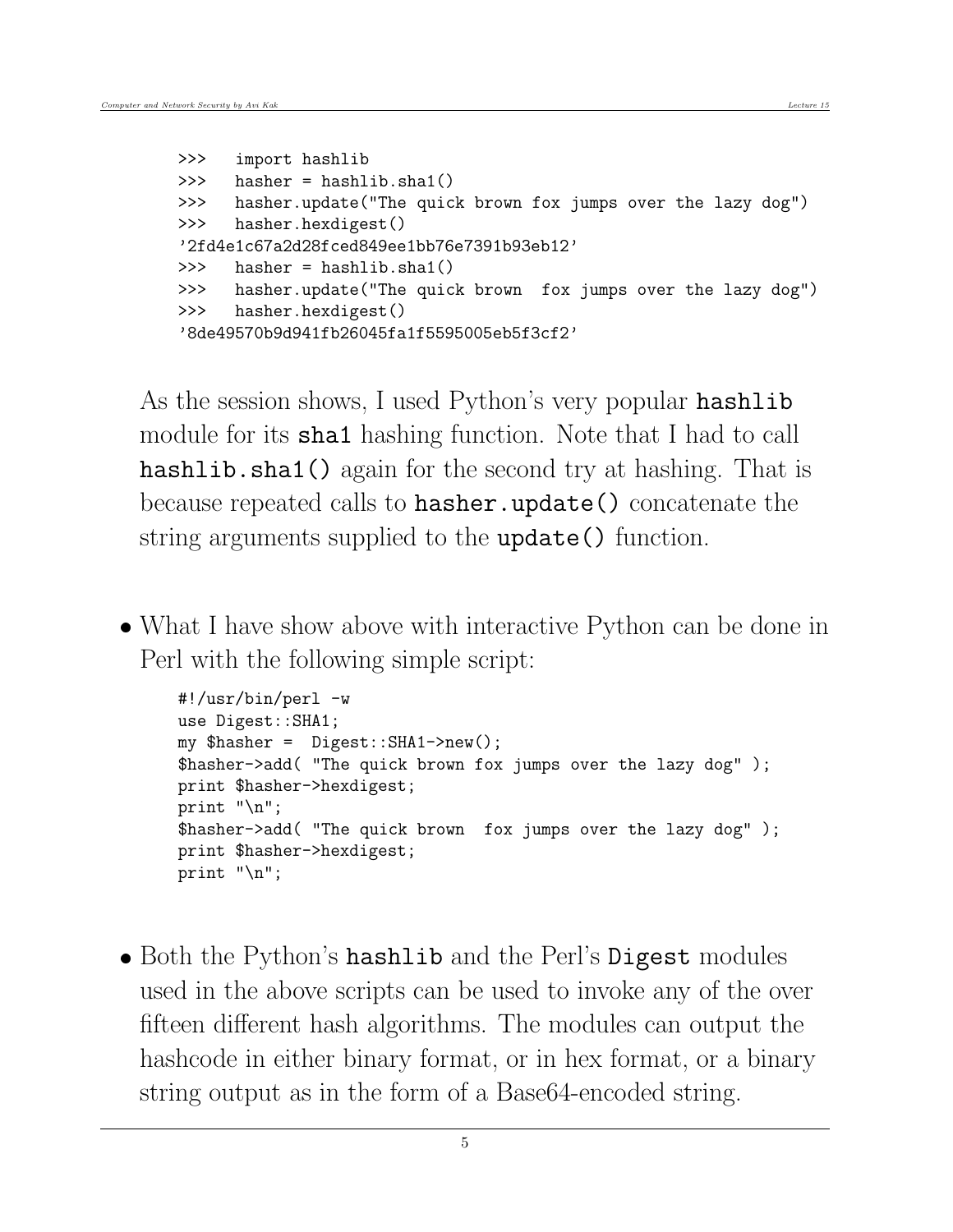## <span id="page-5-0"></span>15.2 DIFFERENT WAYS TO USE HASHING FOR MESSAGE AUTHENTICATION

Figures 1 and 2 show six different ways in which you could incorporate message hashing in a communication network. These constitute different approaches to protecting the hash value of a message. No authentication at the receiving end could possibly be achieved if both the message and its hash value are accessible to an adversary wanting to tamper with the message. To explain each scheme separately:

- In the symmetric-key encryption based scheme shown in Figure 1(a), the message and its hashcode are concatenated together to form a composite message that is then encrypted and placed on the wire. The receiver decrypts the message and separates out its hashcode, which is then compared with the hashcode calculated from the received message. The hashcode provides authentication and the encryption provides confidentiality.
- The scheme shown in Figure 1(b) is a variation on Figure 1(a) in the sense that only the hashcode is encrypted. This scheme is efficient to use when confidentiality is not the issue but message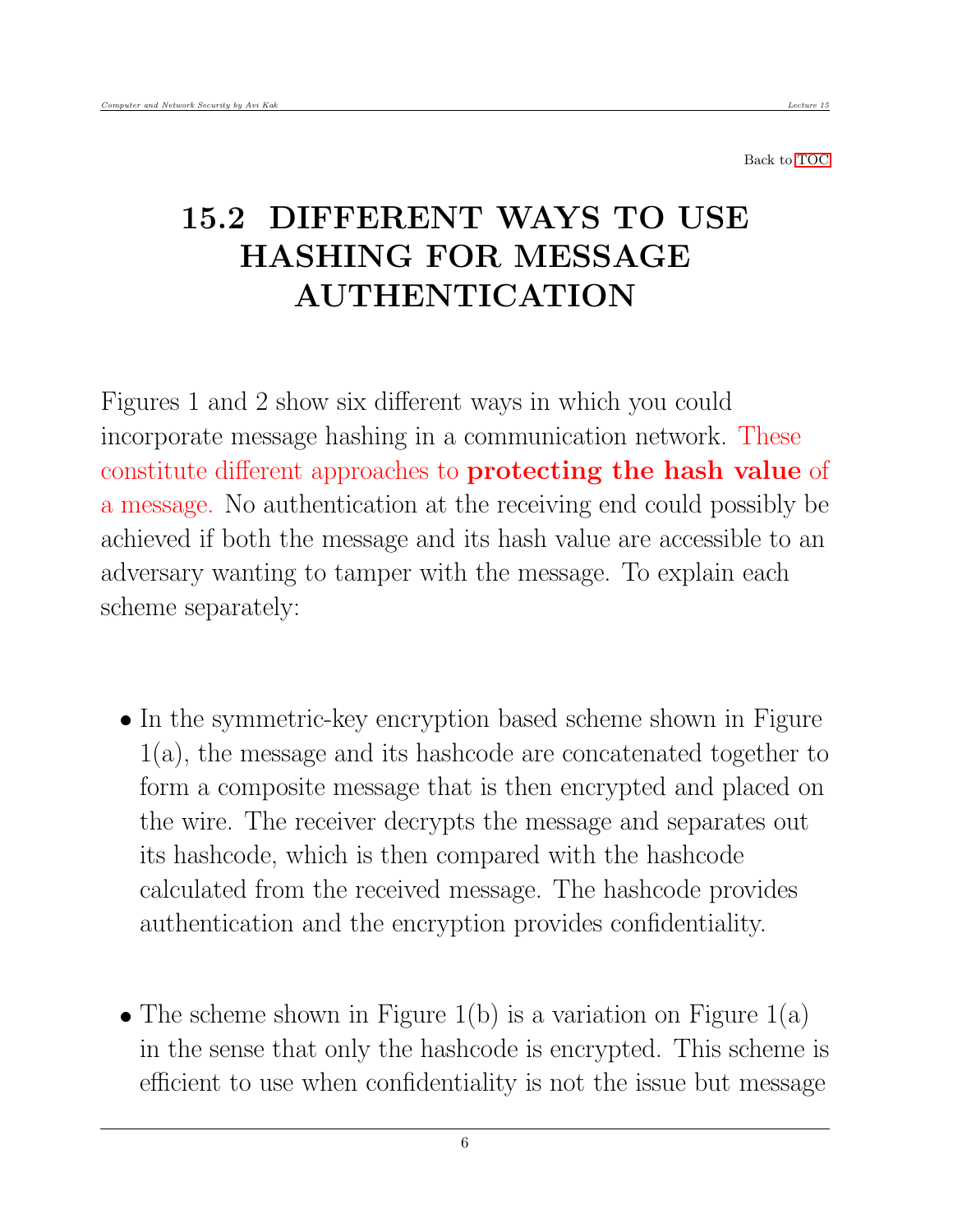authentication is critical. Only the receiver with access to the secret key knows the real hashcode for the message. So the receiver can verify whether or not the message is authentic. [<sup>A</sup> hashcode produced in the manner shown in Figure  $1(b)$  is also known as the **Message** Authentication Code (MAC) and the overall hash function as a keyed hash function. We will discuss such applications of hash functions in greater detail in Section 15.8.]

- The scheme in Figure 1(c) is a public-key encryption version of the scheme shown in Figure 1(b). The hashcode of the message is encrypted with the sender's private key. The receiver can recover the hashcode with the sender's public key and authenticate the message as indeed coming from the alleged sender. Confidentiality again is not the issue here. The sender encrypting with his/her private key the hashcode of his/her message constitutes the basic idea of digital signatures, as explained previously in Lecture 13.
- If we want to add symmetric-key based confidentiality to the scheme of Figure  $1(c)$ , we can use the scheme shown in Figure  $2(a)$ . This is a commonly used approach when both confidentiality and authentication are needed.
- A very different approach to the use of hashing for authentication is shown in Figure 2(b). In this scheme, nothing is encrypted. However, the sender appends a secret string  $S$ ,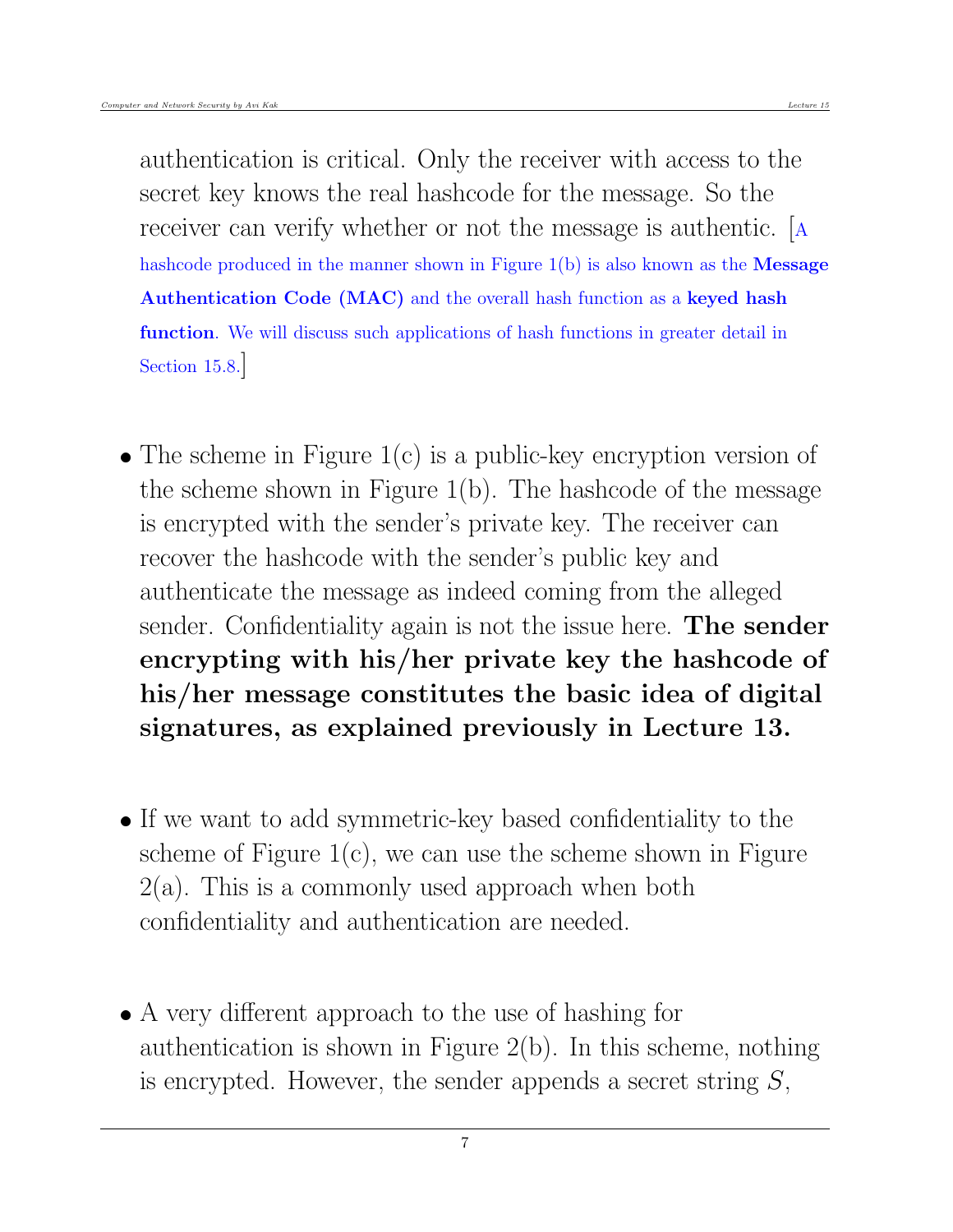known also to the receiver, to the message before computing its hashcode. Before checking the hashcode of the received message for its authentication, the receiver appends the same secret string S to the message. Obviously, it would not be possible for anyone to alter such a message, even when they have access to both the original message and the overall hashcode.

• Finally, the scheme in Figure  $2(c)$  shows an extension of the scheme of Figure 2(b) where we have added symmetric-key based confidentiality to the transmission between the sender and the receiver.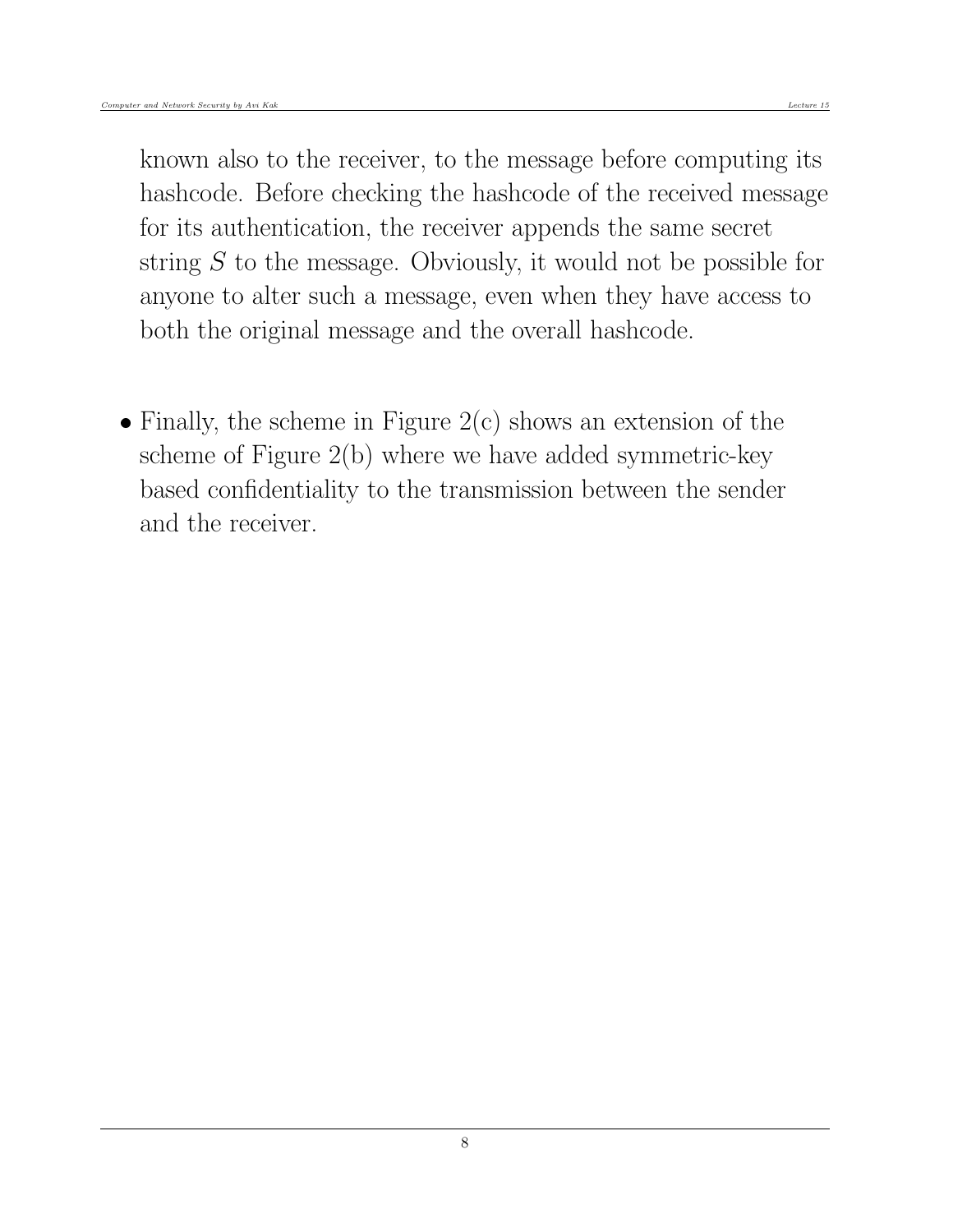





(b)



Figure 1: Different ways of incorporating message hashing in a communication link. (This figure is from Lecture 15 of "Computer and Network Security" by Avi Kak)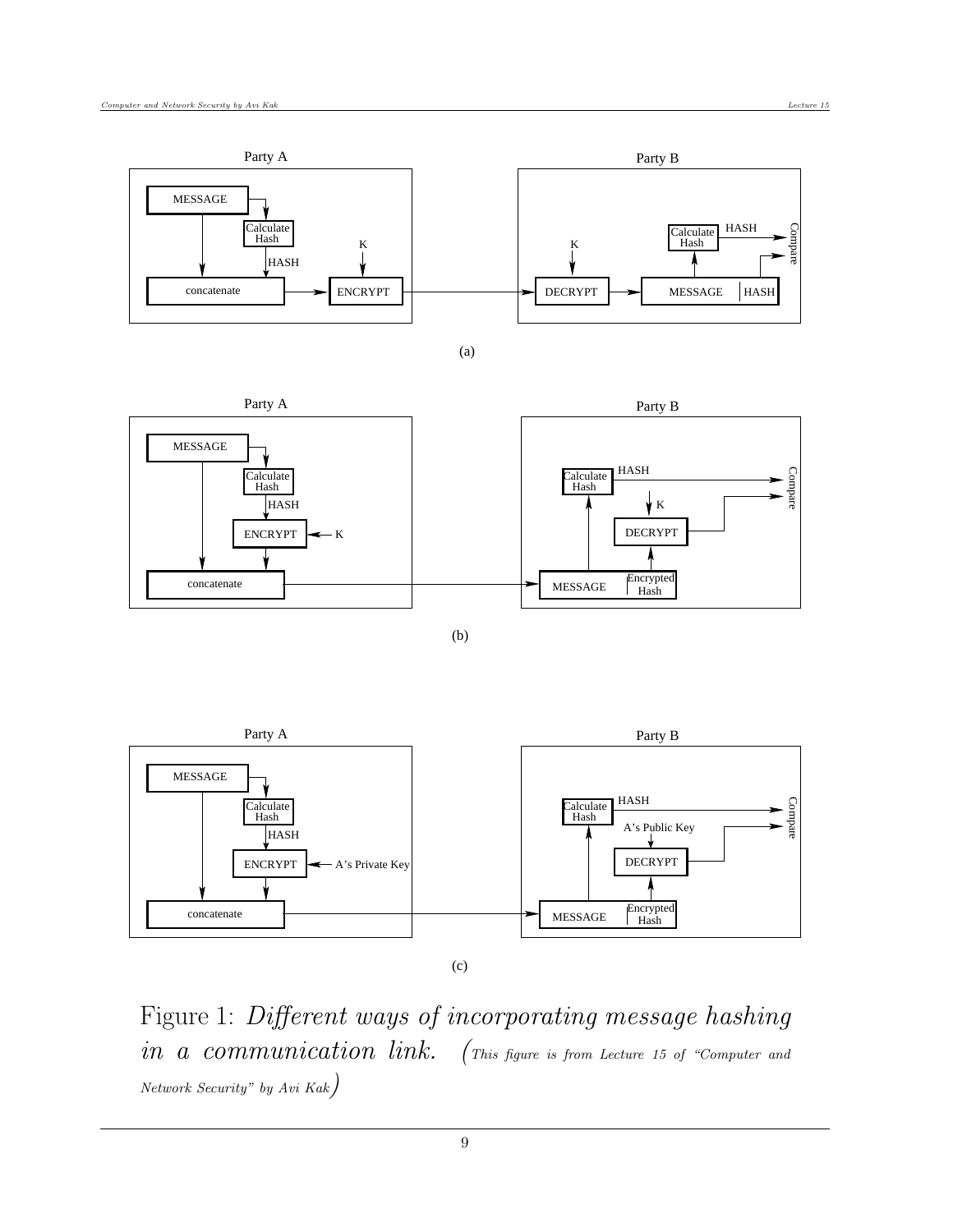





(b)



Figure 2: Different ways of incorporating message hashing in a communication link. (This figure is from Lecture 15 of "Computer and Network Security" by Avi Kak)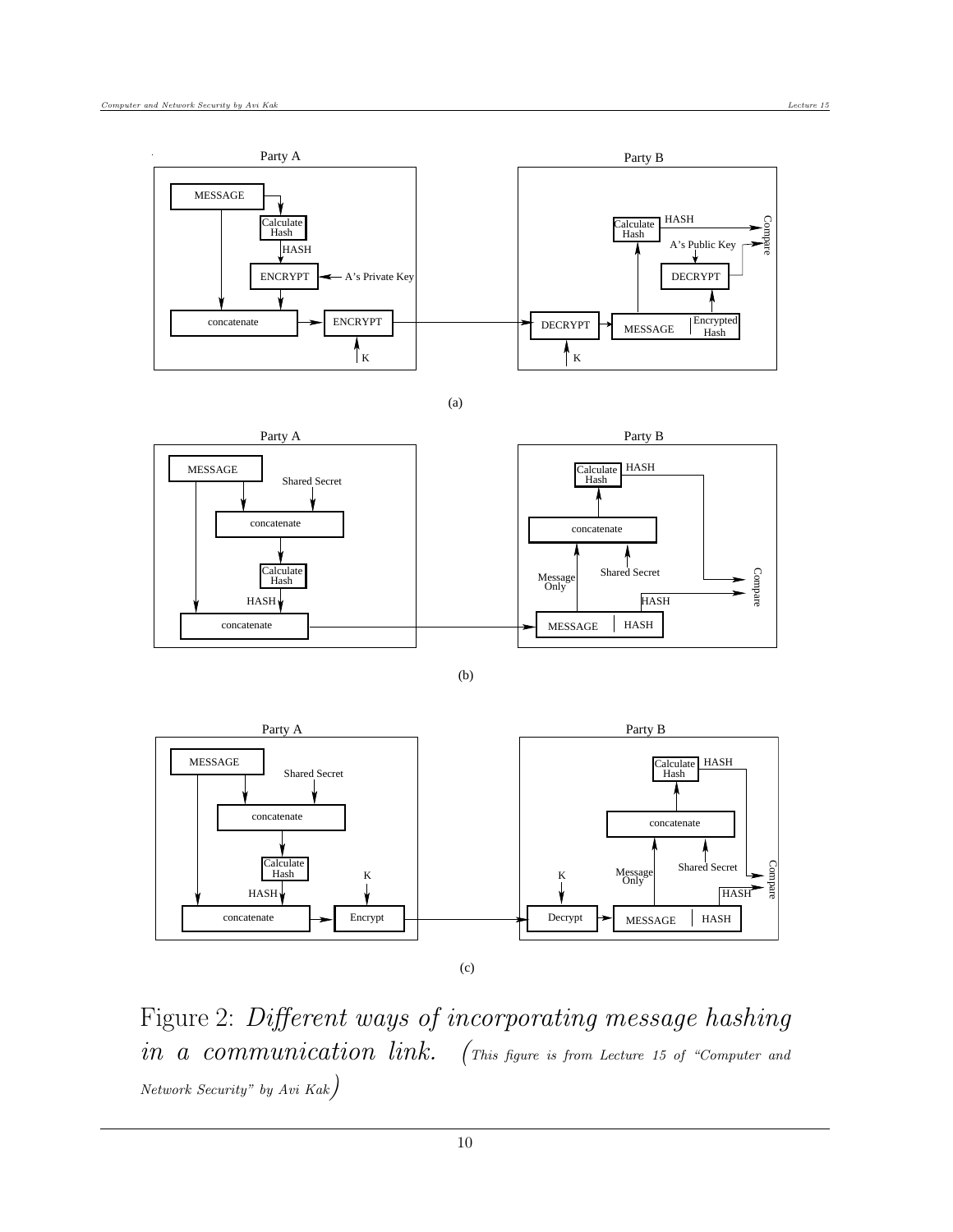# <span id="page-10-0"></span>15.3 WHEN IS A HASH FUNCTION CRYPTOGRAPHICALLY SECURE?

- A hash function is called **cryptographically secure** if the following two conditions are satisfied:
	- It is computationally infeasible to find a message that corresponds to a given hashcode. This is sometimes referred to as the **one-way property** of a hash function. [For long messages, that is, messages that are much longer than the length of the hashcode, one may expect this property to hold true trivially. However, note that a hash function must possess this property regardless of the length of the messages. In other words, it should be just as difficult to recover from its hashcode a message that is as short as, say, a single byte as a message that consists of millions of bytes.]
	- It is computationally infeasible to find two different messages that hash to the same hashcode value. This is also referred to as the strong collision resistance property of a hash function.
- A weaker form of the strong collision resistance property is that for a **given message**, there should not correspond another message with the same hashcode.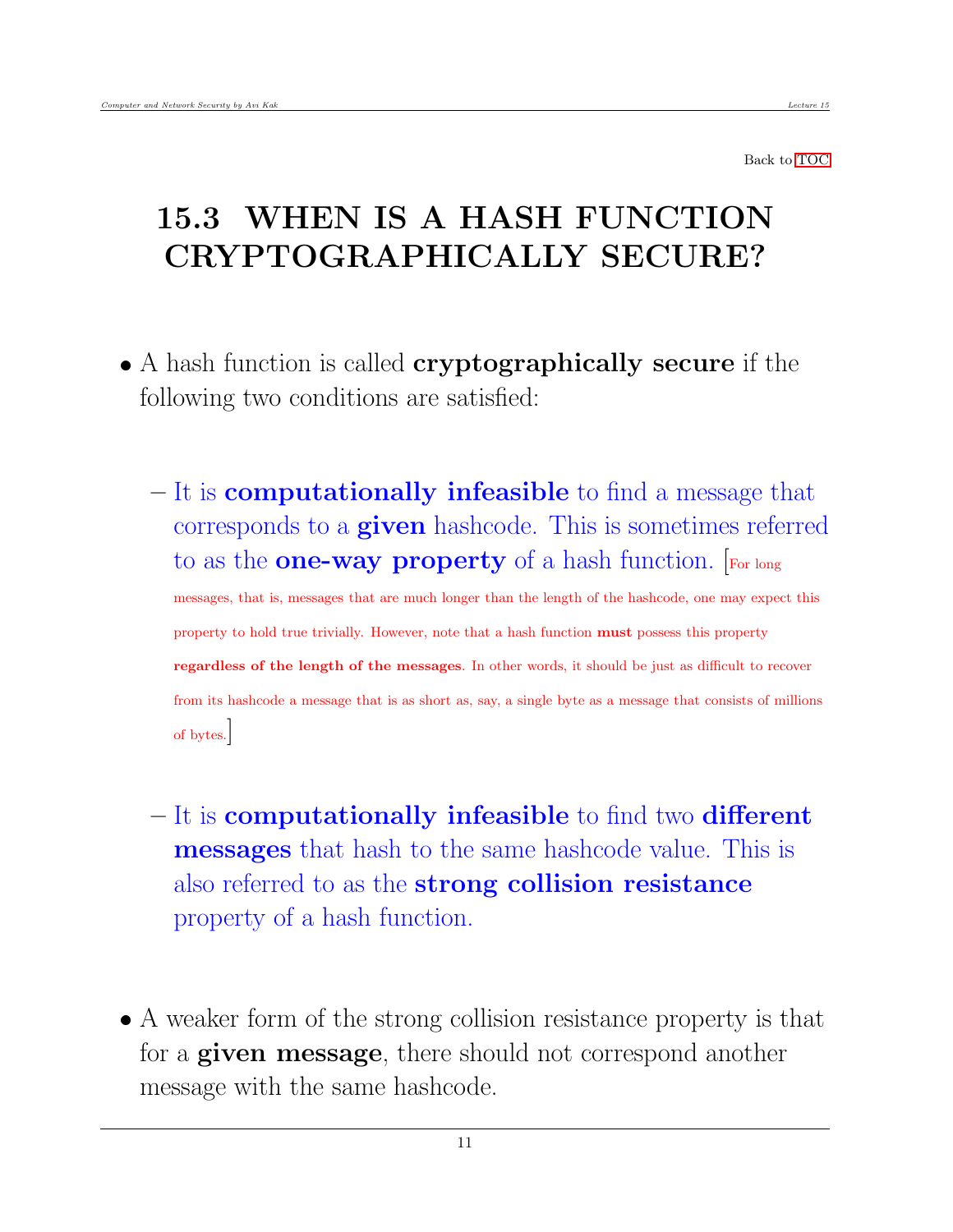- Hash functions that are **not collision resistant** can fall prey to birthday attack. More on that later.
- If you use n bits to represent the hashcode, there are only  $2^n$  $\textbf{distinct}$  hashcode values. If we place no constraints whatsoever on the messages and if there can be an arbitrary number of different possible messages, then obviously there will exist multiple messages giving rise to the same hashcode. However, considering messages with no constraints whatsoever does not represent reality because messages are not noise — they must possess considerable structure in order to be intelligible to humans and there is almost always some sort of an upper bound on the different types of messages that are possible in any given context.] Collision resistance refers to two different messages that possess certain basic structure so as to be meaningful not resulting in the same hashcode.
- There exist several applications, such as in the dissemination of popular media content, where confidentiality of the message content is not an issue, but authentication is. **Authentication** here means that the message has not been altered in any way  $-$  that is, it is the authentic original message as produced by its author. In such applications, we would like to send unencrypted plaintext messages along with their encrypted hashcodes. [That would eliminate the computational overhead of encryption and decryption for the main message content and yet allow for its authentication.] But this would work only if the hashing function has perfect collision resistance.  $\left[\text{If a}\right]$ hashing approach has poor collision resistance, an adversary could compute the hashcode of the message content and replace it with some other content that has the same hashcode value.]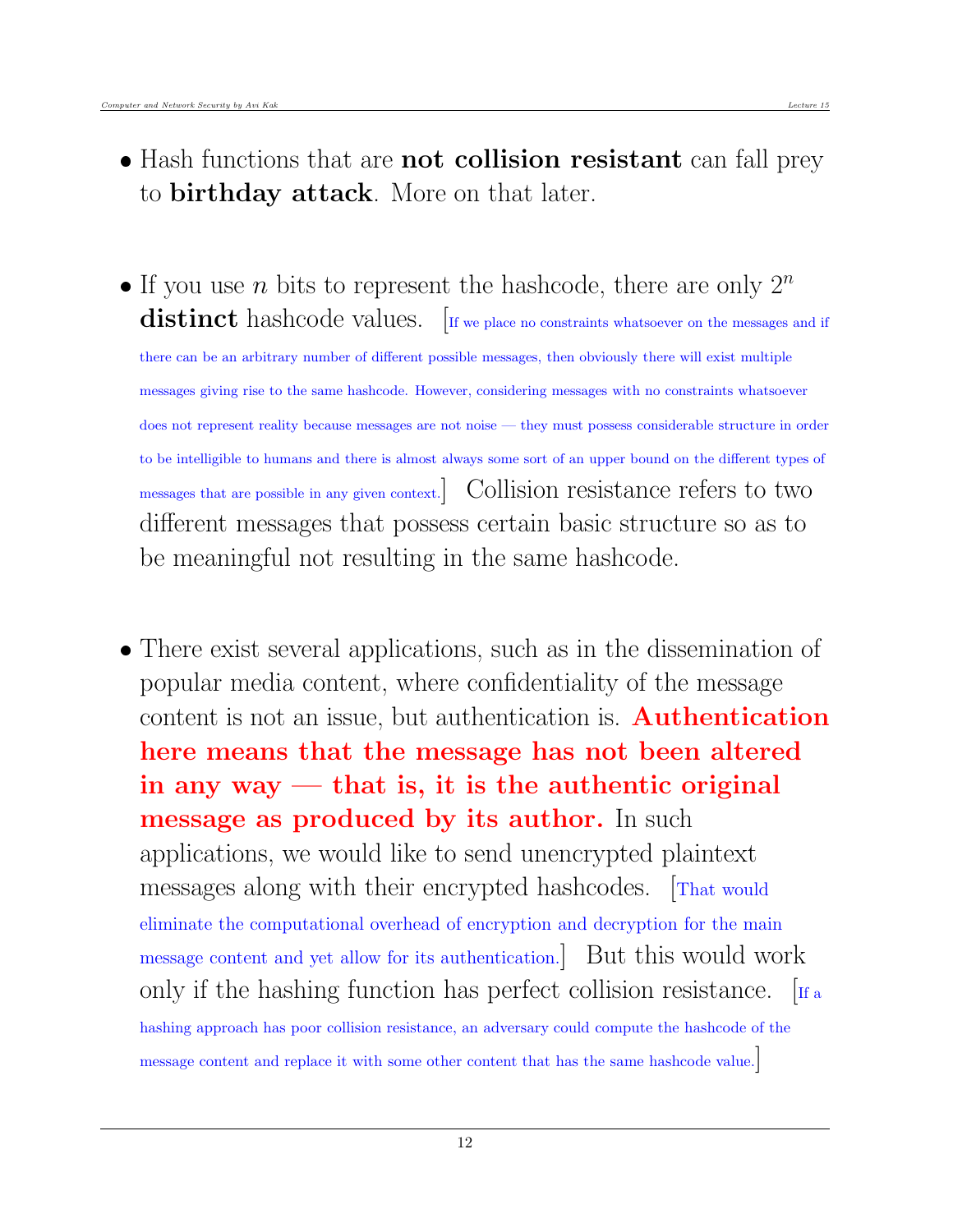## <span id="page-12-0"></span>15.4 SIMPLE HASH FUNCTIONS

- Practically all algorithms for computing the hashcode of a message view the message as a sequence of  $n$ -bit blocks. The message is processed one block at a time in an iterative fashion in order to generate its hashcode.
- Perhaps the simplest hash function consists of starting with the first *n*-bit block, XORing it bit-by-bit with the second *n*-bit block, XORing the result with the next  $n$ -bit block, and so on. We will refer to this as the XOR hash algorithm. With the XOR hash algorithm, every bit of the hashcode represents the parity at that bit position if we look across all of the  $n$ -bit blocks. For that reason, the hashcode produced is also known as longitudinal parity check.
- The hashcode generated by the XOR algorithm can be useful as a **data integrity check** in the presence of completely random transmission errors. But, in the presence of an adversary trying to deliberately tamper with the message content, the XOR algorithm is useless for message authentication. An adversary can modify the main message and add a suitable bit block before the hashcode so that the final hashcode remains unchanged. To see this more clearly, let  $\{X_1, X_2, \ldots, \}$  be the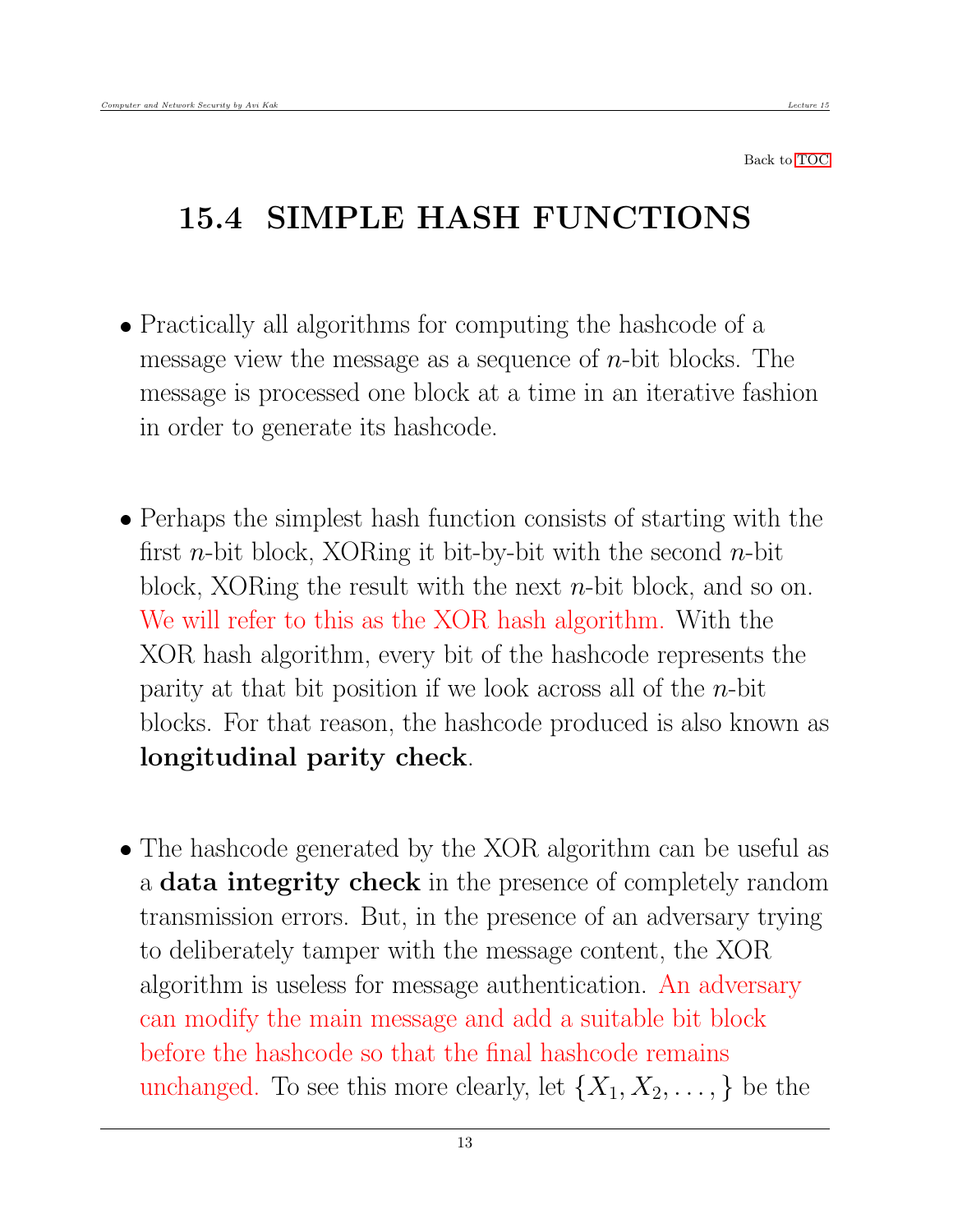bit blocks of a message  $M$ , each block of size  $n$  bits. That is  $M = (X_1||X_2||...||X_m)$ . (The operator '||' means concatenation.) The hashcode produced by the XOR algorithm can be expressed as

$$
\Delta(M) = X_1 \oplus X_2 \oplus \cdots \oplus X_m
$$

where  $\Delta(M)$  is the hashcode. Let's say that an adversary can observe  $\{M, \Delta(M)\}\$ . An adversary can easily create a forgery of the message by replacing  $X_1$  through  $X_{m-1}$  with any desired  $Y_1$  through  $Y_{m-1}$  and then replacing  $X_m$  with an  $Y_m$ that is given by

$$
Y_m = Y_1 \oplus Y_2 \oplus \cdots \oplus Y_{m-1} \oplus \Delta(M)
$$

On account of the properties of the XOR operator, it is easy to show that the hashcode for  $M_{forged} = \{Y_1||Y_2|| \cdots ||Y_m\}$  will be the same as  $\Delta(M)$ . Therefore, when the forged message is concatenated with the original  $\Delta(M)$ , the recipient would not suspect any foul play.

 When you are hashing regular text and the character encoding is based on ASCII (or its variants), the collision resistance property of the XOR algorithm suffers even more because the highest bit in every byte will be zero. Ideally, one would hope that, with an N-bit hashcode, any particular message would result in a given hashcode value with a probability of  $\frac{1}{2^N}$ . But when the highest bit in each byte for each character is always 0, some of the  $N$  bits in the hashcode will predictably be 0 with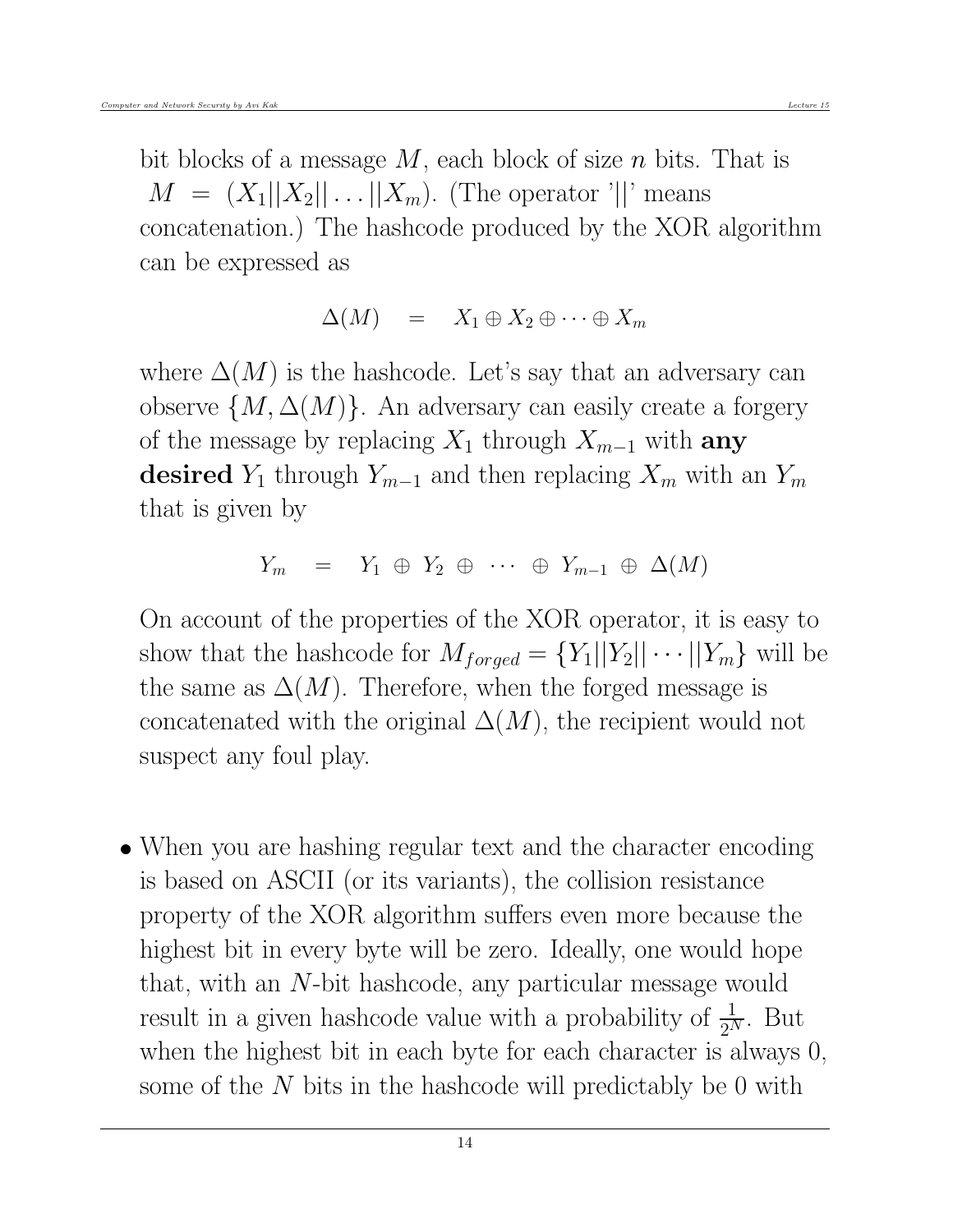the simple XOR algorithm. This obviously reduces the number of unique hashcode values available to us, and thus increases the probability of collisions.

- To increase the space of distinct hashcode values available for the different messages, a variation on the basic XOR algorithm consists of performing a one-bit circular shift of the partial hashcode obtained after each  $n$ -bit block of the message is processed. This algorithm is known as the rotated-XOR algorithm (ROXR).
- That the collision resistance of ROXR is also poor is obvious from the fact that we can take a message  $M_1$  along with its hashcode value  $h_1$ ; replace  $M_1$  by a message  $M_2$  of hashcode value  $h_2$ ; append a block of gibberish at the end  $M_2$  to force the hashcode value of the composite to be  $h_1$ . So even if  $M_1$  was transmitted with an encrypted  $h_1$ , it does not do us much good from the standpoint of authentication. We will see later how secure hash algorithms make this ploy impossible by including the length of the message in what gets hashed.
- As a quick example of how the length of a message is included in what gets hashed, here is how the now-not-so-popular SHA-1 algorithm pads a message before it is hashed:

The very first step in the SHA-1 algorithm is to pad the message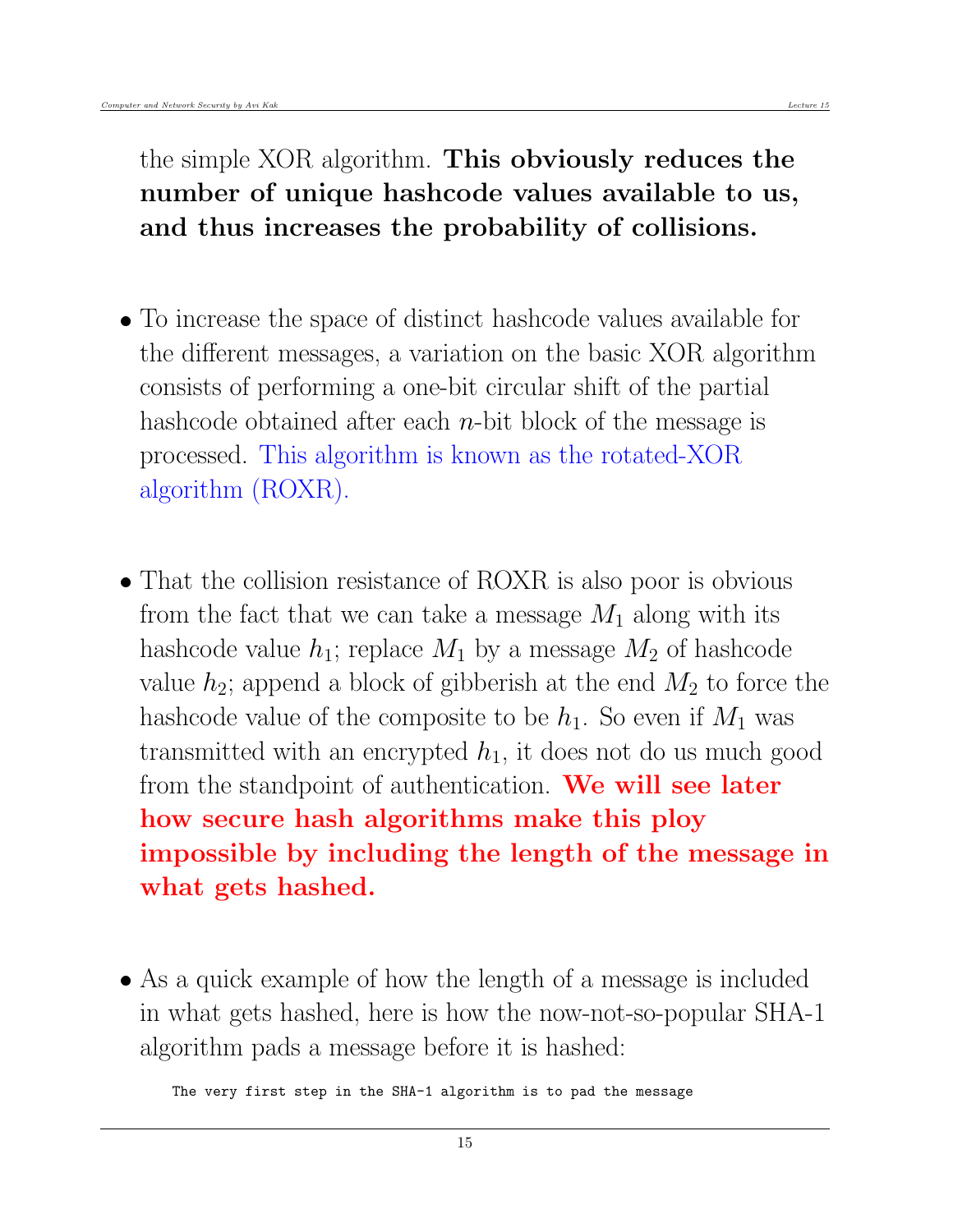```
so that it is a multiple of 512 bits.
This padding occurs as follows (from NIST FPS 180-2):
 Suppose the length of the message M is L bits.
 Append bit 1 to the end of the message, followed by K
 zero bits where K is the smallest nonnegative solution to
      (L + 1 + K) mod 512 = 448
 Next append a 64-bit block that is a binary representation
 of the length integer L.
 Consider the following example:
 Message = "abc"
 length L = 24 bits
 This is what the padded bit pattern would look like:
 01100001 01100010 01100011 1 00......000 00...011000
    a b c \leftarrow ---423---> \leftarrow---64---->
  <------------------- 512 ------------------------------>
```
 As to why we append a single bit of '1' at the end of the actual message, see Section 15.7.3 where I have described my Python and Perl implementations of the SHA-1 hashing algorithm.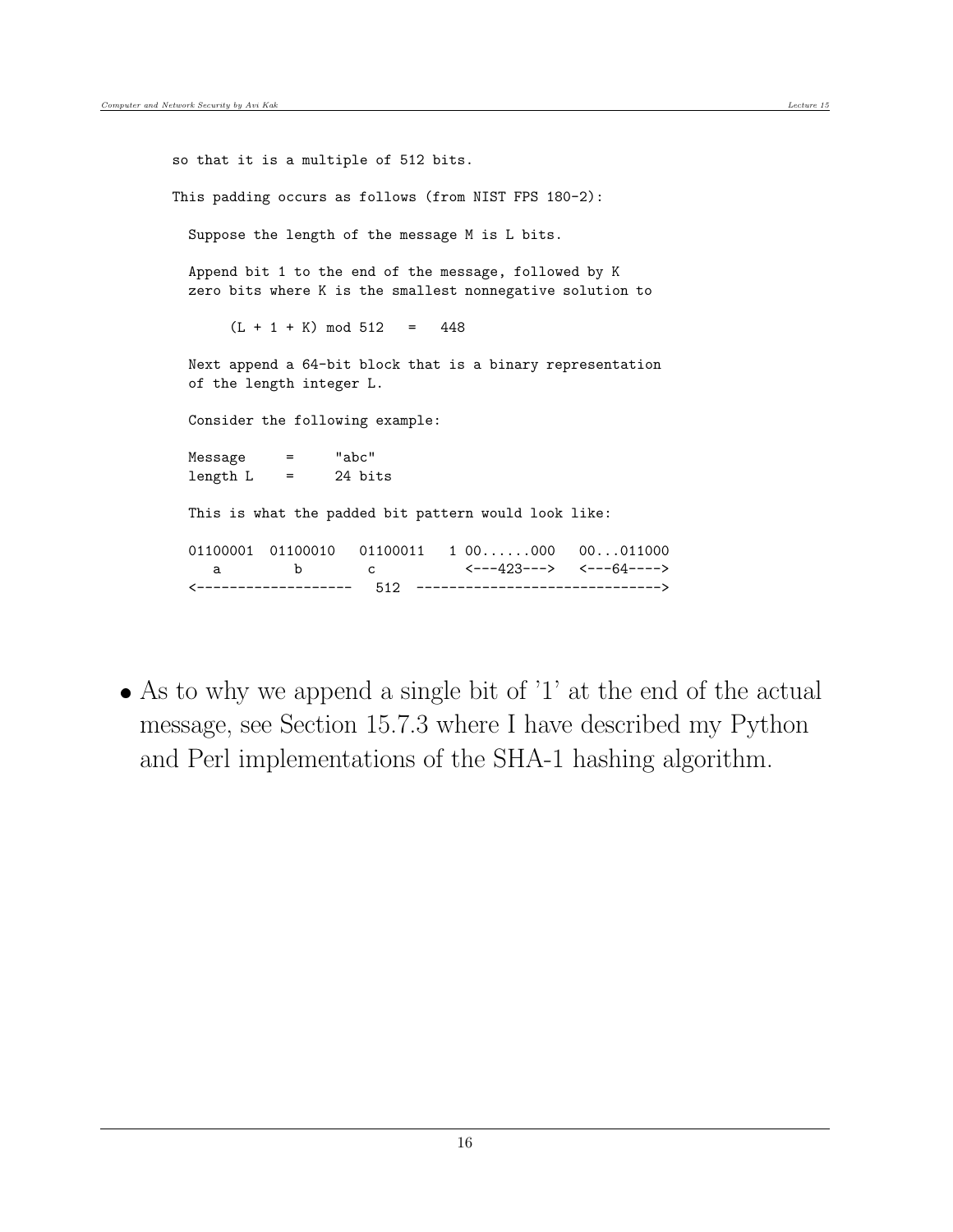# <span id="page-16-0"></span>15.5 WHAT DOES PROBABILITY THEORY HAVE TO SAY ABOUT A RANDOMLY PRODUCED MESSAGE HAVING A PARTICULAR HASH VALUE?

- Assume that we have a random message generator and that we can calculate the hashcode for each message produced by the generator.
- Let's say we are interested in knowing whether any of the messages is going to have its hashcode equal to a particular value h.
- $\bullet$  Let's consider a pool of k messages produced randomly by the message generator.
- We pose the following question: What is the value of  $k$  so that the pool contains at least one message whose hashcode is equal to  $h$  with probability 0.5?
- $\bullet$  To find k, we reason as follows: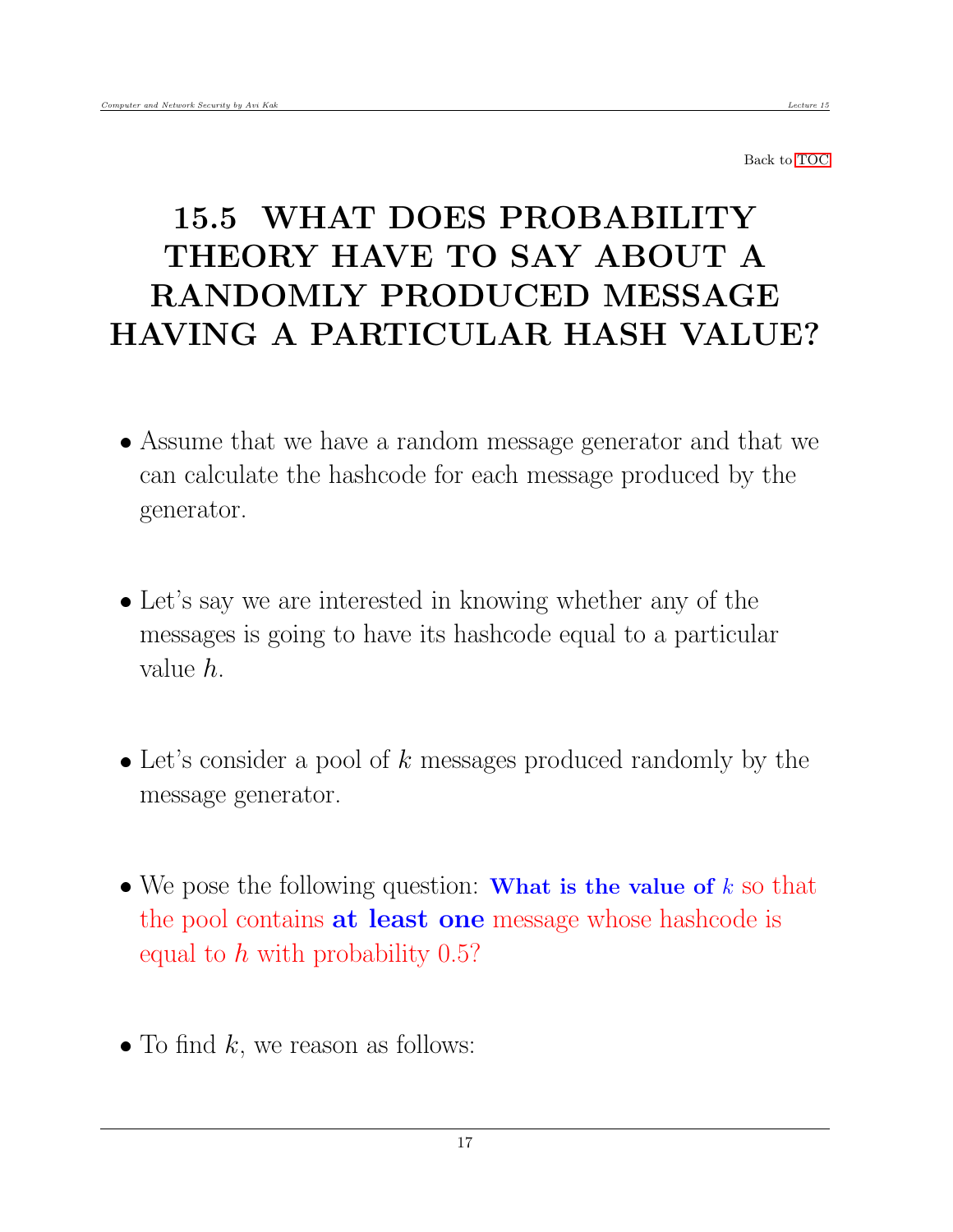- $-$  Let's say that the hashcode can take on N different but equiprobable values.
- $-$  Say we pick a message  $x$  at random from the pool of messages. Since all  $N$  hashcodes are equiprobable, the probability of message x having its hashcode equal to  $h$  is  $\frac{1}{N}$ .
- Since the hashcode of message x either equals h or does not equal h, the probability of the latter is  $1 - \frac{1}{N}$  $\frac{1}{N}$ .
- If we pick, say, two messages x and y randomly from the pool, the events that the hashcode of neither is equal to h are probabilistically independent. That implies that the probability that none of two messages has its hashcode equal to  $h$  is  $(1 - \frac{1}{N})$  $\frac{1}{N}$ )<sup>2</sup>. [Of course, by similar reasoning, the probability that **both** x and y will have their hashcodes equal to h is  $(\frac{1}{N})^2$ . But it is more difficult to use such joint probabilities to answer our overall question stated in red on the previous page on account of the phrase "at least one" in it. Also see the note in blue at the end of this section.]
- Extending the above reasoning to the entire pool of  $k$ messages, it follows that the probability that none of the messages in a pool of k messages has its hashcodes equal to h is  $(1-\frac{1}{N})$  $\frac{1}{N}$ )<sup>k</sup>.
- Therefore, the probability that **at least one** of the  $k$ messages has its hashcode equal to  $h$  is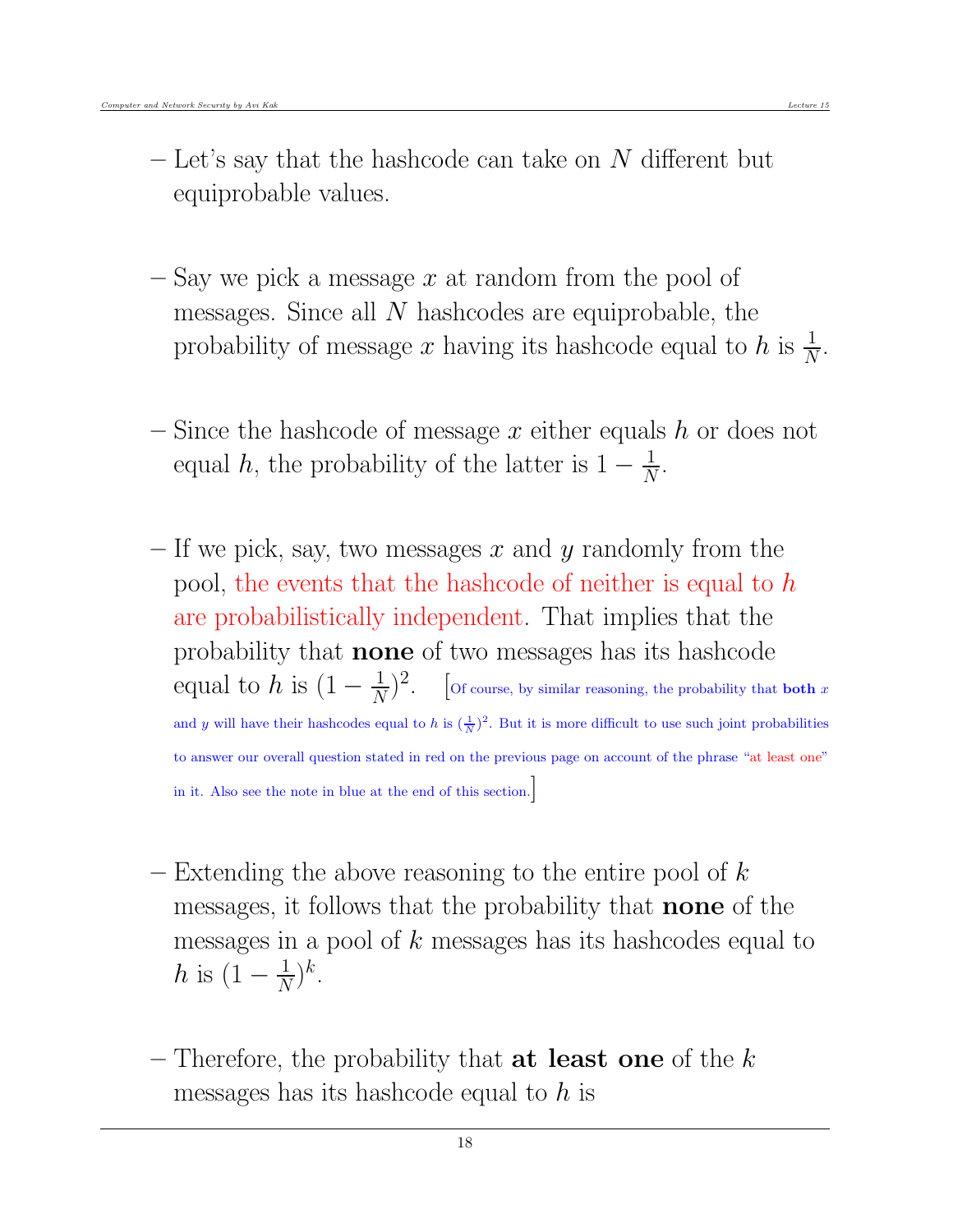– The probability expression shown above can be considerably simplified by recognizing that as  $\alpha$  approaches 0, we can write  $(1 + a)^n \approx 1 + an$ . Therefore, the probability expression we derived can be approximated by

$$
\approx 1 - \left(1 - \frac{k}{N}\right) = \frac{k}{N} \tag{2}
$$

- So the upshot is that, given a pool of  $k$  randomly produced messages, the probability there will exist at least one message in this pool whose hashcode equals the given value  $h$  is  $\frac{k}{N}$ .
- Let's now go back to the original question: How large should  $k$ be so that the pool of messages contains at least one message whose hashcode equals the given value  $h$  with a probability of 0.5? We obtain the value of k from the equation  $\frac{k}{N}$  = 0.5. That is,  $k = 0.5N$ .
- Consider the case when we use 64 bit hashcodes. In this case,  $N = 2^{64}$ . We will have to construct a pool of  $2^{63}$  messages so that the pool contains at least one message whose hashcode equals  $h$  with a probability of 0.5.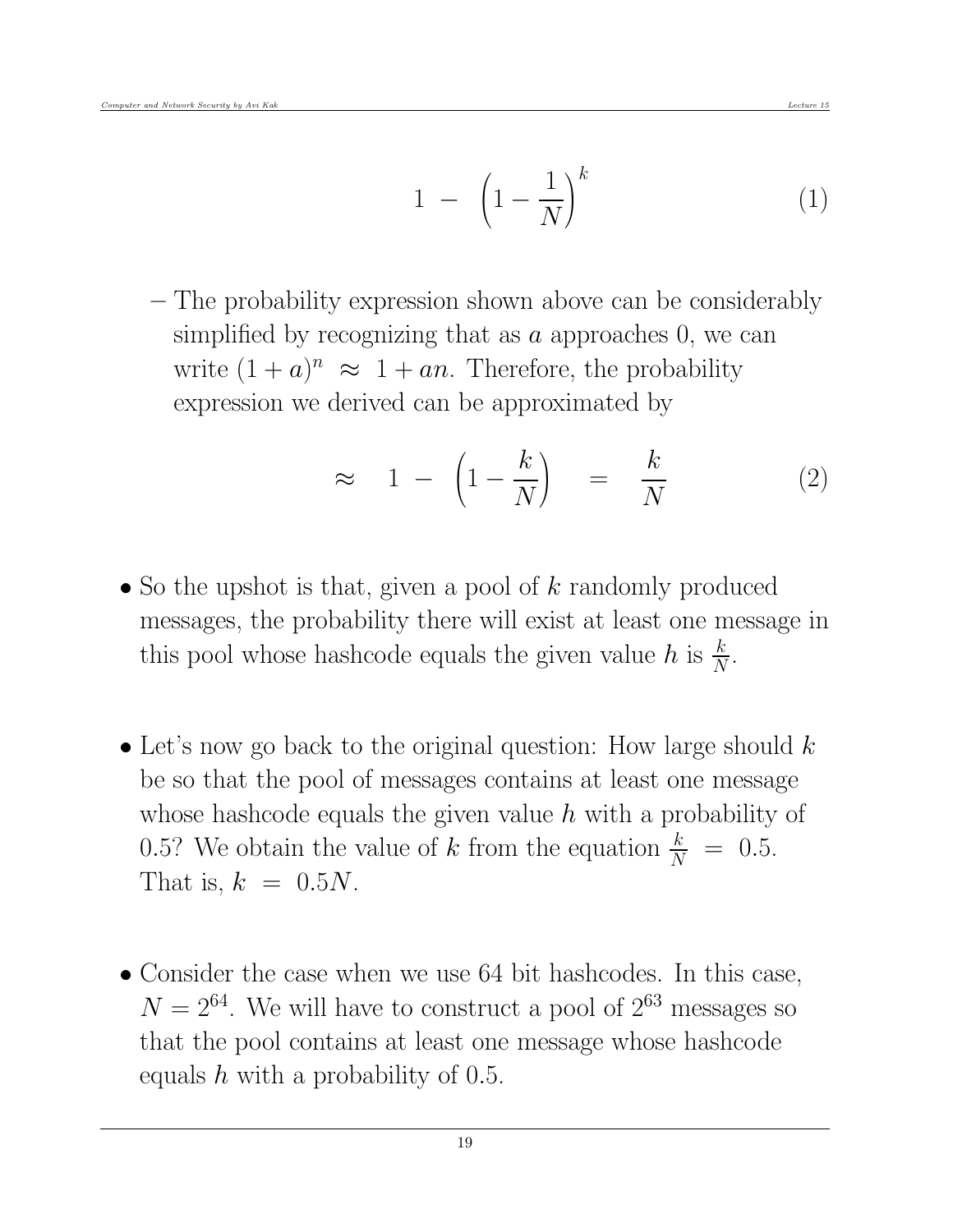To illustrate the danger of arriving at formulas through back-of-the-envelope reasoning, consider the following seemingly more straightforward approach to the derivation of

**Equation**  $(2)$ : With all hashcodes being equiprobable, the probability that any given message has its hashcode equal to a particular value h is obviously  $1/N$ . Now consider a pool of just 2 messages. Speaking colloquially (that is, without worrying about violating the rules of logic), as you might over a glass of wine at a late-night party, the event that this pool has at least one message whose hashcode is  $h$  is made up of the event that the first of the two messages has its hashcode equal to h or the event that the second of the two messages has its hashcode equal to  $h$ . Since the two events are disjunctive, the probability that a pool of two messages has at least one message whose hashcode is  $h$  is a sum of the individual probabilities in the disjunction — that gives is a probability of  $2/N$ . Generalizing this argument to a pool of k messages, we get for the desired probability a value of  $k/N$  that was shown in Equation (2). **But this formula, if** considered as a precise formula for the probability we are looking for, couldn't possibly be correct. As you can see, this formula gives us absurd values for the probability when  $k$ exceeds N.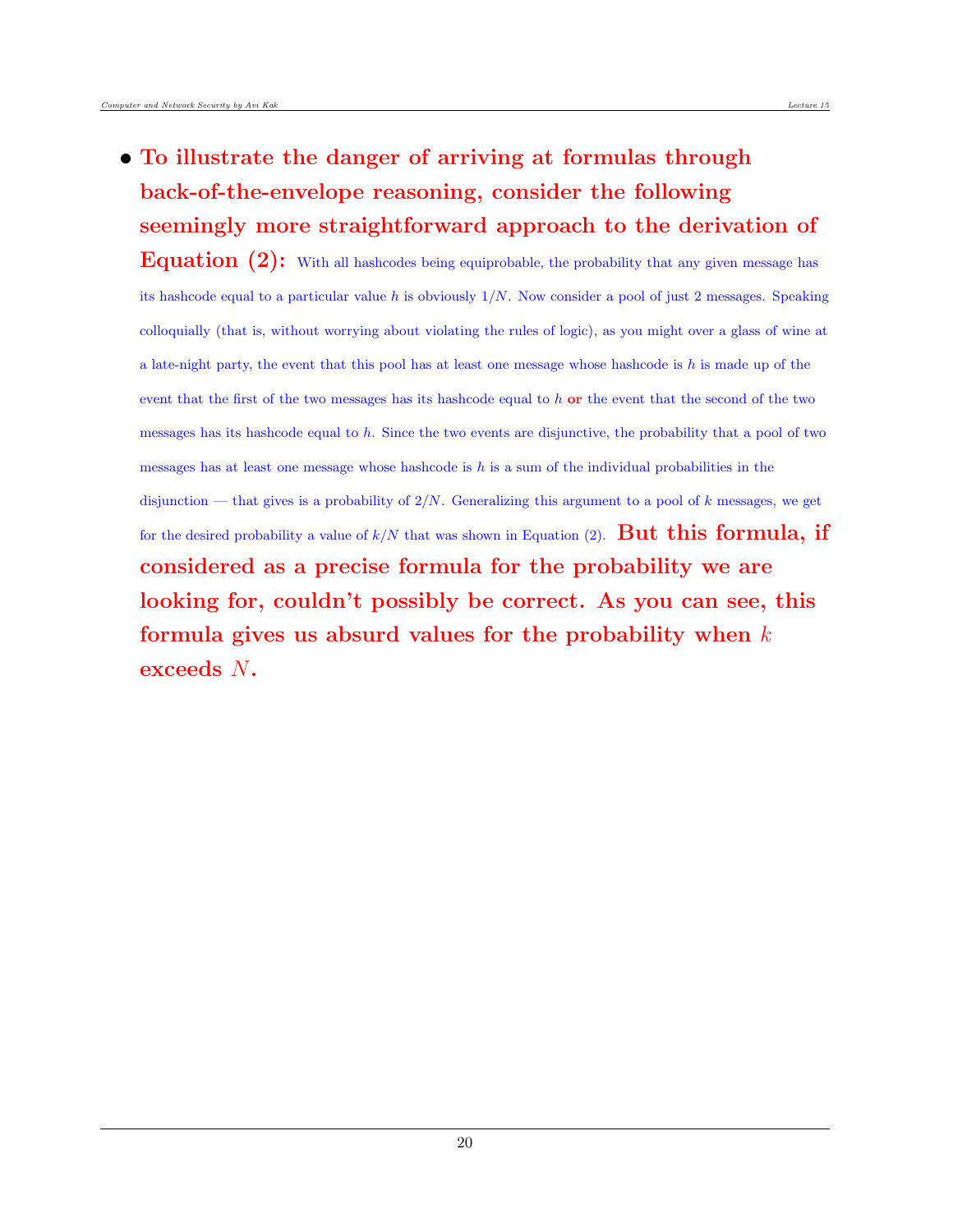### <span id="page-20-0"></span>15.5.1 What Is the Probability That There Exist At Least Two Messages With the Same Hashcode?

- Assuming that a hash algorithm is working perfectly, meaning that it has no biases in its output that may be induced by either the composition of the messages or by the algorithm itself, the goal of this section is to estimate the smallest size of a pool of randomly selected messages so that there exist at least two messages in the pool with the same hashcode with probability 0.5.
- Given a pool of k messages, the question "What is the probability that there exists at least one message in the pool whose hashcode is equal to a specific value?" is very different from the question "What is the probability that there exist at least two messages in the pool whose hashcodes are the same?"
- Raising the same two questions in a different context, the question "What is the probability that, in a class of 20 students, someone else has the same birthday as yours (assuming you are one of the 20 students)?" is very different from the question "What is the probability that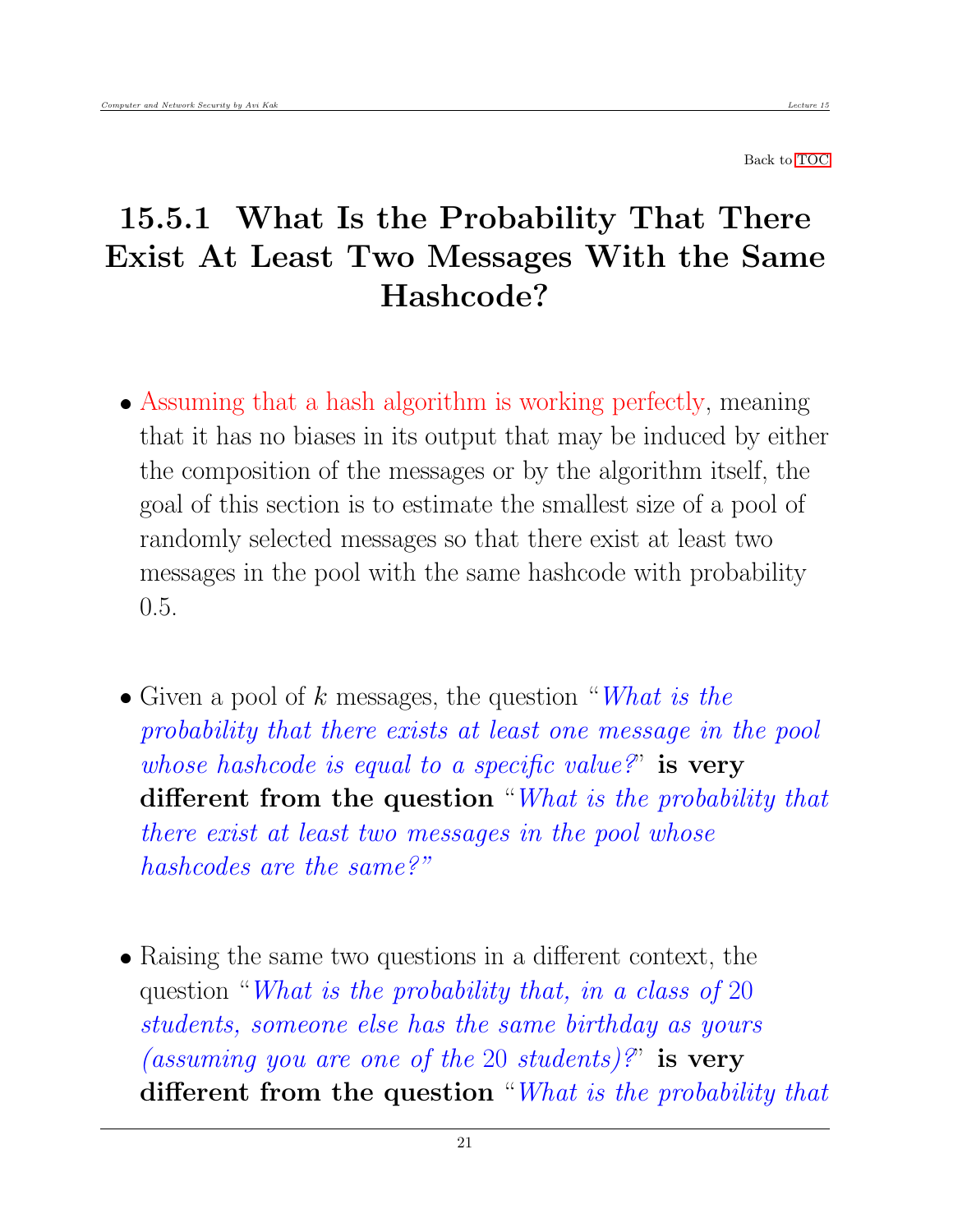there exists at least one pair of students in a class of 20 students with the same birthday?" The former question was addressed in the previous section. Based on the result derived there, the probability of the former is approximately  $\frac{19}{365}$ . The latter question we will address in this section. As you will see, the probability of the latter is roughly the much larger value  $\frac{(20\times19)/2}{365} = \frac{190}{365}$ . [Strictly speaking, as you'll see, this calculation is valid only when the class size is very small compared to 365. This is referred to as the **birthday**  $\mathbf{paradox}$  — it is a paradox only in the sense that it seems counterintuitive. [A quick way to accept the 'paradox' intuitively is that for '20 choose 2' you can construct  $C(20, 2) = \begin{pmatrix} 20 \\ 2 \end{pmatrix}$ 2  $\setminus$  $=\frac{20!}{18!2!} = \frac{20\times19}{2} = 190$  different possible pairs from a group of 20 people. Since this number, 190, is rather comparable to 365, the total number of different birthdays, the conclusion is not surprising. The birthday paradox states that given a group of 23 or more randomly chosen people, the probability that at least two of them will have the same birthday is more than 50%. And if we randomly choose 60 or more people, this probability is greater than 90%. (These statements are based on the more precise formulas shown in this section.) [A man on the street would certainly think that it would take many more than 60 people for any two of them to have the same birthday with near certainty. That's why we refer to this as a 'paradox.' Note, however, it is NOT a paradox in the sense of being a logical contradiction.]

• Given a pool of k messages, each of which has a hashcode value from  $N$  possible such values, the probability that the pool will contain at least one pair of messages with the same hashcode is given by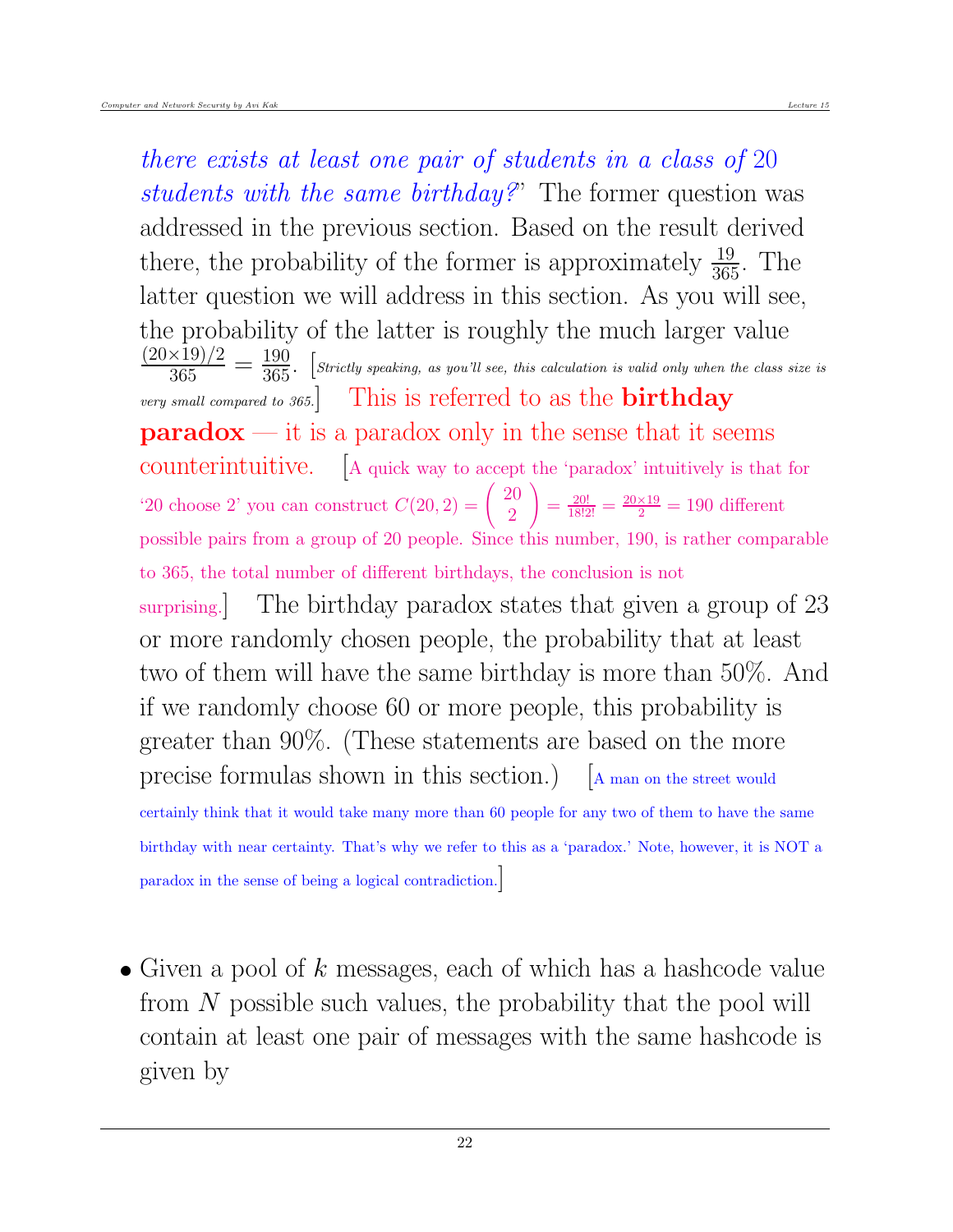$$
1 - \frac{N!}{(N-k)!N^k} \tag{3}
$$

- The following reasoning establishes the above result: The reasoning consists of figuring out the total number of ways,  $M_1$ , in which we can construct a pool of  $k$  message with no duplicate hashcodes and the total number of ways,  $M_2$ , we can do the same while allowing for duplicates. The ratio  $M_1/M_2$  then gives us the probability of constructing a pool of  $k$  messages with no duplicates. Subtracting this from 1 yields the probability that the pool of  $k$  messages will have **at least one** duplicate hashcode.
	- Let's first find out in how many different ways we can construct a pool of k messages so that we are guaranteed to have no duplicate hashcodes in the pool.
	- For the first message in the pool, we can choose any arbitrarily. Since there exist only N distinct hashcodes, and, therefore, since there can only be  $N$  different messages with distinct hashcodes, there are  $N$  ways to choose the first entry for the pool. Stated differently, there is a choice of N different candidates for the first entry in the pool.
	- Having used up one hashcode, for the second entry in the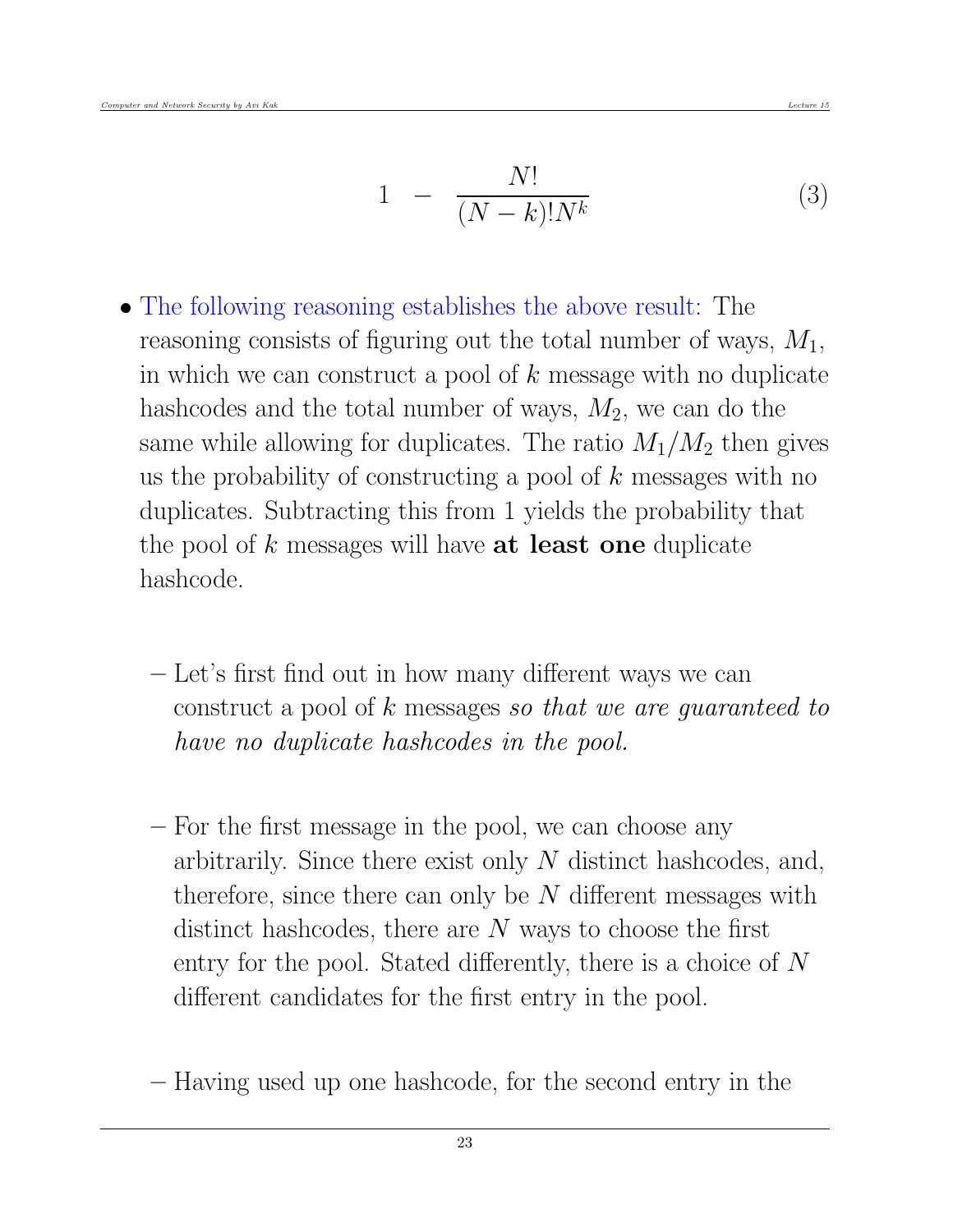pool, we can select a message corresponding to the other  $N-1$  still available hashcodes.

- Having used up two distinct hashcode values, for the third entry in the pool, we can select a message corresponding to the other  $N-2$  still available hashcodes; and so on.
- Therefore, the total number of ways,  $M_1$ , in which we can construct a pool of  $k$  messages with **no** duplications in hashcode values is

$$
M_1 = N \times (N-1) \times \ldots \times (N-k+1) = \frac{N!}{(N-k)!}
$$
 (4)

 $-$  Let's now try to figure out the total number of ways,  $M_2$ , in which we can construct a pool of  $k$  messages without worrying at all about duplicate hashcodes. Reasoning as before, there are N ways to choose the first message. For selecting the second message, we pay no attention to the hashcode value of the first message. There are still  $N$  ways to select the second message; and so on. Therefore, the total number of ways we can construct a pool of  $k$  messages without worrying about hashcode duplication is

$$
M_2 = N \times N \times \ldots \times N = N^k \tag{5}
$$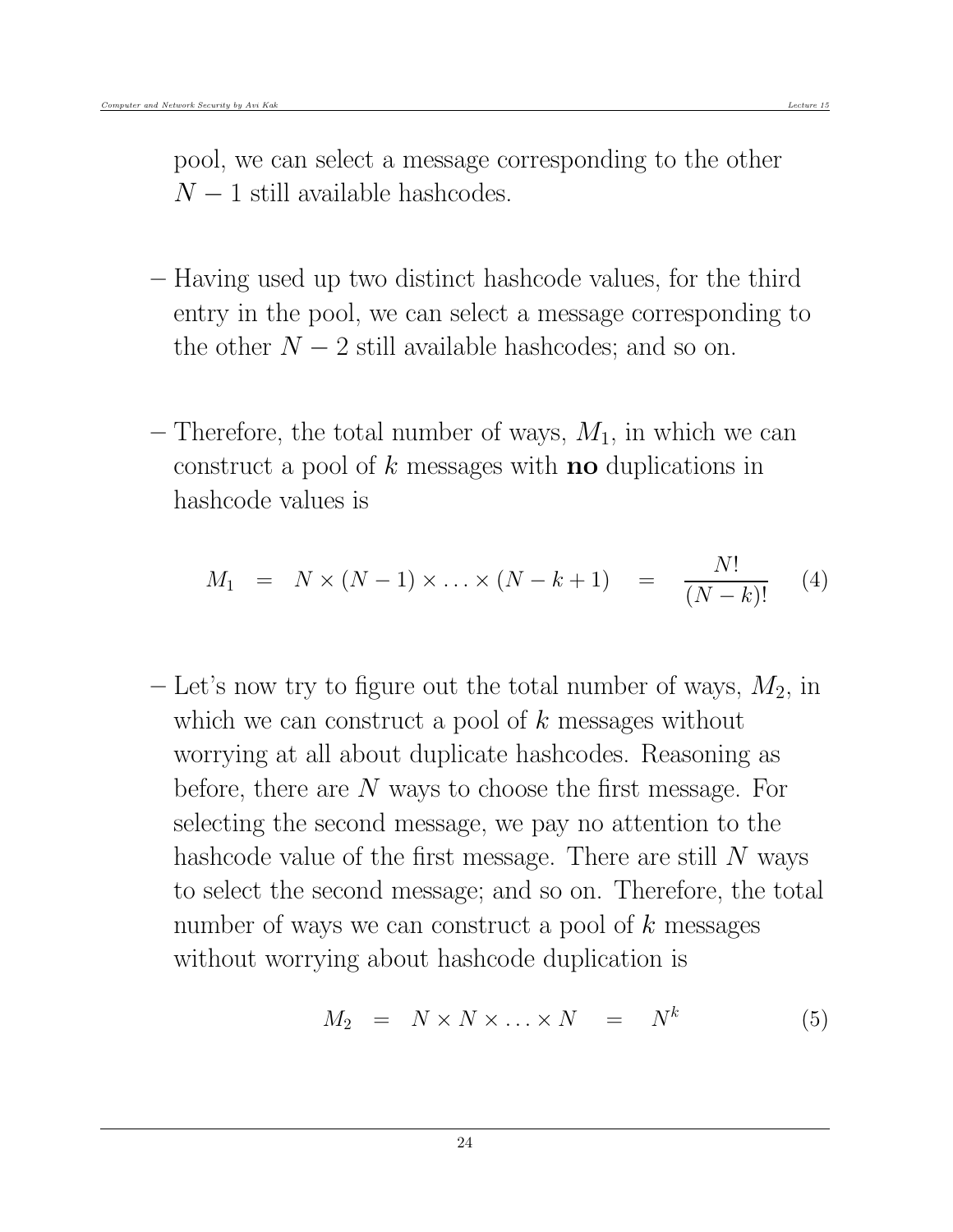– Therefore, if you construct a pool of  $k$  purely randomly selected messages, the probability that this pool has no duplications in the hashcodes is

$$
\frac{M_1}{M_2} = \frac{N!}{(N-k)!N^k} \tag{6}
$$

– We can now make the following probabilistic inference: if you construct a pool of  $k$  message as above, the probability that the pool has at least one duplication in the hashcode values is

$$
1 - \frac{N!}{(N-k)!N^k} \tag{7}
$$

• The probability expression in Equation (3) (or Equation (7) above) can be simplified by rewriting it in the following form:

$$
1 - \frac{N \times (N-1) \times \ldots \times (N-k+1)}{N^k} \tag{8}
$$

which is the same as

$$
1 - \frac{N}{N} \times \frac{N-1}{N} \times \ldots \times \frac{N-k+1}{N}
$$
 (9)

and that is the same as

$$
1 - \left[ \left( 1 - \frac{1}{N} \right) \times \left( 1 - \frac{2}{N} \right) \times \ldots \times \left( 1 - \frac{k-1}{N} \right) \right] \tag{10}
$$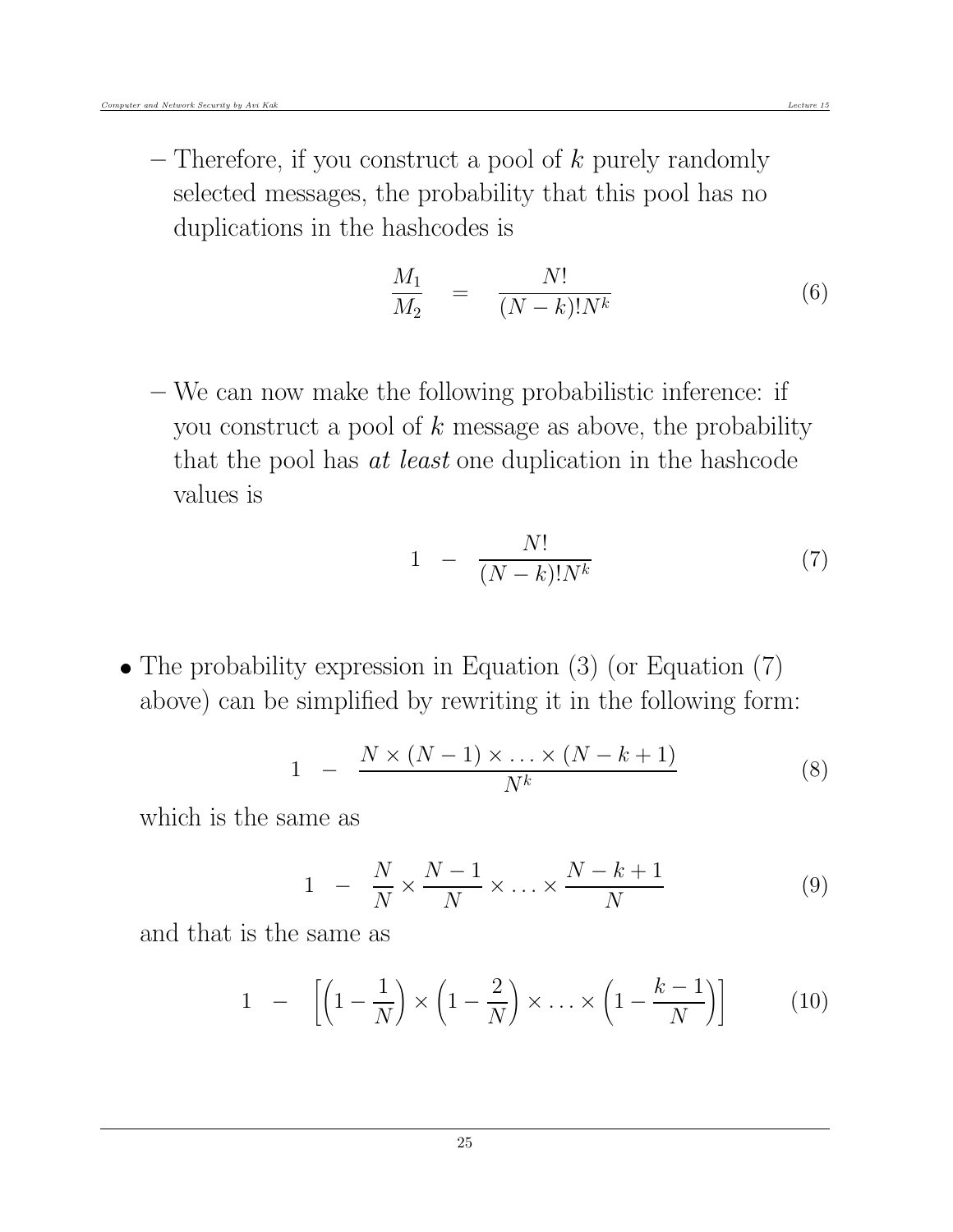• We will now use the approximation that  $(1-x) \le e^{-x}$  for all  $x \geq 0$  to make the claim that the above probability is lower-bounded by

$$
1 - \left[ e^{-\frac{1}{N}} \times e^{-\frac{2}{N}} \times \ldots \times e^{-\frac{k-1}{N}} \right] \tag{11}
$$

• Since  $1 + 2 + 3 + \ldots + (k - 1)$  is equal to  $\frac{k(k-1)}{2}$ , we can write the following expression for the lower bound on the probability

$$
1 - e^{-\frac{k(k-1)}{2N}} \tag{12}
$$

So the probability that a pool of  $k$  messages will have at least one pair with identical hashcodes is always greater than the value given by the above formula.

 $\bullet$  When  $k$  is small and  $N$  large, we can use the approximation  $e^{-x} \approx 1 - x$  in the above formula and express it as

$$
1 - \left(1 - \frac{k(k-1)}{2N}\right) = \frac{k(k-1)}{2N} \tag{13}
$$

It was this formula that we used when we mentioned the birthday paradox at the beginning of this section. There we had  $k = 20$  and  $N = 365$ .

• We will now use Equation  $(12)$  to estimate the size k of the pool so that the pool contains at least one pair of messages with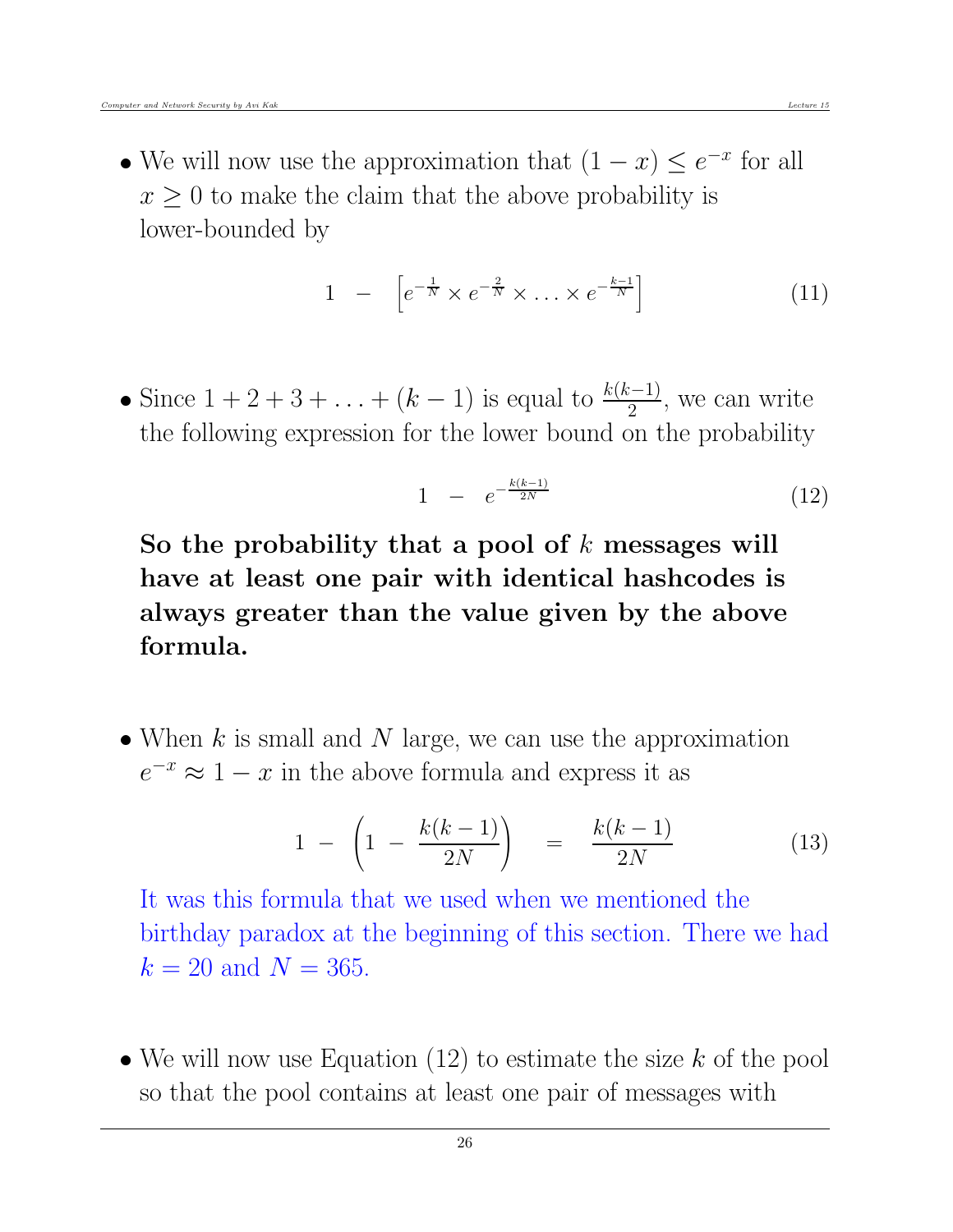equal hashcodes with a probability of 0.5. We need to solve

$$
1 - e^{-\frac{k(k-1)}{2N}} = \frac{1}{2}
$$

Simplifying, we get

$$
e^{\frac{k(k-1)}{2N}} = 2
$$

Therefore,

$$
\frac{k(k-1)}{2N} = ln2
$$

which gives us

$$
k(k-1) = (2ln2)N
$$

• Assuming  $k$  to be large, the above equation gives us

$$
k^2 \approx (2ln2)N \tag{14}
$$

implying

$$
k \approx \sqrt{(2ln2)N}
$$
  
\n
$$
\approx 1.18\sqrt{N}
$$
  
\n
$$
\approx \sqrt{N}
$$

 $\bullet$  So our final result is that if the hashcode can take on a total  $N$ different values with equal probability, a pool of  $\sqrt{N}$  messages will contain at least one pair of messages with the same hashcode with a probability of 0.5.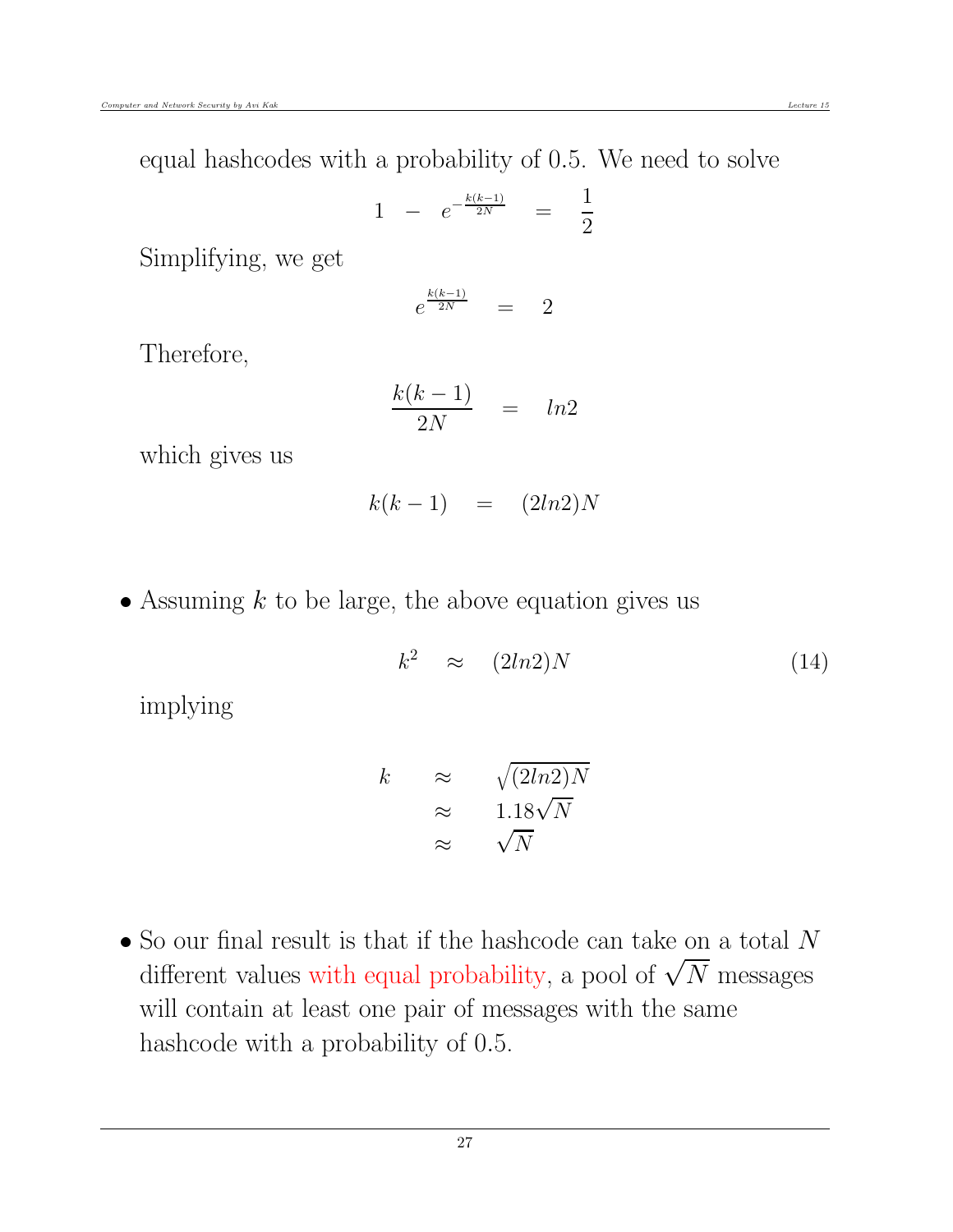- So if we use an *n*-bit hashcode, we have  $N = 2<sup>n</sup>$ . In this case, a pool of  $2^{n/2}$  randomly generated messages will contain at least one pair of messages with the same hashcode with a probability of 0.5.
- Let's again consider the case of 64 bit hashcodes. Now  $N = 2^{64}$ . So a pool of  $2^{32}$  randomly generated messages will have at least one pair with identical hashcodes with a probability of 0.5.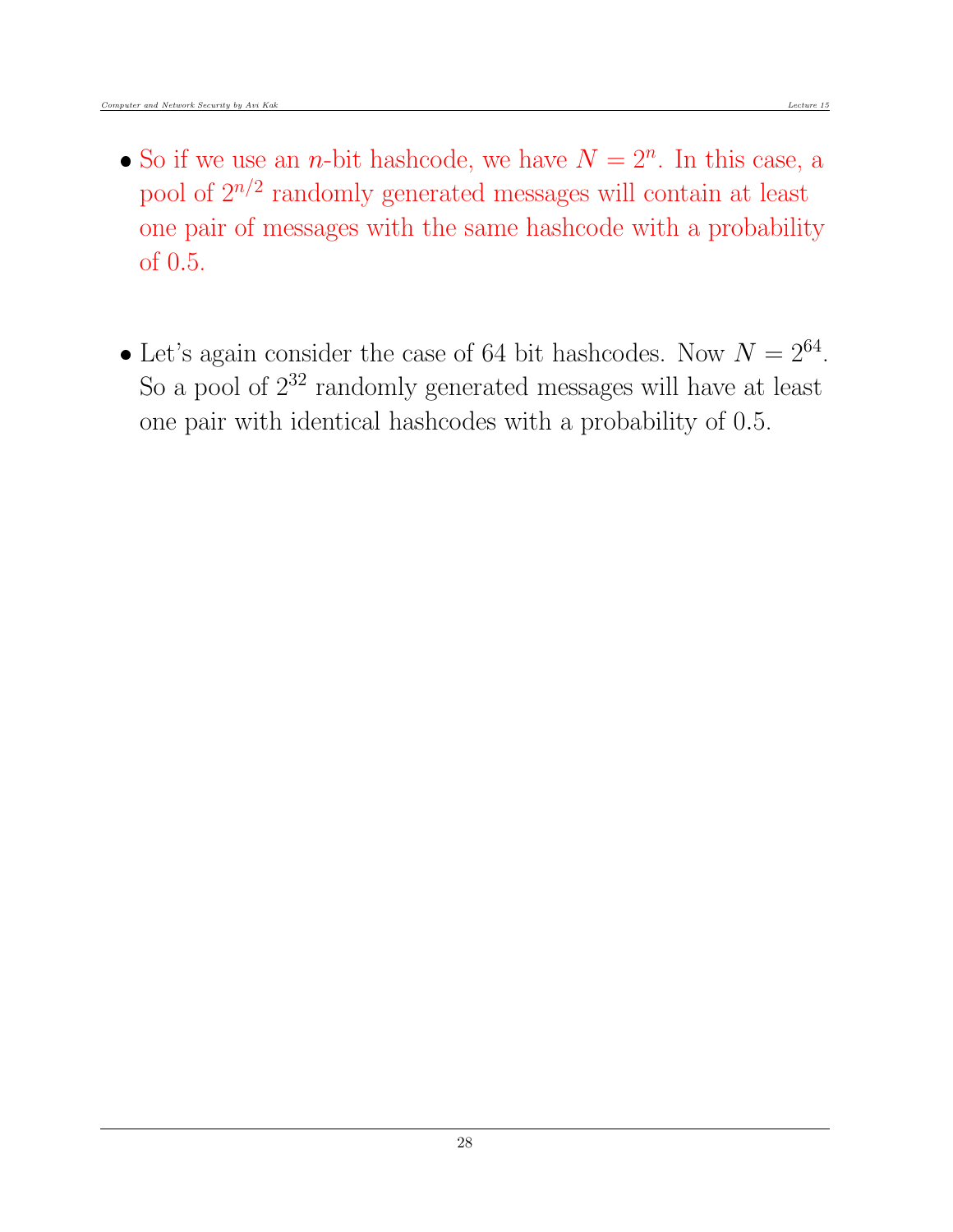## <span id="page-28-0"></span>15.6 THE BIRTHDAY ATTACK

- This attack applies to the following scenario: Say Mr. BigShot has a dishonest assistant, Mr. Creepy, preparing contracts for Mr. BigShot's digital signature.
- Mr. Creepy prepares the legal contract for a transaction. Mr. Creepy then proceeds to create a large number of variations of the legal contract without altering the legal content of the contract and computes the hashcode for each. These variations may be constructed by mostly innocuous changes such as the insertion of additional white space between some of the words, or contraction of the same; insertion or deletion of some of the punctuation, slight reformatting of the document, etc.
- Next, Mr. Creepy prepares a fraudulent version of the contract. As with the correct version, Mr. Creepy prepares a large number of variations of this contract, using the same tactics as with the correct version.
- $\bullet$  Now the question is: "What is the probability that the two sets of contracts will have at least one contract each with the same hashcode?"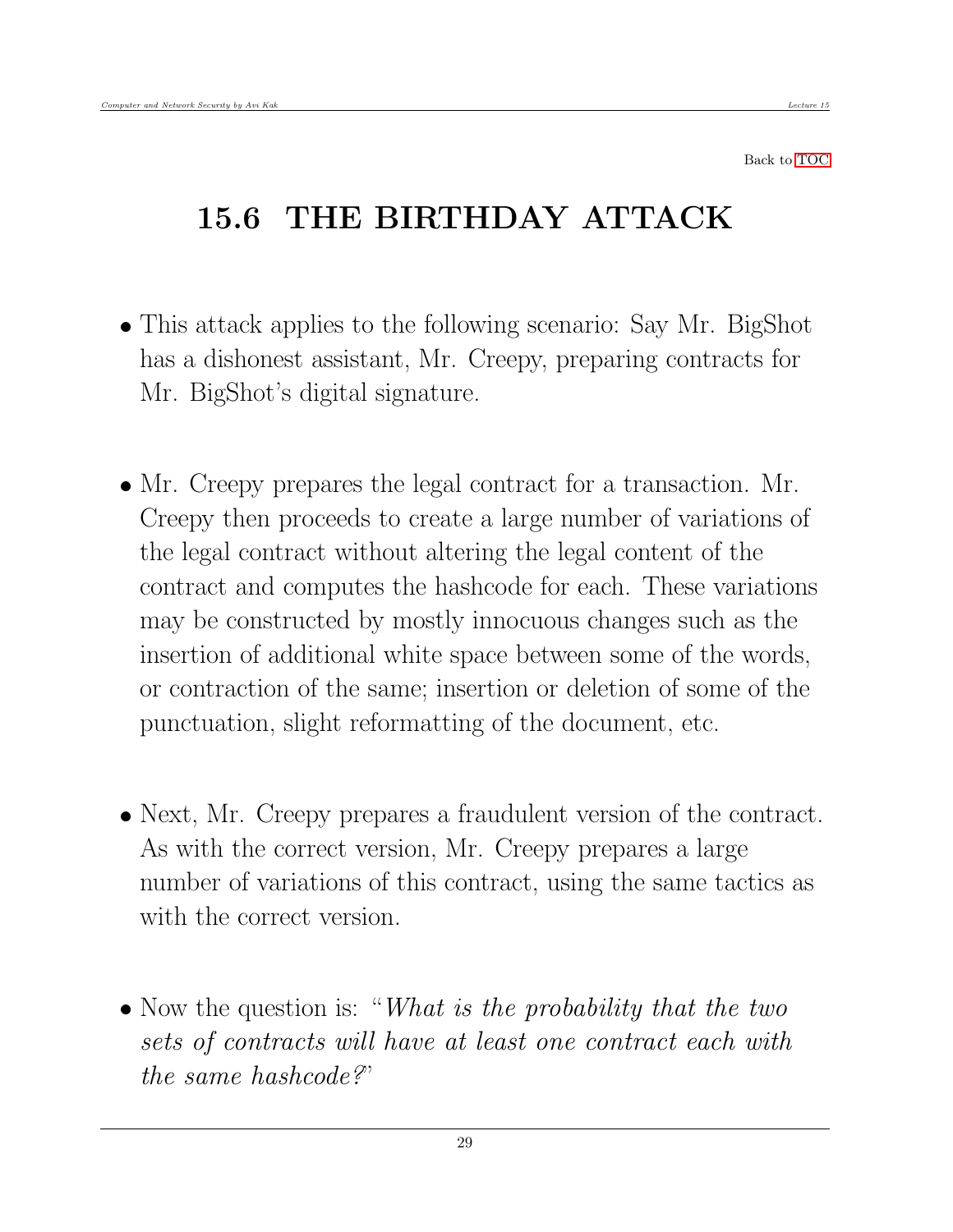- Let the set of variations on the correct form of the contract be denoted  $\{c_1, c_2, \ldots, c_k\}$  and the set of variations on the fraudulent contract by  $\{f_1, f_2, \ldots, f_k\}$ . We need to figure out the probability that there exists at least one pair  $(c_i, f_j)$  so that  $h(c_i) = h(f_i)$ .
- If we assume (a very questionable assumption indeed) that all the fraudulent contracts are truly random vis-a-vis the correct versions of the contract, then the probability of  $f_1$ 's hashcode being any one of N permissible values is  $\frac{1}{N}$ . Therefore, the probability that the hashcode  $h(c_1)$  matches the hashcode  $h(f_1)$ is  $\frac{1}{N}$ . Hence the probability that the hashcode  $h(c_1)$  does **not** match the hashcode  $h(f_1)$  is  $1 - \frac{1}{N}$  $\frac{1}{N}$ .
- Extending the above reasoning to joint events, the probability that  $h(c_1)$  does **not** match  $h(f_1)$  **and**  $h(f_2)$  **and** ...,  $h(f_k)$  is

$$
\left(1 - \frac{1}{N}\right)^k
$$

 The probability that the same holds conjunctively for all members of the set  $\{c_1, c_2, \ldots, c_k\}$  would therefore be

$$
\left(1 - \frac{1}{N}\right)^{k^2}
$$

This is the probability that there will NOT exist any hashcode matches between the two sets of contracts  $\{c_1, c_2, \ldots, c_k\}$  and  ${f_1, f_2, \ldots, f_k}.$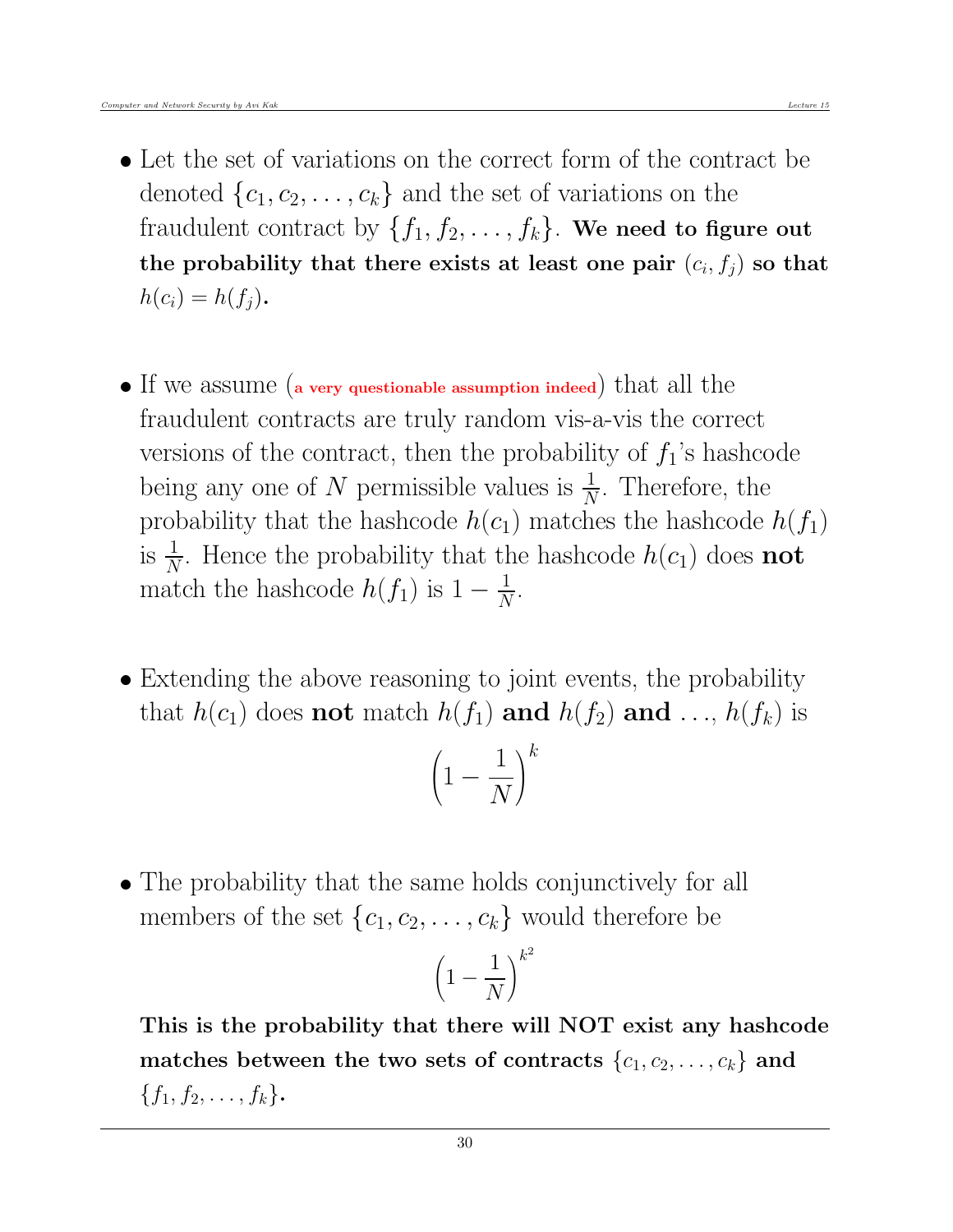• Therefore the probability that there will exist at least one match in hashcode values between the set of correct contracts and the set of fraudulent contracts is

$$
1 - \left(1 - \frac{1}{N}\right)^{k^2}
$$

• Since  $1-\frac{1}{N}$  $\frac{1}{N}$  is always less than  $e^{-\frac{1}{N}}$ , the above probability will always be greater than

$$
1 - \left(e^{-\frac{1}{N}}\right)^{k^2}
$$

 $\bullet$  Now let's pose the question: "What is the least value of k so that the above probability is  $0.5$ ?" We obtain this value of k by solving

$$
1 - e^{-\frac{k^2}{N}} = \frac{1}{2}
$$

which simplifies to

$$
e^{\frac{k^2}{N}} = 2
$$

which gives us

$$
k = \sqrt{(\ln 2)N} = 0.83\sqrt{N} \approx \sqrt{N}
$$

So if B is willing to generate  $\sqrt{N}$  versions of the both the correct contract and the fraudulent contract, there is better than an even chance that  $B$  will find a fraudulent version to replace the correct version.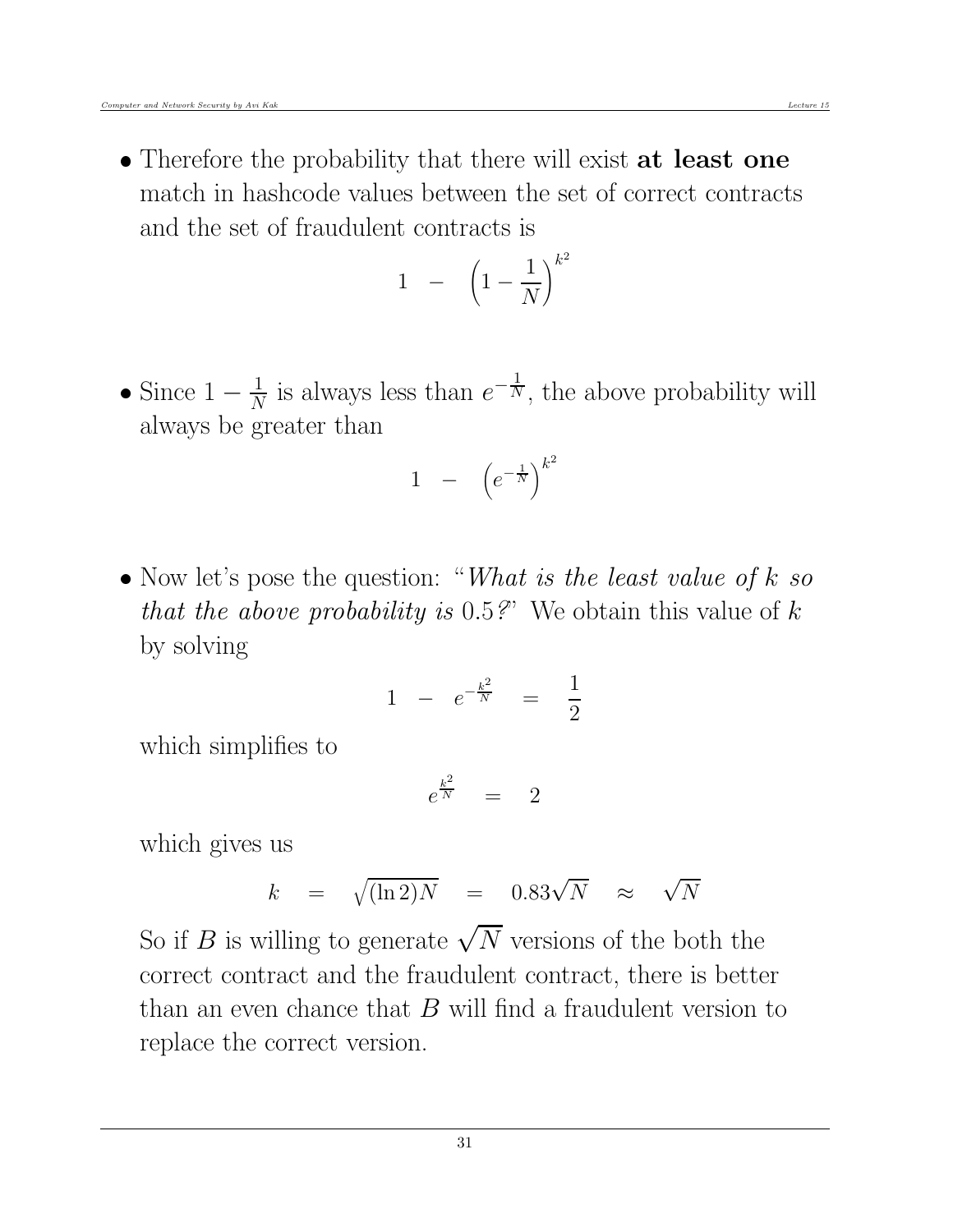- If *n* bits are used for the hashcode,  $N = 2<sup>n</sup>$ . In this case,  $k = 2^{n/2}$ .
- The birthday attack consists of, as you'd expect, Mr. Creepy getting Mr. BigShot to digitally sign a correct version of the contract, meaning getting Mr. BigShot to encrypt the hashcode of the correct version of the contract with his private key, and then replacing the contract by its fraudulent version that has the same hashcode value.
- This attack is called the birthday attack because the combinatorial issues involved are the same as in the birthday paradox presented earlier in Section 15.5.1. Also note that for an  $n$ -bit hash coding algorithm that has no security flaws, the approximate value we obtained for  $k$  is the same in both cases. That is,  $k = 2^{n/2}$ .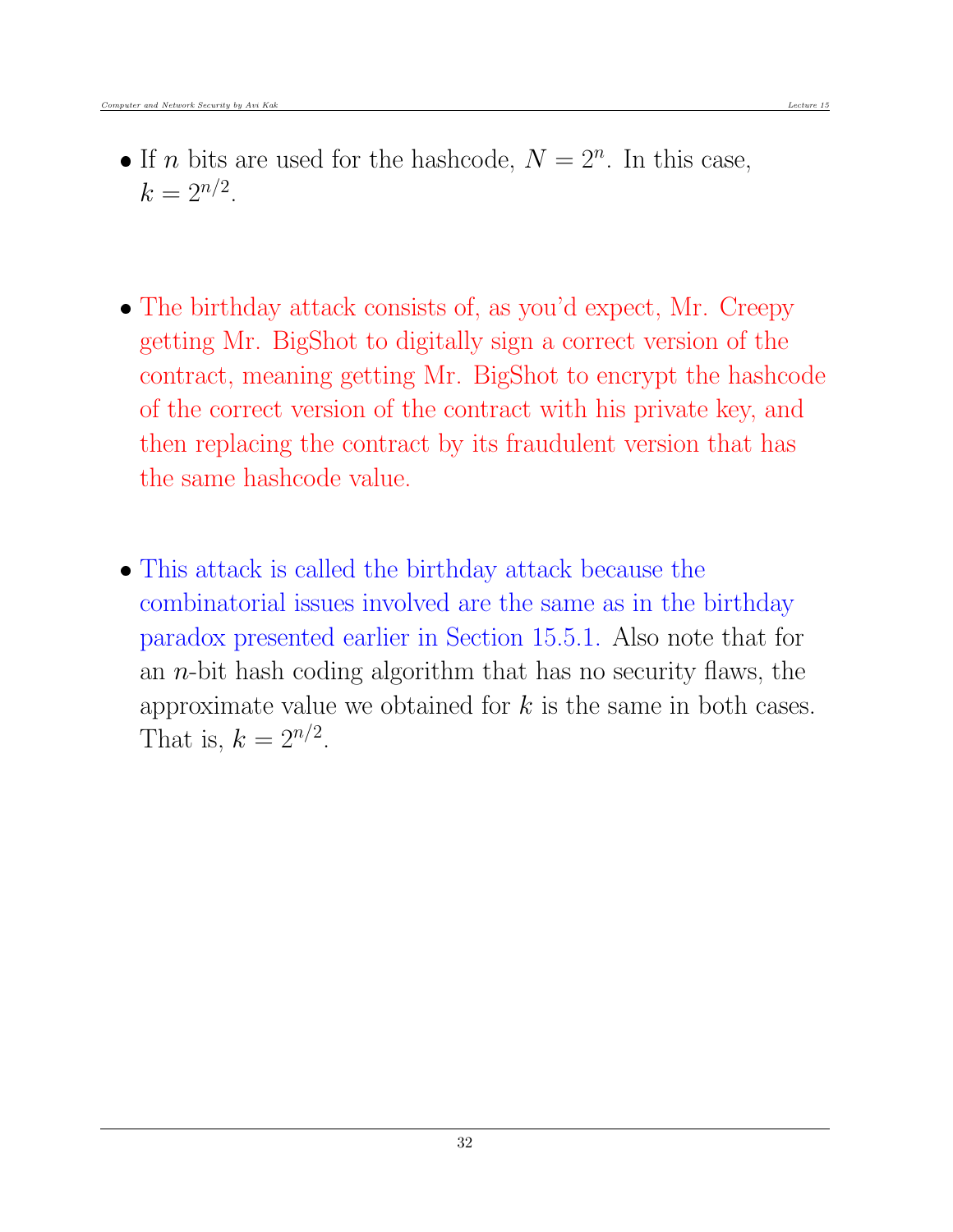### <span id="page-32-0"></span>15.7 STRUCTURE OF CRYPTOGRAPHICALLY SECURE HASH FUNCTIONS

- As previously mentioned in Section 15.3 of this lecture, a hash function is cryptographically secure if it is computationally infeasible to find collisions, that is if it is computationally infeasible to construct meaningful messages whose hashcode would equal a specified value. Additionally, a hash function should be strictly one-way, in the sense that it lets us compute the hashcode for a message, but does not let us figure out a message for a given hashcode — even for very short messages. [See Section 15.3 for the two important properties of secure hash functions. We are talking about the same two properties here. "Secure" and "cryptographically secure" mean the same thing for hash functions.]
- Most secure hash functions are based on the structure proposed by Ralph Merkle in 1979. This structure forms the basis of MD5, Whirlpool and the SHA series of hash functions.
- $\bullet$  The input message is partitioned into L number of bit blocks, each of size b bits. If necessary, the final block is padded suitably so that it is of the same length as others.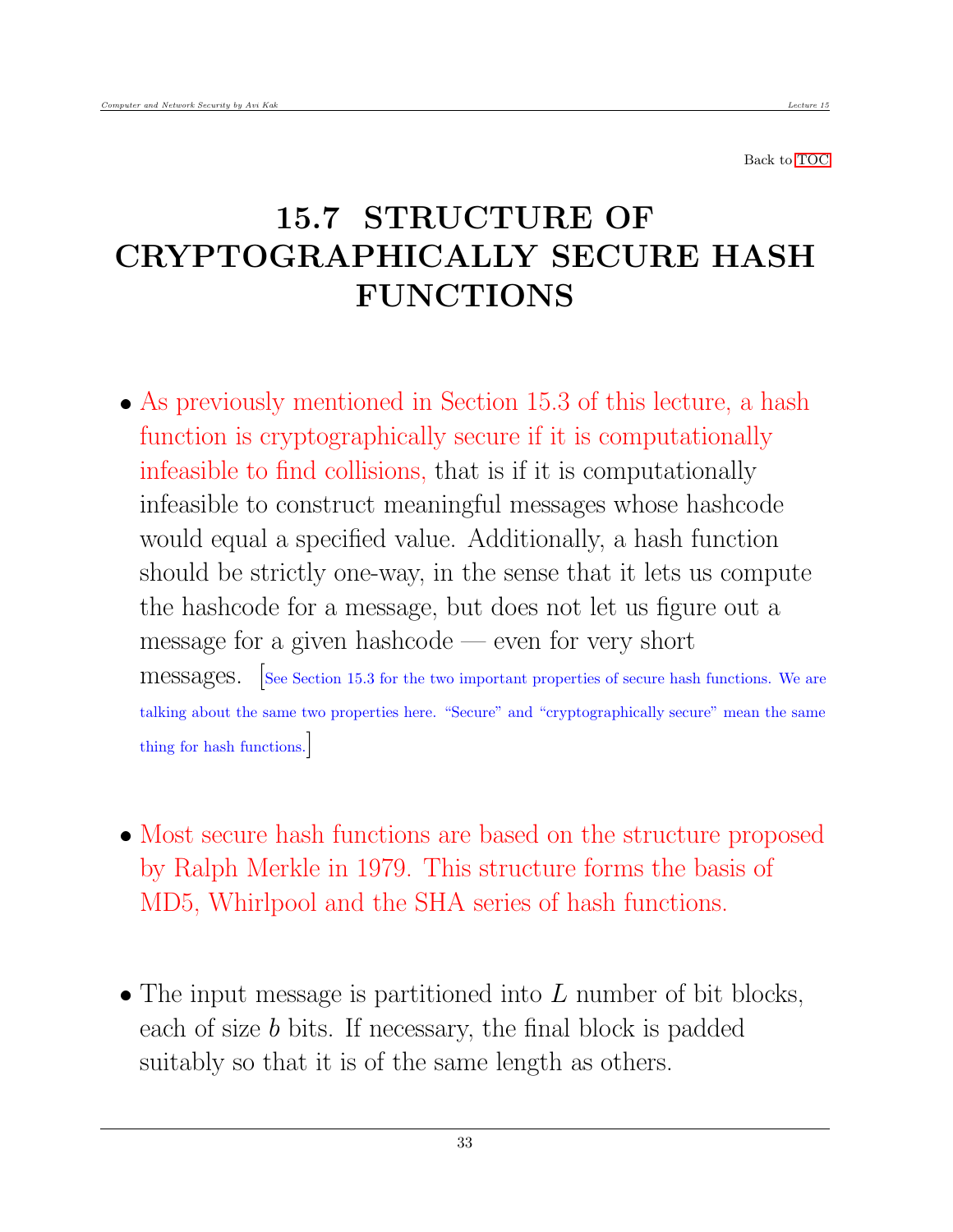- The final block also includes the total length of the message whose hash function is to be computed. This step enhances the security of the hash function since it places an additional constraint on the counterfeit messages.
- Merkle's structure, shown in Figure 3, consists of  $L$  stages of processing, each stage processing one of the b-bit blocks of the input message.
- Each stage of the structure in Figure 3 takes two inputs, the b-bit block of the input message meant for that stage and the n-bit output of the previous stage.
- For the *n*-bit input, the first stage is supplied with a special *n*-bit pattern called the **Initialization Vector**  $(IV)$ .
- The function  $f$  that processes the two inputs, one  $n$  bits long and the other  $b$  bits long, to produce an  $n$  bit output is usually called the compression function. That is because, usually,  $b > n$ , so the output of the f function is shorter than the length of the input message segment.
- The function f itself may involve **multiple rounds of processing** of the two inputs to produce an output.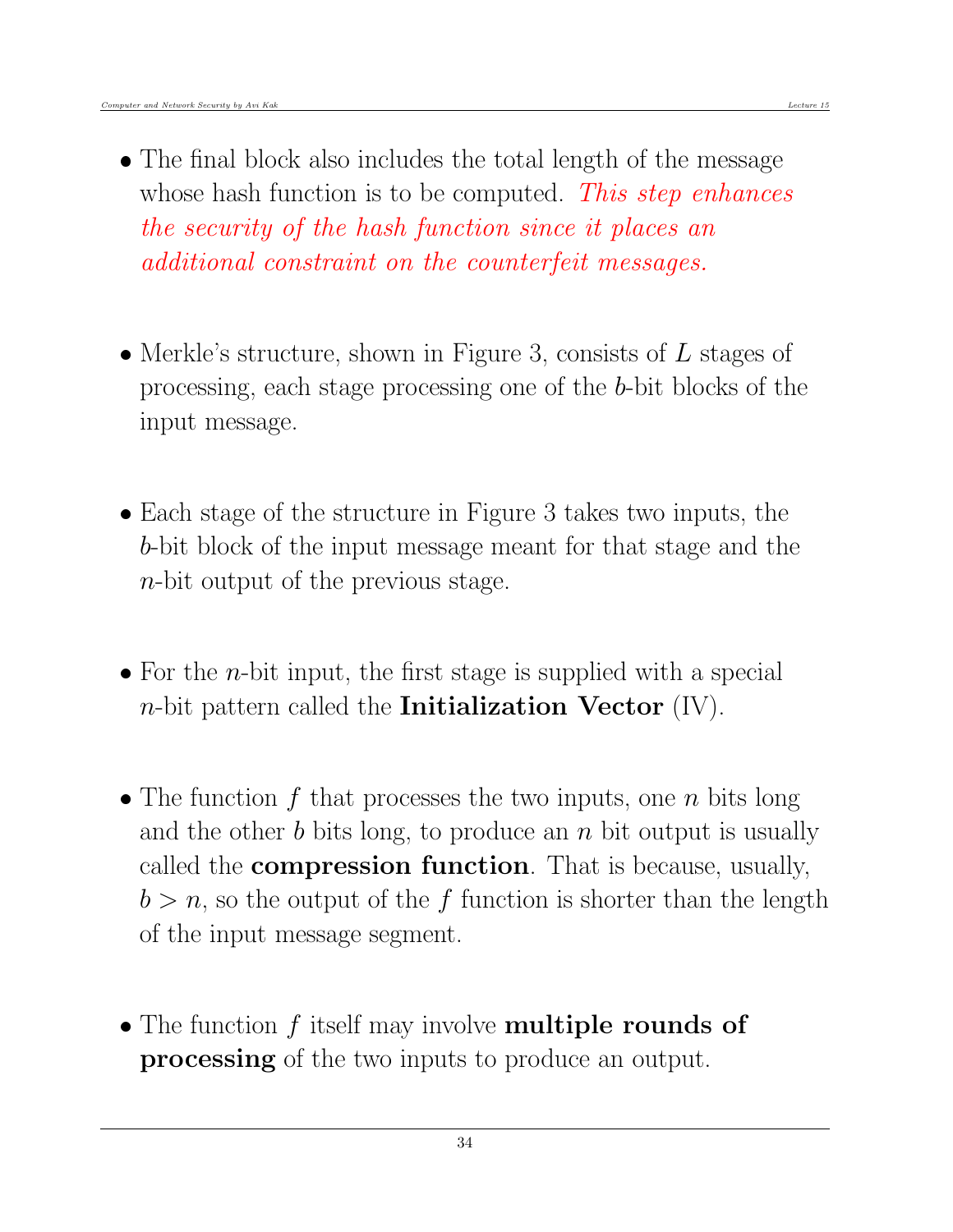$\bullet$  The precise nature of  $f$  depends on what hash algorithm is being implemented, as we will see in the rest of this lecture.



Figure 3: Merkle's structure for computing a cryptographically secure hash function. (This figure is from Lecture 15 of "Computer and  $Network$  Security" by Avi Kak $)$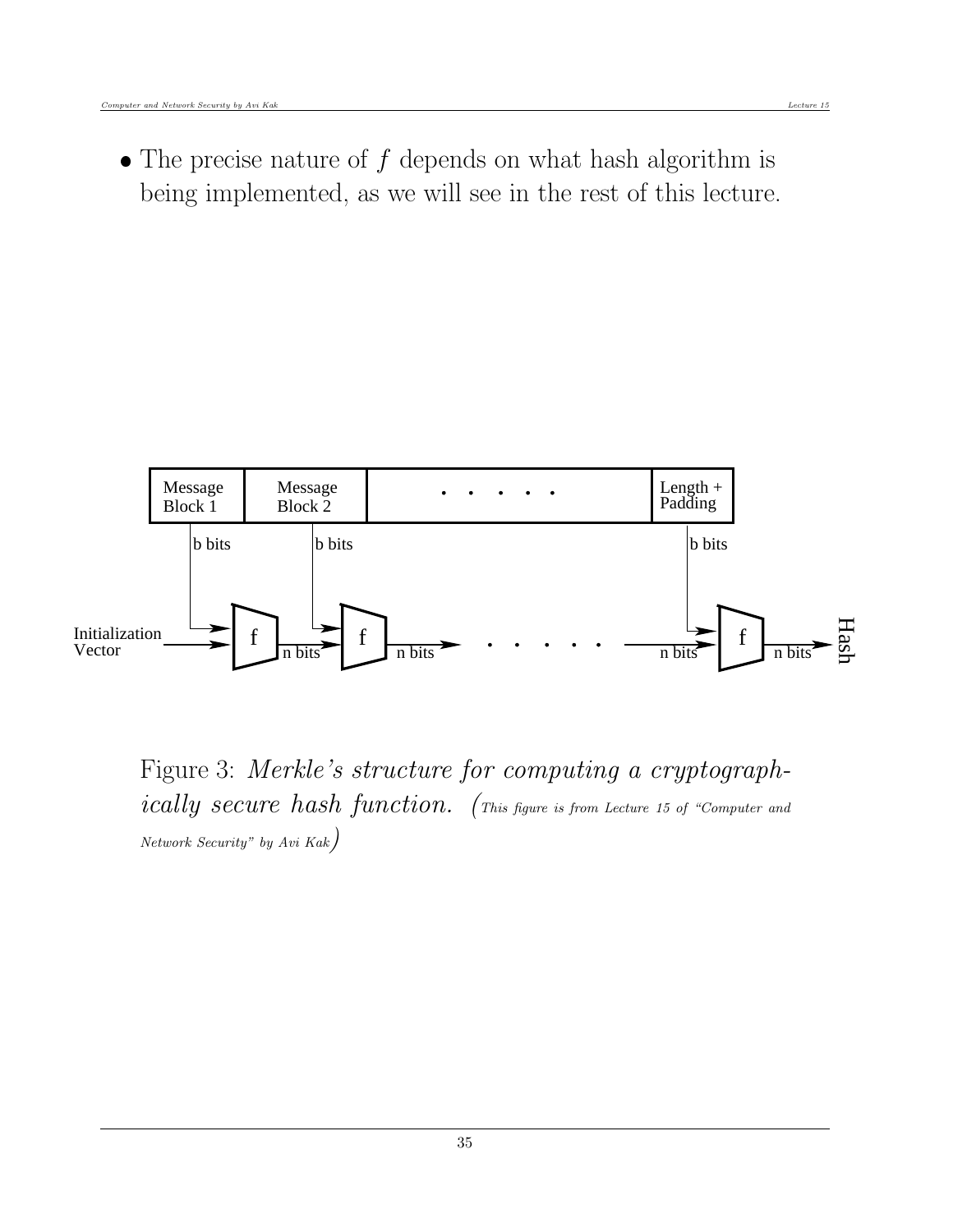#### <span id="page-35-0"></span>15.7.1 The SHA Family of Hash Functions

- SHA (Secure Hash Algorithm) refers to a family of NIST-approved cryptographic hash functions.
- The following table shows the various parameters of the different SHA hash functions.

| <i>Algorithm</i> | Message                  | $Block \mid$ | Word   | $M$ essage  | Security  |
|------------------|--------------------------|--------------|--------|-------------|-----------|
|                  | Size                     | Size         | Size   | Digest Size | (ideally) |
|                  | (bits)                   | (bits)       | (bits) | (bits)      | (bits)    |
| $SHA-1$          | $\leq 2^{64}$            | 512          | 32     | 160         | 80        |
| $SHA-256$        | $\langle 2^{64} \rangle$ | 512          | 32     | 256         | 128       |
| <b>SHA-384</b>   | $\leq 2^{128}$           | 1024         | 64     | 384         | 192       |
| <b>SHA-512</b>   | $\leq 2^{128}$           | 1024         | 64     | 512         | 256       |

Here is what the different columns of the above table stand for:

- The column Message Size shows the upper bound on the size of the message that an algorithm can handle.
- The column heading  $Block Size$  is the size of each bit block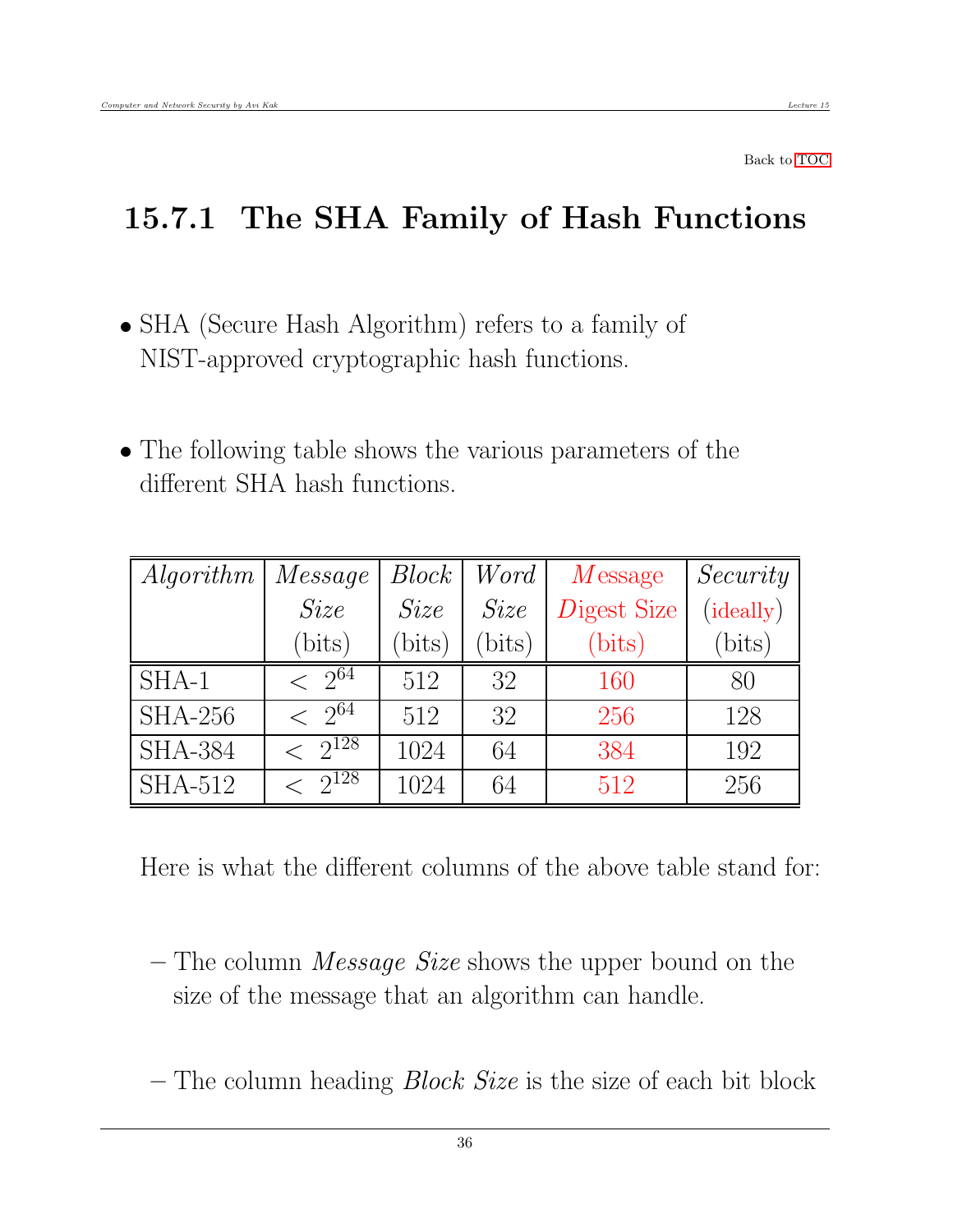that the message is divided into. Recall from Section 15.7 that an input message is divided into a sequence of b-bit blocks. Block size for an algorithm tells us the value of b in Figure 3.

- The Word Size is used during the processing of the input blocks, as will be explained later.
- The Message Digest Size refers to the size of the hashcode produced.
- Finally, the Security column refers to how many messages would have to be generated before two can be found with the same hashcode with a probability of  $0.5 -$  assuming that the algorithm has no hidden security holes. As shown previously in Sections 15.5.1 and 15.6, for a secure hash algorithm that has no security holes and that produces *n*-bit hashcodes, one would need to come up with  $2^{n/2}$ messages in order to discover a collision with a probability of 0.5. That's why the entries in the last column are half in size compared to the entries in the Message Digest Size.
- The algorithms SHA-256, SHA-384, and SHA-512 are collectively referred to as SHA-2.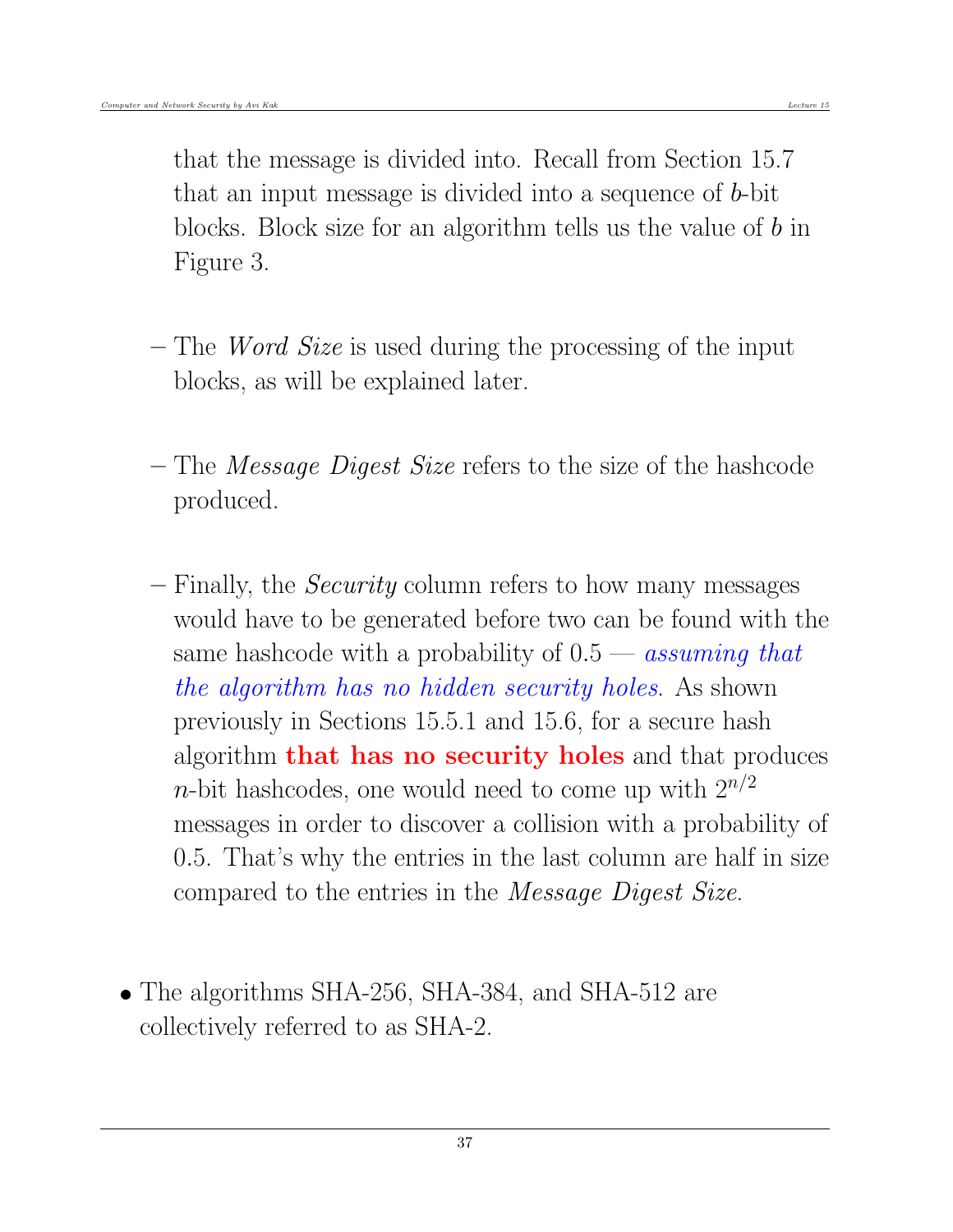- Also note that SHA-1 is a successor to MD5 that was a widely used hash function. There still exist many legacy applications that use MD5 for calculating hashcodes.
- SHA-1 was cracked theoretically in the year 2005 by two different research groups. In one of these two demonstrations, Xiaoyun Wang, Yiqun Lisa Yin, and Hongbo Yu demonstrated that it was possible to come up with a collision for SHA-1 within a space of size only  $2^{69}$ , which was far fewer than the security level of  $2^{80}$  that is associated with this hash function.
- More recently, in February 2017, SHA-1 was actually broken by Marc Stevens, Elie Bursztein, Pierre Karpman, Ange Albertini, and Yarik Markov. They were able to produce two different PDF documents with the same SHA-1 hashcode. The title of their paper is "The First Collision For Full SHA-1" and you can download it from <http://shattered.io/>. The attack the authors mounted on SHA-1 is named "The SHAttered attack". The authors say that this attack is 100,000 faster than the brute force attack that relies on the birthday paradox. The authors claim that the brute force attack would require 12,000,000 GPU years to complete, and it is therefore impractical. On the other hand, the SHAttered attack required only 110 years of single-GPU computations. More specifically, according to the authors, the SHAttered attack entailed over 9,223,372,036,854,775,808 SHA1 computations. The authors leveraged the PDF format for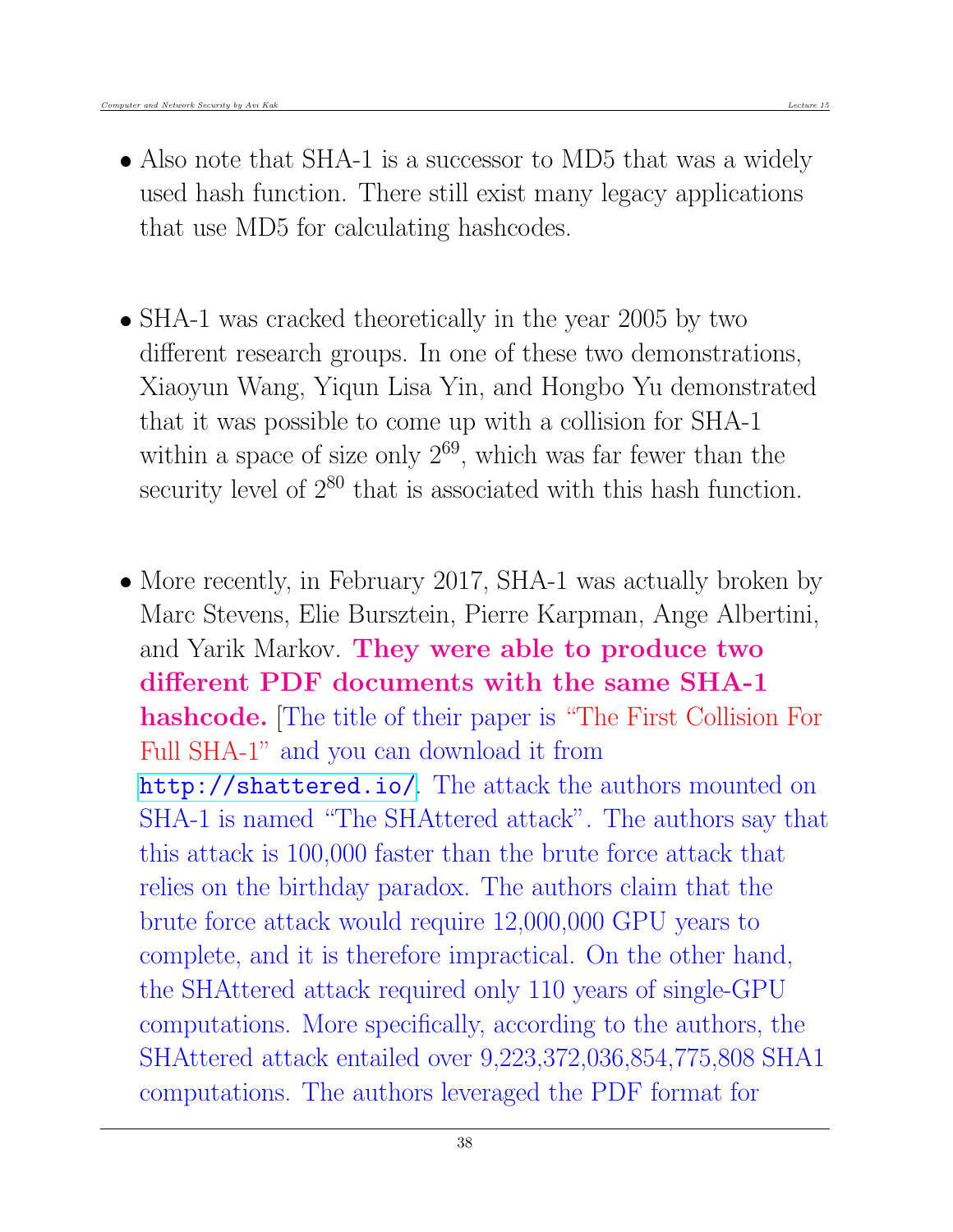creating two different PDFs with the same SHA-1 hash value. To compare SHAttered with the theoretical attack mentioned in the previous bullet, the authors of SHAttered say their attack took 2<sup>63</sup> SHA-1 compressions. Note that document formats like PDF that contain macros appear to be particularly vulnerable to attacks like SHAttered. Such documents may lend themselves to what is known as the *chosen-prefix collision attack* in which given two different message prefixes  $p_1$  and  $p_2$ , the goal is to find two suffixes  $s_1$  and  $s_2$  so that the hash value for the concatenation  $p_1||s_1$  is the same as for the concatenation  $p_2||s_2$ .

- I believe that, in 2010, NIST officially withdrew its approval of SHA-1 for applications that need to be compliant with U.S. Government standards. Nonetheless, SHA-1 has continued to be widely used in many applications and protocols that require secure and authenticated communications. Unfortunately, SHA-1 continues to be widely used in SSL/TLS, PGP, SSH, S/MIME, and IPSec. (*These standards will be briefly* reviewed in Lecture 20.) Hopefully, going forward, that will stop being the case in light of the real collisions obtained by the SHAttered attack.
- All of the SHA family of hash functions are described in the FIPS180 document that can be downloaded from: <http://csrc.nist.gov/publications/fips/fips180-2/fips180-2.pdf> The SHA-512 algorithm details presented in the next subsection are taken from the above document.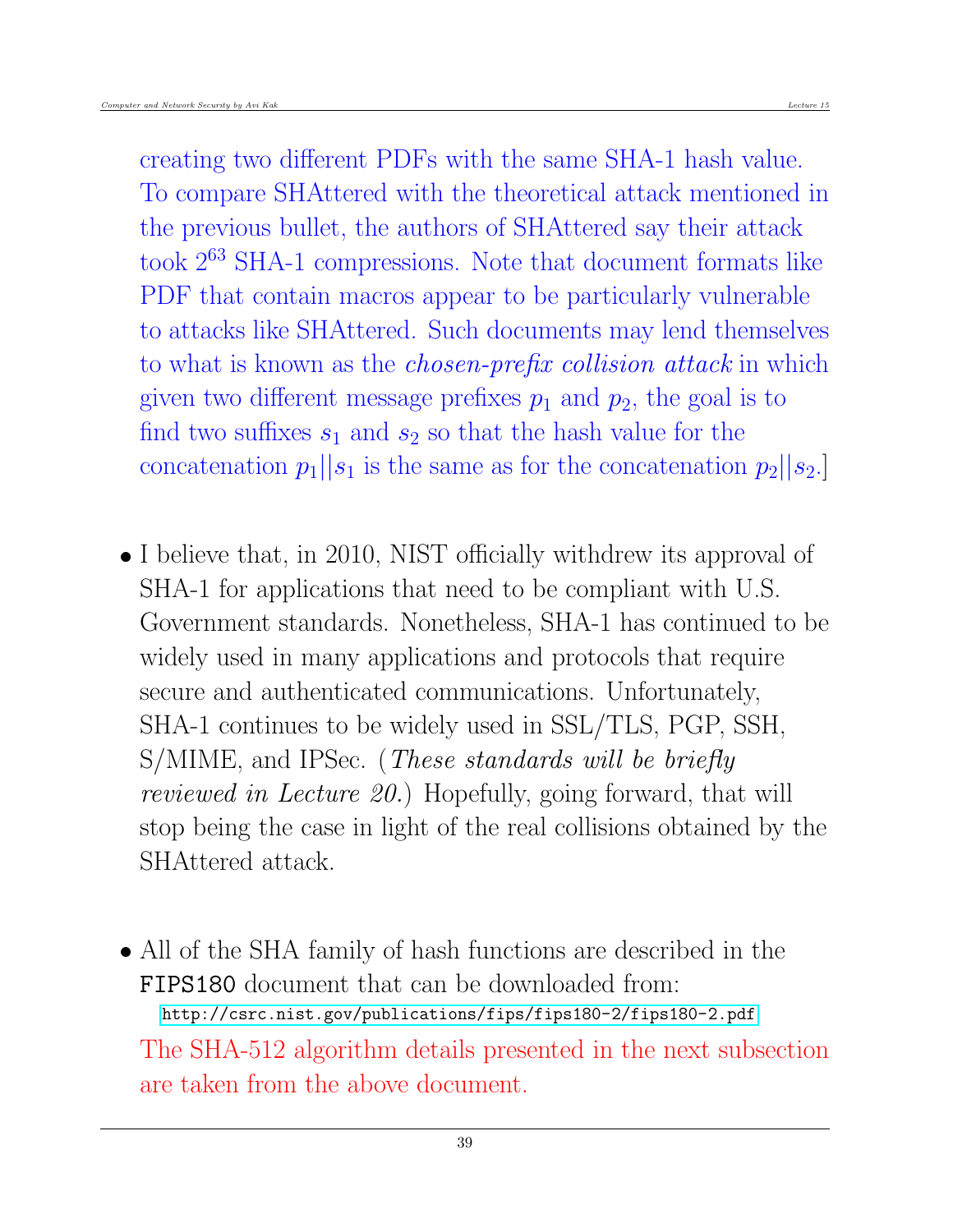Back to [TOC](#page-1-0)

#### 15.7.2 The SHA-512 Secure Hash Algorithm

Figure 4 shows the overall processing steps of SHA-512. Here is a 4-step summary of SHA-512 processing:

- **STEP 1:** Pad the message so that its length is an integral multiple of 1024 bits, the block size. The only complication here is that the last 128 bits of the last block must contain a value that is the length of the message.
- **STEP 2:** Generate the message schedule required for processing a 1024-bit block of the input message. The message schedule consists of 80 64-bit words. The first 16 of these words are obtained directly from the 1024-bit message block. The rest of the words are obtained by applying permutation and mixing operations to the some of the previously generated words.
- STEP 3: Apply round-based processing to each 1024-bit input message block. There are 80 rounds to be carried out for each message block. For this round-based processing, we first store the hash values calculated for the PREVIOUS MESSAGE BLOCK in temporary 64-bit variables denoted  $a, b, c, d, e, f, g, h$ . In the i<sup>th</sup> round, we permute the values stored in these eight variables and, with two of the variables, we mix in the message schedule word *words* |i| and a round constant  $K[i]$ .
- **STEP 4:** We update the hash values calculated for the PREVIOUS message block by adding to it the values in the temporary variables  $a, b, c, d, e, f, g, h.$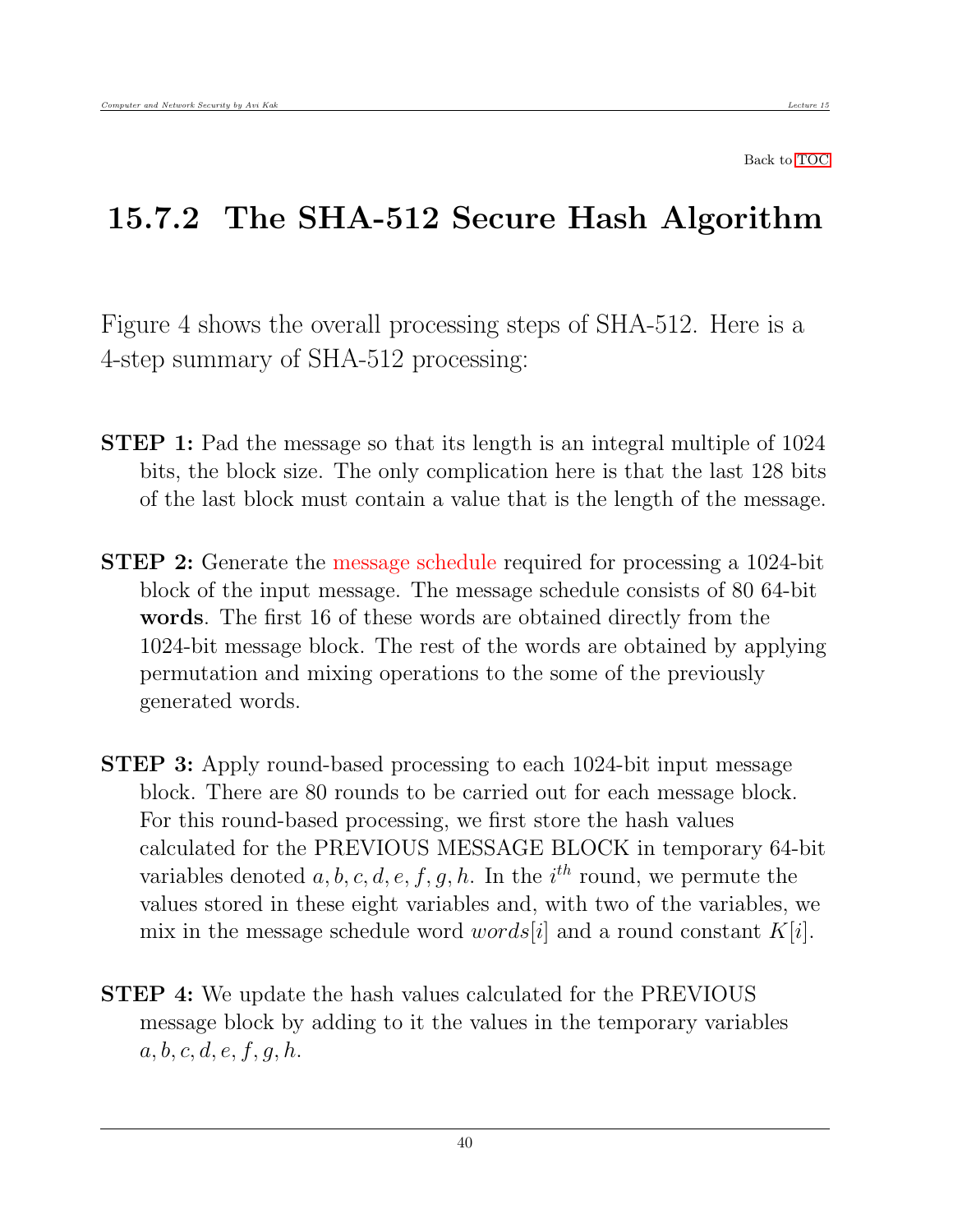The rest of this section presents in greater detail the different processing steps of SHA-512:

- Append Padding Bits and Length Value: This step makes the input message an exact multiple of 1024 bits:
	- The length of the overall message to be hashed must be a multiple of 1024 bits.
	- The last 128 bits of what gets hashed are reserved for the message length value.
	- This implies that even if the original message were by chance to be an exact multiple of 1024, you'd still need to append another 1024-bit block at the end to make room for the 128-bit message length integer.
	- Leaving aside the trailing 128 bit positions, the padding consists of a single 1-bit followed by the required number of 0-bits.
	- The length value in the trailing 128 bit positions is an unsigned integer with its most significant byte first.
	- The padded message is now an exact multiple of 1024 bit blocks. We represent it by the sequence  $\{M_1, M_2, \ldots, M_N\}$ , where  $M_i$  is the 1024 bits long  $i^{th}$  message block.
- Initialize Hash Buffer with Initialization Vector: You'll recall from Figure 3 that before we can process the first message block, we need to initialize the hash buffer with IV, the Initialization Vector: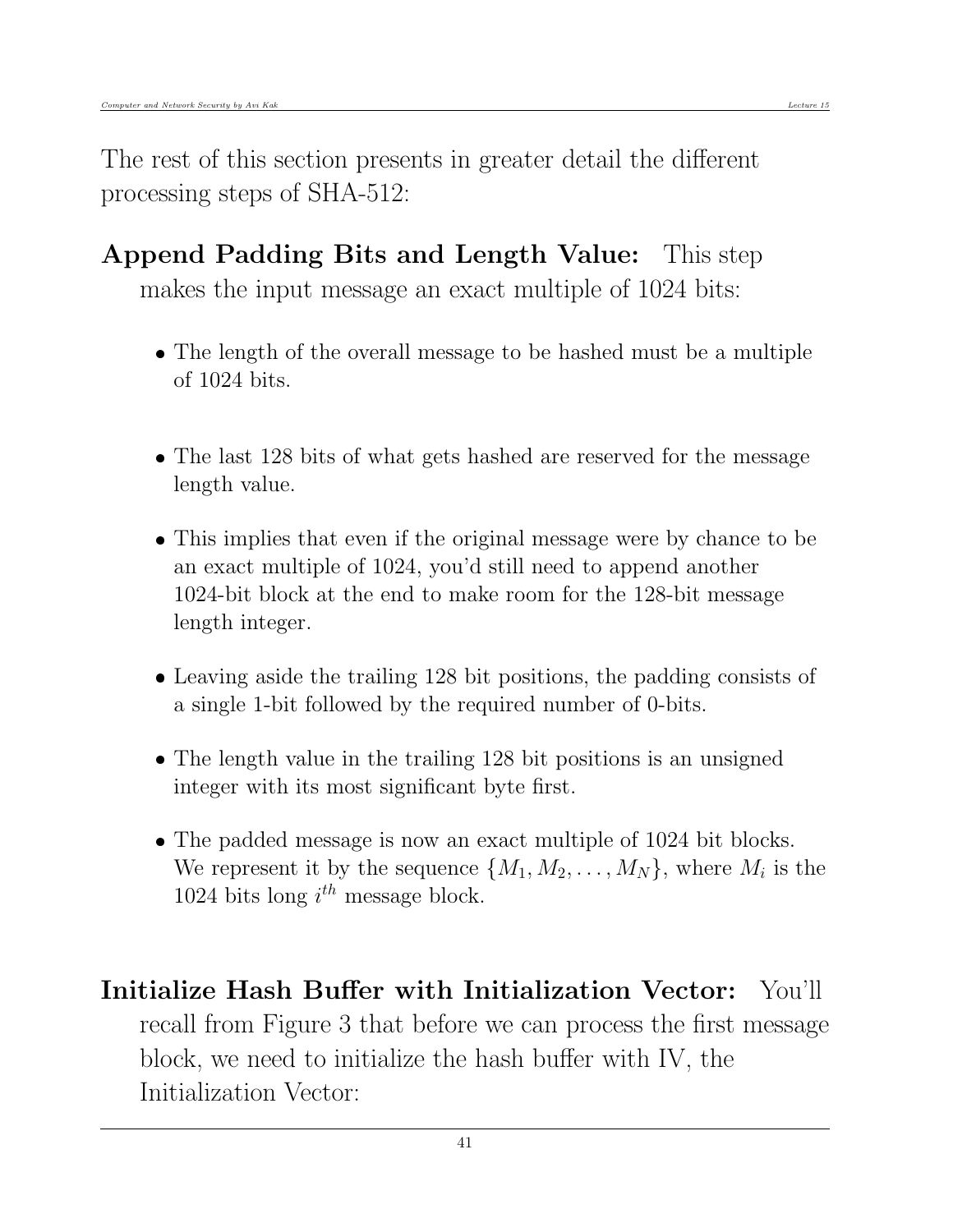

Figure 4: Overall processing steps of the SHA-512 Secure Hash Algorithm. (This figure is from Lecture 15 of "Computer and Network Security" by Avi Kak)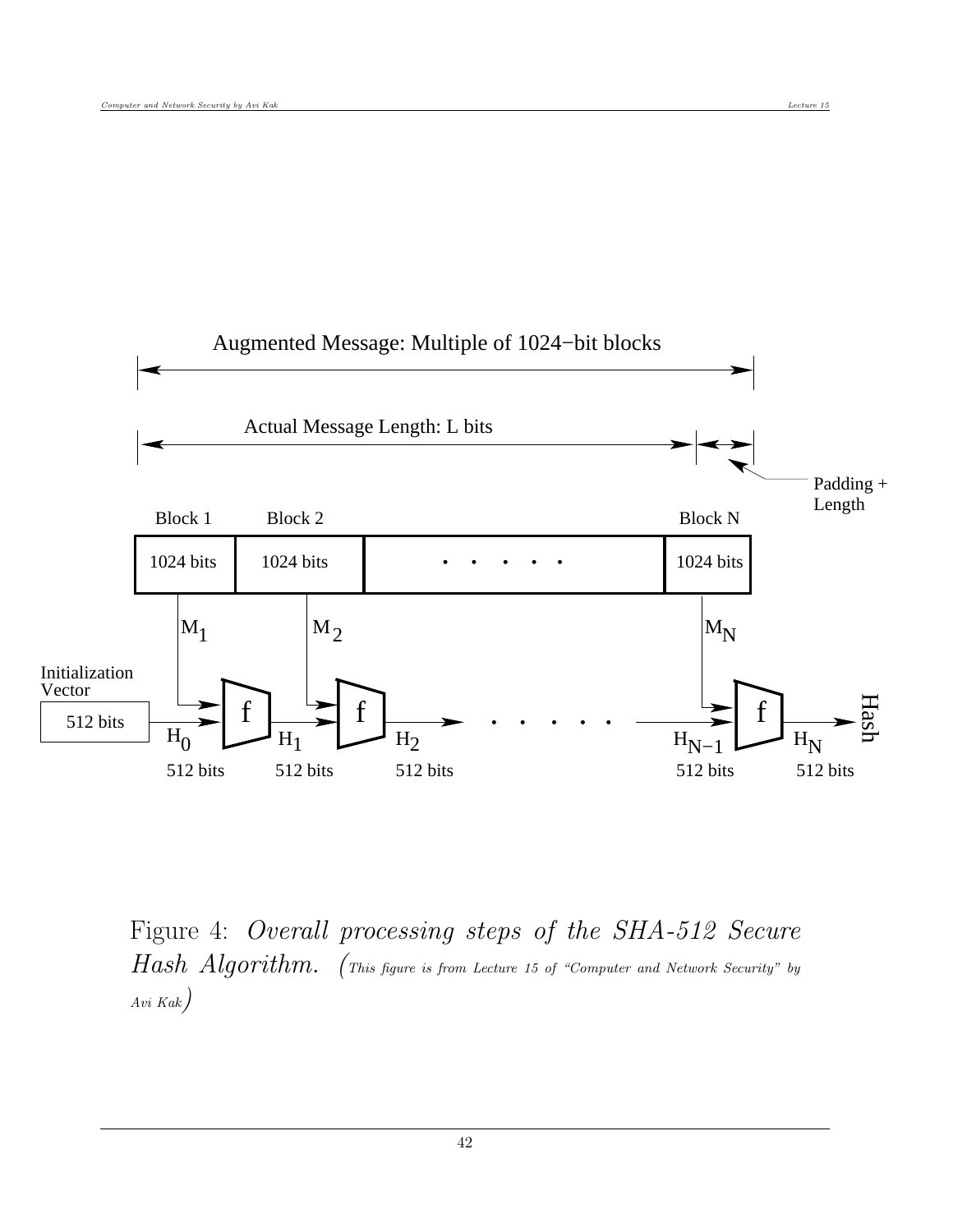- We represent the hash buffer by eight 64-bit registers.
- For explaining the working of the algorithm, these registers are labeled  $(a, b, c, d, e, f, g, h)$ .
- The registers are initialized by the first 64 bits of the **fractional** parts of the square-roots of the first eight primes. These are shown below in hex:

6a09e667f3bcc908 bb67ae8584caa73b 3c6ef372fe94f82b a54ff53a5f1d36f1 510e527fade682d1 9b05688c2b3e6c1f 1f83d9abfb41bd6b 5be0cd19137e2179

- **Process Each 1024-bit Message Block**  $M_i$ : Each message block is taken through 80 rounds of processing. All of this processing is represented by the module labeled f in Figure 4.
	- However, before you can carry out round-based processing of each 1024-bit input message block, you must generate what is known as a message schedule.

The message schedule for SHA-512 consists of 80 64-bit words labeled  $\{W_0, W_1, \ldots, W_{79}\}$ . The first **sixteen** of these,  $W_0$  through  $W_{15}$ , are the sixteen 64-bit words in the 1024-bit message block  $M_i$ . The rest of the words in the message schedule are obtained by

 $W_i = W_{i-16} + a_4 \sigma_0 (W_{i-15}) + a_4 W_{i-7} + a_4 \sigma_1 (W_{i-2})$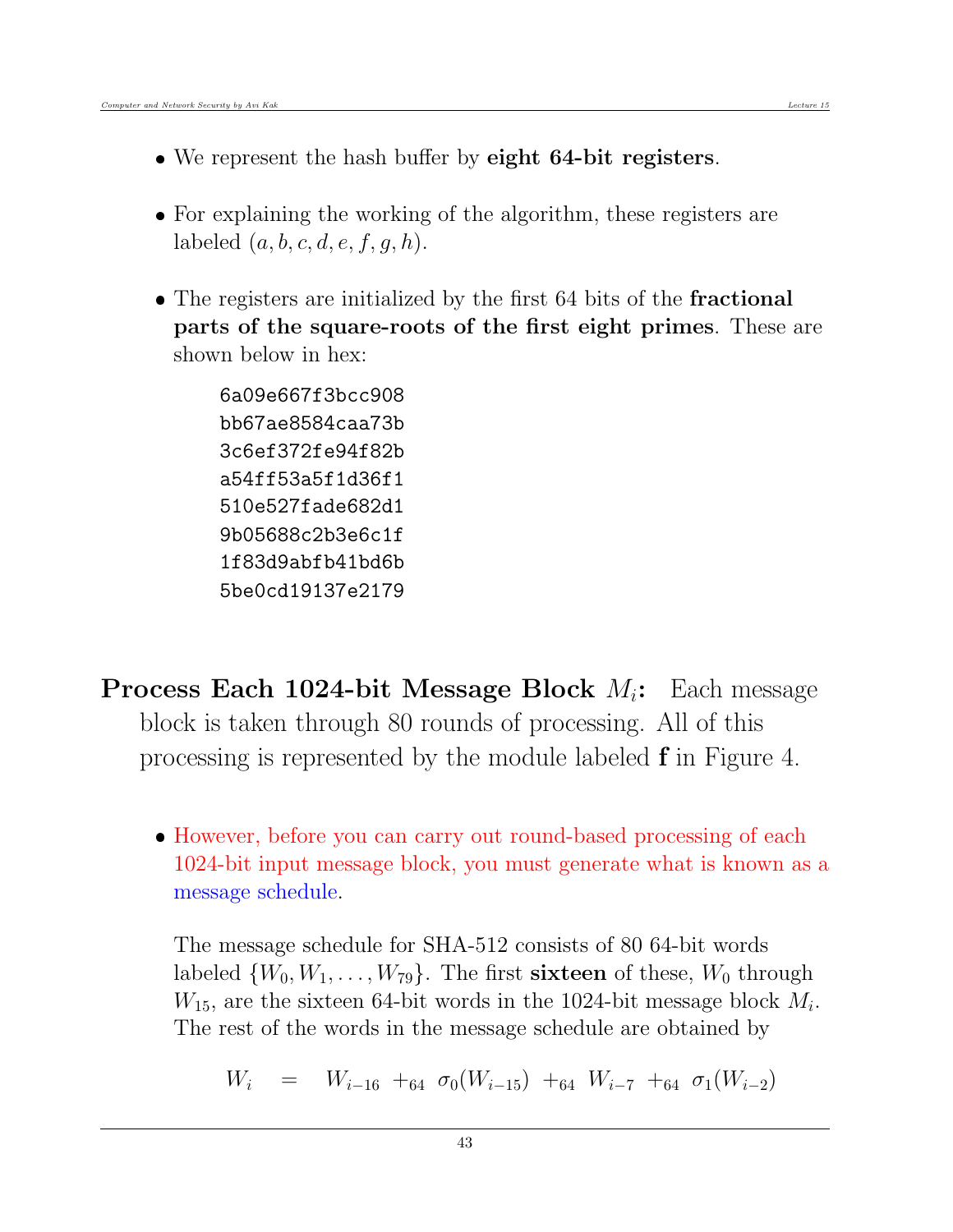where

| $\sigma_0(x)$         |                 | $ROTR1(x) \oplus ROTR8(x) \oplus SHR7(x)$            |
|-----------------------|-----------------|------------------------------------------------------|
| $\sigma_1(x)$         | $=$             | $ROTR^{19}(x) \oplus ROTR^{61}(x) \oplus SHR^{6}(x)$ |
|                       |                 |                                                      |
| ROTR <sup>n</sup> (x) | $\!\!\!=\!\!\!$ | circular right shift of the 64 bit arg by n bits     |
| $SHR^n(x)$            | $\equiv$        | right shift of the 64 bit arg by n bits              |
|                       |                 | with padding by zeros on the left                    |
|                       |                 |                                                      |
|                       |                 | addition module $2^{64}$                             |

- As you will see later, in the round-based processing of each input message block, the  $i^{th}$  round is fed the 64-bit message schedule word  $W_i$  and a special constant  $K_i$ .
- The constants  $K_i$ 's mentioned above represent the first 64 bits of the fractional parts of the cube roots of the first eighty prime numbers. Basically, these constants are meant to be random bit patterns to break up any regularities in the message blocks. These constants are shown below in hex. They are to be read from left to right and top to bottom.  $\vert$  In other words,  $K_0$  is the first value in the first row,  $K_1$  the second value in the first row,  $K_2$  the third value in the first row,  $K_3$  the last

value in the first row. For  $K_4$ , we look at the first value in the second row; and so on.

| 428a2f98d728ae22 | 7137449123ef65cd | b5c0fbcfec4d3b2f | e9b5dba58189dbbc |
|------------------|------------------|------------------|------------------|
| 3956c25bf348b538 | 59f111f1b605d019 | 923f82a4af194f9b | ab1c5ed5da6d8118 |
| d807aa98a3030242 | 12835b0145706fbe | 243185be4ee4b28c | 550c7dc3d5ffb4e2 |
| 72be5d74f27b896f | 80deb1fe3b1696b1 | 9bdc06a725c71235 | c19bf174cf692694 |
| e49b69c19ef14ad2 | efbe4786384f25e3 | 0fc19dc68b8cd5b5 | 240ca1cc77ac9c65 |
| 2de92c6f592b0275 | 4a7484aa6ea6e483 | 5cb0a9dcbd41fbd4 | 76f988da831153b5 |
| 983e5152ee66dfab | a831c66d2db43210 | b00327c898fb213f | bf597fc7beef0ee4 |
| c6e00bf33da88fc2 | d5a79147930aa725 | 06ca6351e003826f | 142929670a0e6e70 |
| 27b70a8546d22ffc | 2e1b21385c26c926 | 4d2c6dfc5ac42aed | 53380d139d95b3df |
| 650a73548baf63de | 766a0abb3c77b2a8 | 81c2c92e47edaee6 | 92722c851482353b |
| a2bfe8a14cf10364 | a81a664bbc423001 | c24b8b70d0f89791 | c76c51a30654be30 |
| d192e819d6ef5218 | d69906245565a910 | f40e35855771202a | 106aa07032bbd1b8 |
| 19a4c116b8d2d0c8 | 1e376c085141ab53 | 2748774cdf8eeb99 | 34b0bcb5e19b48a8 |
|                  |                  |                  |                  |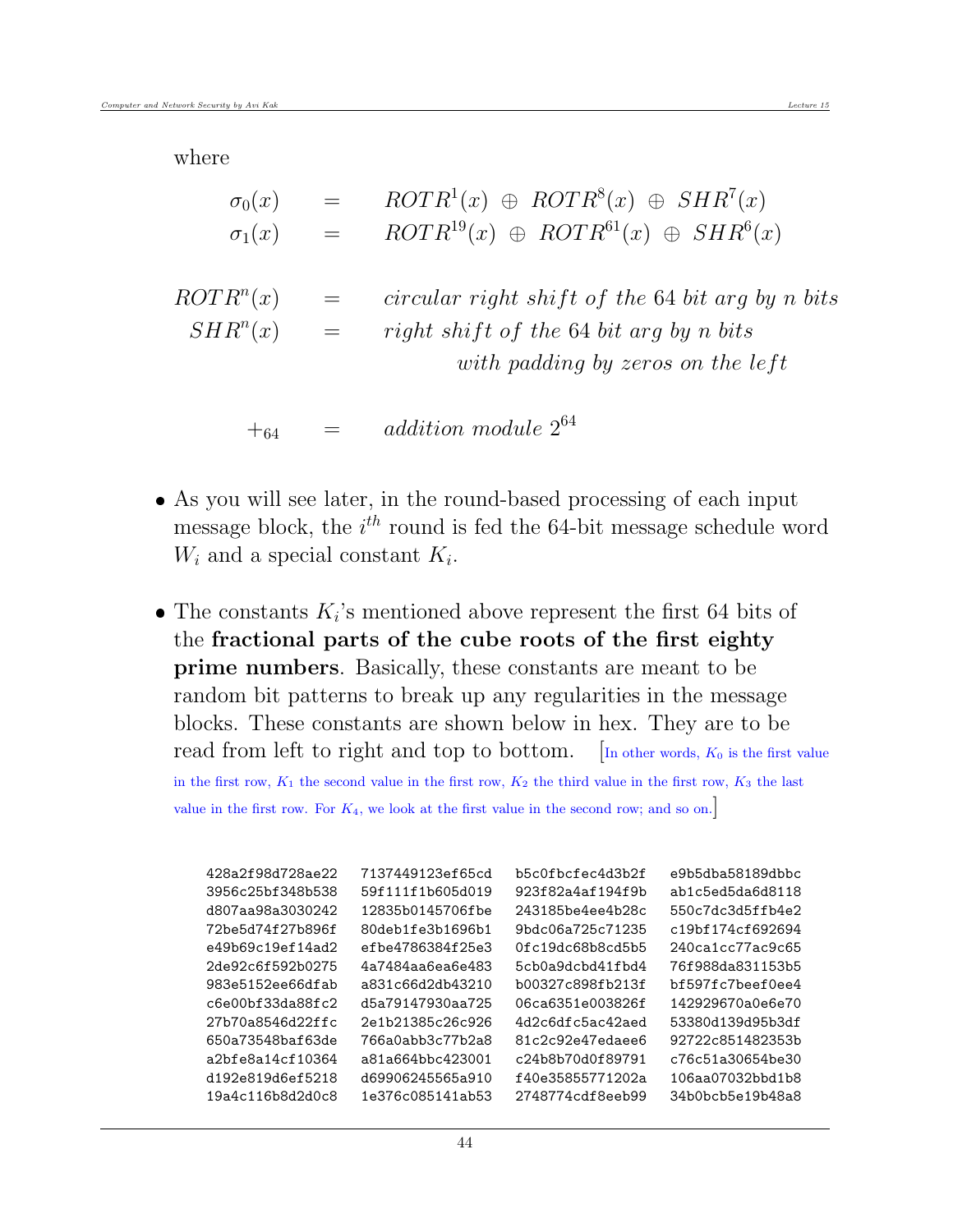| 391c0cb3c5c95a63 | 4ed8aa4ae3418acb | 5b9cca4f7763e373 | 682e6ff3d6b2b8a3 |
|------------------|------------------|------------------|------------------|
| 748f82ee5defb2fc | 78a5636f43172f60 | 84c87814a1f0ab72 | 8cc702081a6439ec |
| 90befffa23631e28 | a4506cebde82bde9 | bef9a3f7b2c67915 | c67178f2e372532b |
| ca273eceea26619c | d186b8c721c0c207 | eada7dd6cde0eb1e | f57d4f7fee6ed178 |
| 06f067aa72176fba | 0a637dc5a2c898a6 | 113f9804bef90dae | 1b710b35131c471b |
| 28db77f523047d84 | 32caab7b40c72493 | 3c9ebe0a15c9bebc | 431d67c49c100d4c |
| 4cc5d4becb3e42b6 | 597f299cfc657e2a | 5fcb6fab3ad6faec | 6c44198c4a475817 |

- The 80 rounds of processing for each 1024-bit message block are depicted in Figure 5. In this figure, the labels  $a, b, c, \ldots, h$  are for the eight 64-bit registers of the hash buffer. Figure 5 stands for the modules labeled  $f$  in the overall processing diagram in Figure 4.
- In keeping with the overall processing architecture shown in Figure 3, the module f for processing the message block  $M_i$  has two inputs: the current contents of the 512-bit hash buffer and the 1024-bit message block. These are fed as inputs to the first of the 80 rounds of processing depicted in Figure 5.
- How the contents of the hash buffer are processed along with the inputs  $W_i$  and  $K_i$  is referred to as implementing the round function.
- The round function consists of a sequence of transpositions and substitutions, all designed to diffuse to the maximum extent possible the content of the input message block. The relationship between the contents of the eight registers of the hash buffer at the input to the  $i^{th}$  round and the output from this round is given by

$$
\begin{array}{rcl}\nh & = & g \\
g & = & f \\
f & = & e \\
e & = & d + 64 \\
d & = & c \\
c & = & b\n\end{array}
$$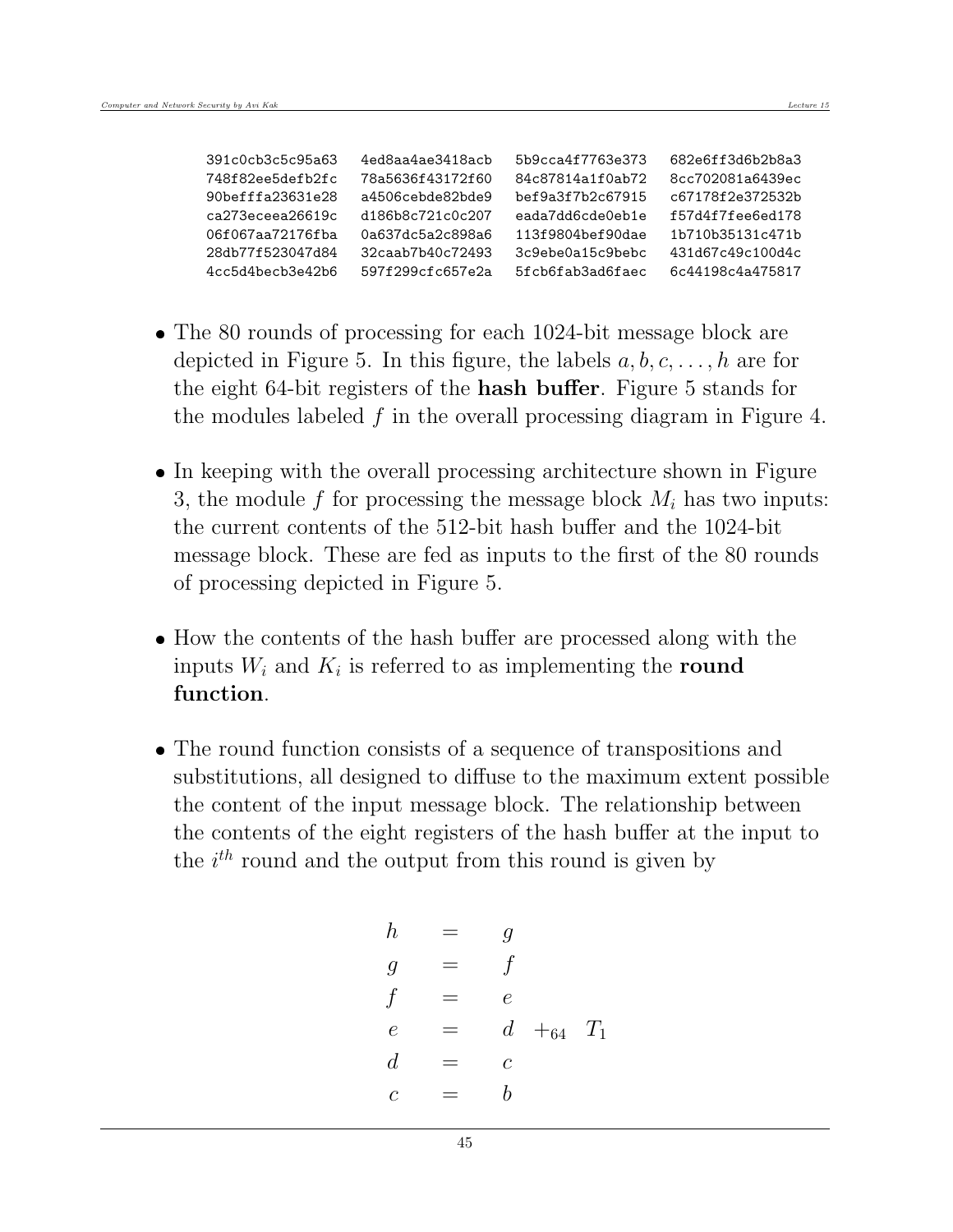$$
\begin{array}{rcl}\nb & = & a \\
a & = & T_1 +_{64} & T_2\n\end{array}
$$

where  $+_{64}$  again means modulo  $2^{64}$  addition and where

$$
T_1 = h +_{64} Ch(e, f, g) +_{64} \sum e +_{64} W_i +_{64} K_i
$$
  
\n
$$
T_2 = \sum a +_{64} Maj(a, b, c)
$$
  
\n
$$
Ch(e, f, g) = (e \text{ AND } f) \oplus (NOT e \text{ AND } g)
$$
  
\n
$$
Maj(a, b, c) = (a \text{ AND } b) \oplus (a \text{ AND } c) \oplus (b \text{ AND } c)
$$
  
\n
$$
\sum a = ROTR^{28}(a) \oplus ROTR^{34}(a) \oplus ROTR^{39}(a)
$$
  
\n
$$
\sum e = ROTR^{14}(e) \oplus ROTR^{18}(e) \oplus ROTR^{41}(e)
$$
  
\n
$$
+_{64} = addition \text{ modulo } 2^{64}
$$

Note that, when considered on a bit-by-bit basis the function  $Maj()$ is true, that is equal to the bit 1, only when a majority of its arguments (meaning two out of three) are true. Also, the function  $Ch()$  implements at the bit level the conditional statement "if arg1 then arg2 else arg3".

• The output of the  $80^{th}$  round is added to the content of the hash buffer at the beginning of the round-based processing. This addition is performed separately on each 64-bit word of the output of the  $80^{th}$  modulo  $2^{64}$ . In other words, the addition is carried out separately for each of the eight registers of the hash buffer modulo 2<sup>64</sup> .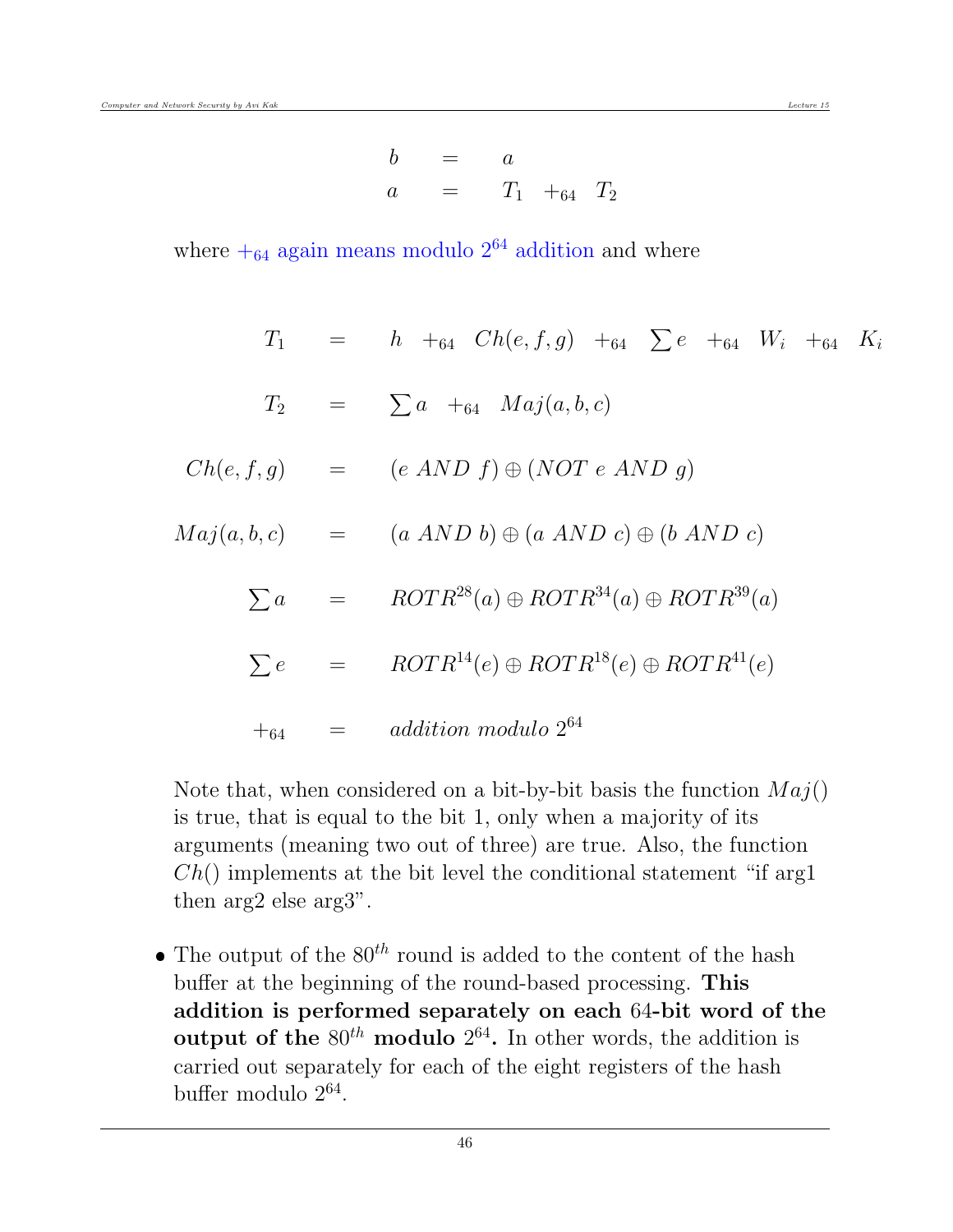Finally, ....: After all the N message blocks have been processed (see Figure 4), the content of the hash buffer is the message digest.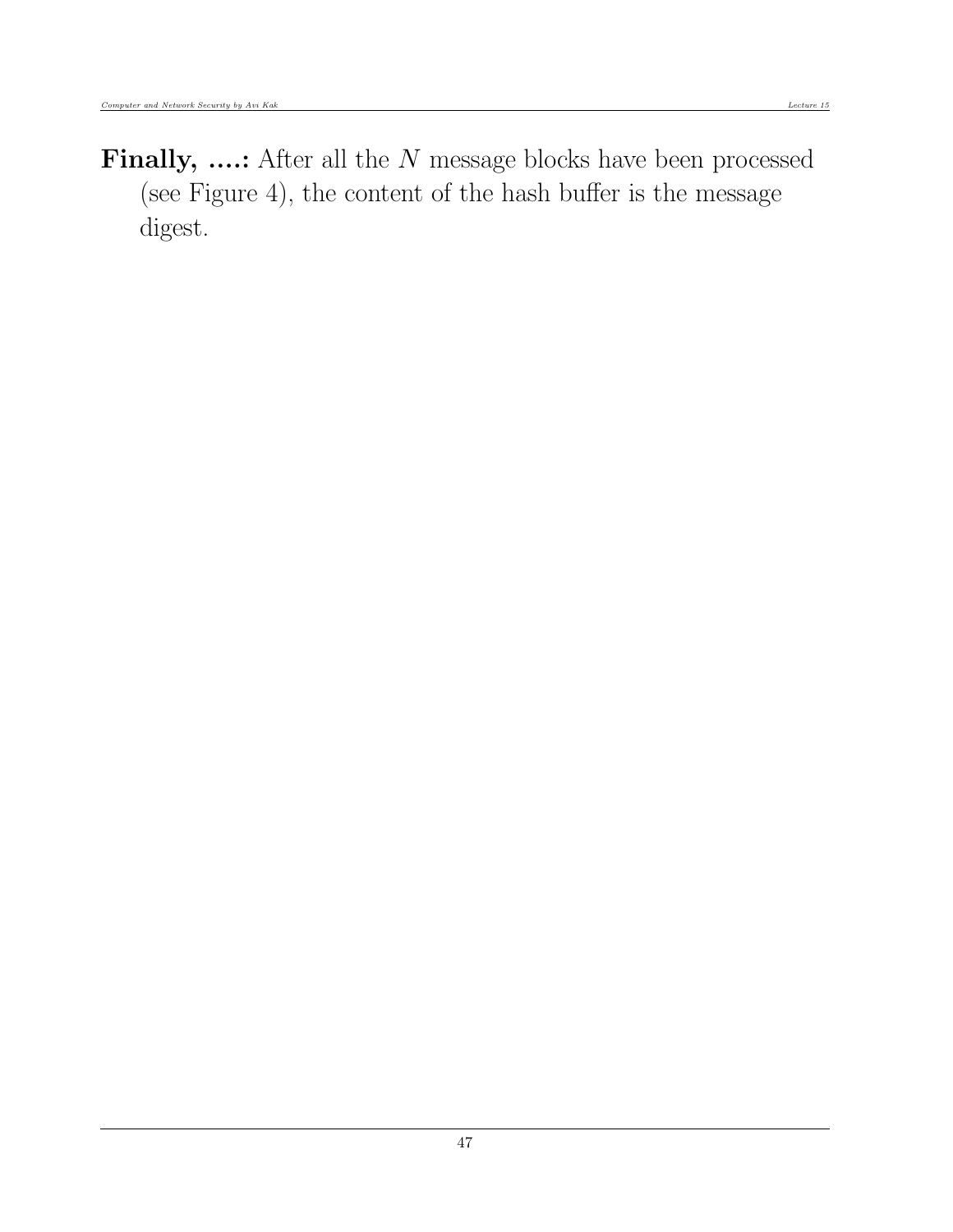

Figure 5: The 80 rounds of processing that each 1024-bit message block goes through are depicted here. (This figure is from Lecture 15 of "Computer and Network Security" by Avi Kak)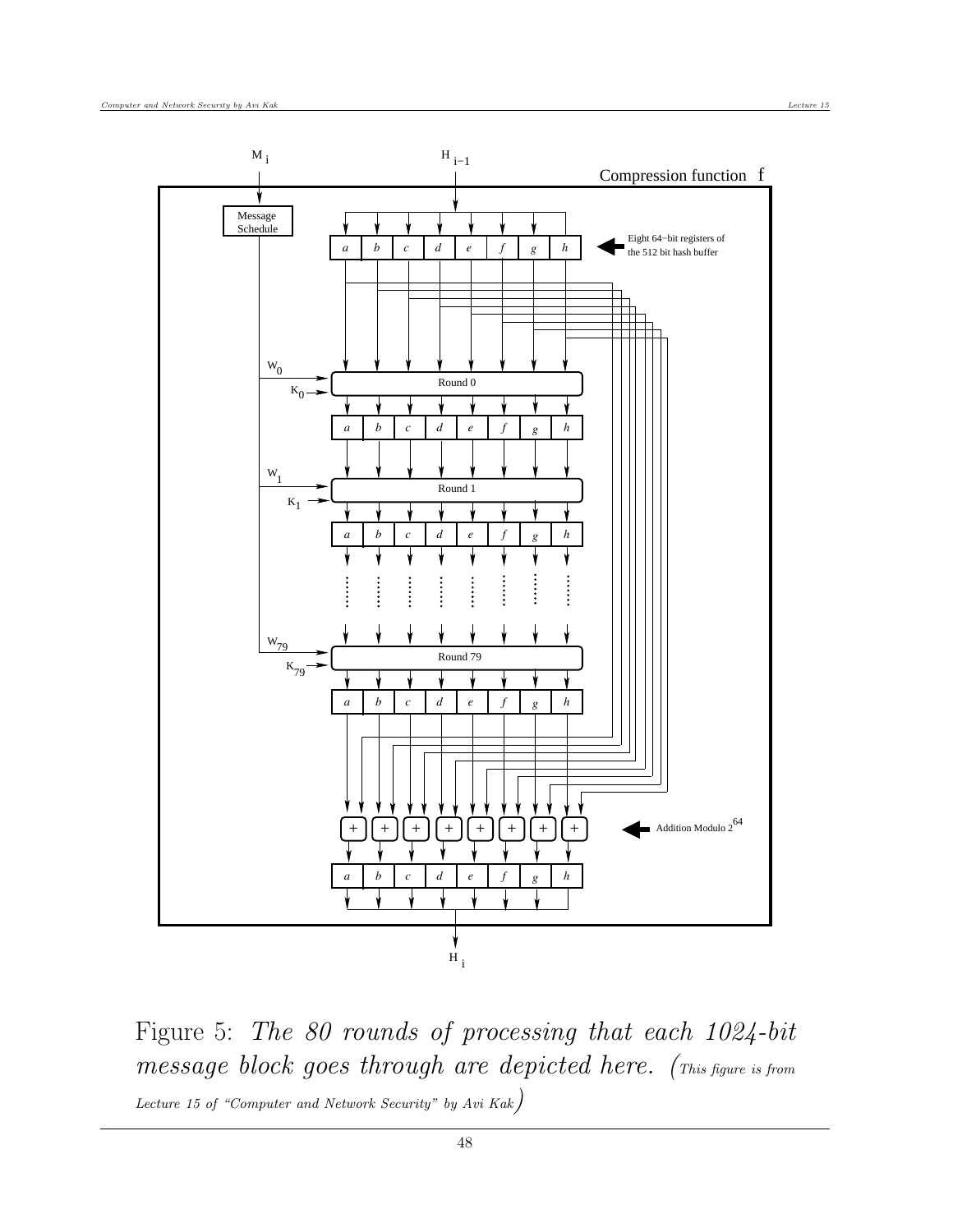Back to [TOC](#page-1-0)

# 15.7.3 Compact Python and Perl Implementations for SHA-1 Using BitVector

- As mentioned in Section 15.7.1, SHA-1 is now to be considered as a completely broken hash function in light of the collision results obtained by the SHAttered attack.
- Despite its having been broken, SHA-1 can still serve as a useful stepping stone if you are learning how to write code for Merkle type hash functions. My goal in this section is to demonstrate my Python and Perl implementations for SHA-1 in order to help you do the same for SHA-512 in the second of the programming homeworks at the end of this lecture.
- Even more specifically, my goal here is to show how you can use my BitVector modules (Algorithm::BitVector in Perl and BitVector in Python) to create compact implementations for cryptographically secure hash algorithms. Typical implementations of the SHA algorithms consist of several hundred lines of code. With BitVector in Python and Algorithm::BitVector in Perl, you can do the same with a couple of dozen lines.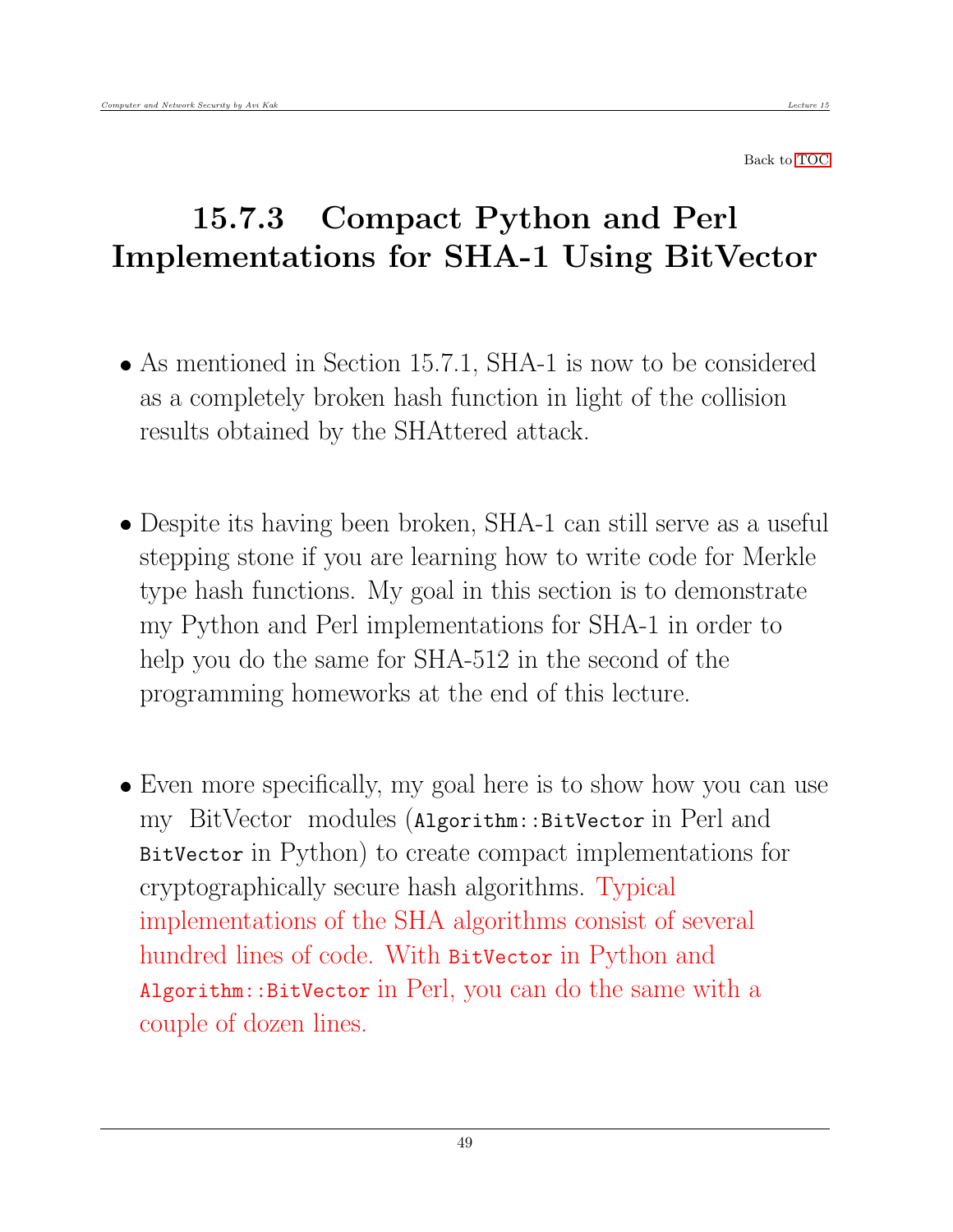- Since you already know about SHA-512, let me first quickly present the highlights of SHA-1 so that you can make sense of the Python and Perl implementations that follow.
- Whereas SHA-512 used a block length of 1024 bits, SHA-1 uses a block length of 512 bits. After padding and incorporation of the length of the original message, what actually gets hashed must be integral multiple of 512 bits in length. Just as in SHA-512, we first extend the message by a single bit '1' and then insert an appropriate number of 0 bits until we are left with just 64 bit positions at the end in which we place the length of the original message in big endian representation. Since the length field is 64 bits long, obviously, the longest message that is meant to be hashed by SHA-1 is  $2^{64}$  bits.
- $\bullet$  Let's say that L is the length of the original message. After we extend the message by a single bit '1', the length of the extended message is  $L + 1$ . Let N be the number of zeros needed to append to the extended message so that we are left with 64 bits at the end where we can store the length of the original message. The following relationship must hold:  $(L+1+N+64)$  % 512 = 0 where the Python operator '%' carries out a modulo 512 division of its left operand to return a nonnegative remainder less than the modulus 512. This implies that  $N = (448 - (L + 1))$  % 512. The reason for sticking 1 at the end of a message is to be able to deal with empty messages. So when the original message is an empty string, the extended message will still consist of a single bit set to 1.]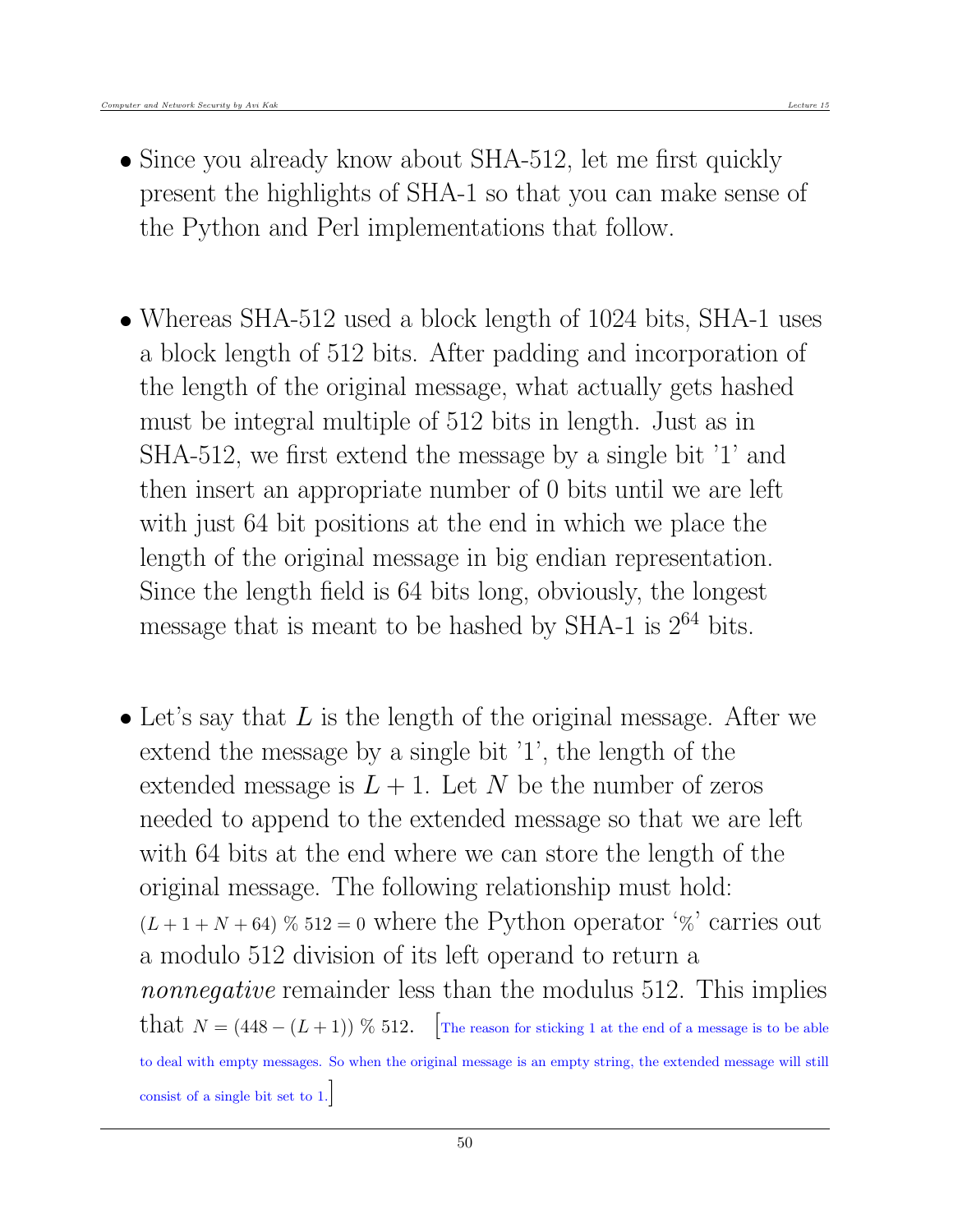• As in SHA-512, each block of 512 bits in SHA-1 is taken through 80 rounds of processing. A block is divided into 16 32-bit words for round-based processing. In the code shown at the end of this section, we denote these 16 words by  $w[i]$  for i from 0 through 15. These 16 words extracted from a block are extended into an 80 word schedule by the formula:

$$
w[i] \ = \ w[i-3] \ \oplus \ w[i-8] \ \oplus \ w[i-14] \ \oplus \ w[i-16]
$$

for i from 16 through 79.

 The initialization vector needed for the first invocation of the compression function is given by a concatenation of the following five 32-bit words:

> $h0 = 67452301$  $h1 = efcdab89$  $h2 = 98badicfe$  $h3 = 10325476$  $h4 = c3d2e1f0$

where each of the five parts is shown as a sequence of eight hex digits.

• The goal of the compression function for each block of 512 bits of the message is to process a new 512-bit block along with the 160-bit hash code produced for the previous block to output the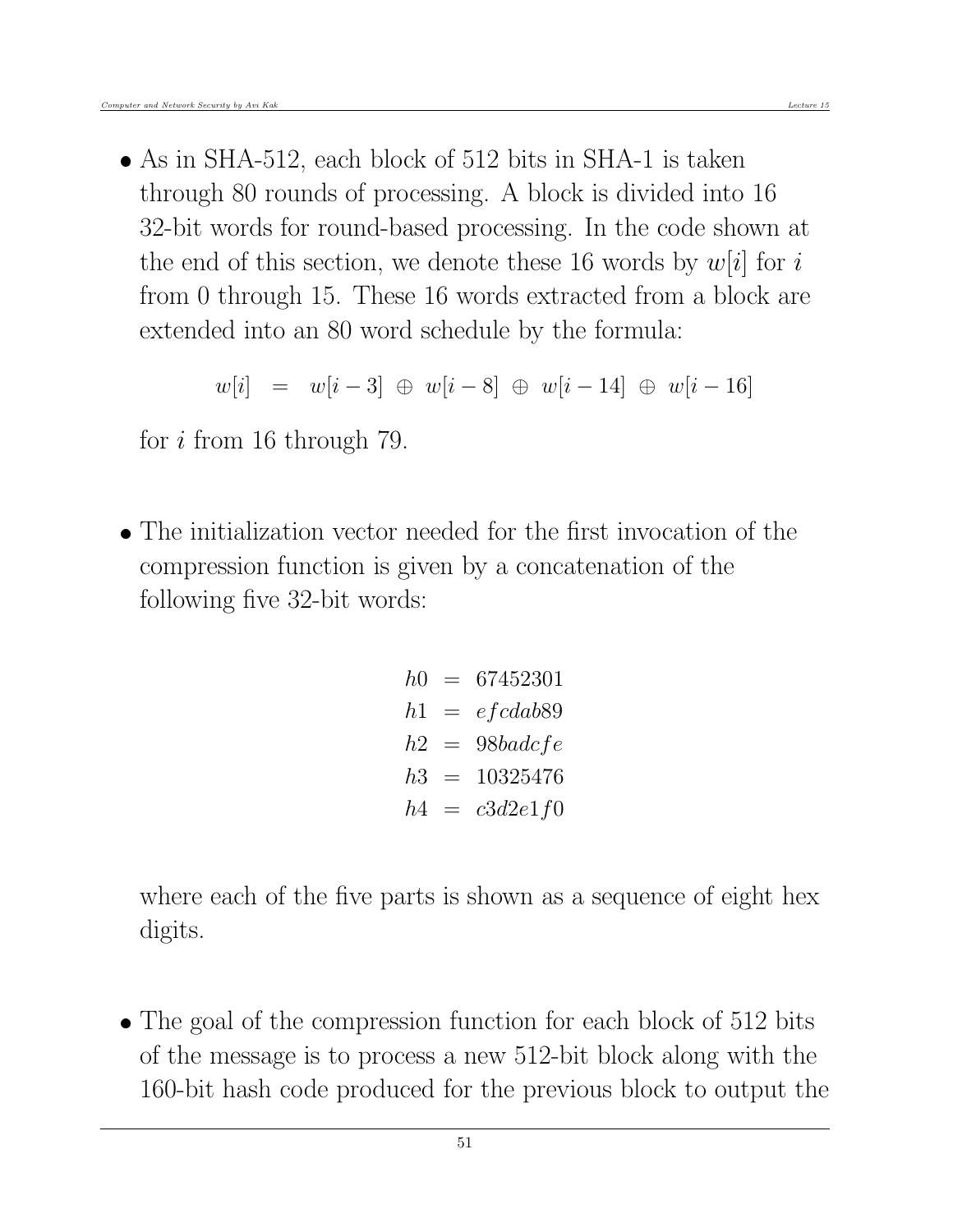• As mentioned, the compression function for each 512-bit block works in 80 rounds. These rounds are organized into 4 round sequences of 20 rounds each, with each round sequence characterized by its own processing function and its own round constant. If the five 32-words on the hashcode produced by the previous 512-bit block are denoted  $a, b, c, d$ , and  $e$ , then for the first 20 rounds the function and the round constant are given by

$$
f = (b \& c) \oplus ((\sim b) \& d)
$$

$$
k = 0x5a827999
$$

For the second 20 round-sequence the function and the constant are given by

$$
f = b \oplus c \oplus d
$$
  

$$
k = 0x6ed9eba1
$$

The same for the third 20 round-sequence are given by

$$
f = (b \& c) \oplus (b \& d) \oplus (c \& d)
$$

$$
k = 0x8f1bbcdc
$$

And, for the fourth and the final 20 round sequence, we have

$$
f = b \oplus c \oplus d
$$

$$
k = 0xca62c1d6
$$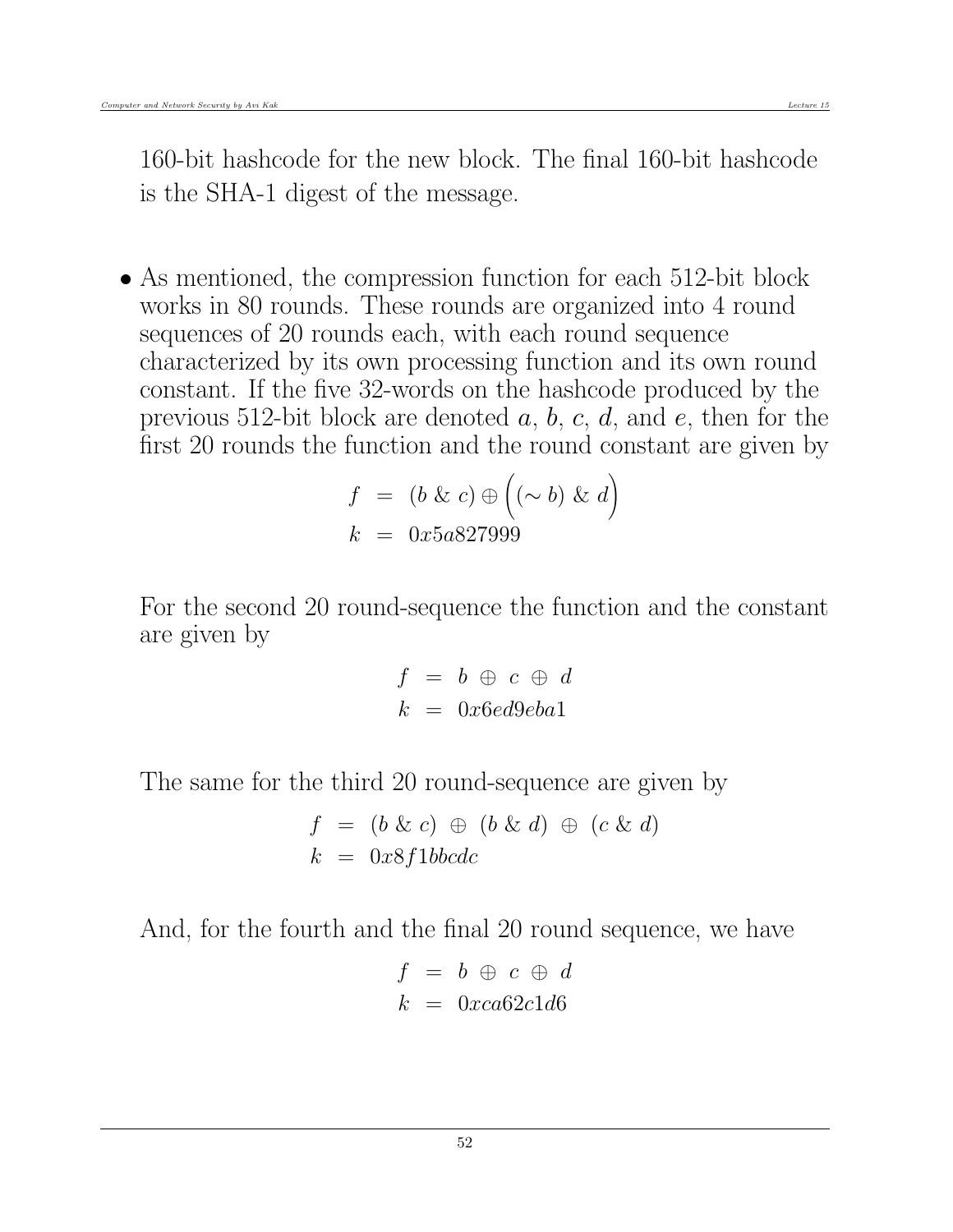• At the  $i^{th}$  round,  $i = 0 \ldots 79$ , we update the values of a, b, c, d, and e by first calculating

$$
T = \left( (a << 5) + f + e + k + w[i] \right) \mod 2^{32}
$$

where  $w[i]$  is the  $i^{th}$  word in the 80-word schedule obtained from the sixteen 32-words of the message block. Next, we update the values of  $a, b, c, d$ , and  $e$  as follows

$$
e = d
$$
  
\n
$$
d = c
$$
  
\n
$$
c = b \ll 30
$$
  
\n
$$
b = a
$$
  
\n
$$
a = T
$$

where you have to bear in mind that while  $c$  is set to  $b$  circularly rotated to the left by 30 positions, the value of b itself must remain unchanged for the logic of SHA1. This is particularly important in light of how b is used at the end of 80 rounds of processing for a 512-bit message block.  $\lceil_{\text{This comment about } b \text{ may appear silly}}\rceil$ here since the variable b is assigned the value stored in a. However, as shown in the next bullet, at the end 80

rounds of processing, the value of b is used directly for the hashcode for the current 512-bit input block.

 After all of the 80 rounds of processing are over, we create output hashcode for the current 512-bit block of the message by

$$
h0 = (h0 + a) \bmod 2^{32}
$$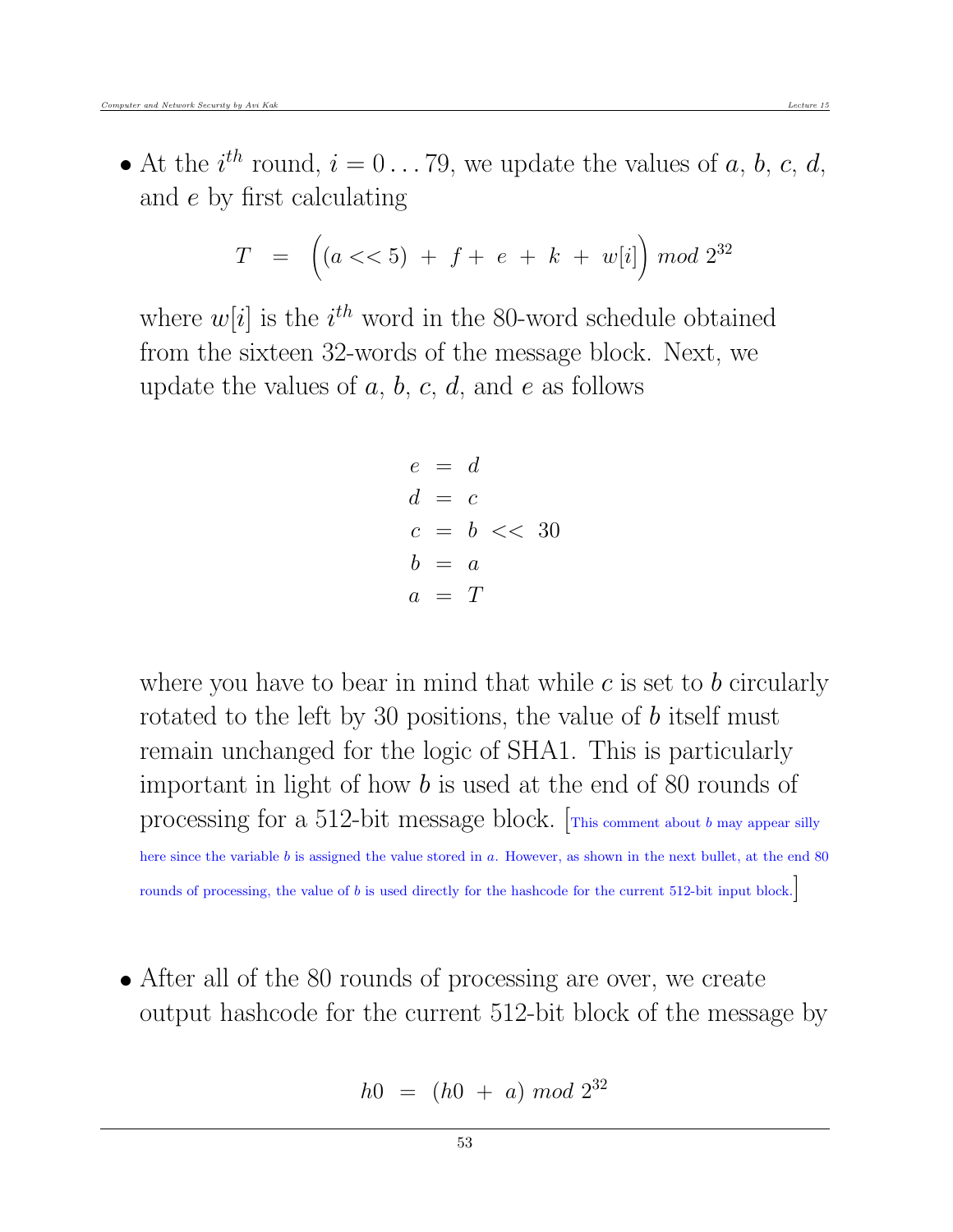$h1 = (h1 + b) \mod 2^{32}$  $h2 = (h2 + c) \mod 2^{32}$  $h3 = (h3 + d) \mod 2^{32}$  $h4 = (h4 + e) \mod 2^{32}$ 

Note that each *hi* is a 32 bit word. The hashcode produced after the current block has been processed is the concatenation of  $h0$ ,  $h1$ ,  $h2$ ,  $h3$ , and  $h4$ . This hashcode produced after the final message block is processed is the SHA1 hash of the input message.

 The implementations shown below are meant to be invoked in a command-line mode as follows:

| sha1_from_command_line.py string_whose_hash_you_want |
|------------------------------------------------------|
| sha1_from_command_line.pl string_whose_hash_you_want |

• Here is the Python implementation:

#!/usr/bin/env python

```
## sha1_from_command_line.py
## by Avi Kak (kak@purdue.edu)
## February 19, 2013
## Modified: March 2, 2016
## Call syntax:
##
## sha1_from_command_line.py your_message_string
## This script takes its message on the standard input from
```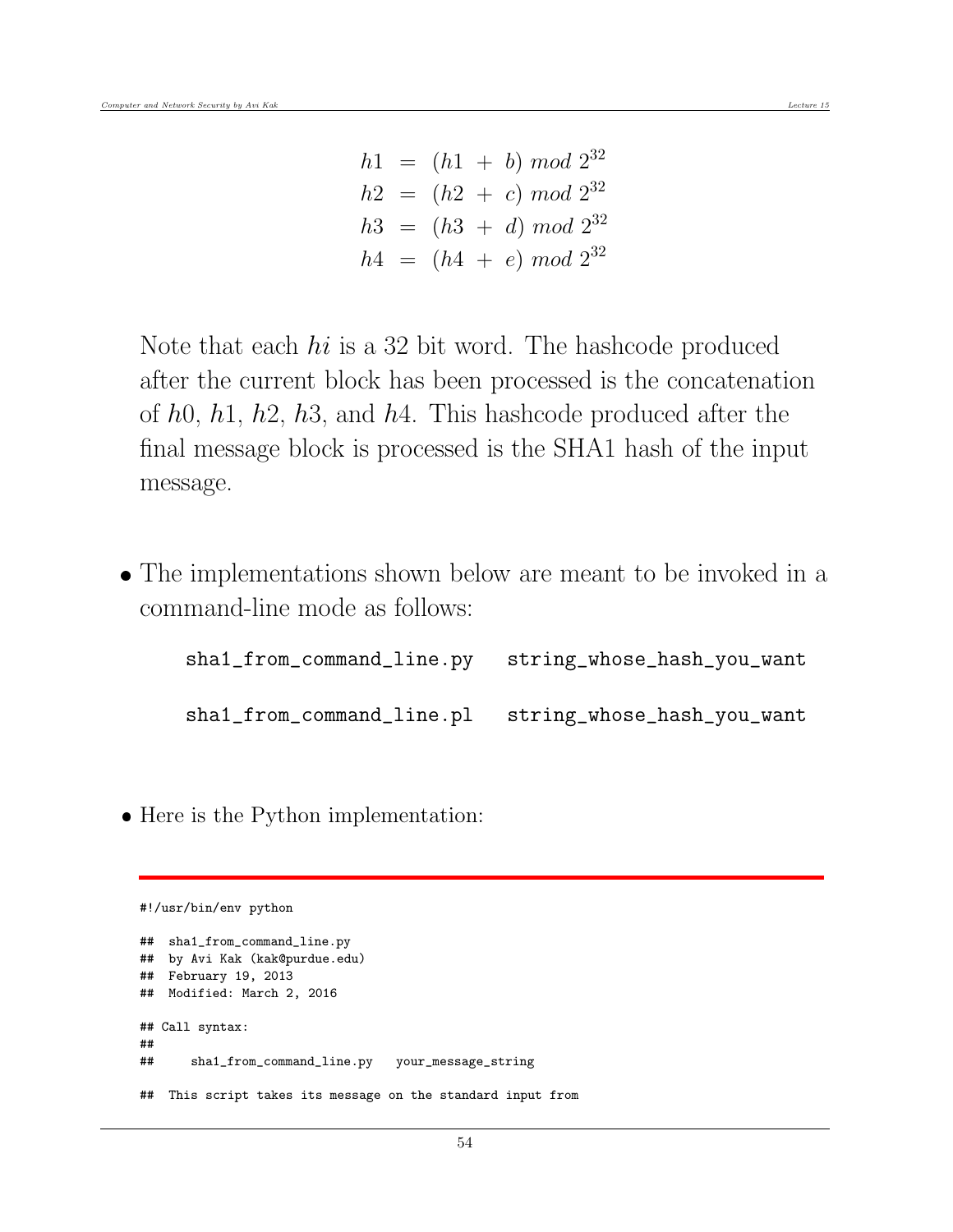```
## the command line and sends the hash to its standard
## output. NOTE: IT ADDS A NESWLINE AT THE END OF THE OUTPUT
## TO SHOW THE HASHCODE IN A LINE BY ITSELF.
import sys
import BitVector
if BitVector.__version__ < '3.2':
    sys.exit("You need BitVector module of version 3.2 or higher" )
from BitVector import *
if len(sys.argv) != 2:
    sys.stderr.write("Usage: %s <string to be hashed>\n" % sys.argv[0])
    sys.exit(1)
message = sys.argv[1]# Initialize hashcode for the first block. Subsequetnly, the
# output for each 512-bit block of the input message becomes
# the hashcode for the next block of the message.
h0 = BitVector(hexstring='67452301')
h1 = BitVector(hexstring='efcdab89')
h2 = BitVector(hexstring='98badcfe')
h3 = BitVector(hexstring='10325476')
h4 = BitVector(hexstring='c3d2e1f0')
bv = BitVector(textstring = message)
length = by.length()bv1 = bv + BitVector(bitstring="1")
length1 = by1.length()howmanyzeros = (448 - length1) % 512
zerolist = [0] * howmanyzeros
bv2 = bv1 + BitVector(bitlist = zerolist)bv3 = BitVector(intVal = length, size = 64)bv4 = bv2 + bv3words = [None] * 80for n in range(0,bv4.length(),512):
    block = by4[n:n+512]words[0:16] = [block[i:ii+32] for i in range(0,512,32)]for i in range(16, 80):
        words[i] = words[i-3] \cap words[i-8] \cap words[i-14] \cap words[i-16]words[i] << 1
        a,b,c,d,e = h0,h1,h2,h3,h4
    for i in range(80):
        if (0 \le i \le 19):
            f = (b \& c) \hat{c} ((\hat{c}b) \& d)k = 0x5a827999elif (20 \le i \le 39):
            f = b \hat{c} \hat{c} \hat{d}k = 0x6ed9eba1elif (40 \le i \le 59):
            f = (b \& c) \hat{c} (b k d) \hat{c} (c k d)
            k = 0x8f1bbcdcelif (60 \le i \le 79):
```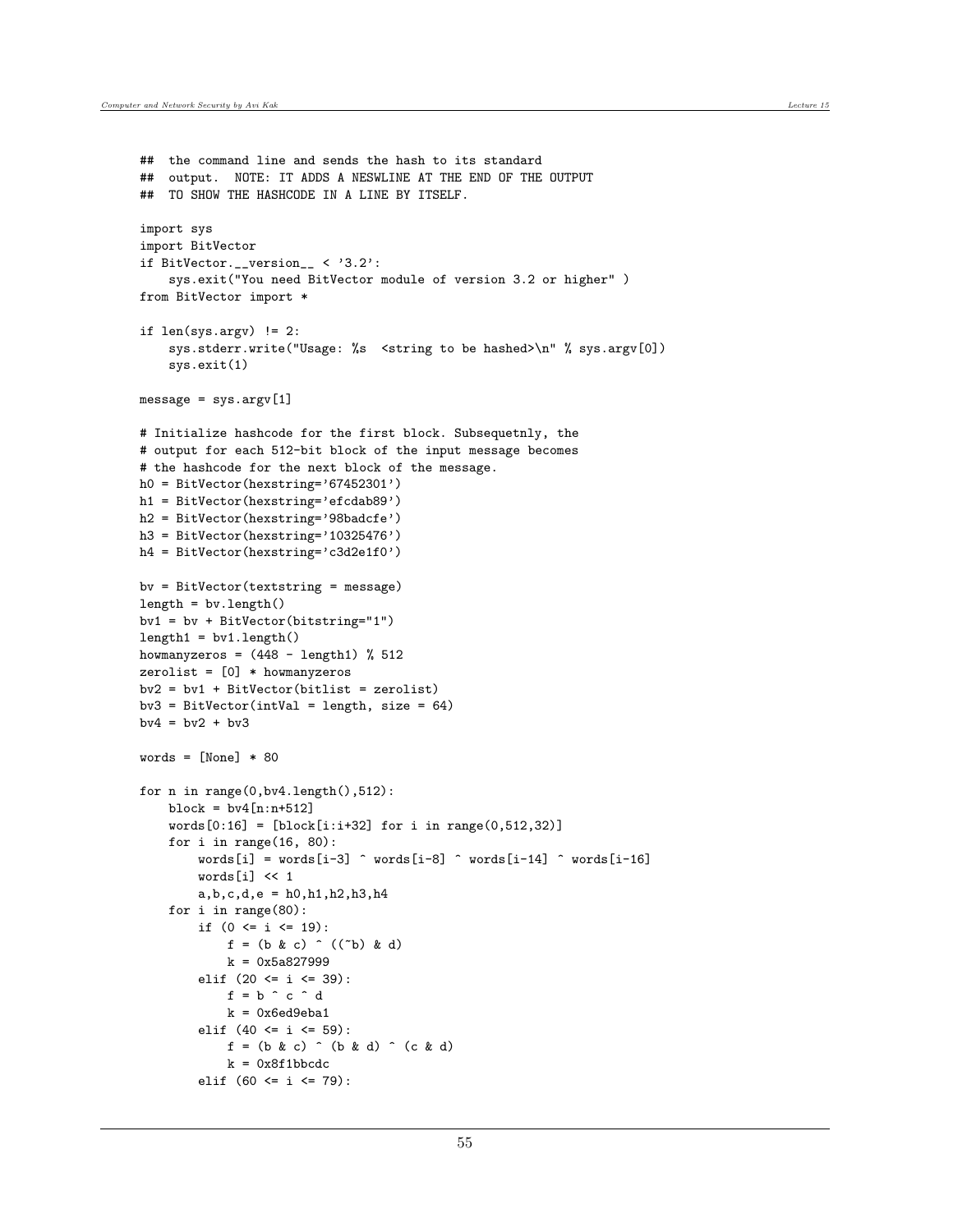```
f = b \hat{c} \hat{c} \hat{d}k = 0xca62c1d6a_copy = a.deep_copy()
        T = BitVector( intVal = (int(a_copy << 5) + int(f) + int(e) + int(k) + \
                                               int(words[i])) & 0xFFFFFFFF, size=32 )
        e = dd = cb_copy = b.deep_copy()
        b_copy << 30
        c = b_{\text{-}copy}b = aa = Th0 = BitVector( intVal = (int(h0) + int(a)) & 0xFFFFFFFF, size=32)
   h1 = BitVector( intVal = (int(h1) + int(b)) & 0xFFFFFFFF, size=32)
   h2 = BitVector(intVal = (int(h2) + int(c)) & OxFFFFFFF, size=32)h3 = BitVector( intVal = (int(h3) + int(d)) & 0xFFFFFFFFF, size=32)
   h4 = BitVector( intVal = (int(h4) + int(e)) & OxFFFFFFF, size=32)message_hash = h0 + h1 + h2 + h3 + h4
hash_hex_string = message_hash.getHexStringFromBitVector()
sys.stdout.writelines((hash_hex_string, "\n"))
```
• Here are some hash values produced by the above script:

| sha1_from_command_line.py 0     | $\Rightarrow$ | b6589fc6ab0dc82cf12099d1c2d40ab994e8410c                                                    |
|---------------------------------|---------------|---------------------------------------------------------------------------------------------|
| sha1_from_command_line.py 1     | $\Rightarrow$ | 356a192b7913b04c54574d18c28d46e6395428ab                                                    |
| sha1_from_command_line.py hello | $\Rightarrow$ | aaf4c61ddcc5e8a2dabede0f3b482cd9aea9434d                                                    |
|                                 |               | sha1_from_command_line.py 1234567890abcdefghijklmnopqrstuvwxyzABCDEFGHIJKLMNOPQRSTUVWXYZ => |
|                                 |               | 475f6511376a8cf1cc62fa56efb29c2ed582fe18                                                    |

- 
- Shown below is the Perl version of the script:

```
#!/usr/bin/env perl
## sha1_from_command_line.pl
## by Avi Kak (kak@purdue.edu)
## March 2, 2016
## Call syntax:
##
```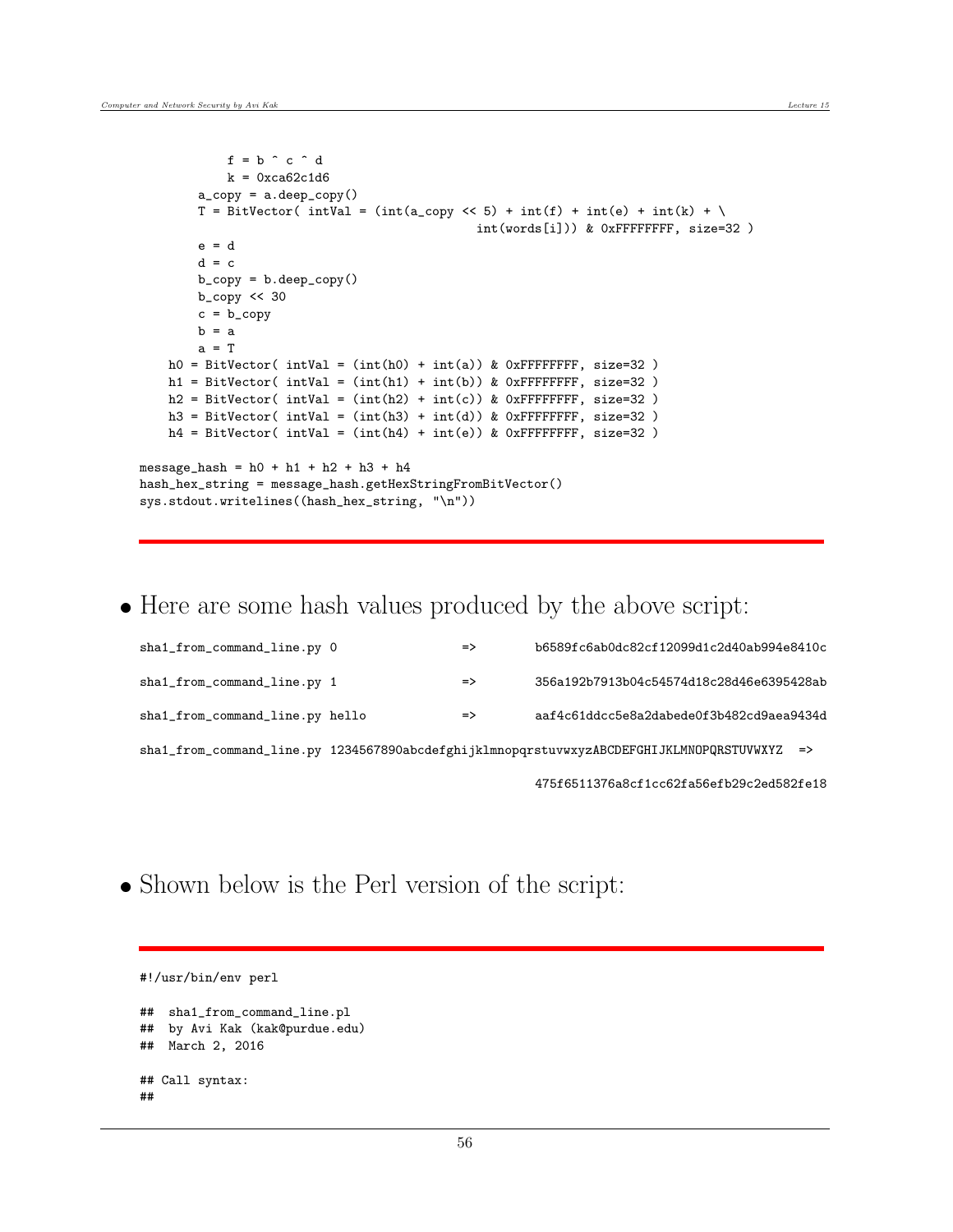## sha1\_from\_command\_line.pl your\_message\_string

```
## This script takes its message on the standard input from
## the command line and sends the hash to its standard
## output. NOTE: IT ADDS A NESWLINE AT THE END OF THE OUTPUT
## TO SHOW THE HASHCODE IN A LINE BY ITSELF.
use strict;
use warnings;
use Algorithm::BitVector 1.25;
die "Usage: %s <string to be hashed>\n" if @ARGV != 1;
my $message = shift;
# Initialize hashcode for the first block. Subsequetnly, the
# output for each 512-bit block of the input message becomes
# the hashcode for the next block of the message.
my $h0 = Algorithm::BitVector->new(hexstring => '67452301');
my $h1 = Algorithm::BitVector->new(hexstring => 'efcdab89');
my $h2 = Algorithm::BitVector->new(hexstring => '98badcfe');
my $h3 = Algorithm::BitVector->new(hexstring => '10325476');
my $h4 = Algorithm::BitVector->new(hexstring => 'c3d2e1f0');
my $bv = Algorithm::BitVector->new(textstring => $message);
my $length = $bv->length();
my bvl = bvl + Algorithm::BitVector->new(bitstring => "1");
my $length1 = $bv1->length();
my $howmanyzeros = (448 - $length1) % 512;
my @zerolist = (0) x $howmanyzeros;
my $bv2 = $bv1 + Algorithm::BitVector->new(bitlist => \@zerolist);
my $bv3 = Algorithm::BitVector->new(intVal => $length, size => 64);
my $bv4 = $bv2 + $bv3;my @words = (undef) x 80;
my @words_bv = (undef) x 80;for (my n = 0; n < \text{b}v4-\text{length}); n = 512 {
    my @block = @{$bv4->get_bit( [$n .. $n + 511] )};
    \text{Cwords} = \text{map} \{ [\text{Oblock}[\$] * 32 \dots (\$] * 32 + 31)] \} 0...15;
    @words_bv = map {Algorithm::BitVector->new( bitlist => $words[$_] )} 0 .. 15;
    my ($a,$b,$c,$d,$e) = ($h0,$h1,$h2,$h3,$h4);
    my ($f,$k);
    foreach my $i (16 .. 79) {
        $words_bv[$i] = $words_bv[$i-3] \quad $words_bv[$i-8] \quad $words_bv[$i-8] \quad $.$words_bv[$i] = $words_bv[$i] << 1;}
    foreach my $i (0 .. 79) {
        if (($i >= 0) && ($i <= 19)) {
            $f = ($b \& $c) ( ($b) \& $d);k = 0x5a827999;} elsif (($i >= 20) && ($i <= 39)) {
            $f = $b \hat{ } $c \hat{ } $d;
            k = 0x6ed9eba1;
```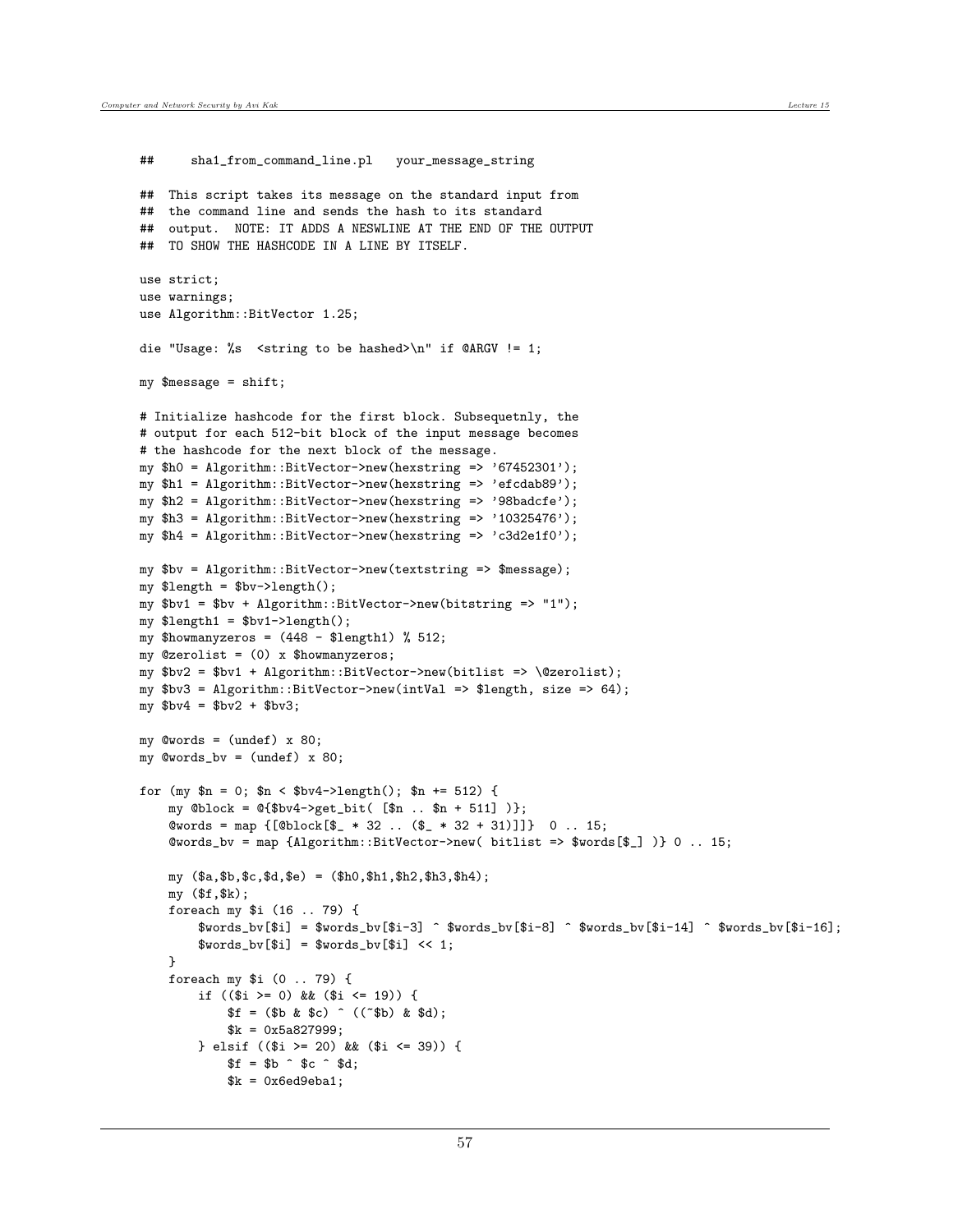}

```
} elsif (($i >= 40) && ($i <= 59)) {
            $f = ($b \& $c) \hat{ } ($b & $d) \hat{ } ($c & $d);
            k = 0x8f1bbcdc;} elsif (($i >= 60) && ($i <= 79)) {
            $f = $b \hat{ } $c \hat{ } $d;k = 0xca62c1d6;}
        my $a_copy = $a->deep_copy();
        my $T = Algorithm::BitVector->new( intVal => (int($a_copy << 5) + int($f)
                         + int($e) + int($k) + int($words_bv[$i])) & 0xFFFFFFFFF, size => 32);
        e = $d;
        d = $c;my $b_copy = $b->deep_copy();
        b_{copy} = b_{copy} << 30;c = $b_{copy};b = $a;a = $T;}
    $h0 = Algorithms.:BitVector->new(intVal => (int($h0) + int($a)) & OxFFFFFFFF, size => 32);h1 = Algorithm::BitVector->new( intVal => (int($h1) + int($b)) & 0xFFFFFFFFF, size => 32);
    h2 = Algorithm::BitVector->new( intVal => (int($h2) + int($c)) & 0xFFFFFFFF, size => 32);
    h3 = Algorithm::BitVector->new( intVal => (int($h3) + int($d)) & 0xFFFFFFFF, size => 32);
    h4 = Algorithm::BitVector->new( intVal => (int($h4) + int($e)) & OxFFFFFFFF, size => 32);
my $message_hash = $h0 + $h1 + $h2 + $h3 + $h4;
my $hash_hex_string = $message_hash->get_hex_string_from_bitvector();
print "$hash_hex_string\n";
```
 As you would expect, this script produces the same hash values as the Python version shown earlier in this section:

| sha1_from_command_line.pl 0     | $\Rightarrow$ | b6589fc6ab0dc82cf12099d1c2d40ab994e8410c                                                    |
|---------------------------------|---------------|---------------------------------------------------------------------------------------------|
| sha1_from_command_line.pl 1     | $\Rightarrow$ | 356a192b7913b04c54574d18c28d46e6395428ab                                                    |
| sha1_from_command_line.pl hello | $\Rightarrow$ | aaf4c61ddcc5e8a2dabede0f3b482cd9aea9434d                                                    |
|                                 |               | sha1_from_command_line.pl 1234567890abcdefghijklmnopqrstuvwxyzABCDEFGHIJKLMN0PQRSTUVWXYZ => |

475f6511376a8cf1cc62fa56efb29c2ed582fe18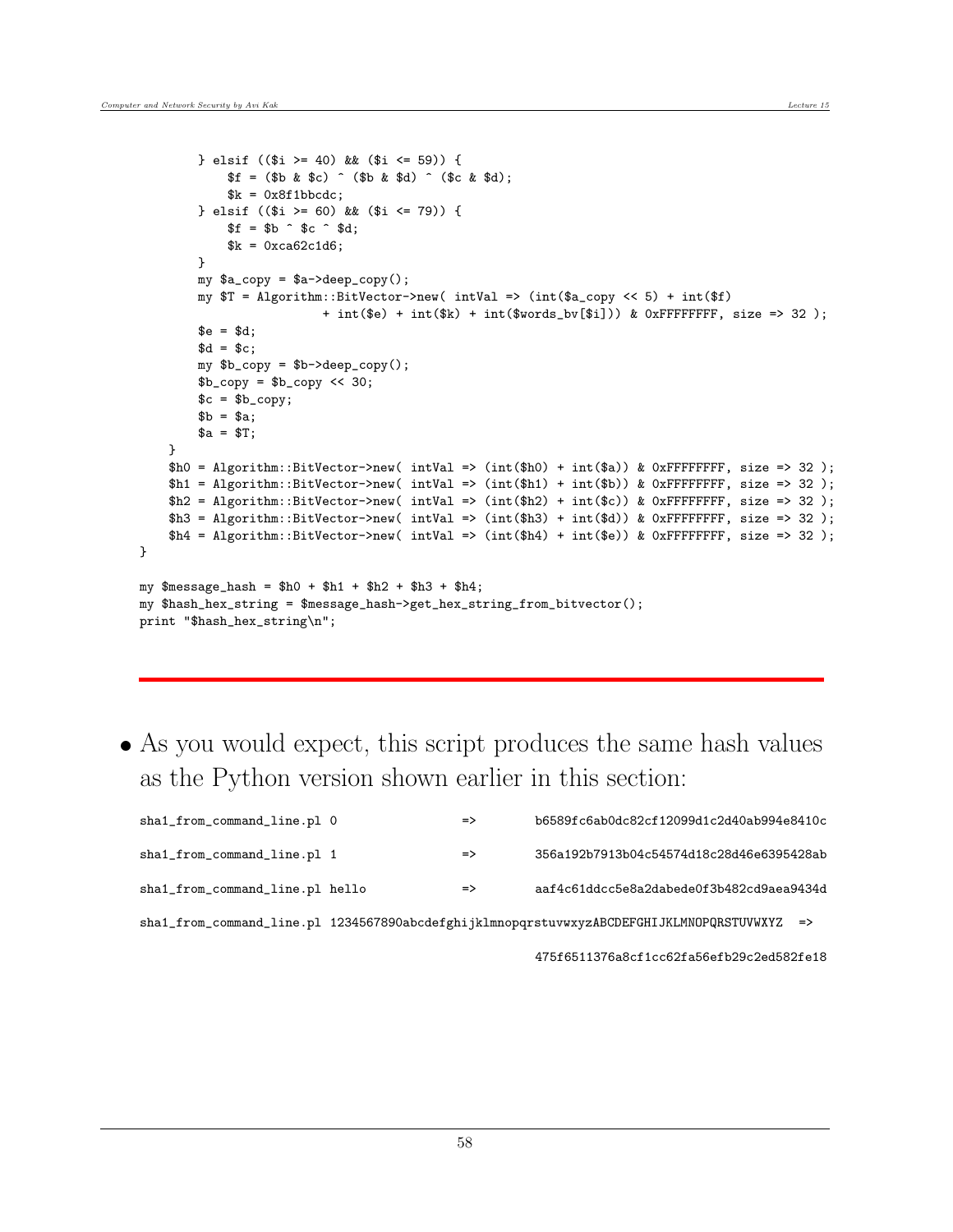Back to [TOC](#page-1-0)

## 15.7.4 Compact Python Implementation for SHA-256 Using BitVector

- SHA-256 uses a message block size of 512 bits and, as you'd expect from its name, produces a message digest of size 256 bits. [For comparison, recall that SHA-1 was also based on 512-bit message blocks, but that the message digest it produces is of size 160 bits. On the other hand, SHA-512 uses 1024-bit message blocks and produces 512-bit message digests.]
- The logic of SHA-256 is very similar to that of SHA-512 that I presented in Section 15.7.2 of this lecture. Obviously, as you would expect, all the constants involved are different.
- In the rest of this section, I'll just summarize the main algorithmic steps in SHA-256 and then show its Python implementation using the BitVector module.
- SHA256 algorithm in summary:
	- **STEP 1:** Pad the message so that its length is an integral multiple of 512 bits, the block size. The only complication here is that the last 64 bits of the last block must contain a value that is the length of the message.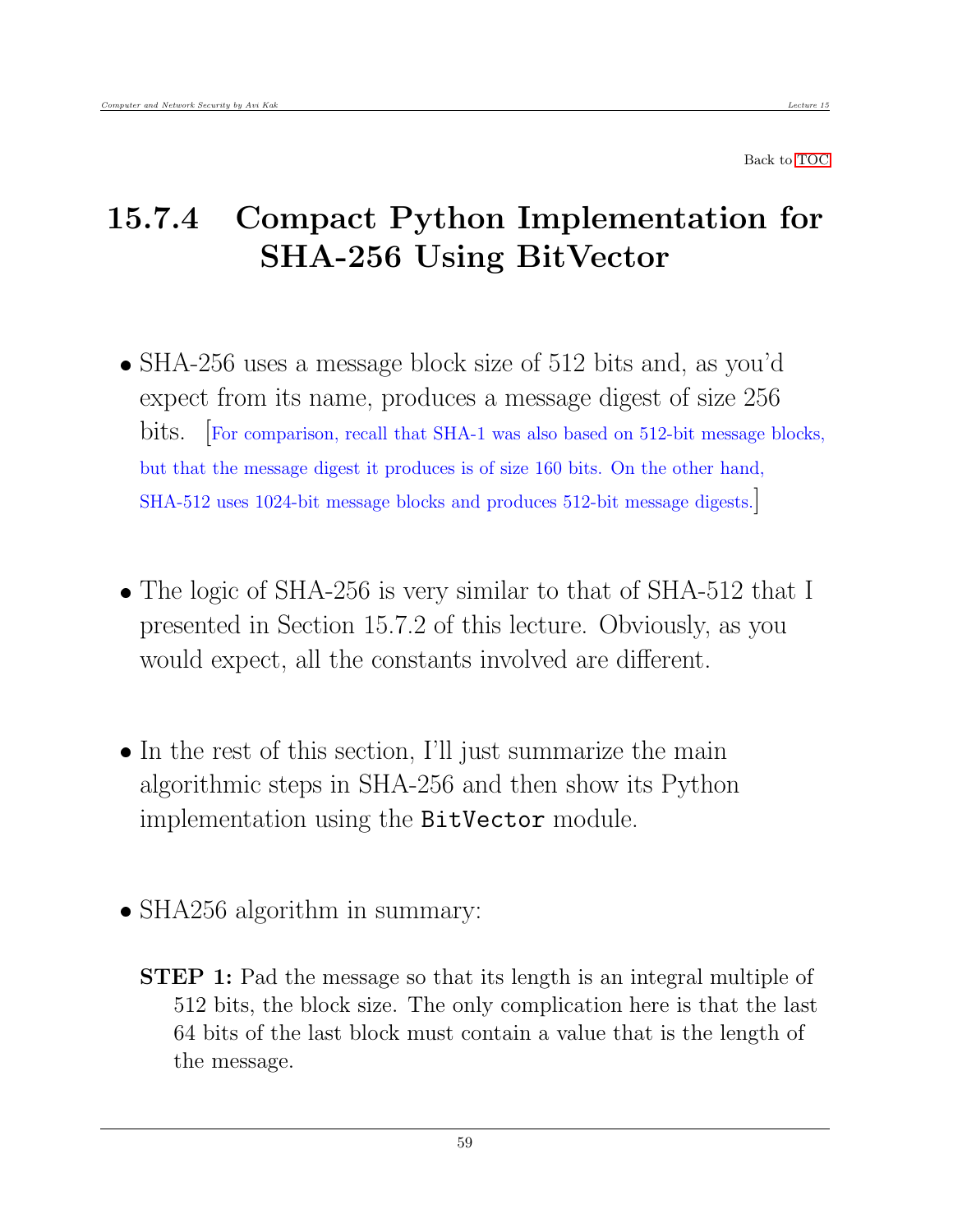- **STEP 2:** Generate the MESSAGE SCHEDULE required for processing a 512-bit block of the input message. The message schedule consists of 64 32-bit words. The first 16 of these words are obtained directly from the 512-bit message block. The rest of the words are obtained by applying permutation and mixing operations to the some of the previously generated words.
- STEP 3: Apply round-based processing to each 512-bit input message block. There are 64 rounds to be carried out for each block. For this round-based processing, we first store the hash values calculated for the PREVIOUS MESSAGE BLOCK in temporary 32-bit variables denoted  $a, b, c, d, e, f, g, h$ . In the  $i<sup>th</sup>$  round, we permute the values stored in these eight variables and, with two of the variables, we mix in the message schedule word  $words[i]$  and a round constant  $K[i]$ .
- **STEP 4:** We update the hash values calculated for the PREVIOUS message block by adding to it the values in the temporary variables  $a, b, c, d, e, f, g, h.$
- Shown below is the Python implementation of SHA-256. If you wish, you can download it from the lecture notes website. The website contains the following two different versions of this code:

sha256\_file\_based.py (which is what you see below) sha256\_from\_command\_line.py

The former is intended for hashing the contents of a text file that you supply to the script as its command-line argument and the latter intended to directly hash whatever string you place in the command-line after the name of the script.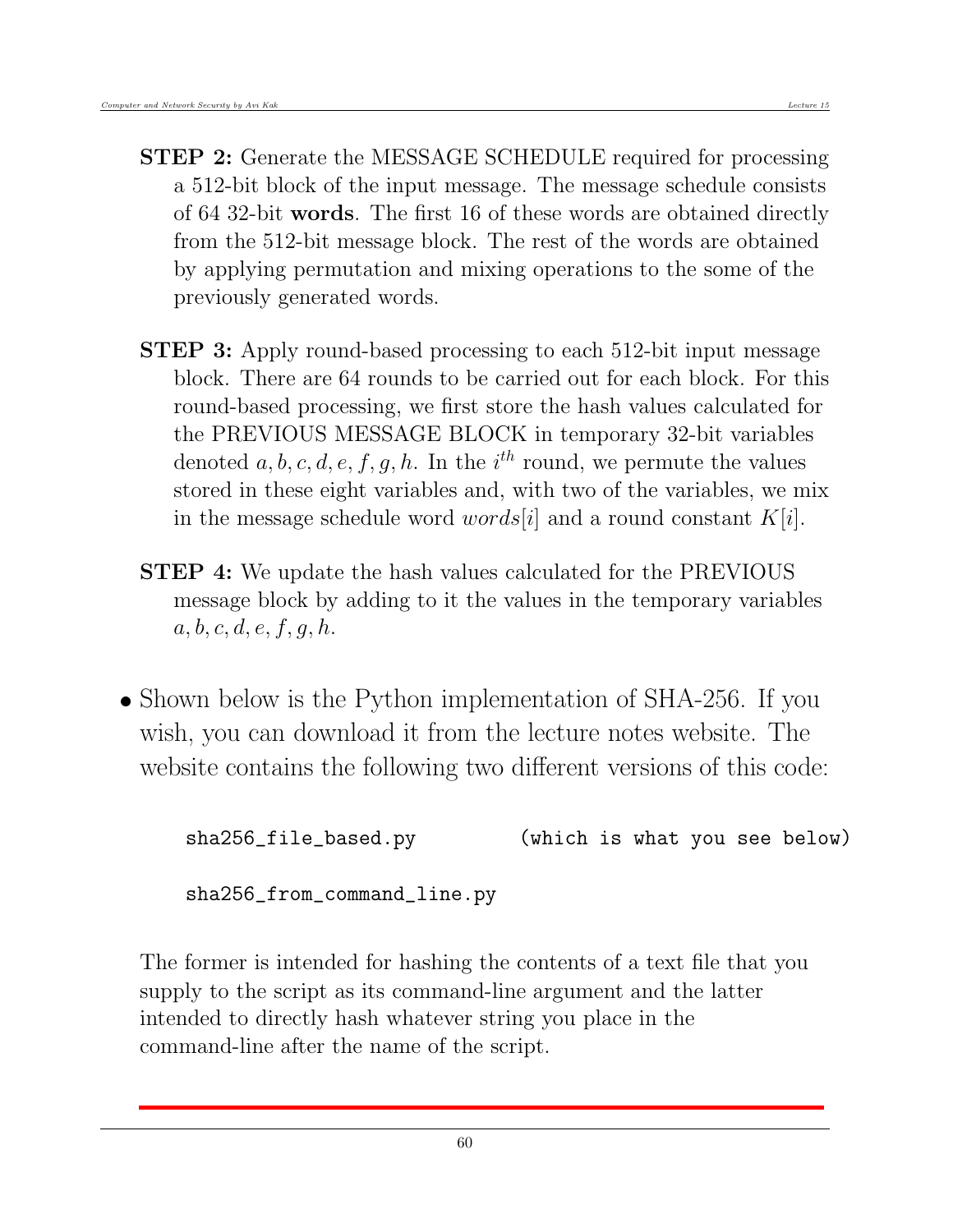```
#!/usr/bin/env python
## sha256_file_based.py
## by Avi Kak (kak@purdue.edu)
## January 3, 2018
## Call syntax:
##
## sha256_file_based.py your_file_name
## The above command line applies the SHA256 algorithm implemented here to the contents of the
## named file and prints out the hash value for the file at its standard output. NOTE: IT
## ADDS A NEWLINE AT THE END OF THE OUTPUT TO SHOW THE HASHCODE IN A LINE BY ITSELF.
import sys
import BitVector
if BitVector.__version__ < '3.2':
    sys.exit("You need BitVector module of version 3.2 or higher" )
from BitVector import *
if len(sys.argv) != 2:
    sys.stderr.write("Usage: %s <the name of the file>\n" % sys.argv[0])
    sys.exit(1)
with open(sys.argv[1], 'r') as file_to_hash:
   message = file_to_hash.read()
# The 8 32-words used for initializing the 256-bit hash buffer before we start scanning the
# input message block for its hashing. See page 13 (page 17 of the PDF) of the NIST standard.
# Note that the hash buffer consists of 8 32-bit words named h0, h1, h2, h3, h4, h5, h6, and h7.
h0 = BitVector(hexstring='6a09e667')
h1 = BitVector(hexstring='bb67ae85')
h2 = BitVector(hexstring='3c6ef372')
h3 = BitVector(hexstring='a54ff53a')
h4 = BitVector(hexstring='510e527f')
h5 = BitVector(hexstring='9b05688c')
h6 = BitVector(hexstring='1f83d9ab')
h7 = BitVector(hexstring='5be0cd19')
# The K constants (also referred to as the "round constants") are used in round-based processing of
# each 512-bit input message block. There is a 32-bit constant for each of the 64 rounds. These are
# as provided on page 10 (page 14 of the PDF) of the NIST standard. Note that these are ONLY USED
# in STEP 3 of the hashing algorithm where we take each 512-bit input message block through 64
# rounds of processing.
K = ["428a2f98", "71374491", "b5c0fbcf", "e9b5dba5", "3956c25b", "59f111f1", "923f82a4", "ab1c5ed5",
     "d807aa98", "12835b01", "243185be", "550c7dc3", "72be5d74", "80deb1fe", "9bdc06a7", "c19bf174",
     "e49b69c1", "efbe4786", "0fc19dc6", "240ca1cc", "2de92c6f", "4a7484aa", "5cb0a9dc", "76f988da",
     "983e5152", "a831c66d", "b00327c8", "bf597fc7", "c6e00bf3", "d5a79147", "06ca6351", "14292967",
     "27b70a85", "2e1b2138", "4d2c6dfc", "53380d13", "650a7354", "766a0abb", "81c2c92e", "92722c85",
     "a2bfe8a1", "a81a664b", "c24b8b70", "c76c51a3", "d192e819", "d6990624", "f40e3585", "106aa070",
     "19a4c116", "1e376c08", "2748774c", "34b0bcb5", "391c0cb3", "4ed8aa4a", "5b9cca4f", "682e6ff3",
     "748f82ee", "78a5636f", "84c87814", "8cc70208", "90befffa", "a4506ceb", "bef9a3f7", "c67178f2"]
# Store the 64 K constants as an array of BitVector objects:
K_bv = [BitVector(hexstring = k_{constant}) for k_{constant} in K]
```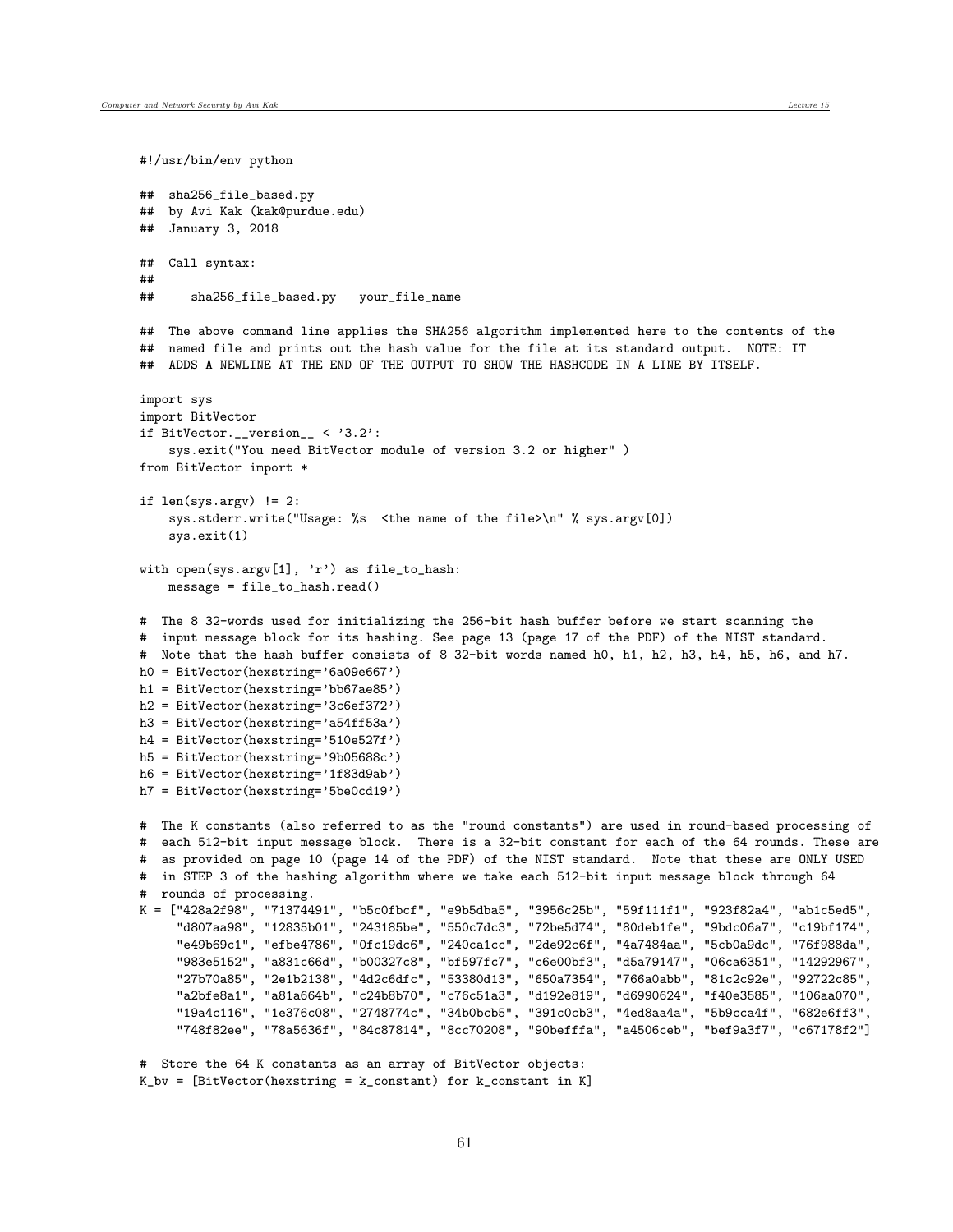$length = by.length()$ 

 $bv4 = bv2 + bv3$ 

# input message: words =  $[None] * 64$ 

 $length1 = by1.length()$ 

```
# STEP 1 OF THE HASHING ALGORITHM: Pad the input message so that its length is an integer multiple
# of the block size which is 512 bits. This padding must account
# for the fact that the last 64 bit of the padded input must store
# length of the input message:
bv2 = bv1 + BitVector(bitlist = zerolist)
bv3 = BitVector(intVal = length, size = 64)# Initialize the array of "words" for storing the message schedule for each block of the
```

```
for n in range(0,bv4.length(),512):
   block = by4[n:n+512]
```
 $bv = BitVector(textstring = message)$ 

bv1 = bv + BitVector(bitstring="1")

howmanyzeros =  $(448 - length1)$  % 512 zerolist = [0] \* howmanyzeros

```
# STEP 2 OF THE HASHING ALGORITHM: Now we need to create a message schedule for this 512-bit
# input block. The message schedule contains 64 words, each
# 32-bits long. As shown below, the first 16 words of the
# message schedule are obtained directly from the 512-bit
                                 input block:
words[0:16] = [block[i:i+32] for i in range(0,512,32)]# Now we need to expand the first 16 32-bit words of the message schedule into a full schedule
# that contains 64 32-bit words. This involves using the functions sigma0 and sigma1 as shown
# below:
for i in range(16, 64):
   i_minus_2_word = words[i-2]i_minus_15_word = words[i-15]# The sigma1 function is applied to the i_minus_2_word and the sigma0 function is applied
   # to the i_minus_15_word:
   sigma0 = (i_{\text{minus}_15\text{-word}.deep\_copy() >> 7) ^ (i_{\text{minus}_15\text{-word}.deep\_copy() >> 18) ^ \
                                              (i_minus_15_word.deep_copy().shift_right(3))
   sigma1 = (i_{minus_21}word.deep_copy() >> 17) ^ (i_{minus_21}word.deep_copy() >> 19) ^ \
                                               (i_minus_2_word.deep_copy().shift_right(10))
```

```
words[i] = BitVector(intVal=(int(words[i-16]) + int(sigma1) + int(words[i-7]) +int(sigma0)) & 0xFFFFFFFF, size=32)
# Before we can start STEP 3, we need to store the hash buffer contents obtained from the
# previous input message block in the variables a,b,c,d,e,f,g,h:
```

```
a,b,c,d,e,f,g,h = h0,h1,h2,h3,h4,h5,h6,h7
```

|   |  |  |  | # STEP 3 OF THE HASHING ALGORITHM: In this step, we carry out a round-based processing of |
|---|--|--|--|-------------------------------------------------------------------------------------------|
| # |  |  |  | each 512-bit input message block. There are a total of                                    |
| # |  |  |  | 64 rounds and the calculations carried out in each round                                  |
| # |  |  |  | are referred to as calculating a "round function". The                                    |
| # |  |  |  | round function for the i-th round consists of permuting                                   |
| # |  |  |  | the previously calculated contents of the hash buffer                                     |
| # |  |  |  | registers as stored in the temporary variables                                            |
|   |  |  |  |                                                                                           |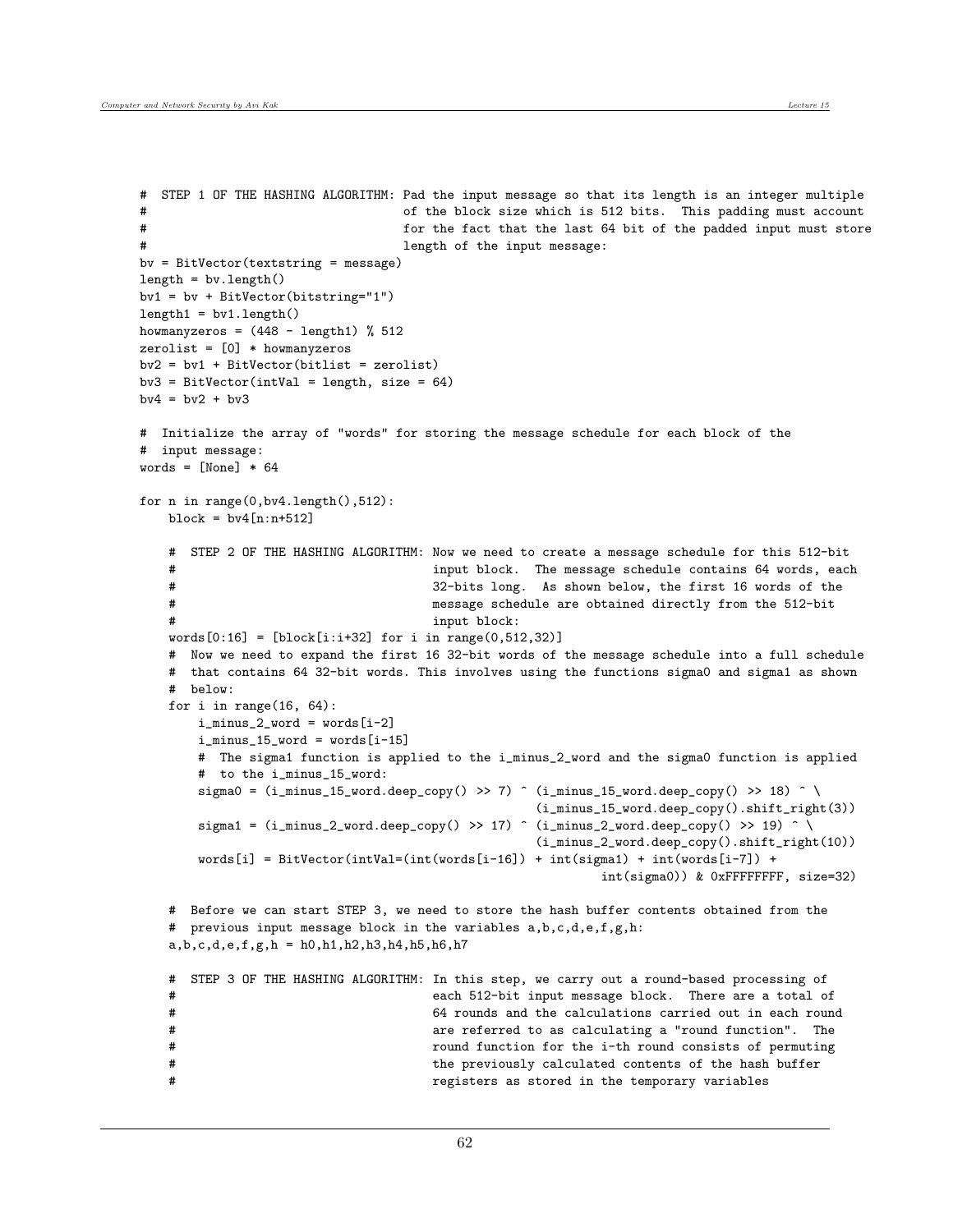```
# a,b,c,d,e,f,g and replacing the values of two of these
   # variables with values that depend of the i-th word in the
   # message schedule, words[i], and i-th round constant, K[i].
   # As you see below, this requires that we first calculate the
   # functions ch, maj, sum_a, and sum_e.
   for i in range(64):
       ch = (e & f) ^ ((~e) & g)
       maj = (a & b) \hat{ } (a & c) \hat{ } (b & c)sum_a = ((a.deep_copy()) >> 2) ^ ((a.deep_copy()) >> 13) ^ ((a.deep_copy()) >> 22)
       sum_e = ((e \cdot \text{deep\_copy}()) \gg 6) ^ ((e \cdot \text{deep\_copy}()) \gg 11) ^ ((e \cdot \text{deep\_copy}()) \gg 25)t1 = BitVector(intVal=(int(h) + int(ch) + int(sum_e) + int(words[i]) +int(K_bv[i])) & 0xFFFFFFFF, size=32)
       t2 = BitVector(intVal = (int(sum_a) + int(maj)) & OxFFFFFF, size=32)h = gg = ff = ee = BitVector(intVal=(int(d) + int(t1)) & OxFFFFFFFF, size=32)d = cc = bh = aa = BitVector(intVal=(int(t1) + int(t2)) & OxFFFFFFF, size=32)# STEP 4 OF THE HASHING ALGORITHM: The values in the temporary variables a,b,c,d,e,f,g,h
   # AFTER 64 rounds of processing are now mixed with the
   # contents of the hash buffer as calculated for the previous
   # block of the input message:
   h0 = BitVector( intVal = (int(h0) + int(a)) & 0xFFFFFFFF, size=32)
   h1 = BitVector( intVal = (int(h1) + int(b)) & 0xFFFFFFFF, size=32)
   h2 = BitVector(intVal = (int(h2) + int(c)) & OxFFFFFFF, size=32)h3 = BitVector( intVal = (int(h3) + int(d)) & 0xFFFFFFFF, size=32)
   h4 = BitVector(intVal = (int(h4) + int(e)) & OxFFFFFFF, size=32)h5 = BitVector( intVal = (int(h5) + int(f)) & OxFFFFFFFF, size=32)
   h6 = BitVector( intVal = (int(h6) + int(g)) & 0xFFFFFFFF, size=32)
   h7 = BitVector(intVal = (int(h7) + int(h)) & OxFFFFFFF, size=32)# Concatenate the contents of the hash buffer to obtain a 512-element BitVector object:
message_hash = h0 + h1 + h2 + h3 + h4 + h5 + h6 + h7
# Get the hex representation of the binary hash value:
hash_hex_string = message_hash.getHexStringFromBitVector()
sys.stdout.writelines((hash_hex_string, "\n"))
```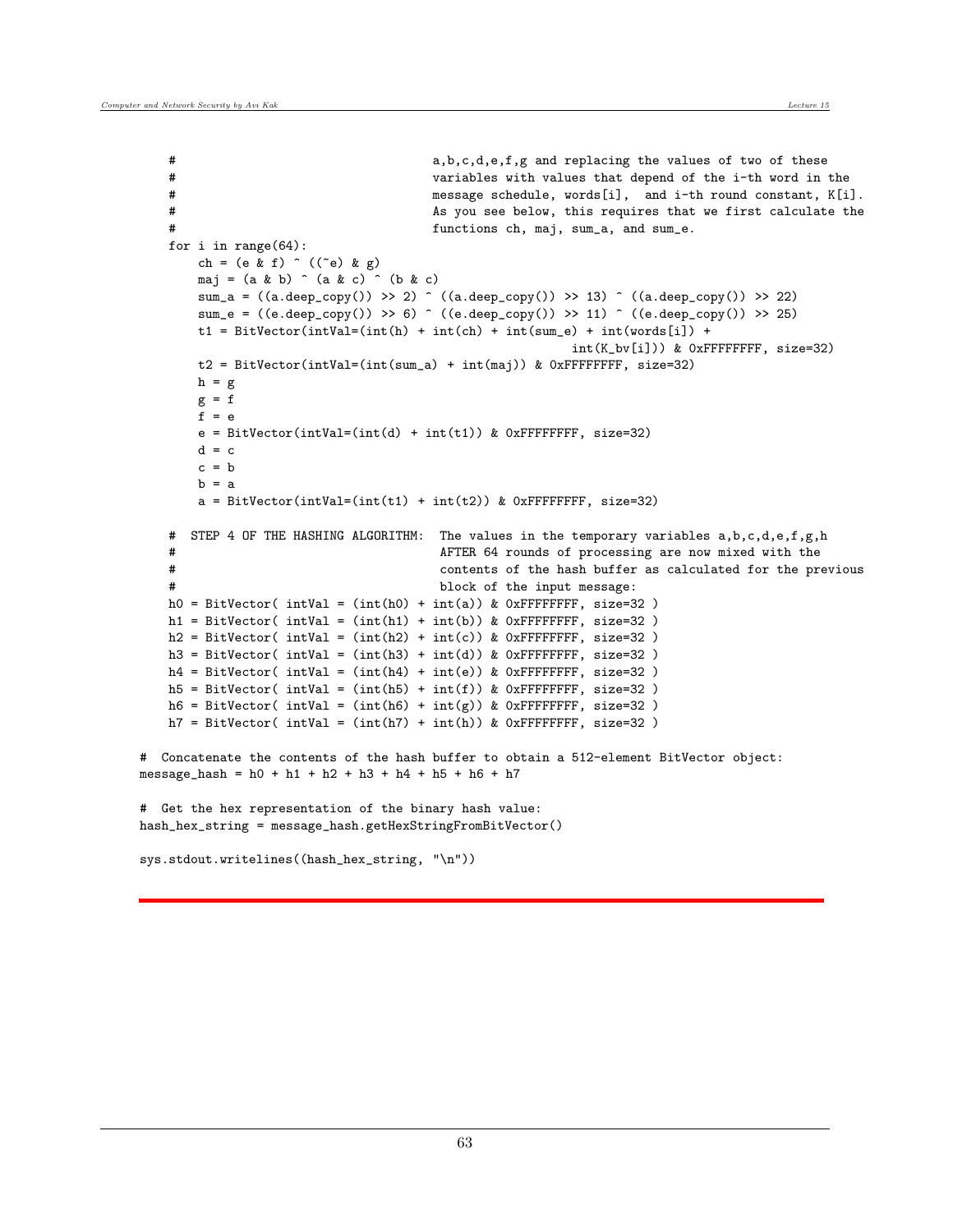Back to [TOC](#page-1-0)

## 15.8 HASH FUNCTIONS FOR COMPUTING MESSAGE AUTHENTICATION CODES

- As you saw in Section 15.2 (and through the different modes of using a hash function shown in Figure 1 in that section), in computer security work, a hash value for a message is of no use unless it is encrypted in some form. Sending a message along with an unencrypted hash provides zero security against forgery. A message authentication code (MAC) is just a slight variation on what you already know about combining a hash with an element of secrecy in some form. You might say that MAC is trade jargon for how exactly a hash is used with secrecy rather than a fundamentally new concept. As long as we are talking about trade jargon, a MAC is also known as a **cryptographic** checksum and as an authentication tag.
- A MAC can be produced by appending a secret key to the message and then hashing the composite message. The resulting hashcode is one way to generate the MAC of a message. This is the same thing as shown earlier in Figure 2(b). A MAC produced in this manner is sometimes called HMAC where the letter 'H' stands for "Hash." The encryption that must be applied to the hash can be based on a block cipher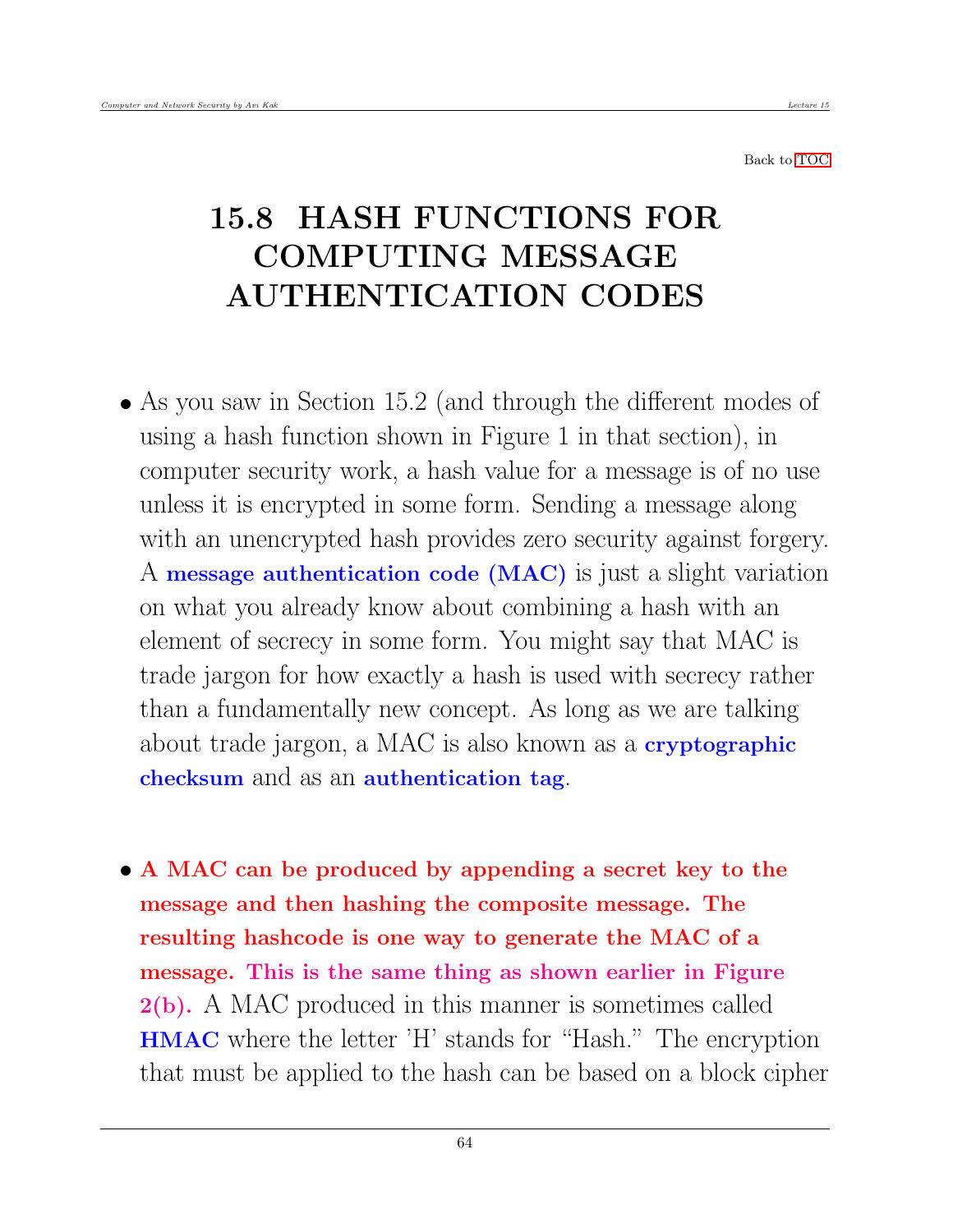- Other ways of producing a MAC may involve an iterative procedure in which a pattern derived from the key is added to the message, the composite hashed, another pattern derived from the key added to the hashcode, the new composite hashed again, and so on.
- Let's denote the function that generates the MAC of a message M using a secret key K by  $C(K, M)$ . That is  $MAC = C(K, M).$
- Here is a MAC function that is positively **not** safe:
	- $-$  Let  $\{X_1, X_2, \ldots\}$  be the 64-bit blocks of a message M. That is  $M = (X_1||X_2|| \dots ||X_m)$ . (The operator '||' means concatenation.) Let

$$
\Delta(M) = X_1 \oplus X_2 \oplus \cdots \oplus X_m
$$

– We now define the following encrypted checksum as the MAC value for the message M:

$$
C(K, M) = E(K, \Delta(M))
$$

where the encryption algorithm,  $E($ ), is assumed to be DES in the electronic codebook mode. (That is why we assumed

65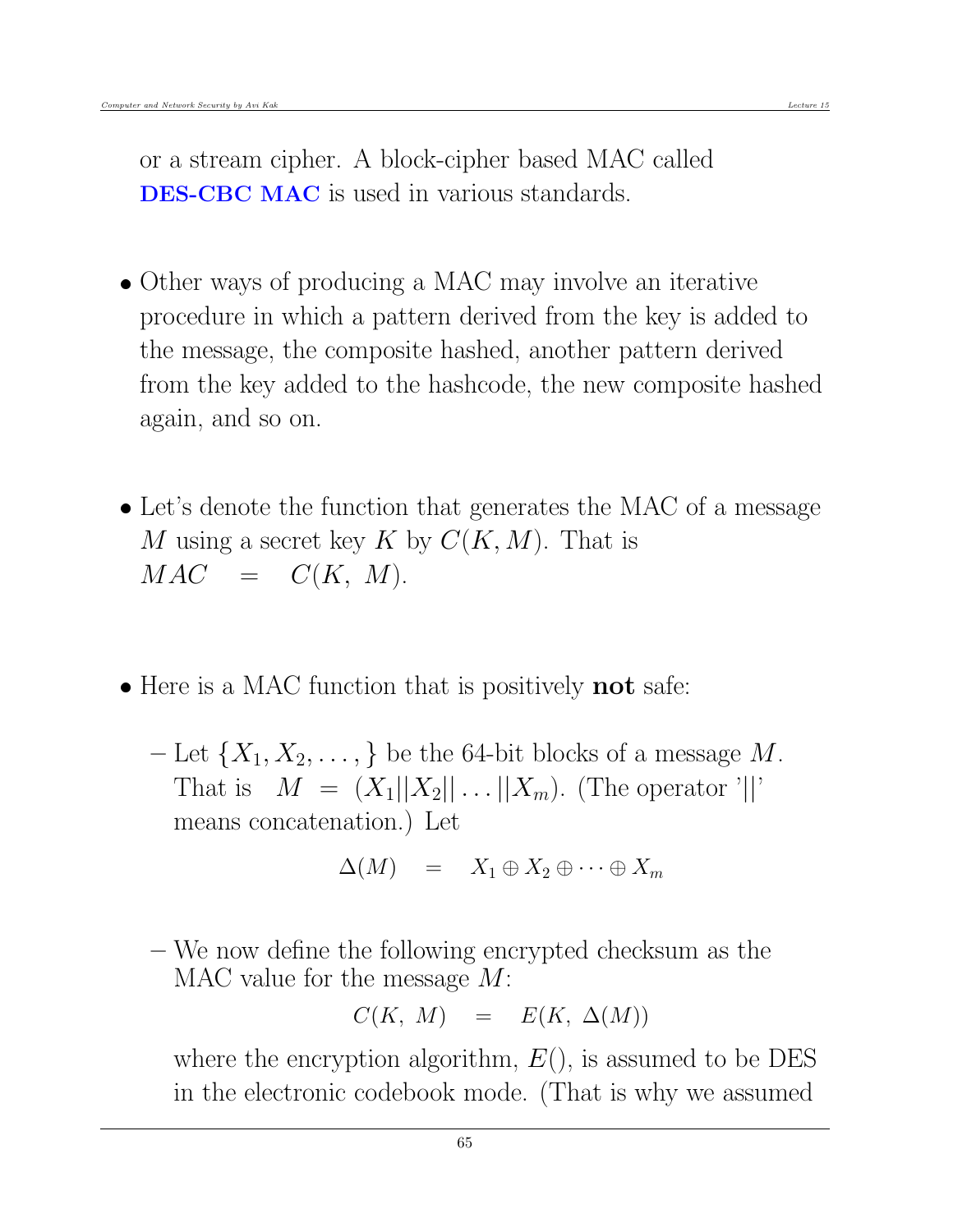64 bits for the block length. We will also assume the key length to be 56 bits.) Let's say that an adversary can observe  $\{M, C(K, M)\}.$ 

– An adversary can easily create a forgery of the message by replacing  $X_1$  through  $X_{m-1}$  with **any desired**  $Y_1$  through  $Y_{m-1}$  and then replacing  $X_m$  with  $Y_m$  that is given by

$$
Y_m = Y_1 \oplus Y_2 \oplus \cdots \oplus Y_{m-1} \oplus \Delta(M)
$$

It is easy to show that when the new message  $M_{forced} = \{Y_1||Y_2||\cdots||Y_m\}$  is concatenated with the original  $C(K, \Delta(M))$ , the recipient would not suspect any foul play. When the recipient calculates the MAC of the received message using their secret key  $K$ , the calculated MAC would agree with the received MAC. This is exactly the same point that was made earlier in Section 15.4.

- The lesson to be learned from the unsafe MAC algorithm is that although a brute-force attack to figure out the secret key  $K$ would be very expensive (requiring around  $2^{56}$  encryptions of the message), it is nonetheless ridiculously easy to replace a legitimate message with a fraudulent one.
- I alluded to **HMAC** earlier in this section as a form of MAC. HMAC is used in the IPSec protocol (for packet-level security in computer networks), in SSL (for transport-level security), and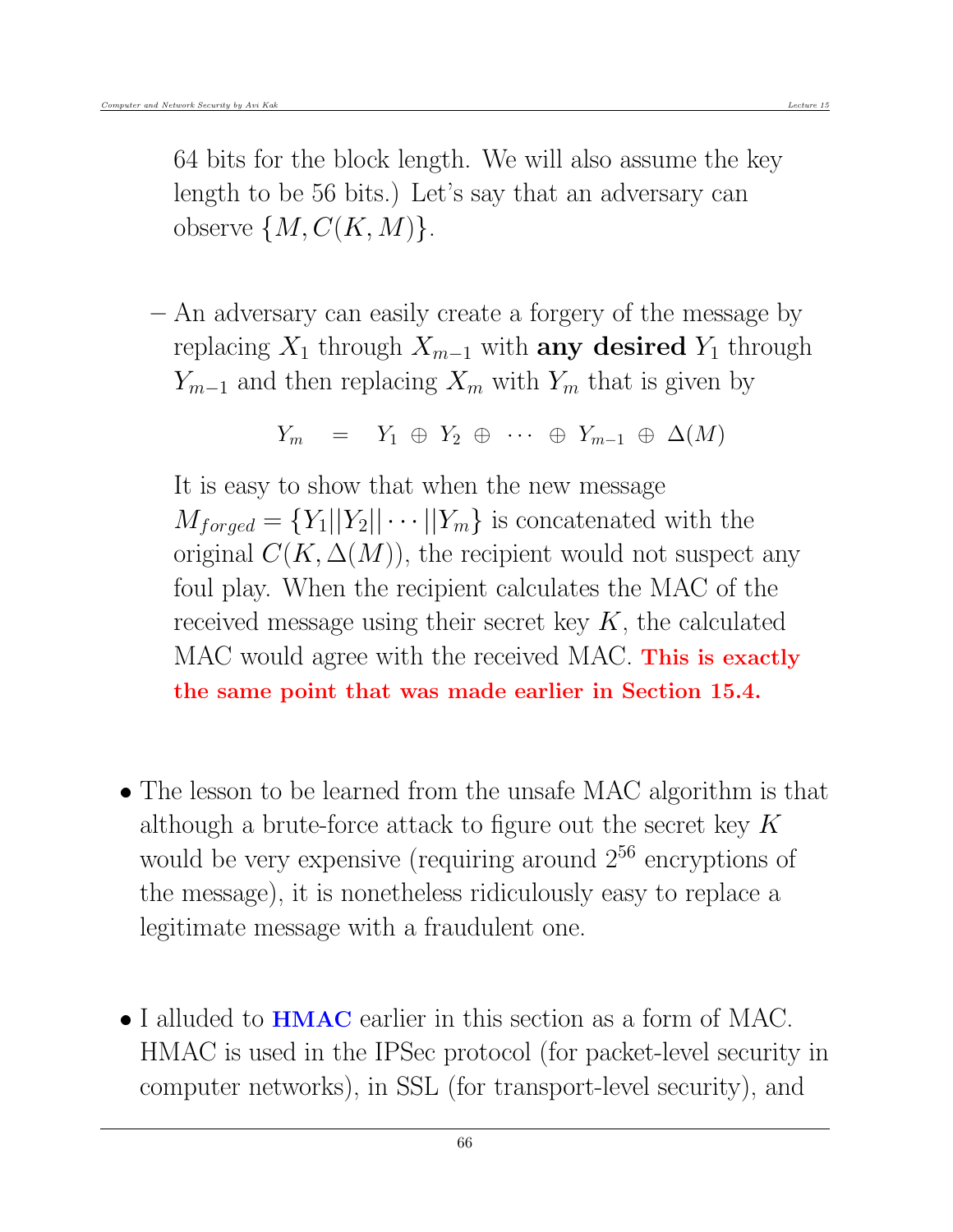other applications. We will discuss these protocols in Lecture 20. The size of the MAC produced by HMAC is the same as the size of the hashcode produced by the underlying hash function (which is typically SHA-1).

• The operation of the HMAC algorithm is shown Figure 6. This figure assumes that you want an  $n$ -bit MAC and that you will be processing the input message  $M$  one block at a time, with each block consisting of b bits.

– The message is segmented into b-bit blocks  $Y_1, Y_2, \ldots$ 

- $K$  is the secret key to be used for producing the MAC.
- $-K^+$  is the secret key K padded with zeros on the left so that the result is  $b$  bits long. Recall,  $b$  is the length of each message block  $Y_i$ .
- The algorithm constructs two sequences ipad and opad, the former by repeating the  $00110110$  sequence  $b/8$  times, and the latter by repeating 01011100 also  $b/8$  times.
- The operation of HMAC is described by:

 $HMAC_K(M) = h((K \oplus opad) || h((K \oplus ipad) || M))$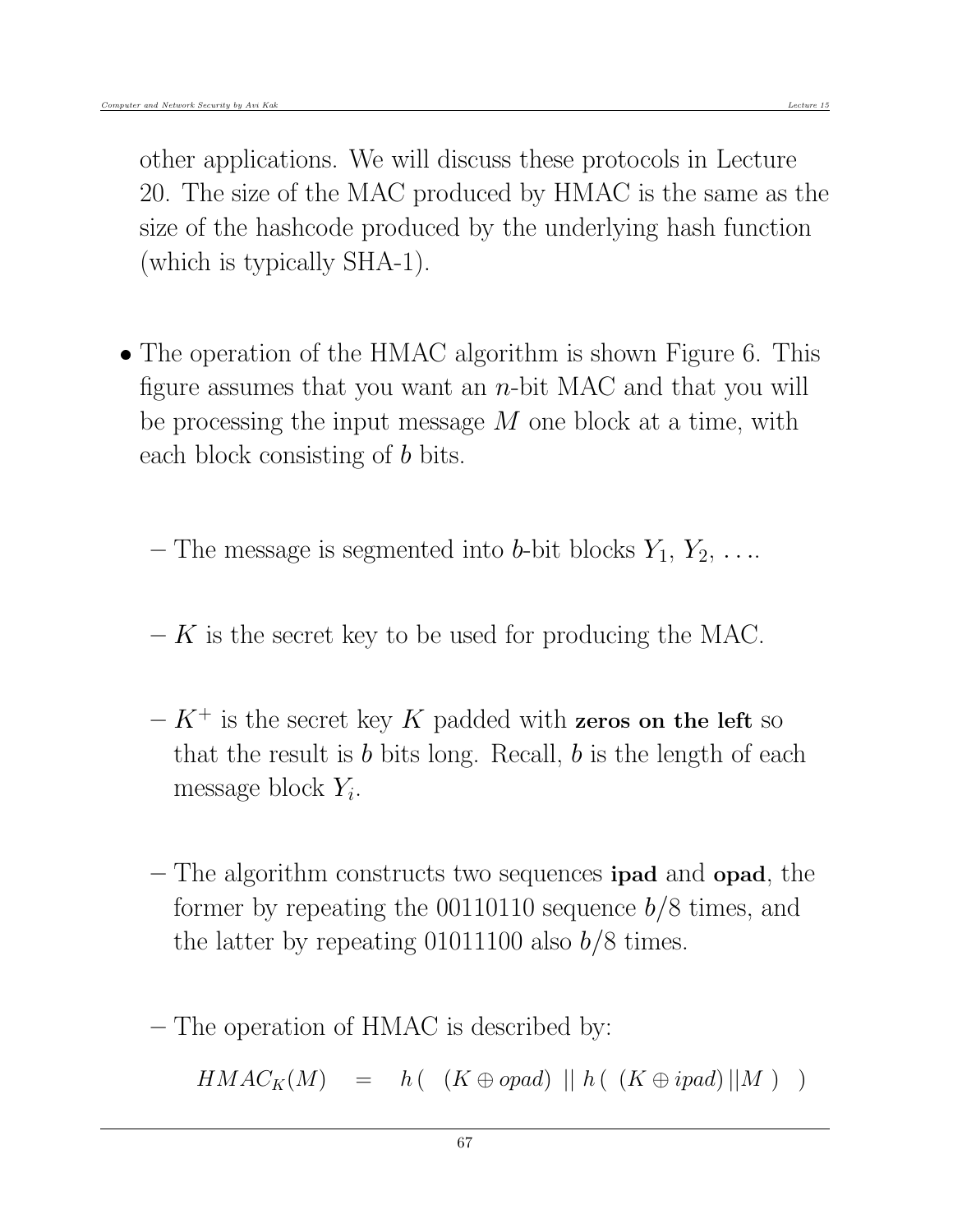where  $h()$  is the underlying iterated hash function of the sort we have covered in this lecture.

 The security of HMAC depends on the security of the underlying hash function, and, of course, on the size and the quality of the key.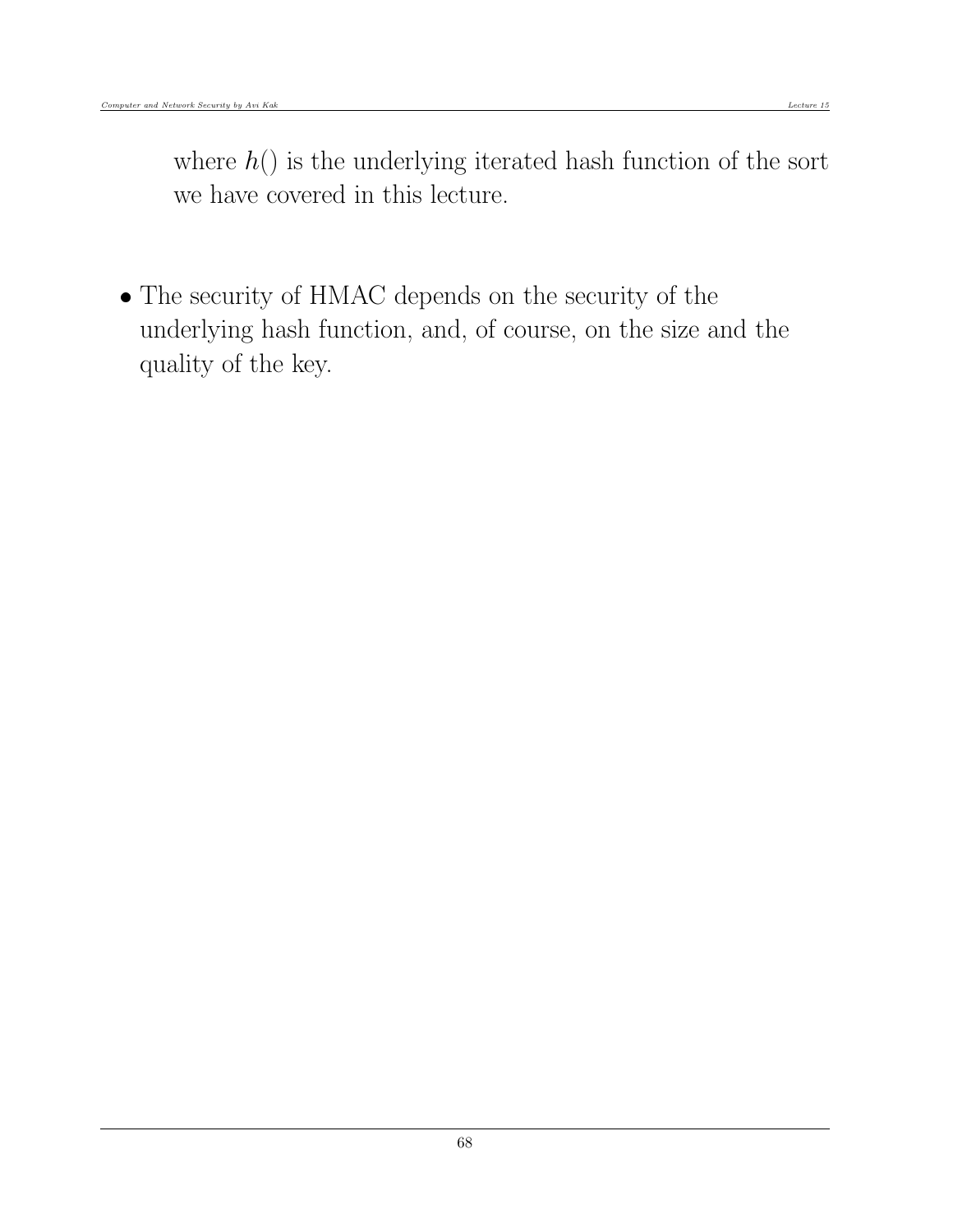

Figure 6: Operation of the HMAC algorithm for computing a message authentication code. (This figure is from "Computer and Network Security" by Avi Kak)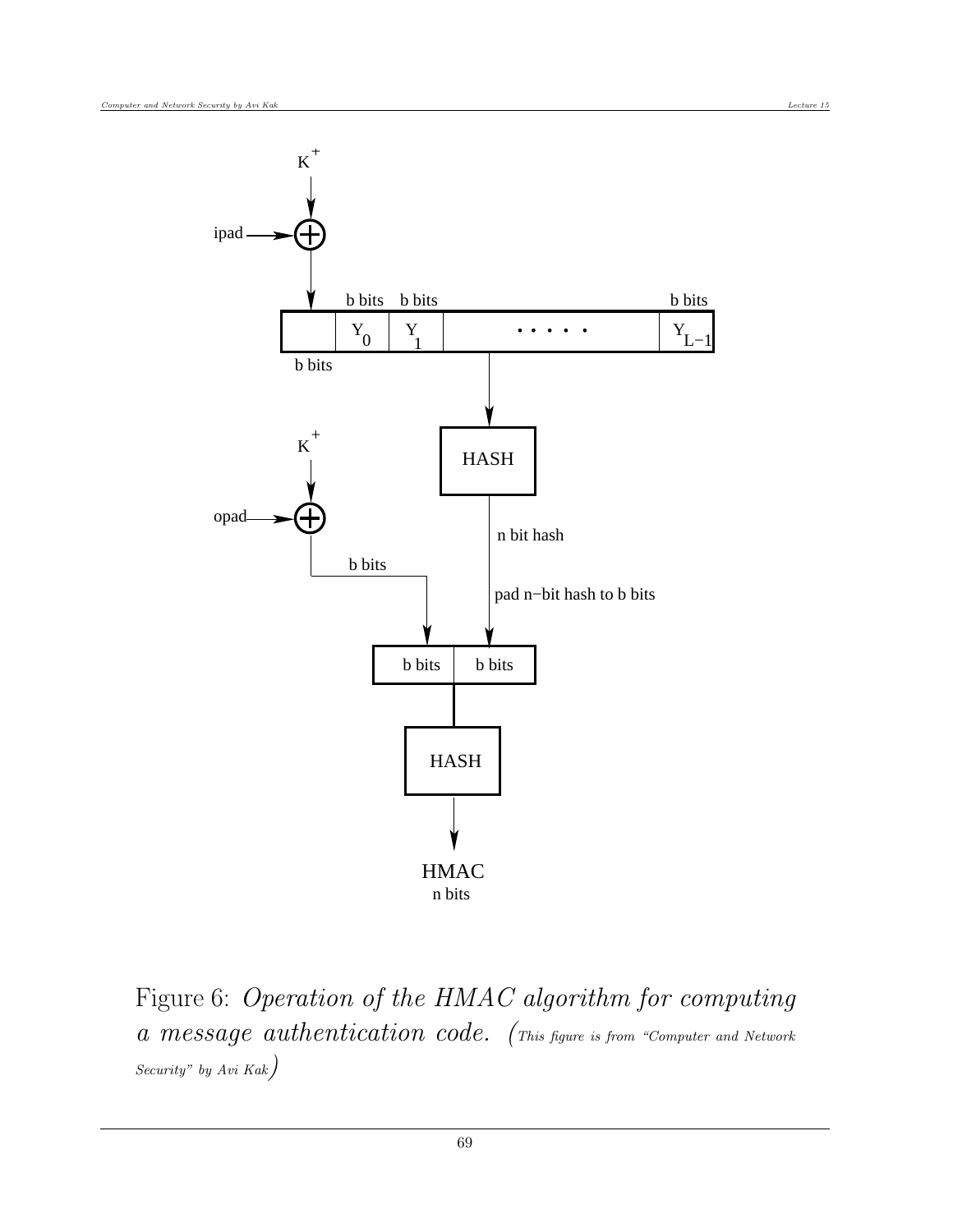Back to [TOC](#page-1-0)

## 15.9 CRYPTO CURRENCIES AND THEIR USE OF HASHING

- Hashing finds extensive use in crypto currency algorithms. Hashing algorithms are used  $(1)$  in what is known as "proof-of-work" calculations for "mining" a new coin; (2) to authenticate ownership of coins; (3) to establish a protocol for transferring the ownership from one node to another in a cryptocoin network; (4) and to create a protection against what is known as "double spending," which means that no node should be able to sell the same coin to multiple other nodes in the network.
- A node in crypto coin network may establish ownership of a coin by first taking a hash of all the relevant parameters related to the coin and encrypting the hash with its private key. Transferring the ownership of a coin from one node to another in a coin network may be established by the receiving node sending its public key to the selling node; the latter may then append that public key to the coin, take a hash of the resulting structure, digitally encrypt the hash with its private key, and send the resulting object to the buyer. Hashing also plays a critical role in preventing double spending as I'll explain later in this section.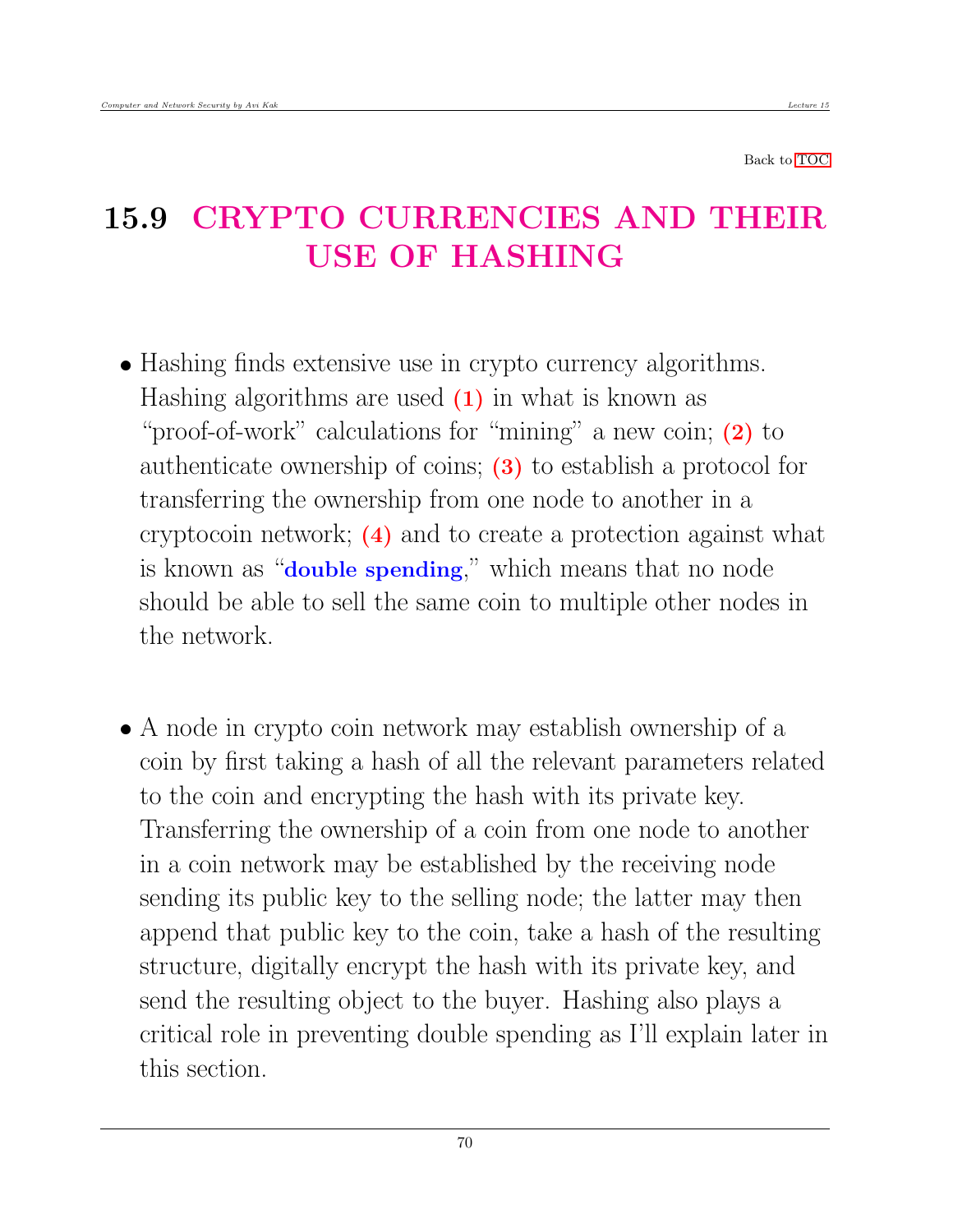I'll explain these and other related concepts with the help of the CeroCoinClient module in Python that I specifically created for this educational exercise. So I'd encourage the reader to visit the following webpage in order to become familiar with the CeroCoin virtual currency:

<https://engineering.purdue.edu/kak/distCC/CeroCoinClient-2.0.1.html>

- As you will learn from CeroCoin, a crypto currency is based on the following basic notions:
	- 1. Creating rare software objects through what are known as "proof of work" calculations. These objects become the coins of a virtual currency.
	- 2. Public key cryptography for digital signatures
	- 3. The notion of a transaction that comes with a verifiable proof of ownership transfer from the seller of a coin to its buyer.
	- 4. The notion of a block as a set of transactions and, even more importantly, the notion a blockchain that is used to implicitly embed in each block a **hash** of all the previous transactions carried out so far. This provides security against what is known as double spending. This is what makes it practically possible to use crypto currencies in a manner similar to real currencies.
- It is interesting to note that a crypto currency can only exist in a network of nodes in the internet. This is also true of real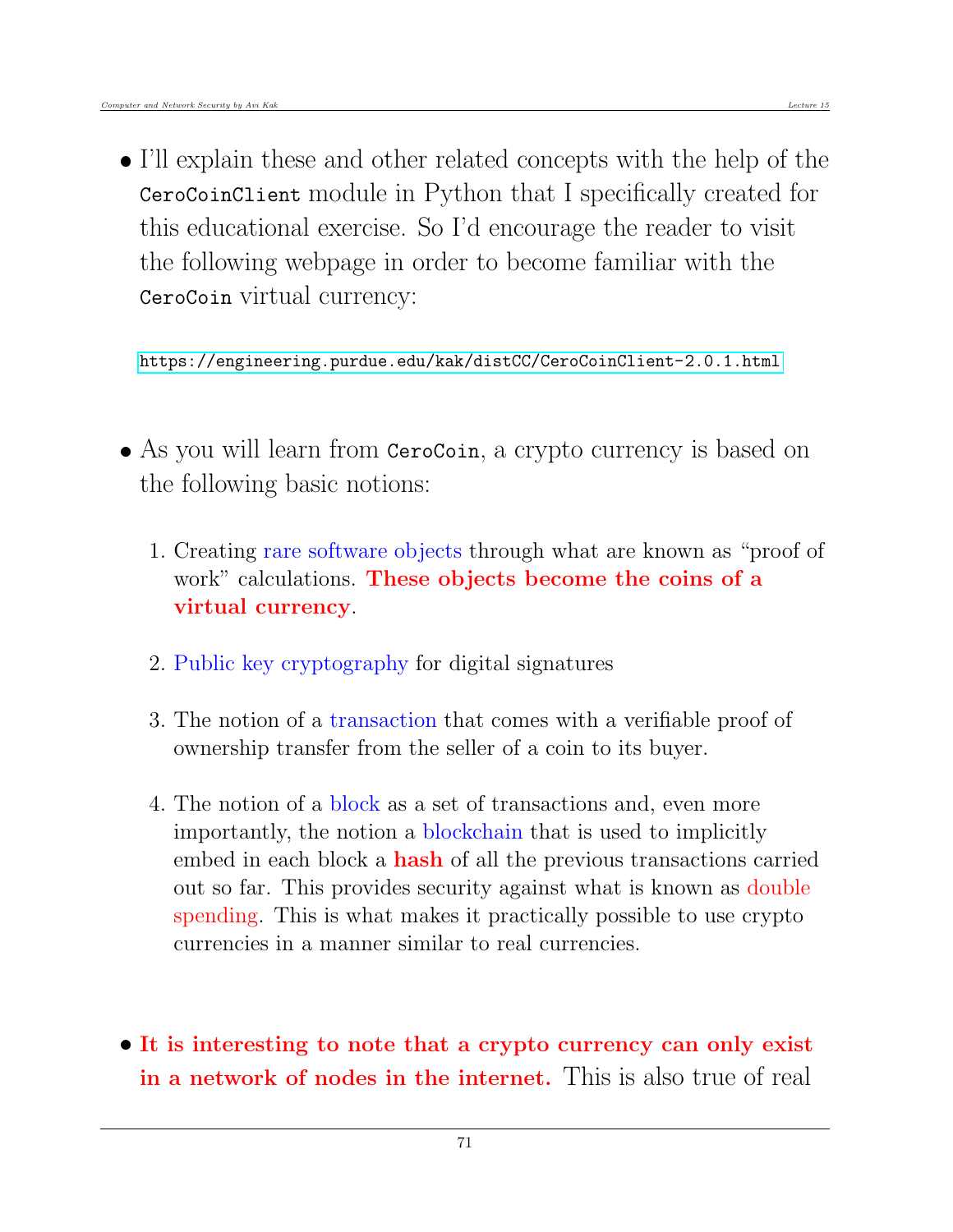currencies — a currency would lose its meaning if its use was confined to a single individual. [Imagine a lone survivor of a shipwreck stranded on an island with no other inhabitants. Further imagine that the survivor somehow managed to salvage their trunk full of gold and diamonds. With no one else on the island to covet their wealth, its value would suddenly become no different from that of the sand on the island.]

#### What is a Coin in a Virtual Currency?:

- Before answering this question, let's first talk about "rare" things" and their social value.
- It is not uncommon for things that are rare to acquire enhanced value in our societies. There can be a number of reasons for the high value associated with such objects: their beauty, their history, their cultural significance, the social prestige associated with their possession, etc.  $\vert$ Consider, for example, the Fabergé eggs — highly ornate and jeweled — that were made by the House of Fabergé between 1885 and 1917 for the Russian tsars and other wealthy individuals. Only 65 of these eggs were made and, according to the Wikipedia, 57 have survived. Each egg is now worth several million dollars.
- Let's now switch over to the virtual world and pose the questions:

– Is it possible to create rare things in cyberspace?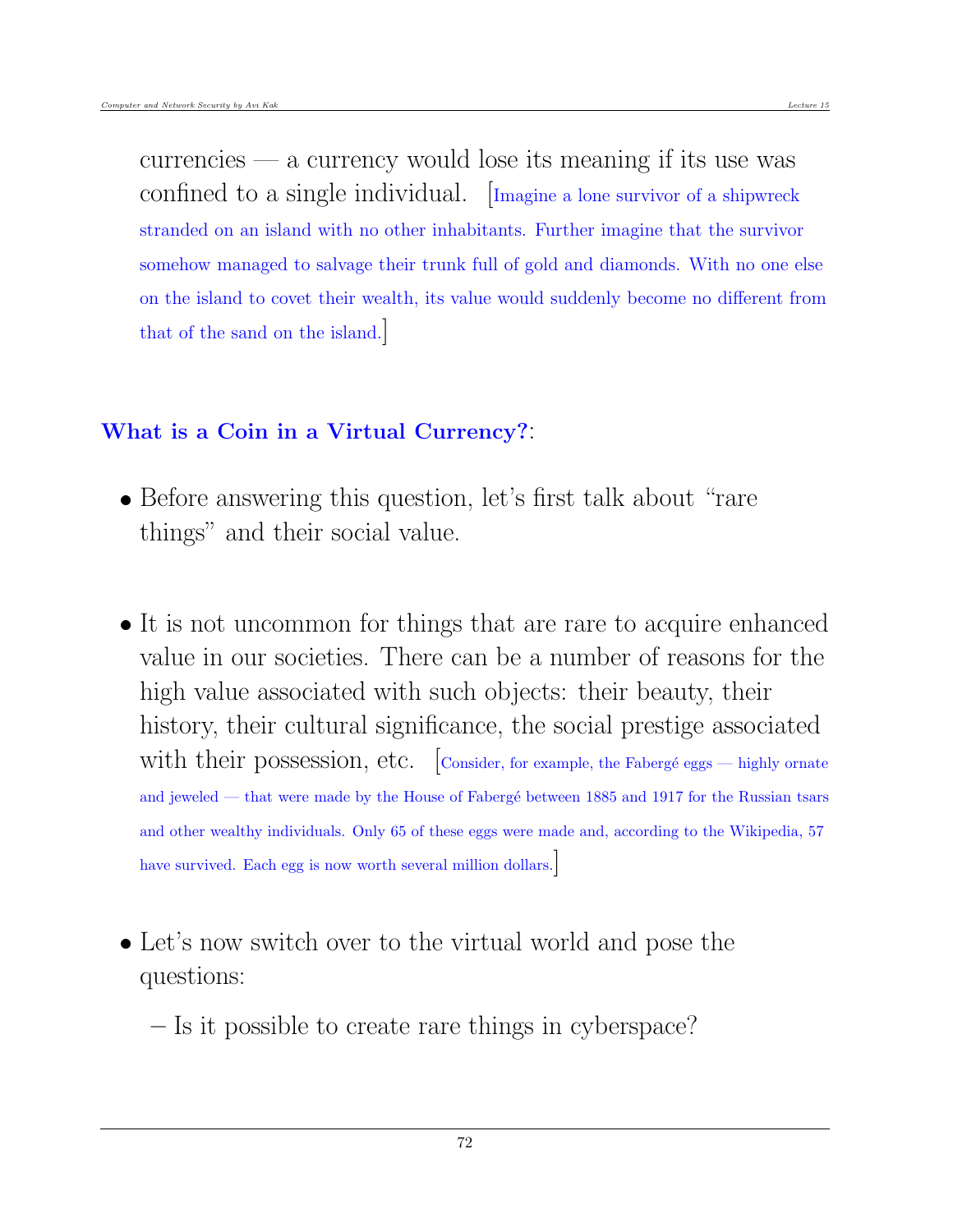- If it is possible to create such objects in cyberspace, is it possible to make them objects of desire?
- Let's ponder the first question first: Is it possible to create rare things that reside only in the memory of a computer? For a software object to be rare, it must satisfy the following two requirements:
	- It must be extremely difficult to produce the object; and
	- it must be extremely easy to verify that it was extremely difficult to produce the object.
- What's interesting is that we can use hash function to satisfy both these computational requirements:

If we require the rare software object to possess a hash value that has a particular pattern to it, you'd have to mount a large computational effort to discover a message whose hash would correspond to that pattern. After you have found such a message, it would be trivial for anyone to verify your discovery.

 $\bullet$  Say we use an N-bit hash function whose output can be thought of as being truly random. Let's say that our requirement for rareness is that the hash value be smaller than some integer t. Considering that an N-bit hash is an integer in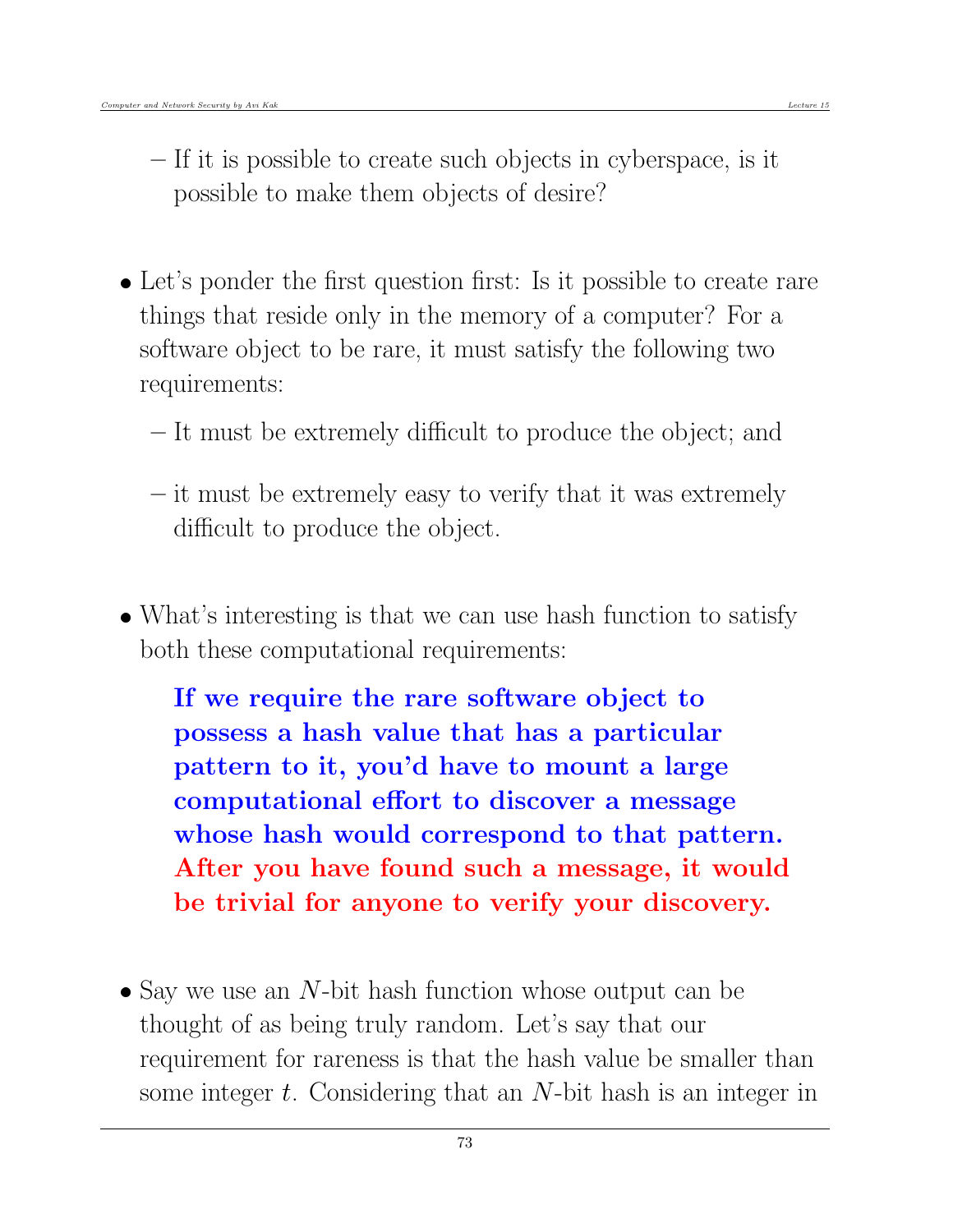the interval  $[0, 2^{N-1}]$  and the fact that a good function should distribute the output integers over the entire range uniformly, the probability that you will discover a message whose hash is upper bounded by t is given by  $t/2^N$ . This probability can be made as small as you wish by making  $t$  sufficiently small for any reasonable value for N. Consider, for example,  $t = 1000$  and  $N = 256$ . Now we are talking about a rareness probability of  $1000/2^{256}$ , which is a number pretty close to zero.

• Here is how a freshly mined coin looks like in CeroCoin:



• If you blow up the coin printout shown above, you will notice the following entry in the last line:

```
POW_DIFFICULTY_LEVEL=252
```
in which the prefix "POW" stands for "Proof of Work", which is the level of difficulty that was used for generating the coin. Obviously, this difficulty level is meant to establish rarity of the coin. Setting POW DIFFICULTY LEVEL to 252 means that a message hash would be considered acceptable for discovering a new coin provided its value is less than  $2^{252}$ . In the same line where you see the above entry, you will also see the following entry for the message hash: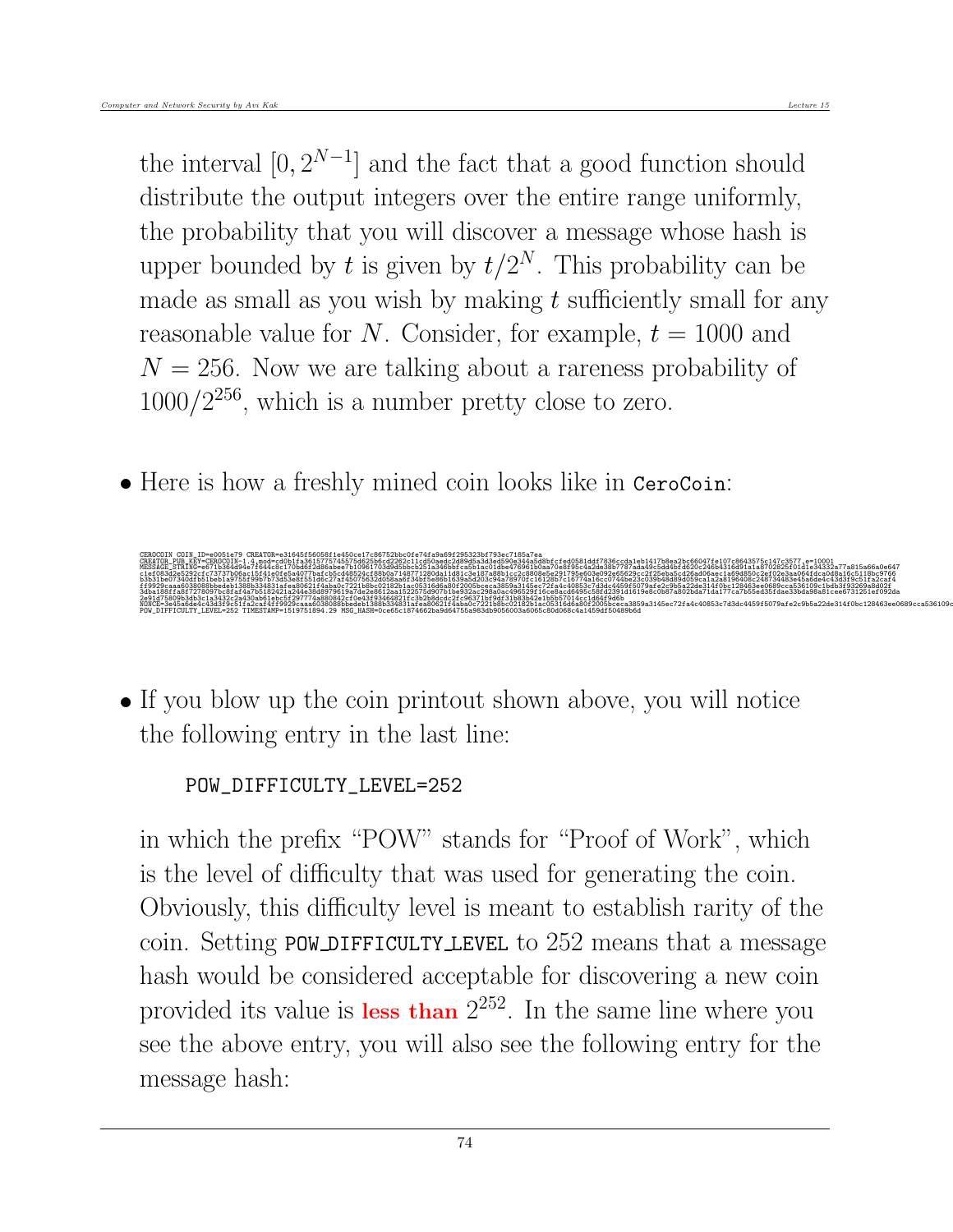#### MSG\_HASH=0ce65c1874662ba9d64755a983db9056003a6065c80d068c4a1459df50489b6d

Note that the leading character in the hex representation of the 256-bit hash is "0", which means that the first four bits of the message hash are all zeros, which is exactly what is required by the condition on the "Proof-of-Work" difficulty level. [The hash value was produced by the SHA256 algorithm whose BitVector based implementation comes with the CeroCoinClient module.]

- The value of 252 for POW DIFFICULTY LEVEL would be much too silly for discovering coins that would command any value in the marketplace of crypto currencies. However, this value is convenient if you want to show coin production during the time limits imposed by a classroom demonstration of CeroCoin.
- Another criterion for rareness could be requiring that a certain designated number of the least significant bits of the hash value be all zeros.

## How to Establish Ownership of a Coin?

• Now that we know how to create rare objects in the virtual world, how does one establish ownership for them? And, assuming we can come up with a foolproof method for solving the ownership question, how does one transfer the owner to another user?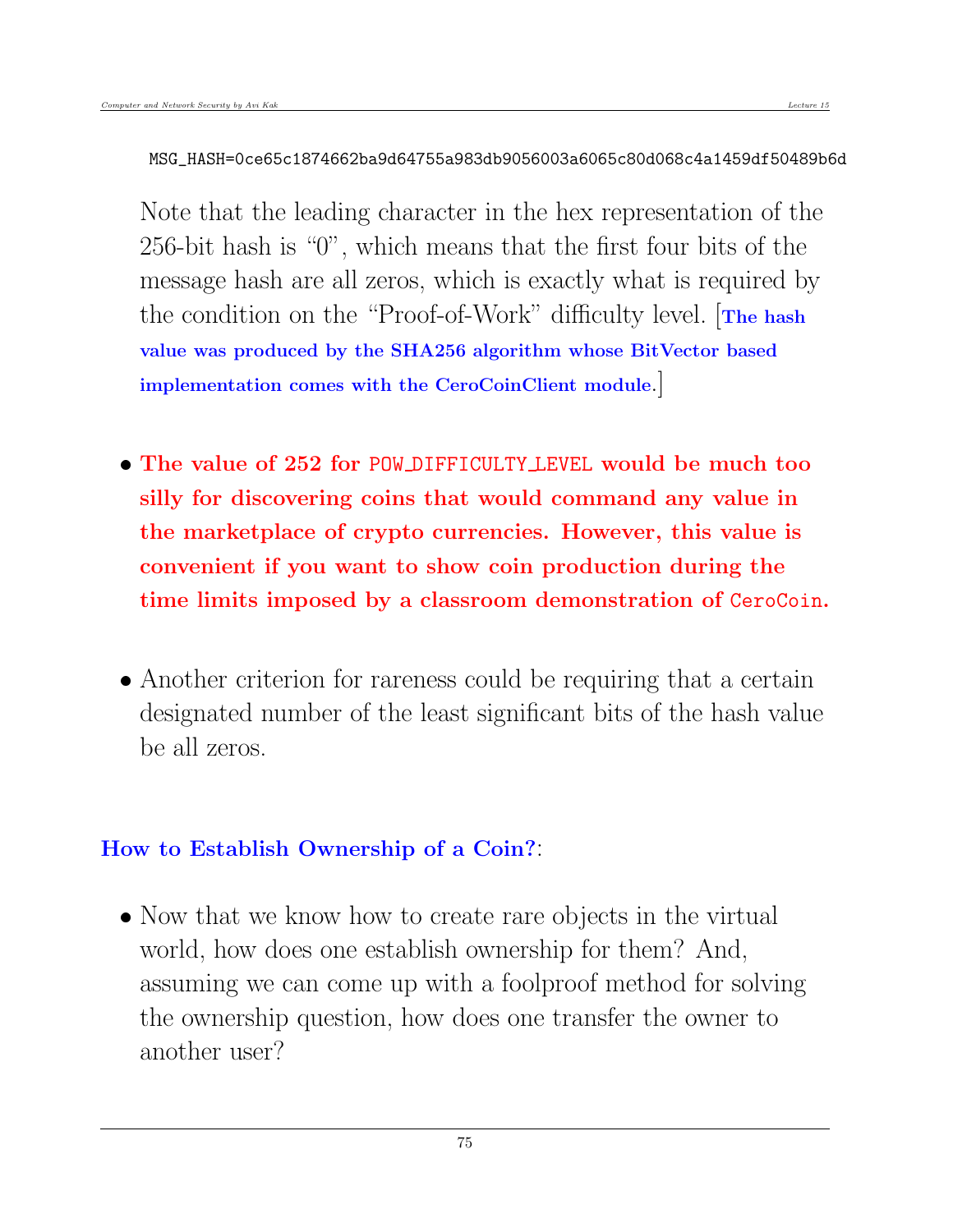- Even before we take up the question of establishing ownership, we need to figure out how to establish virtual-world identities for the human owners of the rare objects in the virtual world.
- A human user's identity (ID) in the virtual world can be the hash of their public key. The public key being after all public would be available to all who wish to verify that ID. For someone to verify an ID, all they have to do is to hash the public key of the individual and see if it yields the same value as the ID under examination.
- With the issue of establishing identity settled, let us next address the issue of how to establish ownership of a coin. With public-key crypto, that is easy to do. All that the coin discoverer has to do is to find the hash of the coin, encrypt it with their private key, and append the signature to the coin.
- After we have instantiated a basic coin, the coin creator must sign it with his/her private key. This is done by the method digitally sign the coin() of the CeroCoinClient class shown below. This method first applies the SHA256 hash function to the string representation of the coin. The call to SHA256.SHA256() returns the hash as a string of hex characters that we turn into an integer. Subsequently, we exponentiate this integer with the private key of the coin creator. Finally, we append the signature to the coin.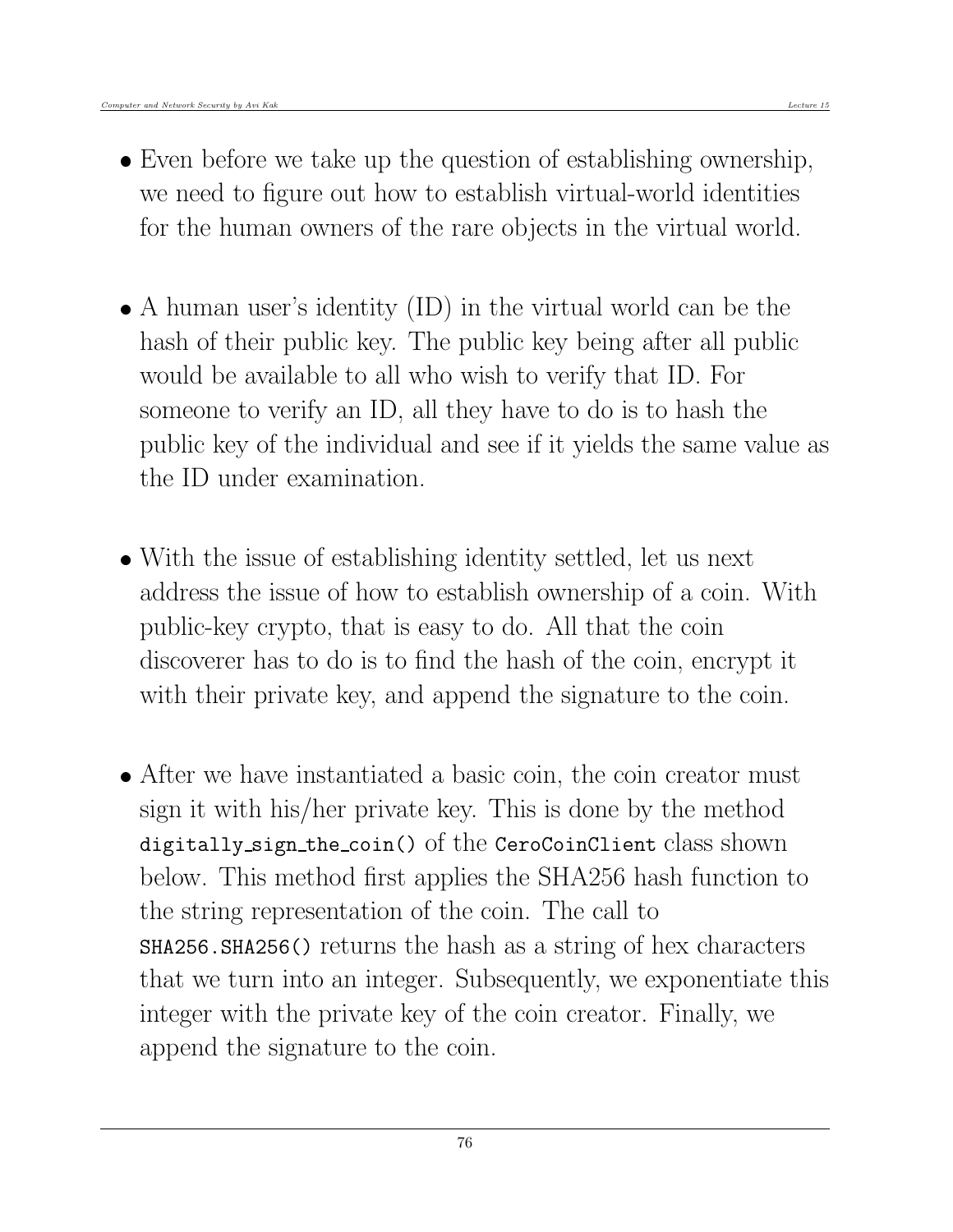```
def digitally_sign_coin(self, coin):
   mdebug = True
   modulus,e,d,p,q,Xp,Xq = self.modulus,self.pub_exponent,self.priv_exponent,self.p,self.q,self.Xp,self.Xq
   if debug:
        print("\nDIGI_SIGN -- modulus: %d" % modulus)
        print("\nDIGI_SIGN -- public exp: %d" % e)
        print("\nDIGI_SIGN -- private exp: %d" % d)
        print("\nDIGI_SIGN -- p: %d" % p)
        print("\nDIGI_SIGN -- q: %d" % q)
   splits = str(coin).split()
   \overline{\text{coin\_without\_ends}} = \overline{\text{ " ".join(str(coin).split() [1:-1]}}hasher = SHA256.SHA256(message = str(coin_without_ends))
   hashval = hasher.sha256()
   if mdebug:
        print("\nDIGI_SIGN: hashval for coin as int: %d" % int(hashval, 16))
   hashval_int = int(hashval, 16)
   Vp = modular_exp(hashval_int, d, p)
   Vq = modular_exp(hashval_int, d, q)
   coin_signature = (Vp * Xp) % modulus + (Vq * Xq) % modulus
   if mdebug:
        print("\nDIGI_SIGN: coin signature as int: %d" % coin_signature)
   coin_signature_in_hex = "\x" % coin_signaturecoin_with_signature = self.insert_miner_signature_in_coin(str(coin), coin_signature_in_hex)
   checkval_int = modular_exp(coin_signature, e, modulus)
   if mdebug:
        print("\nDIGI_SIGN: coin hashval as int: %d" % hashval_int)
        print("\nDIGI_SIGN: coin checkval as int: %d" % checkval_int)
    assert hashval_int == checkval_int, "coin hashval does not agree with coin checkval"
    if mdebug:
        print("\nThe coin is authentic since its hashval is equal to its checkval")
   return coin_with_signature
```
After the miner has signed the coin, this is how it looks like:

CERDCOIN COIN ID=e0051e79 CREATOR=e31645f6058f1e450ce17c86752bc0fe74fa9a59f25532bf793ec7185a7ea<br>CREATOR\_PUB\_KEY=CEROCOIN-1.4,mod=cd0b1fa3615775745575d625b6cd2262c11cd50aedc2d89d5a3d3ed590e344a5d8bfe1ed0581ddf7836ccda1eb141 WESSAGE\_STRING=e6715364d94e7f644c6c170bd6f2d86abee7b10961703d9d5bbcD51a346bbfca5b1ac01dbe476961b0aa70e8f95c4a2de3bb7787ada49c5dd4bfd620c246b4316d91a1a8702825f01d1e34332a77a815a66a0e447<br>c1ef083d2e5292cfc73737b0ac15f41e0f65a 9929caaa6038088bbedeb1388b334831afea80621f4aba0c7221b8bc02182b1ac05316d6a80f2005bceca3859a3145e72fa4c40853c7d3dc4459f5079afe2c9b5a22de314f0bc128463ee0689cca536109c1bdb3f93269a8dO2f3dba188ffa8f7278(<br>7a802bda11d117ca7b5ed35t POW\_DIFFICULTY\_LEVEL=252 TIMESTAMP=1519751894.29 MSG\_HASH=0ce65c1874662ba9d64755a983db9056003a6065c80d068c4a1459df50489b6d SELLER\_SIGNATURE=68e5afedaa0f438586cc4995e8f5e5cfafd7dc51fa56e38f5f58a25537e49ae71e5246a2ef9df4a3a44bdb22cc89662acfd4f4e0ba0157b64cc32e1aebe8f075

### How to Transfer the Ownership of a Coin:

 As was suggested by Satoshi Nakamoto, the ownership of a coin from a seller to a buyer can be established by the seller asking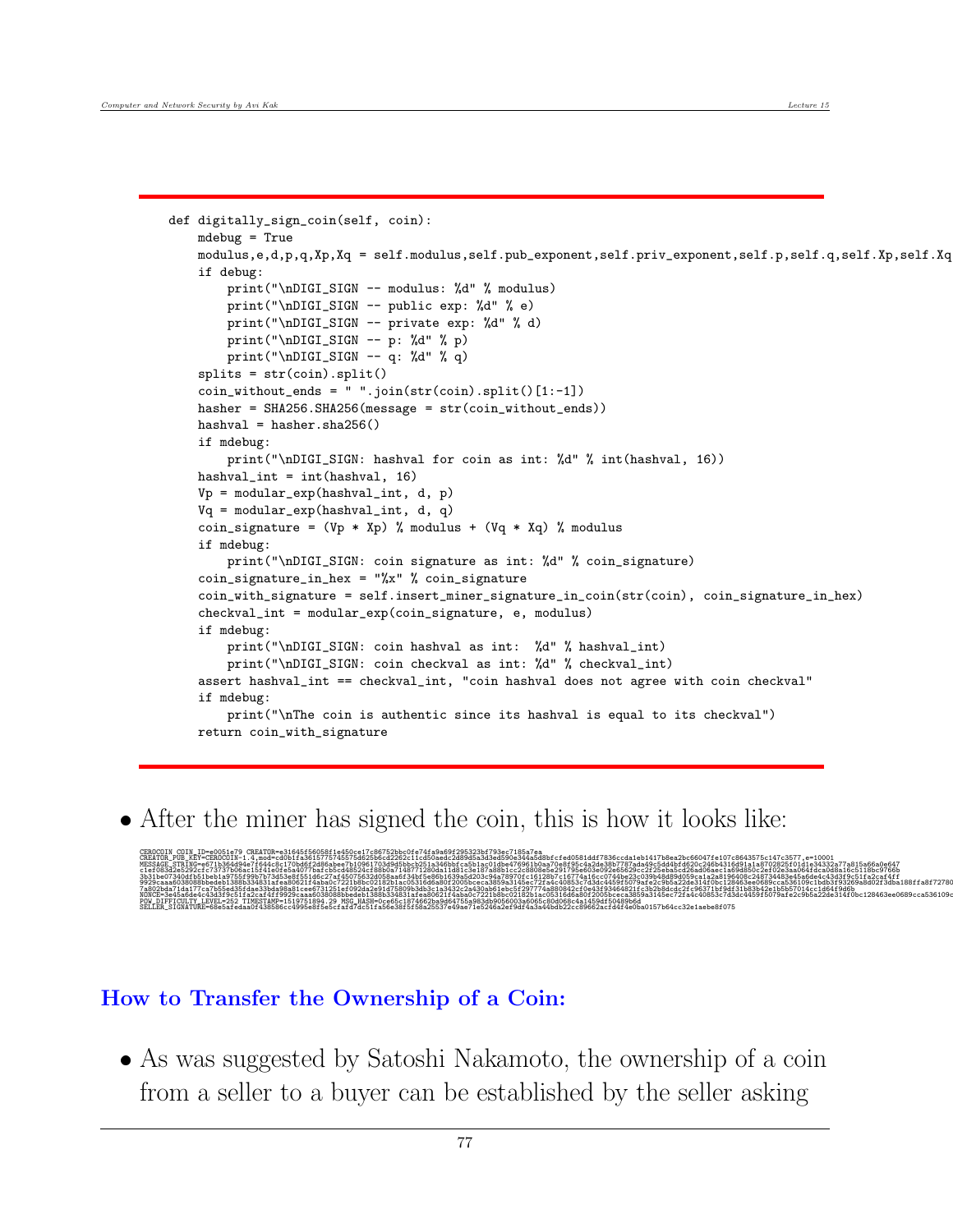the buyer for his/her public key, incorporating that key as an additional field in the coin, and then hashing the thus augmented coin, and, finally, with the seller encrypting the augmented coin with his private key. In CeroCoinClient, after a node has mined a new coin, the node seeks a buyer for the coin by reaching out to the rest of the nodes (actually a randomized list of the rest of the nodes). This is done by the method find\_buyer\_for\_new\_coin\_and\_make\_a\_transaction() shown below:

```
def find_buyer_for_new_coin_and_make_a_transaction(self):
    '''
   We now look for a remote client with whom the new coin can be traded in the form of a
   transaction. The remote client must first send over its public key in order to construct
   the transaction.
    '''
   mdebug = False
   while len(self.outgoing_client_sockets) == 0: time.sleep(2)
   while len(self.coins_currently_owned_digitally_signed) == 0: time.sleep(2)
   time.sleep(4)
   while True:
       while len(self.coins_currently_owned_digitally_signed) == 0: time.sleep(2)
       while self.blockmaker_flag or self.blockvalidator_flag: time.sleep(2)
        self.transactor_flag = True
       print("\n\nLOOKING FOR A CLIENT FOR MAKING A TRANSACTION\n\n")
       coin = self.coins_currently_owned_digitally_signed.pop()
        if coin is not None:
           print("\nNew outgoing coin: %s" % coin)
       buyer_sock = None
       new_transaction = None
       random.shuffle(self.outgoing_client_sockets)
       sock = self.outgoing_client_sockets[0]
       if sys.version\_info[0] == 3:
            sock.send(b"Send pub key for a new transaction\n")
       else:
            sock.send("Send pub key for a new transaction\n")
       try:
            while True:
                while self.blockmaker_flag or self.blockvalidator_flag: time.sleep(2)
                message_line_from_remote = ""
                while True:
                    byte\_from\_remote = sock.recv(1)if sys.version_info[0] == 3:
                        byte_from_remote = byte_from_remote.decode()
                    if byte_from_remote == '\n or byte_from_remote == '\r:
                        break
```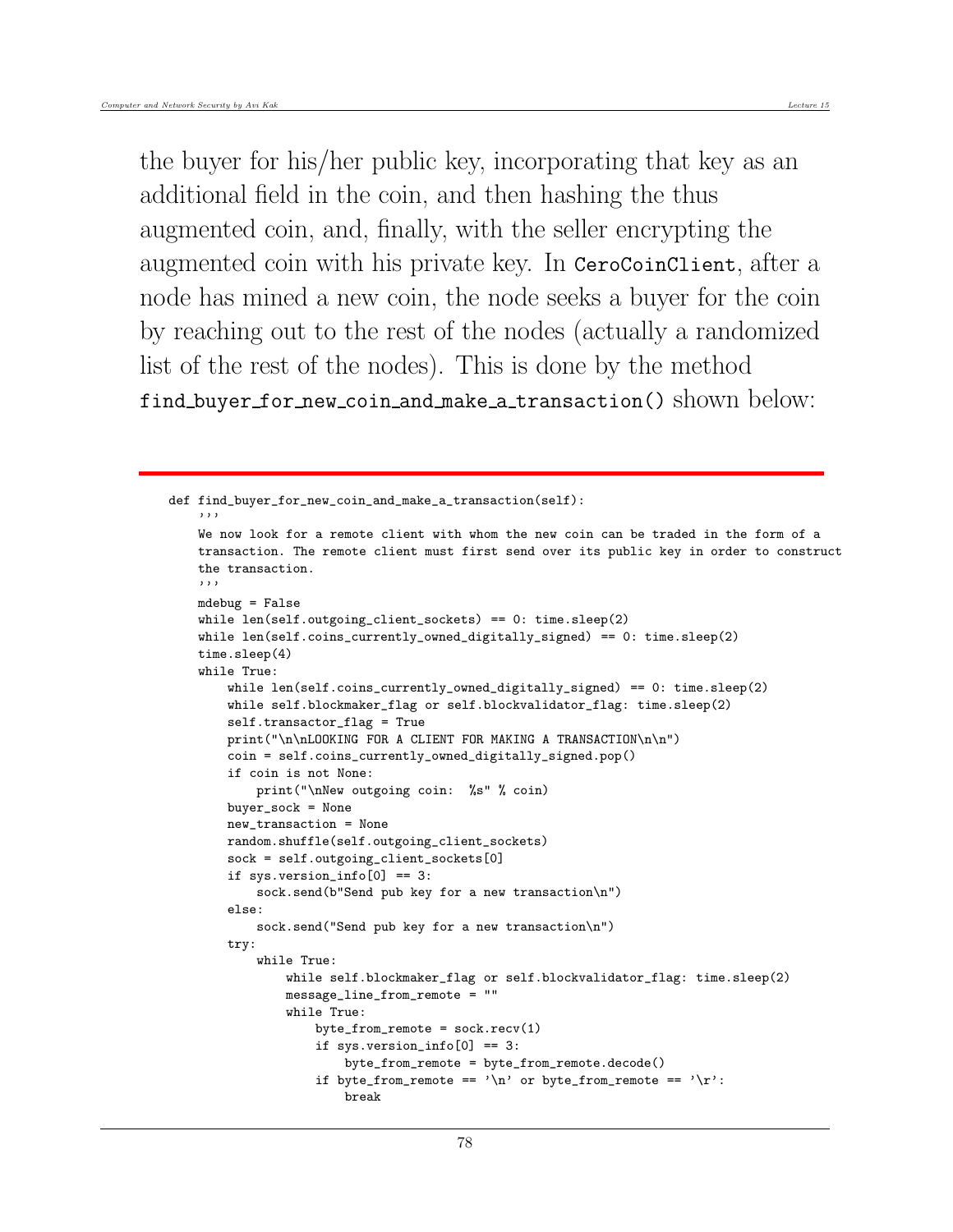```
else:
                message_line_from_remote += byte_from_remote
        if mdebug:
            print("\n:::::::::::::message received from remote: %s\n" % message_line_from_remote)
        if message_line_from_remote == "Do you have a coin to sell?":
            if sys.version_info[0] == 3:
                sock.send( b''I do. If you want one, send public key.\langle n'' \rangleelse:
                sock.send( "I do. If you want one, send public key.\n" )
        elif message_line_from_remote.startswith("BUYER_PUB_KEY="):
            while self.blockmaker_flag or self.blockvalidator_flag: time.sleep(2)
            buyer_pub_key = message_line_from_remote
            print("\nbuyer pub key: %s" % buyer_pub_key)
            new_transaction = self.prepare_new_transaction(coin, buyer_pub_key)
            self.old_transaction = self.transaction
            self.transaction = new_transaction
            self.transactions_generated.append(new_transaction)
            print("\n\nNumber of tranx in 'self.transactions_generated': %d\n" % len(self.transacti
            print("\n\nsending to buyer: %s\n" % new_transaction)
            if sys.version\_info[0] == 3:
                tobesent = str(new_transaction) + "\n"
                sock.send( tobesent.encode() )
            else:
                sock.send( str(new_transform) + "\n" )self.num_transactions_sent += 1
            break
        else:
            print("seller side: we should not be here")
except:
   print("\n\n>>>Seller to buyer: Could not maintain socket link with remote for %s\n" % str(socket
self.transactor_flag = False
time.sleep(10)
```
Subsequently, the node that has a coin to sell invokes the following method for constructing a transaction:

```
def prepare_new_transaction(self, coin, buyer_pub_key):
    '''
   Before the seller digitally signs the coin, it must include the buyer's public key.
   '''
   mdebug = False
   if mdebug:
       print("\n\nPrepareTranx::Buyer pub key: %s\n" % buyer_pub_key)
   new_tranx = CeroCoinTransaction( transaction_id = self.gen_rand_bits_with_set_bits(32),
                                   \text{coin} = \text{str}(\text{coin}),self.ID,
```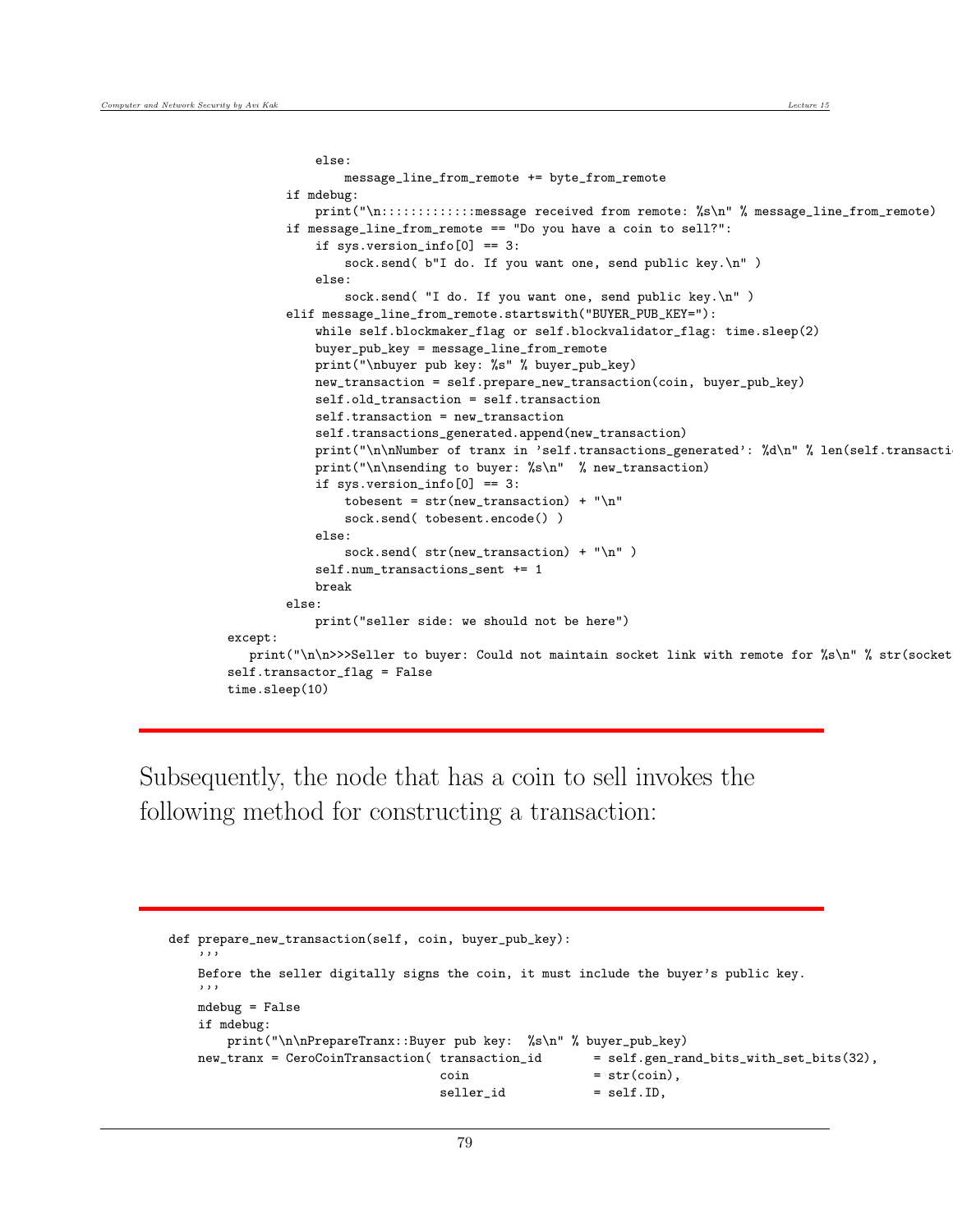```
buyer_pub_key = buyer_pub_key,
                              seller_pub_key = ",".join(self.pub_key_string.split()),
                              pow_difficulty = self.pow_difficulty,
                              timestamp = str(time.time()),
                            )
digitally_signed_tranx = self.digitally_sign_transaction(new_tranx)
return digitally_signed_tranx
```
- After a node has accumulated a certain designated number of outgoing transactions, it packages them into a block. In contrast with a transaction that goes to one specific other node in the CeroCoin network, a block is broadcast to the entire network. Here are some very important considerations regarding blocks:
	- $A$  most important property of a block is the blockchain length that is associated it with it.
	- For the very first block that is broadcast to the network, the length of the blockchain is equal to the number of transactions in the block.
	- After a block is accepted by the network, the nodes in the network have no choice but to use that block as a genesis string for discovering the next coin. Should a node decide to ignore the accepted block and continue using a previously accepted block in its coin mining algorithm (with, obviously, a shorter blockchain), any transactions and blocks created by the code would have associated with them shorter blockchain length. These would eventually be rejected by the network in favor of transactions and blocks with longer blockchains.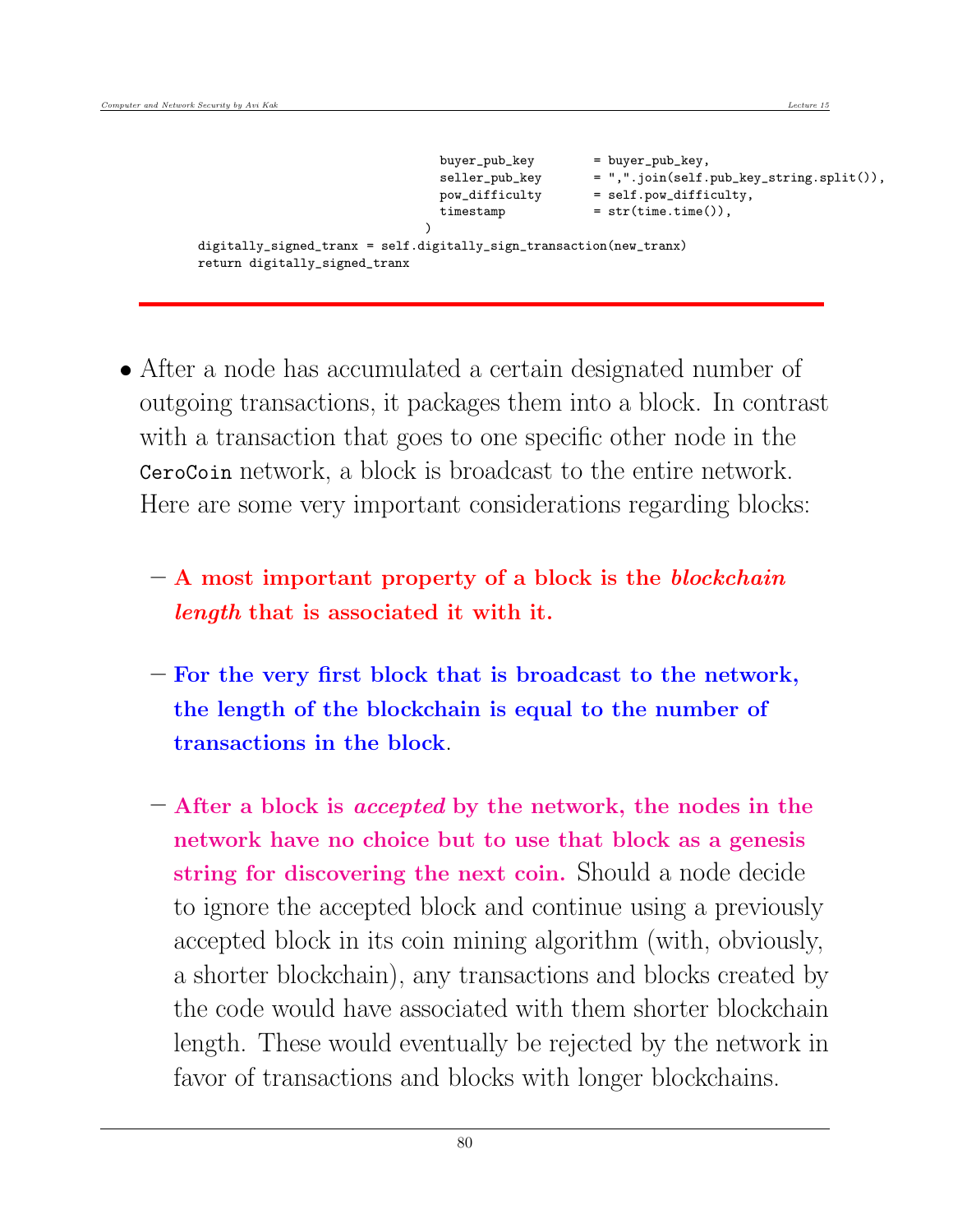- The last of the block-related bullets listed above, uses the phrase "after a block is accepted by the network." What is the meaning of a block being accepted by a node in the network? What that means is that it should be possible for any node in the network — should the node choose to do so — to verify that a block is authentic.
- Regarding the authenticity of a block, note that every new block has embedded in it a signed hash of the previous block whose hash was used as a genesis string for the new coin mined that are in the transactions in the new block. Also note that every block has a unique identifier (BlockID) associated with it. That makes it a simple matter to verify that the new block is a valid construction from the previous block. This process can be continued recursively backwards until you reach the genesis block — meaning the first block that was accepted by the network. The current implementation of CeroCoinClient does not include the code needed for establishing the authenticity of a block. I plan to include it in a future version of the module.
- As mentioned previously, after a node has accumulated a designated number of transactions, it packages them into a block that is then broadcast to the entire network. As to how many transactions to pack into a block is a decision that each node must make for itself. The advantage for choosing a relatively large number for the number of transactions that go into a new block is that its acceptance by the network would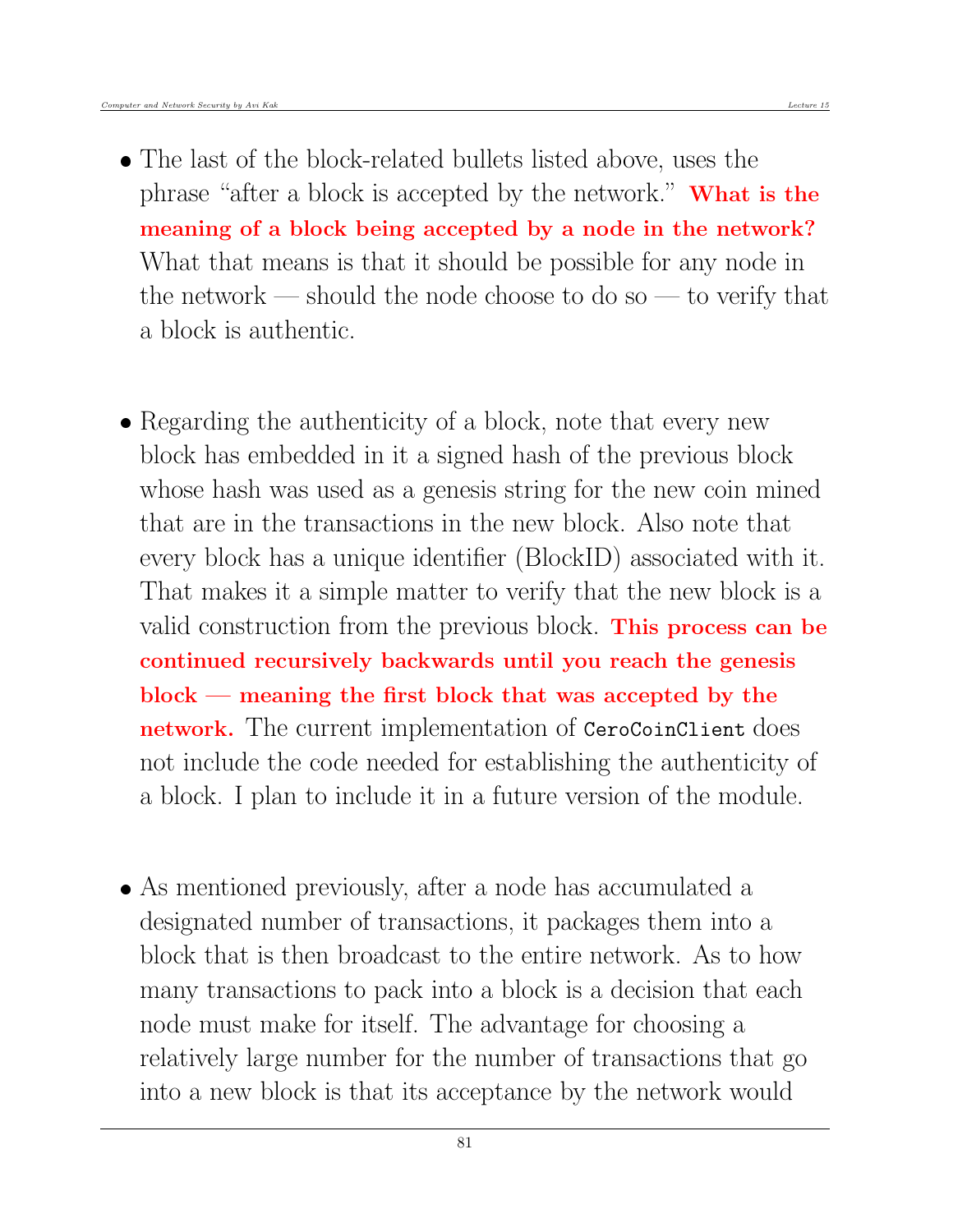bring to an end abruptly a large number of ongoing mining runs at the other nodes. However, there is also a risk associated with waiting too long for packaging the transactions into a new block — you may receive a new block from some other node that increases the length of the blockchain that you are currently using in the coin mining algorithm and you'll need to suddenly abandon your ongoing mining search and start a fresh one with a new genesis string.

• Shown below is the CeroCoinClass method that is in charge of packaging the transactions in a new block and broadcasting the block to the network:

```
def construct_a_new_block_and_broadcast_the_block_to_cerocoin_network(self):
    '''
   We pack the newly generated transactions in a new block for broadcast to the network
    '''
   mdebug = False
   time.sleep(10)
   while len(self.transactions_generated) < self.num_transactions_in_block: time.sleep(2)
   while True:
       while len(self.transactions_generated) < self.num_transactions_in_block: time.sleep(2)
       self.blockmaker_flag = True
       print("\n\n\nPACKING THE ACCUMULATED TRANSACTIONS INTO A NEW BLOCK\n\n")
       current_block_hash = min_pow_difficulty = None
       if self.block is None:
           current_block_hash = self.gen_rand_bits_with_set_bits(256)
           min_pow_difficulty = self.pow_difficulty
           self.blockchain_length = len(self.transactions_generated)
       else:
           current_block_hash = self.get_hash_of_block(self.block)
           min_pow_difficulty = 0
           for tranx in self.transactions_generated:
               tranx_pow = int(self.get_tranx_prop(self.block, 'POW_DIFFICULTY'))
               if tranx_pow > min_pow_difficulty:
                   min_pow_difficulty = tranx_pow
           self.blockchain_length += len(self.transactions_generated)
       new_block = CeroCoinBlock( block_id = self.gen_rand_bits_with_set_bits(32),
                                  block_creator = self.ID,
```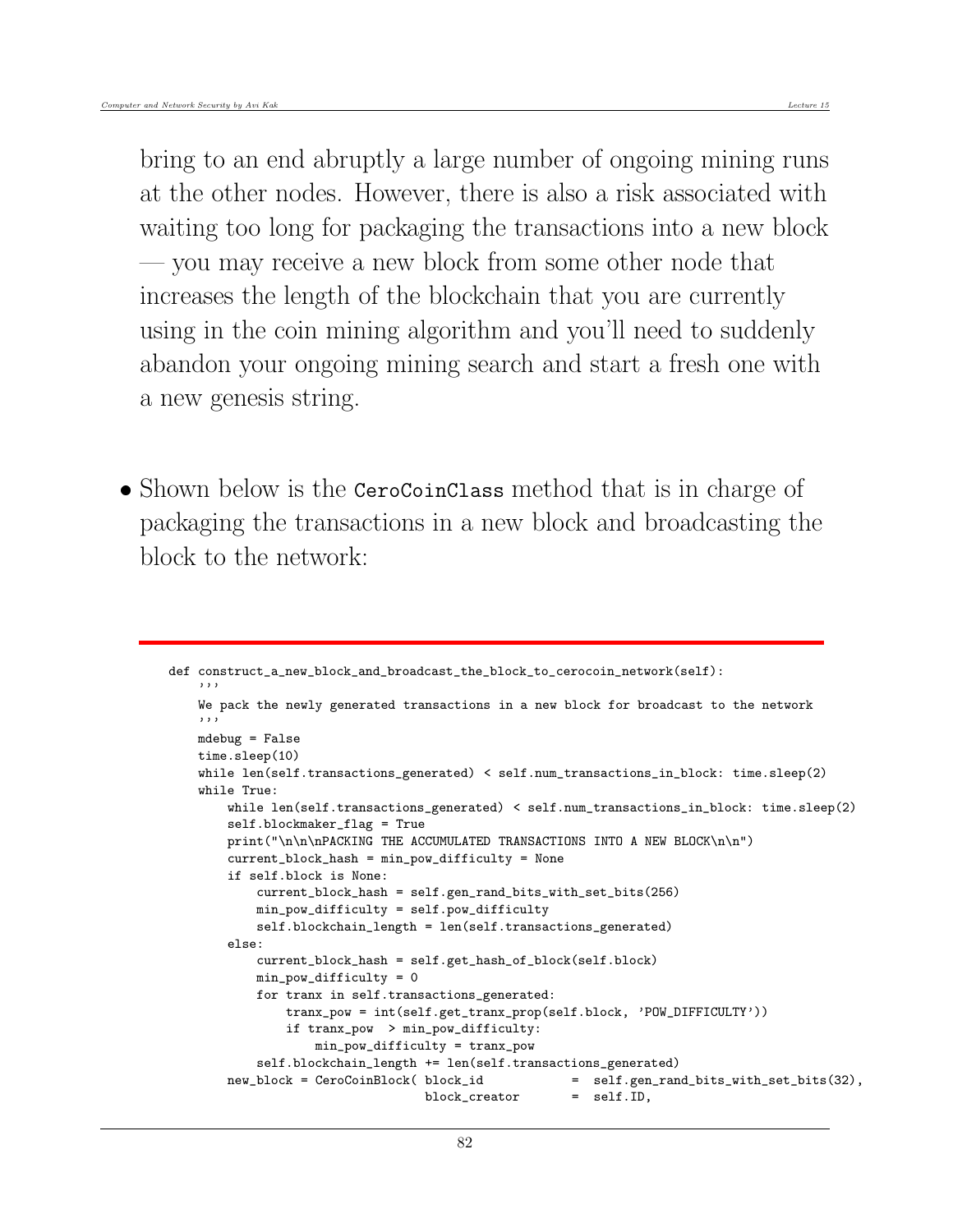```
transactions = str(self.transactions_generated),
                                  pow_difficulty = min_pow_difficulty,
                                   prev_block_hash = current_block_hash,
                                   blockchain_length = self.blockchain_length,
                                   timestamp = str(time.time()),
                                 \lambdaself.transactions_generated = []
       new_block_with_signature = self.digitally_sign_block( str(new_block) )
       print("\n\n\nWILL BROADCAST THIS SIGNED BLOCK: %s\n\n\n" % new_block_with_signature)
       self.block = new_block_with_signature
       for sock in self.outgoing_client_sockets:
            if sys.version_info[0] == 3:
                sock.send("Sending new block\n".encode())
            else:
                sock.send("Sending new block\n")
           trv:
                while True:
                    message_line_from_remote = ""
                    while True:
                        byte\_from\_remote = sock.recv(1)if sys.version_info[0] == 3:
                            byte_from_remote = byte_from_remote.decode()
                        if byte_from_remote == '\n or byte_from_remote == '\r:
                            break
                        else:
                           message_line_from_remote += byte_from_remote
                    if mdebug:
                        print("\n:::::::::BLK: message received from remote: %s\n" % message_line_from_rem
                    if message_line_from_remote == "OK to new block":
                        if sys.version_info[0] == 3:
                            tobesent = self.block + "\n\times"
                            sock.send( tobesent.encode() )
                        else:
                            sock.send( self.block + "\n" )
                        break
                    else:
                        print("sender side for block upload: we should not be here")
            except:
               print("Block upload: Could not maintain socket link with remote for %s\n" % str(sockx))
        self.blockmaker_flag = False
       time.sleep(10)
def get_hash_of_block(self, block):
    (transactions,prev_block_hash,timestamp) = self.get_block_prop(self.block, ('TRANSACTIONS',
                                                                                'PREV_BLOCK_HASH',
                                                                                'TIMESTAMP'))
   return message_hash(transactions + prev_block_hash + timestamp)
```
The reader is asked to visit the documentation page at

<https://engineering.purdue.edu/kak/distCC/CeroCoinClient-2.0.1.html>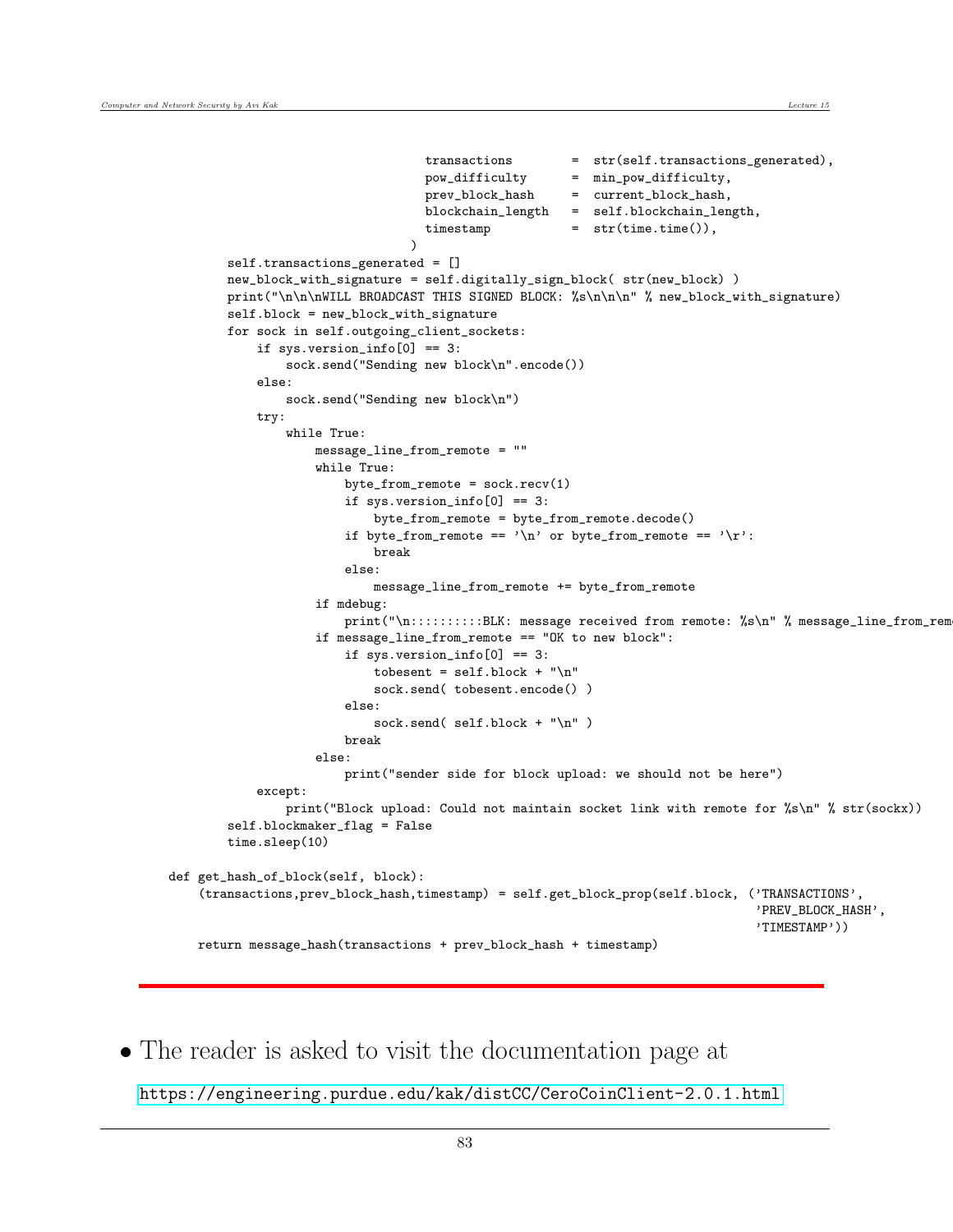for further information regarding the CeroCoinClient module regarding how precisely the module is implemented. As mentioned in the documentation page, a working demonstration of the principles that underlie crypto currencies requires an implementation that must either be multithreaded or one that is based on multiprocessing. There are two important reasons for that:  $(1)$  The search for a new coin is a completely random process in which the time taken to discover the next coin cannot be predicted in advance. And  $(2)$  The ongoing search for a new coin must be abandoned immediately when a block of transactions is received from the network if the received block has a blockchain that is longer than what is being used in the current search, or, for a given blockchain length, if the received block has a POW difficultly that is greater than what is being used in the current search.

- The reasons mentioned above imply that, at the least, you must execute the coin mining code and the code that is in charge of receiving and validating incoming blocks in two separate threads or processes. Since a client can construct a new block using a mixture of transactions, some of which are based on the coins discovered by the client while others are based on the coins acquired from other clients, you are going to have to also run the block construction code in a separate thread or a process of its own.
- I have chosen a multithreaded implementation for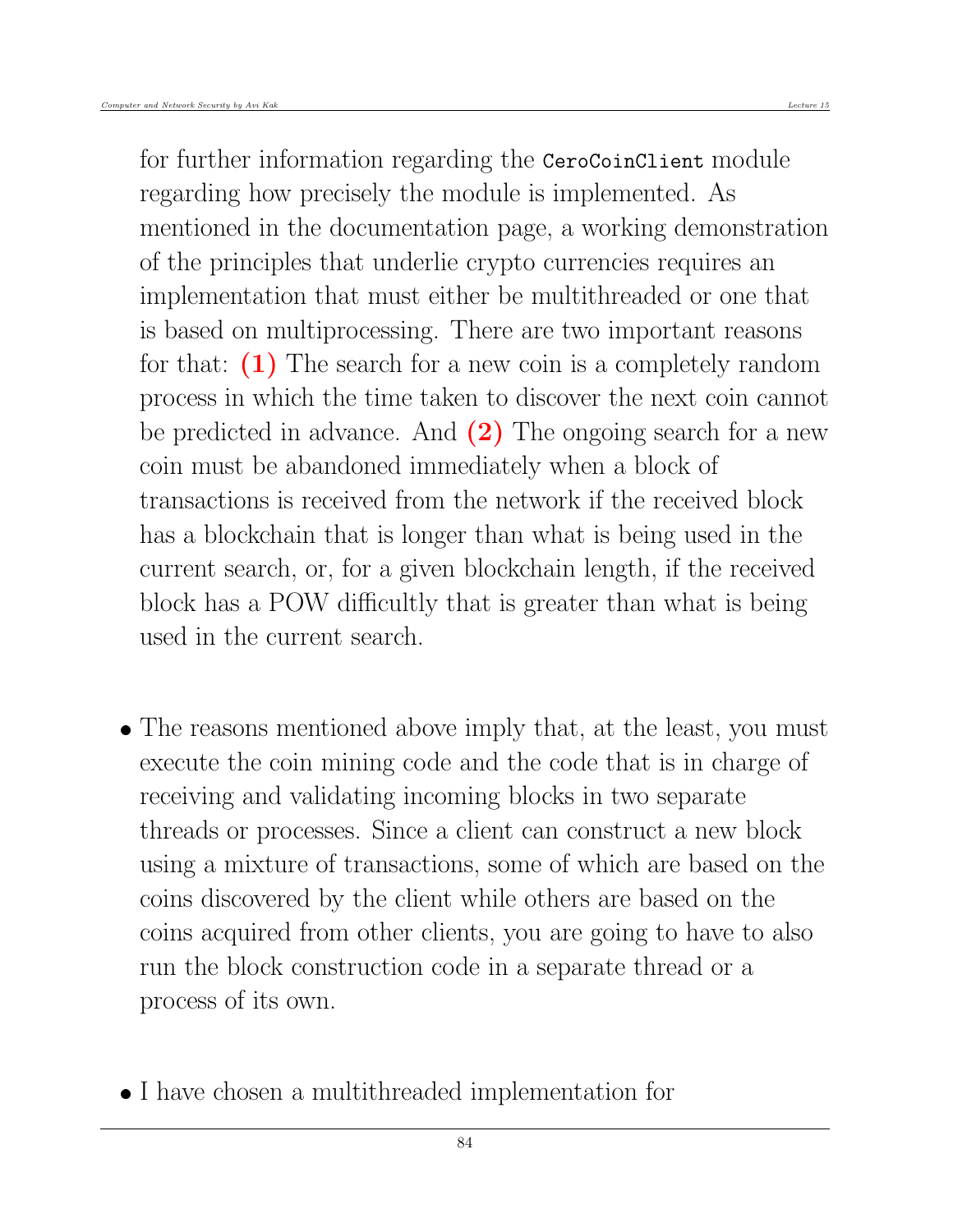CeroCoinClient that launches the following six different threads when you fire up the code in the CeroCoinClient module:  $(1)$  A server thread that monitors the server port 6404 for requests for connection from other CeroCoinClient hosts in a network; (2) When the request for a connection is accepted by the server socket running in the server thread, it hands over the connection to a client connection thread that maintains that connection going forward; (3) A network scanner thread that establishes connections with the other CeroCoin hosts in the network; (4) A coin miner thread that is constantly searching for a new coin at a specified level of PoW difficulty;  $(5)$  A transaction maker thread that springs into action when a client discovers a new coin, offering the coin to the list of CeroCoin clients discovered by the scanner thread after this list is randomized; and, finally,  $(6)$  A block maker thread that springs into action when it sees a certain minimum number of transactions for packaging into a block.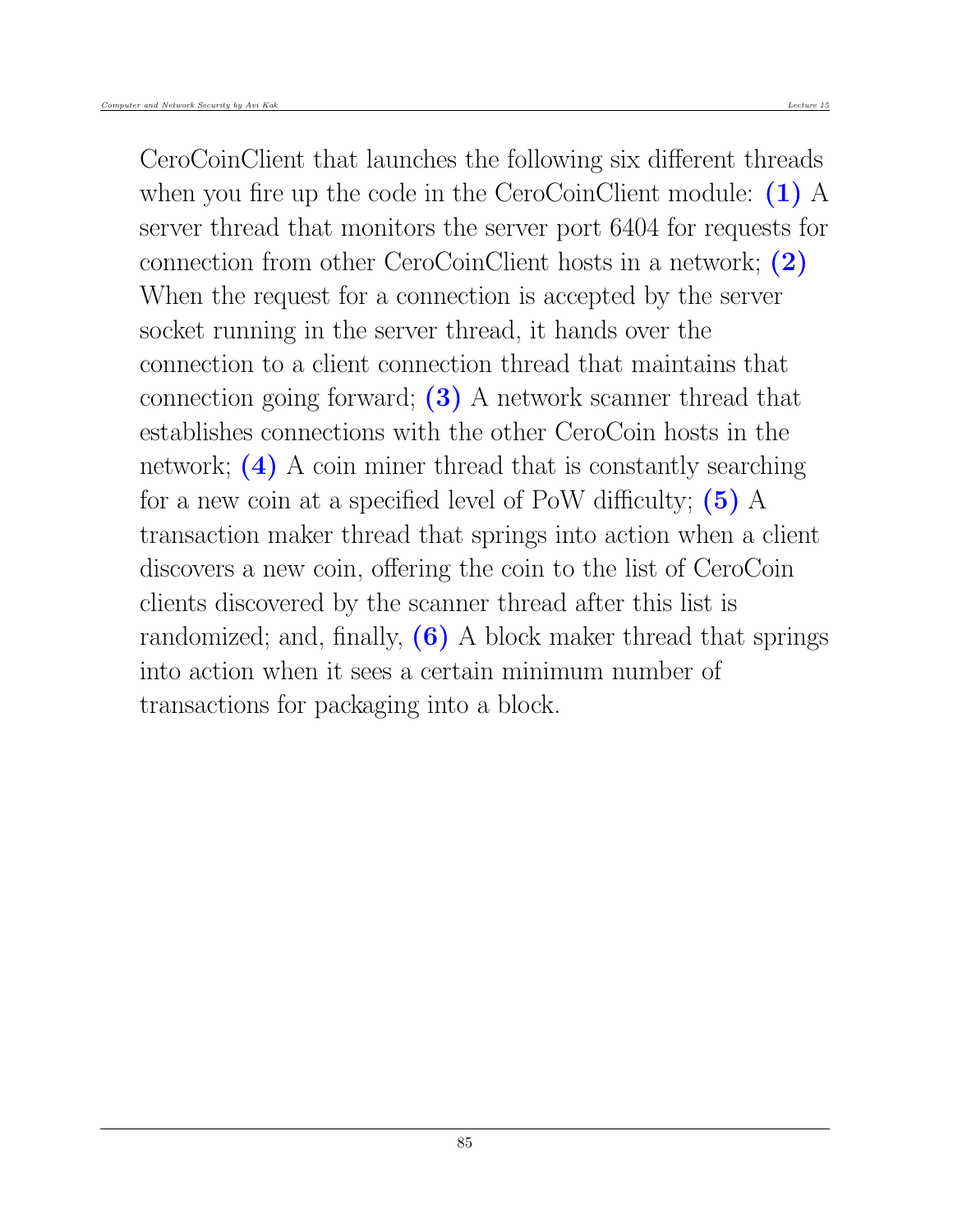Back to [TOC](#page-1-0)

# 15.10 HASH FUNCTIONS FOR EFFICIENT STORAGE OF ASSOCIATIVE ARRAYS

- While our focus so far in this Lecture has been on hashing for message authentication, I'd be remiss if I did not touch even briefly on the other extremely important use of hashing in modern programming — efficient storage of associative arrays. In general, the hash functions used in message authentication are different from those used for efficient storage of information and it is educational to see the reasons for why that is the case. The goal of this section is to focus on this difference by presenting examples of hash functions for efficient storage. I'll start with the concept of an associative array because that is what is stored in the containers based on hash functions.
- An associative array, also known as a map, is a list of  $\langle key, value \rangle$  pairs. You run into these sorts of arrays all the time when solving practical problems. For an illustrative example, you can think of a telephone directory as an associative array that consists of a list of  $\langle string, number \rangle$  pairs.
- When working with associative arrays, the goal frequently is to store them in such a way that the *value* associated with a key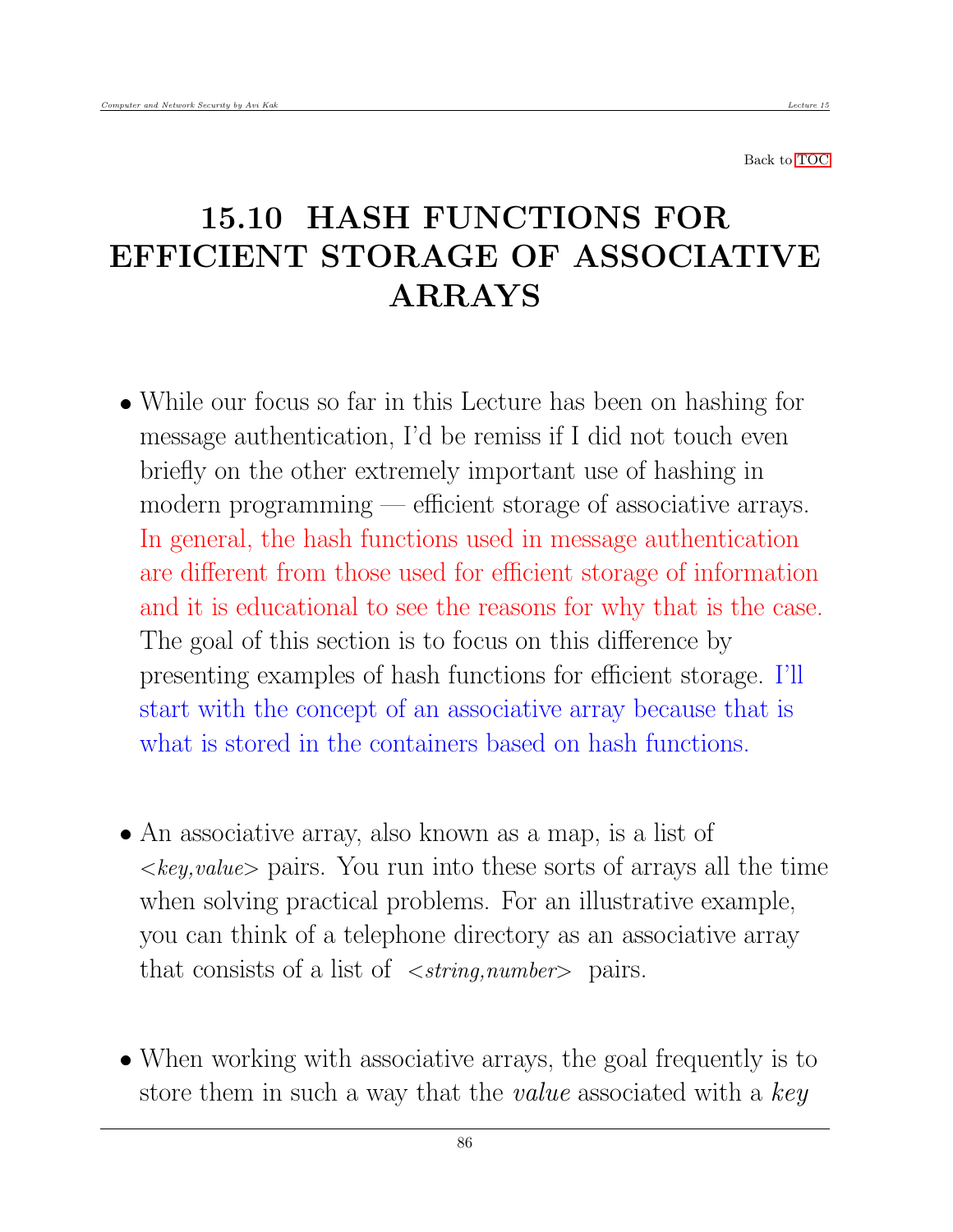can be retrieved in constant time, meaning in time that is independent of the size of the associative array. Just imagine the practical consequences when that is not the case. What if the search program being used by a telephone operator responding to your query for the phone number for an individual had to linearly scan through the entire directory to fetch that number? In a large metropolitan area with tens of millions of people, a linear scan (or even binary search) through alphabetized sub-lists would take far too long.]

- These days all high-level programming and scripting language provide such efficient storage structures. Examples include dict in Python, hash in Perl, HashMap in Java, Map in  $C++$ , etc. Storage structures, in general, are referred to as containers and these would be examples of containers that are based on hashing.
- The basic data abstraction used in efficient storage of associative arrays is that of a bucket and the number of buckets in a storage container is referred to as the container's capacity. For each  $\langle key, value \rangle$  that needs to be stored in the container, we want to hash the key to a bucket address. You would then place the  $\langle key, value \rangle$  in question in that bucket. To state it more precisely, you would place a pointer to that  $\langle key, value \rangle$  in a linked list at that bucket address.
- The main challenge for a hash function that maps keys to bucket addresses is to ensure that all the keys are as uniformly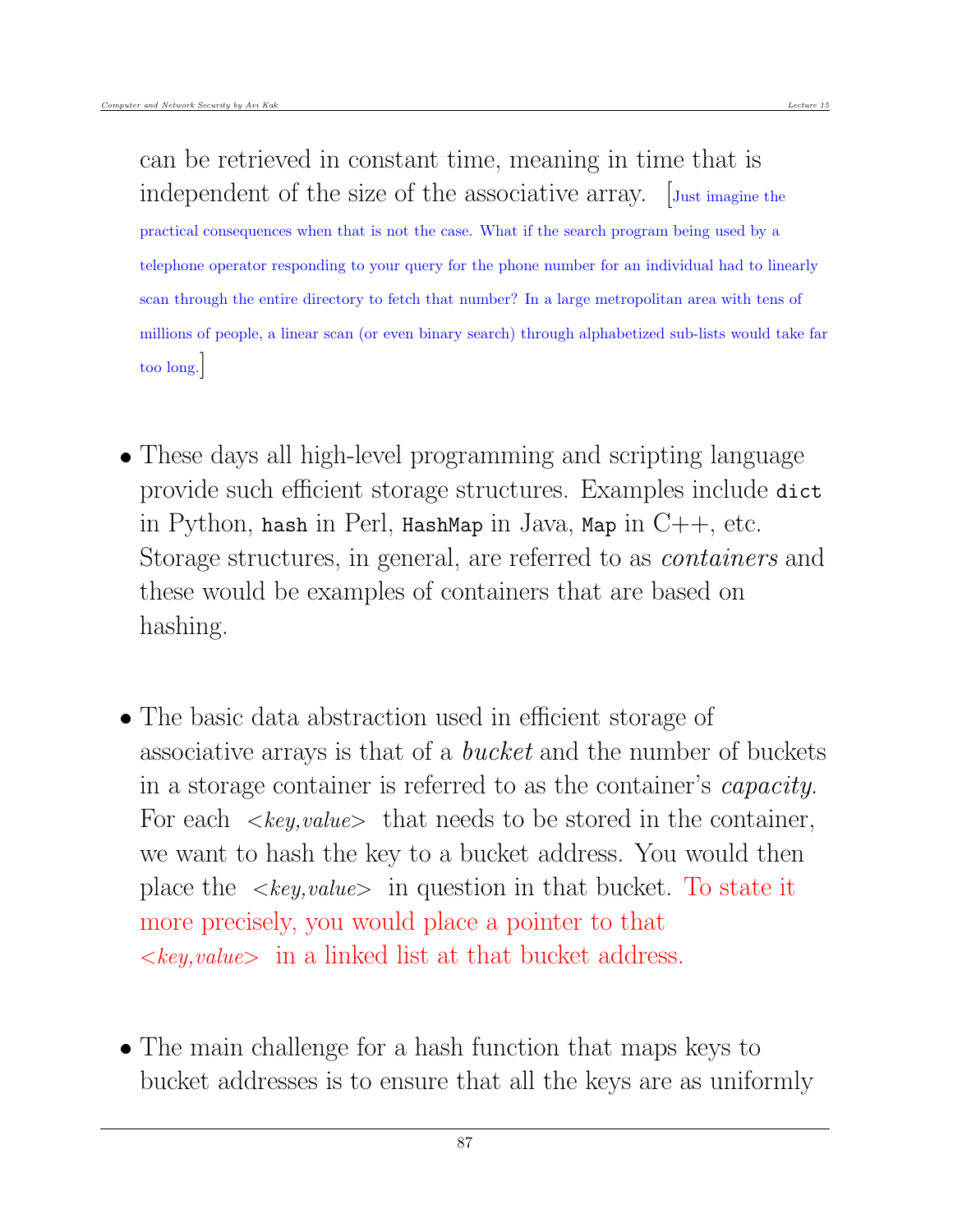distributed as possible over all the available bucket addresses. Ideally, you would want each bucket to contain a single  $\langle key, value \rangle$  pair. When that is the case, then, at search time, you would apply the same hash function to the key you are interested in and the resulting bucket address would take you directly to the value you are looking for.

- When the keys are themselves integers, it is relatively easy to come up with hash functions that can distribute the keys more or less uniformly over the bucket addresses. Using the arguments in Section 10.5 of Lecture 10, we could set the capacity of the container to a large prime number and calculate the bucket address for a given key as the remainder modulo the prime (after multiplying the key with a small integer constant). Since such remainders are likely to be distributed uniformly over the range  $(0, capacity)$ , we can certainly expect that the buckets would be populated uniformly — provided the keys themselves are distributed uniformly over whatever range they occupy. [One of the earliest suggested approaches for hashing the keys for efficient storage of  $\langle key, value \rangle$  pairs when the keys are strings was to just add the decimal values (as given by ASCII coding) associated with characters, calculate this addition modulo a prime number, and use the remainder as the hash index. This approach to hashing was suggested by Arnold Dumey back in 1956 in his book "Computers and Automation." By the way, the first person to have coined the term "hash" was the IBM mathematician Hans Luhn in 1953.]
- Until recently, several programming languages used the FNV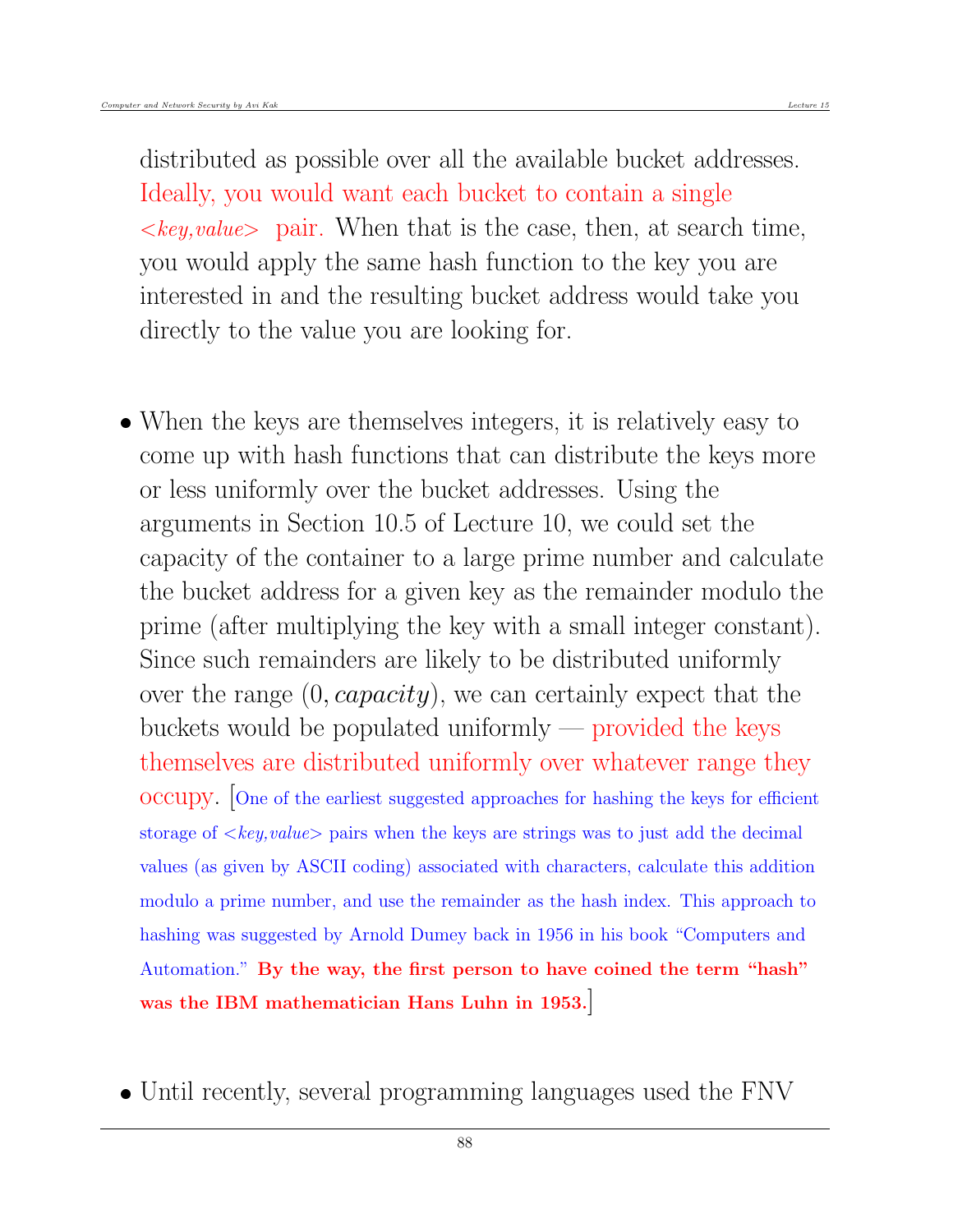hash function for their hash based containers. Based on the idea of prime numbers mentioned above, FNV is fast, in the sense that it requires only two operations, one XOR and one multiply, for each byte of a key. Here is a pseudocode description of the FNV hash function:

```
hash = offset_basis
for each octet of data to be hashed
    hash = hash xor octet_of_data
   hash = hash * FNV Prime
return hash
```
where offset basis and FNV Prime are specially designated constants. For example, for 32-bit based calculations, the function uses *offset\_basis* = 2, 166, 136, 261 =  $0x811C9DC5$ and  $FNV\_Prime = 2**24 + 2**8 + 0x93 = 16,777,619 =$  $0x01000193$ . FNV stands for the last names of Glenn Fowler, Landon Curt Noll, and Kiem-Phong Vo, the inventors of the hash function.

- More recently, though, several of the programming languages that previously used the FNV hash have switched over to SipHash created by Jean-Philippe Anumasson and Daniel Bernstein on account of its much superior collision resistance. As you will recall, in the context of hashing, collision refers to multiple keys hashing to the same bucket address.
- When a hash function calculates bucket addresses modulo a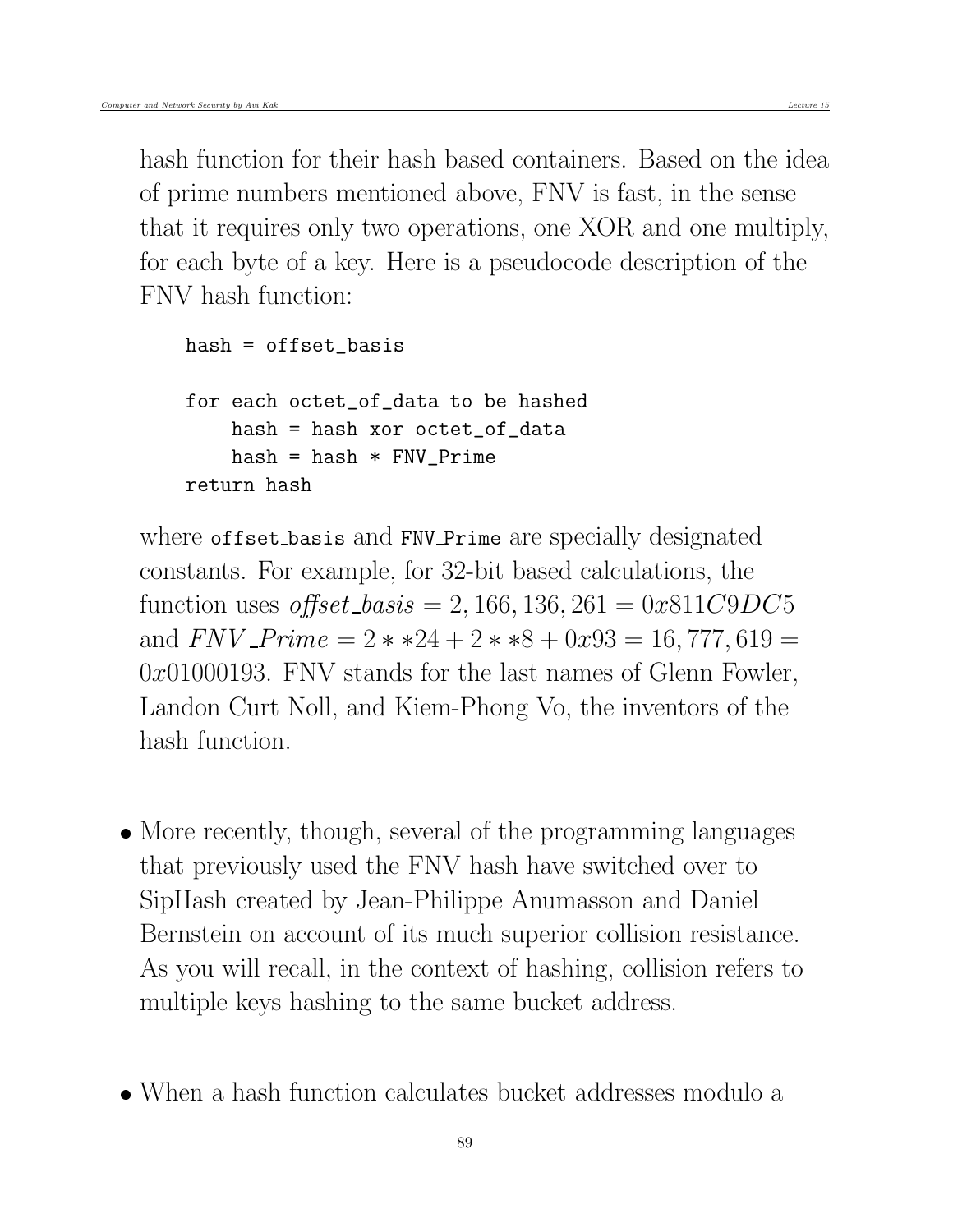large prime, you can run into high collision rates if the keys are such that, when translated into integers, the bit patterns associated with them occupy mostly the high-level bits. You see, the modulo operation, by its definition, discards a certain number of high-level bits from the keys. For illustration, consider calculating key values modulo 256 and assume that all the keys when translated into integers have values larger than 256. In this case, since the remainders would all be zero, you will have all the  $\langle key, value \rangle$  pairs placed in the bucket with address 0. Although such an extreme non-uniformity in the distribution of the keys over the buckets does not happen when the capacity is a prime, you may nonetheless end up with an unacceptable level of collisions in certain buckets if the low-level bits of the keys are mostly zeros.

- It is educational to see how Java hashes keys to bucket addresses in order to get around the above mentioned problem of too many collisions in some of the buckets. Java has two levels of hashing: (1) It associates a 4-byte hashcode with every class type object. These include instances that you create in your own code from class definitions and also objects such as the class definitions themselves that come with the language or that you create. And (2) It carries out supplemental hashing of the object-specific hashcodes to distribute the keys more or less uniformly over all the buckets.
- In Java, the hashcode associated with a regular integer, as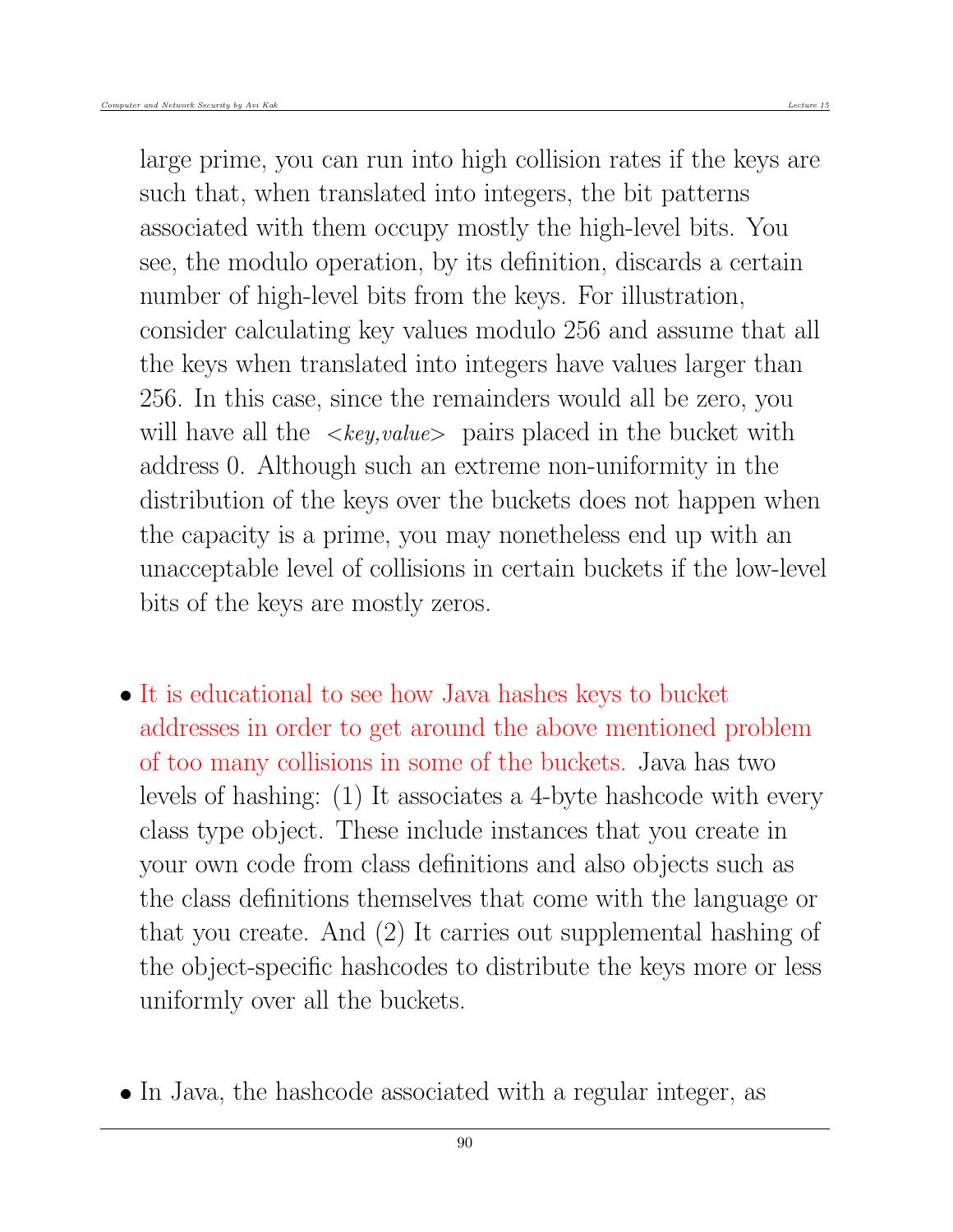constructed from the class Integer, is the integer value itself. If the bucket addressing was based solely on these hashcode, you'd obviously run into the collision problem described above. The hashcode associated with a Long is the XOR of the upper 4 bytes with the lower 4 bytes of the 8-byte object. The hashcode associated associated with a string is given by

```
public int hashCode() {
    int h = hash:
    // In the next block, 'value' is an array of chars in the String object
    if (h == 0 && value.length > 0) {
        char val[] = value;for (int i = 0; i < value.length; i++) {
           h = 31 * h + val[i]; // val(i] is the ascii code for i-th char
        }
        hash = h;
    }
   return h;
}
```
This hashcode calculation for a string **s** of size **n** characters boils down to:

```
s[0)*(31**(n-1)) + s[1]*(31**(n-2)) + ... + s[n-1]
```
 $\bullet$  That brings us to the second round of hashing — supplemental hashing — that Java uses to calculate the bucket addresses. The goal of this round is to disperse the keys over the entire capacity. Here is Java's function for supplemental hashing

```
static int hash(int h) {
    h \hat{(-)} = (h \gg 20) \hat{(-)} (h \gg 12);
    return h (h \gg > 7) (h >> 4);
}
```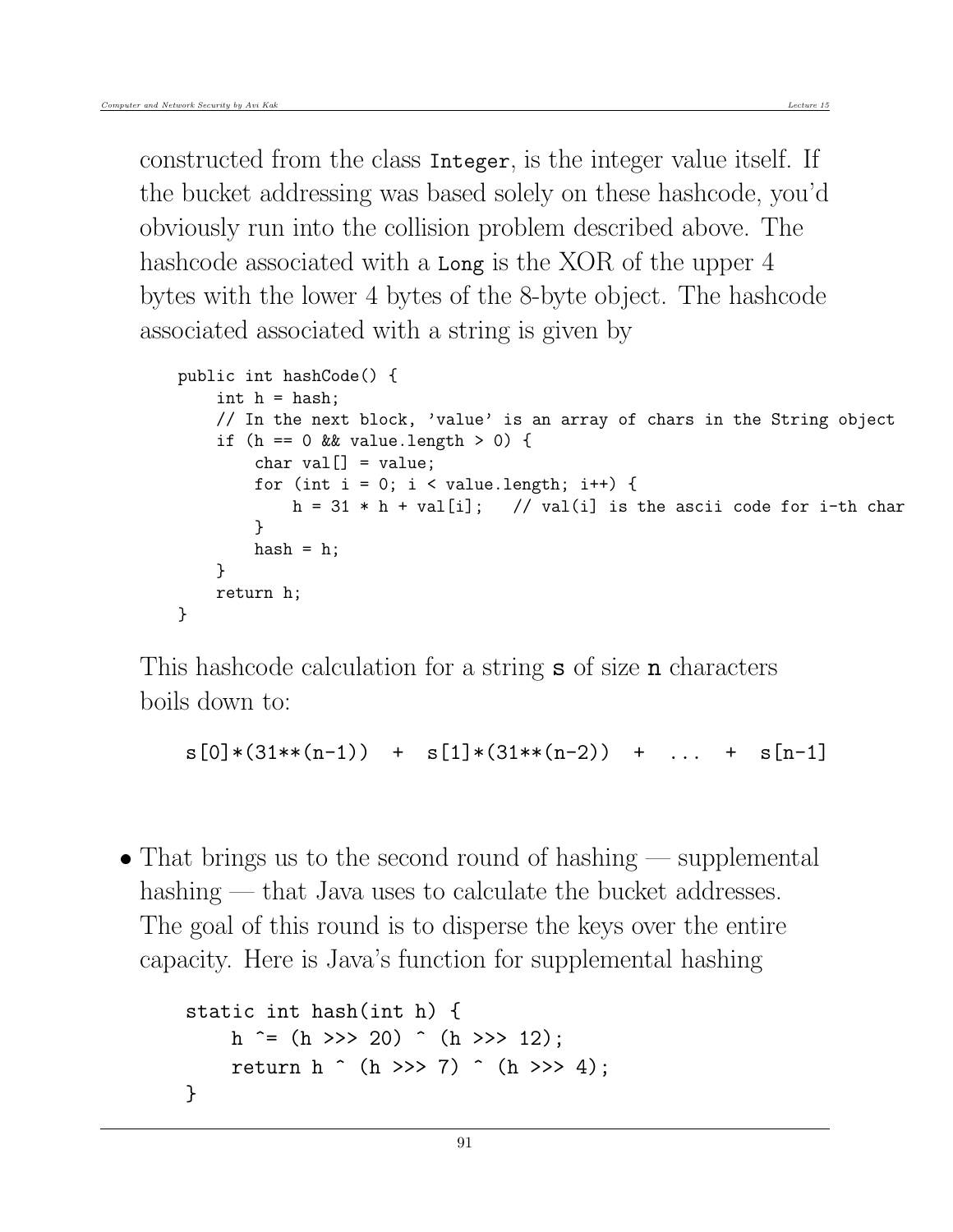where **h** is the hashcode associated with the object. As mentioned earlier, the goal of supplemental hashing is to disperse the keys — even the keys that reside mostly in the upper range of the hashcode values — over the full capacity of the container. The operator '>>>' is Java's bitwise non-circular right shift operator.

• I must also mention the critical role that is played by Java's auto-resizing feature of the hash-based containers. Java associates a load-factor with a container that, by default is 0.75, but can be set by the user to any fraction of unity. When the number of buckets occupied exceeds the load-factor fraction of the capacity, Java automatically doubles the capacity and recalculates the bucket addresses for the items currently in the container. The default for capacity is 16, but can be set by the user to any desired value.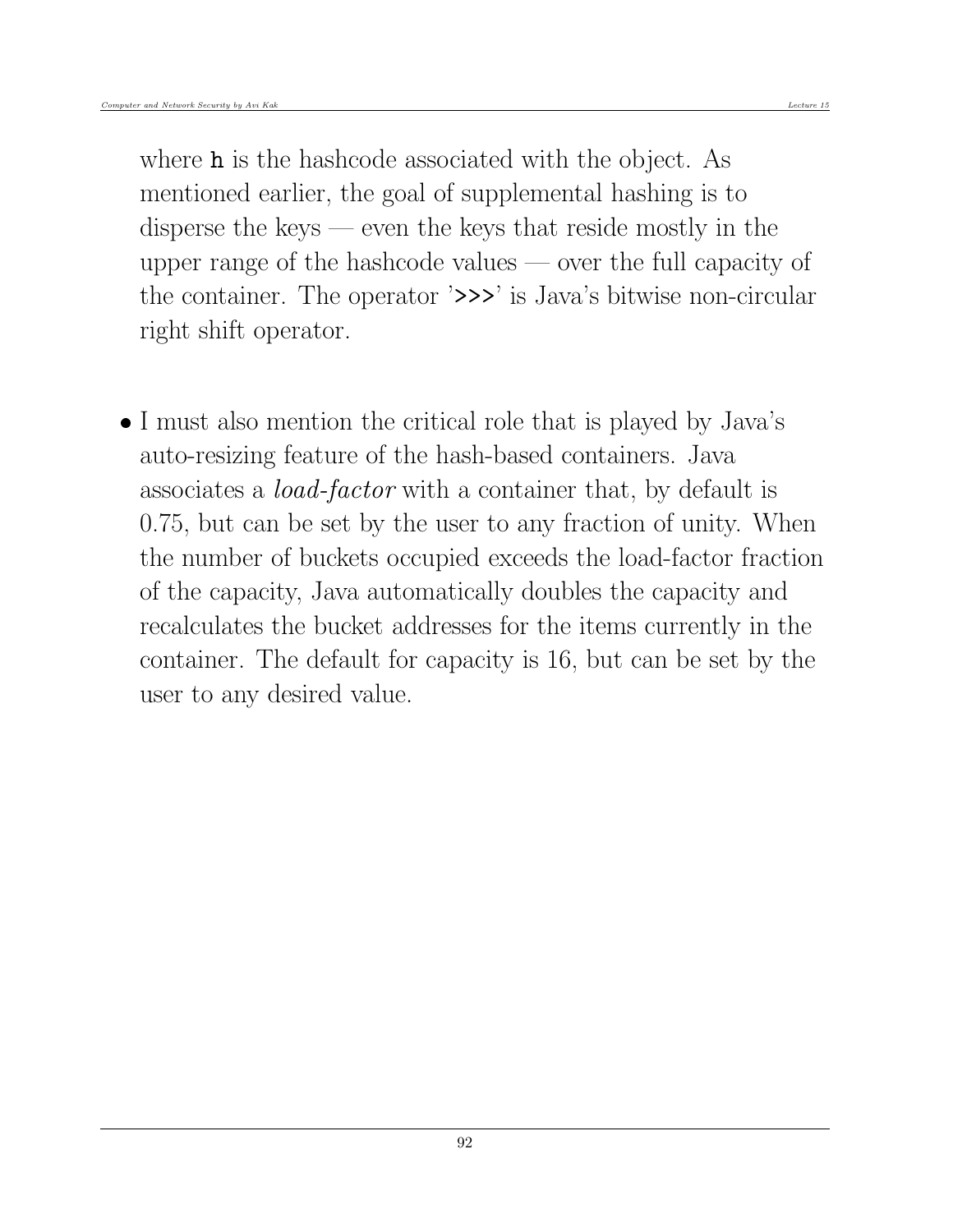Back to [TOC](#page-1-0)

# 15.11: HOMEWORK PROBLEMS

1. The very first step in the SHA1 algorithm is to pad the message so that it is a multiple of 512 bits. This padding occurs as follows (from NIST FPS 180-2): Suppose the length of the message  $M$  is  $L$  bits. Append bit 1 to the end of the message, followed by  $K$  zero bits where  $K$  is the smallest non-negative solution to

$$
L + 1 + K \equiv 448 \pmod{512}
$$

Next append a 64-bit block that is a binary representation of the length integer L. For example,

| Message | $\mathbf{r} = \mathbf{r}$      | "abc"<br>length $L = 24$ bits |                                            |  |
|---------|--------------------------------|-------------------------------|--------------------------------------------|--|
|         |                                |                               | $01100011$ 1 00000 00011000                |  |
| a       | $\mathbf b$                    | $\mathsf{C}$                  | $\leftarrow -423---2$ $\leftarrow -64---2$ |  |
|         | <b>&lt;-------------------</b> | 512                           | -----------------------------              |  |

Now here is the question: Why do we include the length of the message in the calculation of the hash code?

2. The fact that only the last 64 bits of the padded message are used for representing the length of the message implies that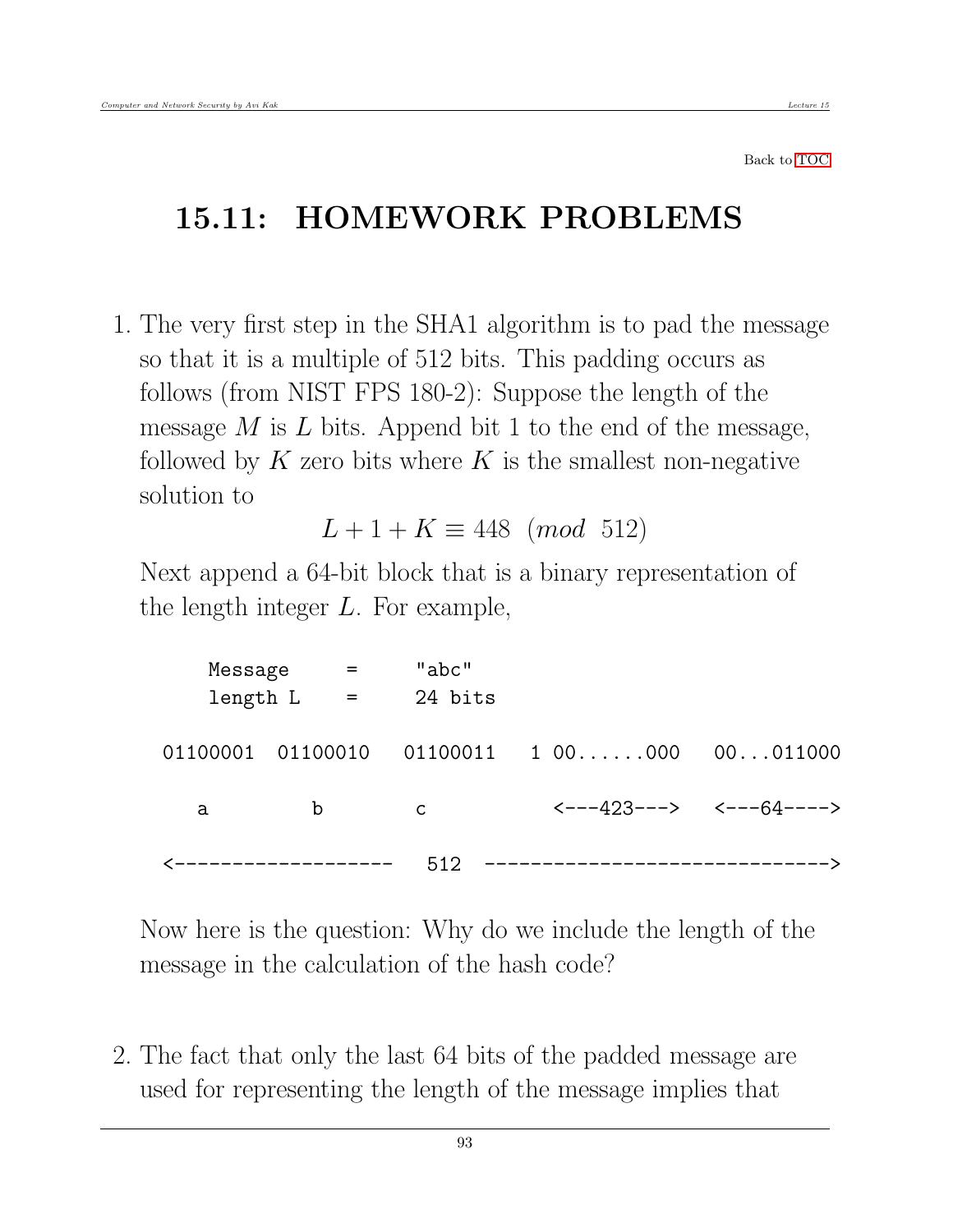SHA1 should NOT be used for messages that are longer than what?

3. SHA1 scans through a document by processing 512-bit blocks. Each block is hashed into a 160 bit hash code that is then used as the initialization vector for the next block of 512 bits. This obviously requires a 160 bit initialization vector for the first 512-bit block. Here is the vector:

| H <sub>0</sub> | $=$ | 67452301 |  | $(32 \text{ bits in hex})$ |  |
|----------------|-----|----------|--|----------------------------|--|
| $H_1$          | $=$ | efcdab89 |  |                            |  |
| H <sub>2</sub> | $=$ | 98badcfe |  |                            |  |
| H 3            | $=$ | 10325476 |  |                            |  |
| H <sub>4</sub> | $=$ | c3d2e1f0 |  |                            |  |

How are these numbers selected?

- 4. Why can a hash function not be used for encryption?
- 5. What is meant by the strong collision resistance property of a hash function?
- 6. Right or wrong: When you create a new password, only the hash code for the password is stored. The text you entered for the password is immediately discarded.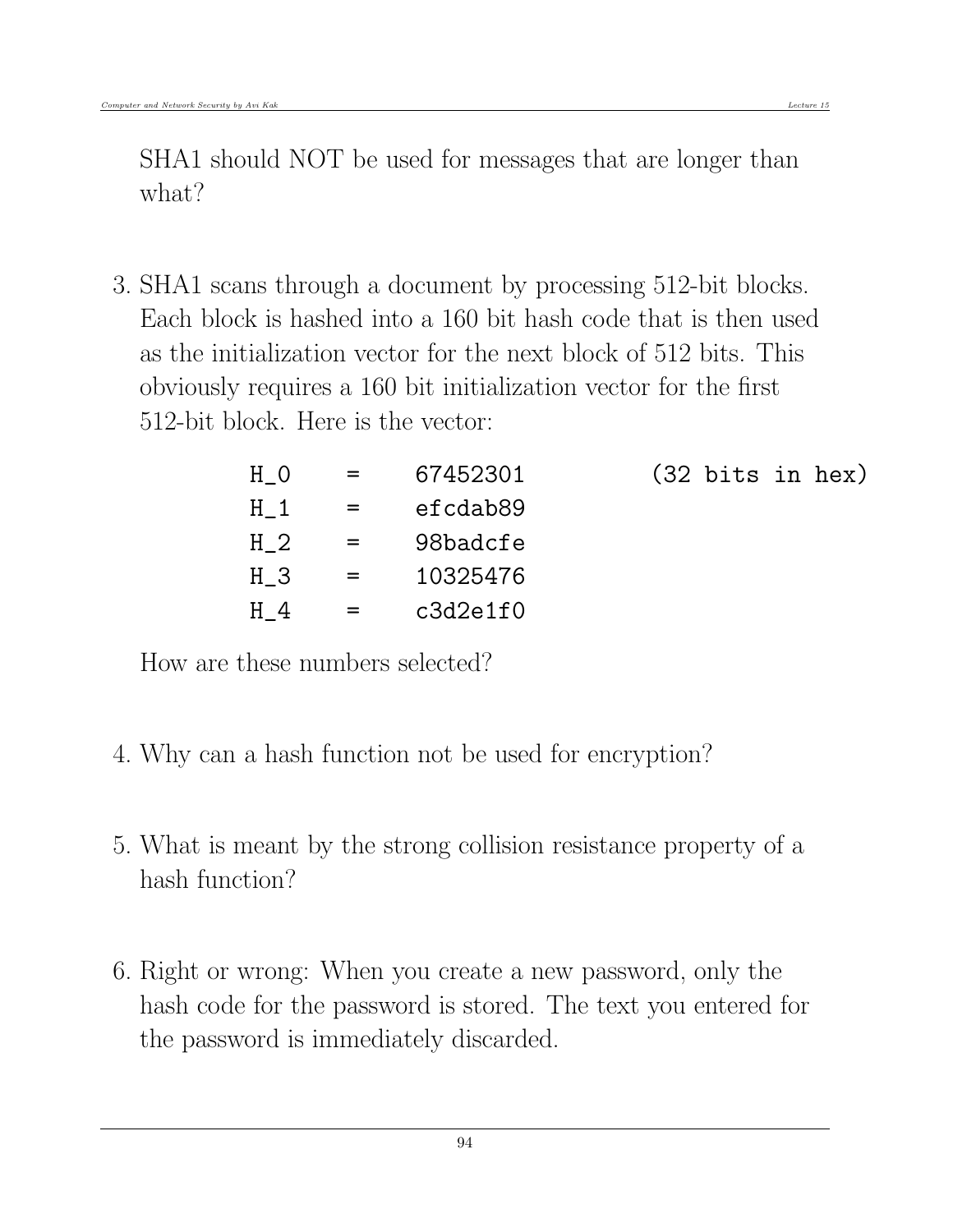7. What is the relationship between "hash" as in "hash code" or "hashing function" and "hash" as in a "hash table"?

## 8. Programming Assignment:

To gain further insights into hashing, the goal of this homework is to implement in Perl or Python a very simple hash function (that is meant more for play than for any serious production work). Write a function that creates a 32-bit hash of a file through the following steps: (1) Initialize the hash to all zeros; (2) Scan the file one byte at a time; (3) Before a new byte is read from the file, circularly shift the bit pattern in the hash to the left by four positions; (4) Now XOR the new byte read from the file with the least significant byte of the hash. Now scan your directory (a very simple thing to do in both Perl and Python, as shown in Chapters 2 and 3 of my SwO book) and compute the hash of all your files. Dump the hash values in some output file. Now write another two-line script to check if your hashing function is exhibiting any collisions. Even though we have a trivial hash function, it is very likely that you will not see any collisions even if your directory is large. Subsequently, by using a couple of files (containing random text) created specially for this demonstration, show how you can make their hash codes to come out to be the same if you alter one of the files by appending to it a stream of bytes that would be the XOR of the original hash values for the files (after you have circularly rotated the hash value for the first file by 4 bits to the